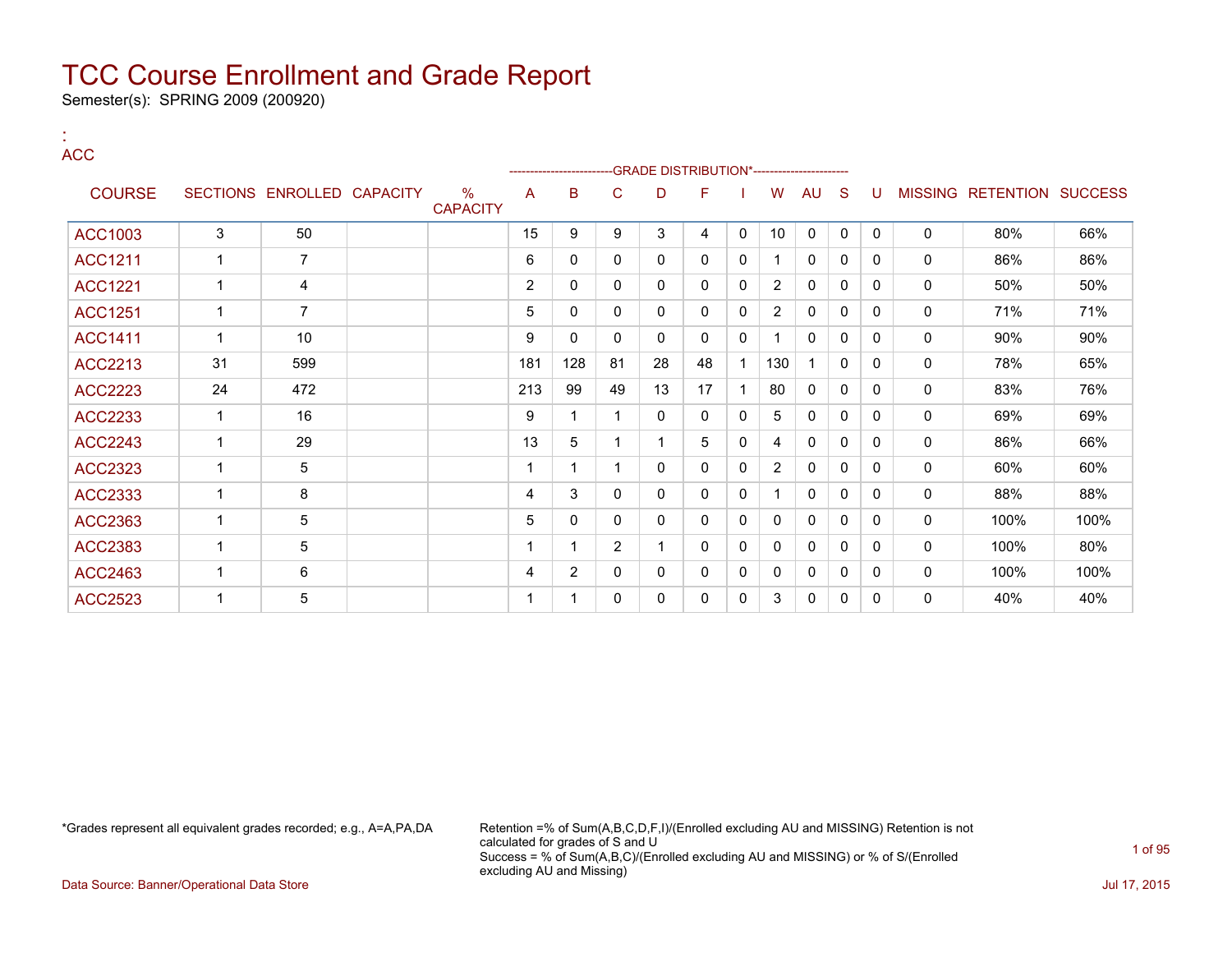Semester(s): SPRING 2009 (200920)

:

| <b>AFR</b>    |  |                 |   |  |          |          |                |  |                                                                             |     |
|---------------|--|-----------------|---|--|----------|----------|----------------|--|-----------------------------------------------------------------------------|-----|
|               |  |                 |   |  |          |          |                |  |                                                                             |     |
| <b>COURSE</b> |  | <b>CAPACITY</b> |   |  |          |          |                |  | SECTIONS ENROLLED CAPACITY % A B C D F I W AU S U MISSING RETENTION SUCCESS |     |
| AFR2343       |  |                 | 6 |  | $\Omega$ | $\Omega$ | $\overline{0}$ |  | 92%                                                                         | 92% |

\*Grades represent all equivalent grades recorded; e.g., A=A,PA,DA Retention =% of Sum(A,B,C,D,F,I)/(Enrolled excluding AU and MISSING) Retention is not calculated for grades of S and U Success = % of Sum(A,B,C)/(Enrolled excluding AU and MISSING) or % of S/(Enrolled excluding AU and Missing)

Data Source: Banner/Operational Data Store Jul 17, 2015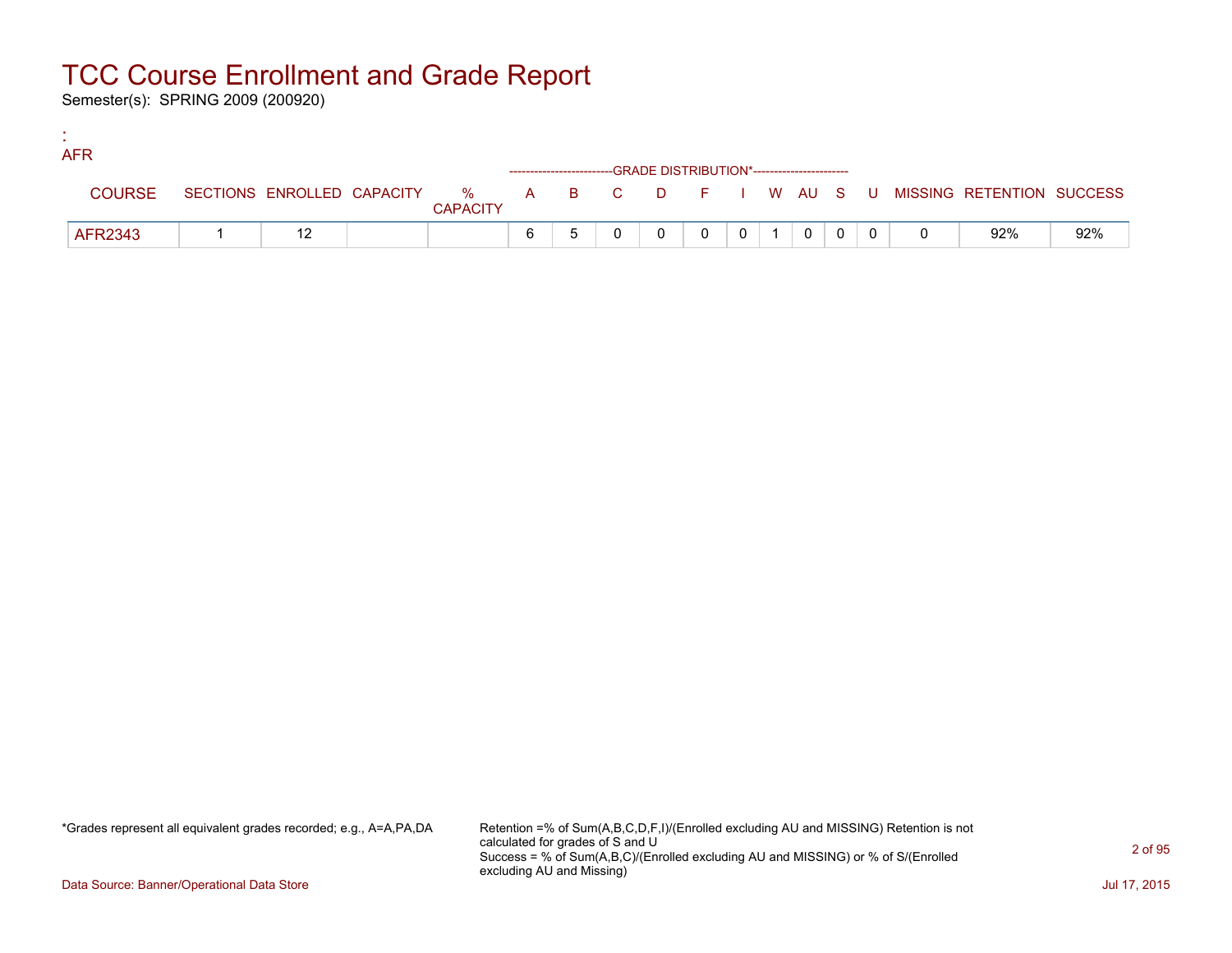Semester(s): SPRING 2009 (200920)

:

| AH            |    |     |                 |    |    |    |                                                                    |   |                |    |  |  |                                                                             |     |
|---------------|----|-----|-----------------|----|----|----|--------------------------------------------------------------------|---|----------------|----|--|--|-----------------------------------------------------------------------------|-----|
|               |    |     |                 |    |    |    | ------------------------GRADE DISTRIBUTION*----------------------- |   |                |    |  |  |                                                                             |     |
| <b>COURSE</b> |    |     | <b>CAPACITY</b> |    |    |    |                                                                    |   |                |    |  |  | SECTIONS ENROLLED CAPACITY % A B C D F I W AU S U MISSING RETENTION SUCCESS |     |
| AH1323        | 10 | 199 |                 | 72 | 53 | 30 | 5 <sup>5</sup>                                                     | 6 | $\overline{0}$ | 32 |  |  | 84%                                                                         | 78% |

\*Grades represent all equivalent grades recorded; e.g., A=A,PA,DA Retention =% of Sum(A,B,C,D,F,I)/(Enrolled excluding AU and MISSING) Retention is not calculated for grades of S and U Success = % of Sum(A,B,C)/(Enrolled excluding AU and MISSING) or % of S/(Enrolled excluding AU and Missing)

Data Source: Banner/Operational Data Store Jul 17, 2015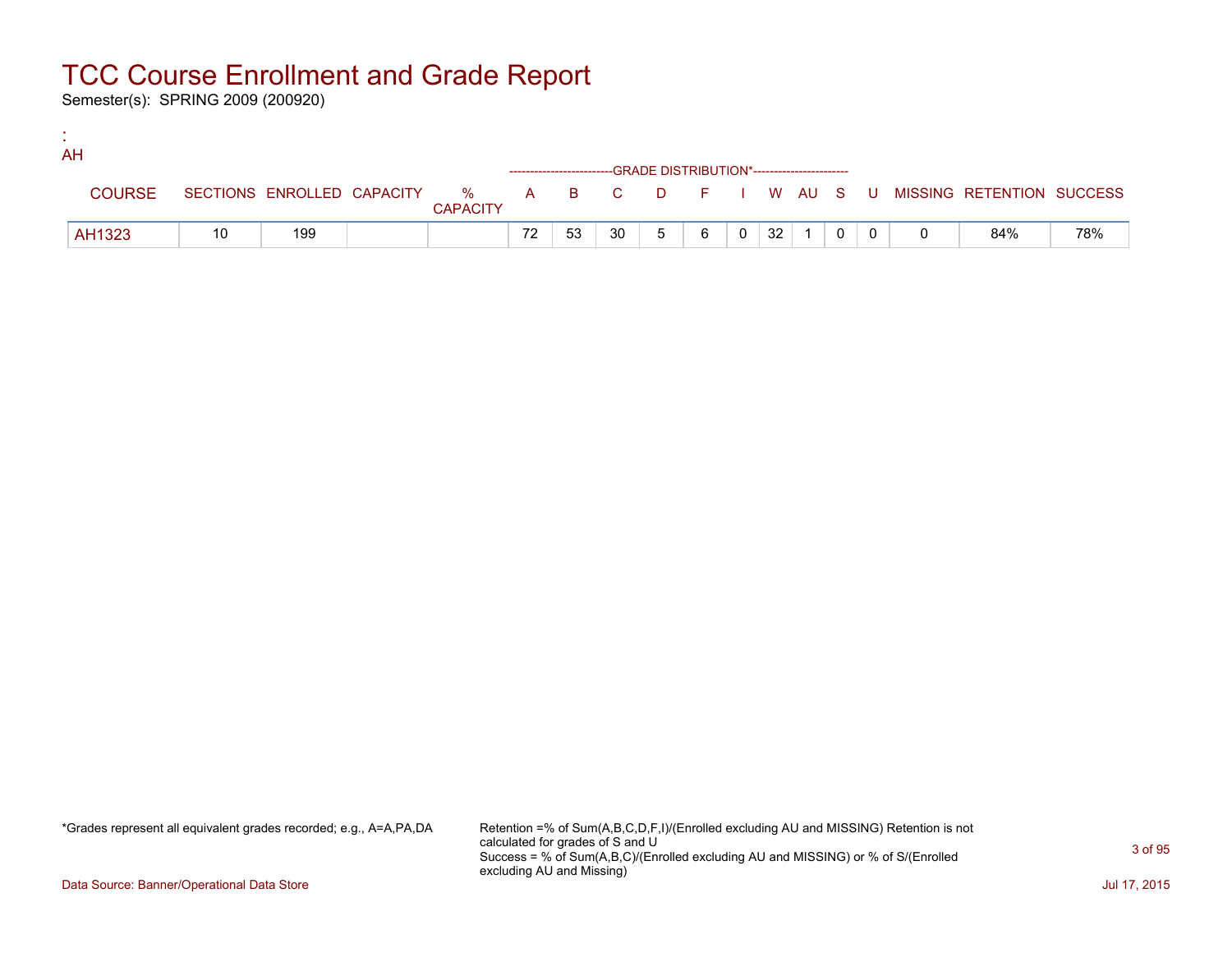Semester(s): SPRING 2009 (200920)

:

| <b>ALT</b>    |  |                 |  |                                                                    |          |                |  |  |                                                                             |     |
|---------------|--|-----------------|--|--------------------------------------------------------------------|----------|----------------|--|--|-----------------------------------------------------------------------------|-----|
|               |  |                 |  | ------------------------GRADE DISTRIBUTION*----------------------- |          |                |  |  |                                                                             |     |
| <b>COURSE</b> |  | <b>CAPACITY</b> |  |                                                                    |          |                |  |  | SECTIONS ENROLLED CAPACITY % A B C D F I W AU S U MISSING RETENTION SUCCESS |     |
| ALT1463       |  |                 |  |                                                                    | $\Omega$ | 2 <sup>1</sup> |  |  | 82%                                                                         | 82% |

\*Grades represent all equivalent grades recorded; e.g., A=A,PA,DA Retention =% of Sum(A,B,C,D,F,I)/(Enrolled excluding AU and MISSING) Retention is not calculated for grades of S and U Success = % of Sum(A,B,C)/(Enrolled excluding AU and MISSING) or % of S/(Enrolled excluding AU and Missing)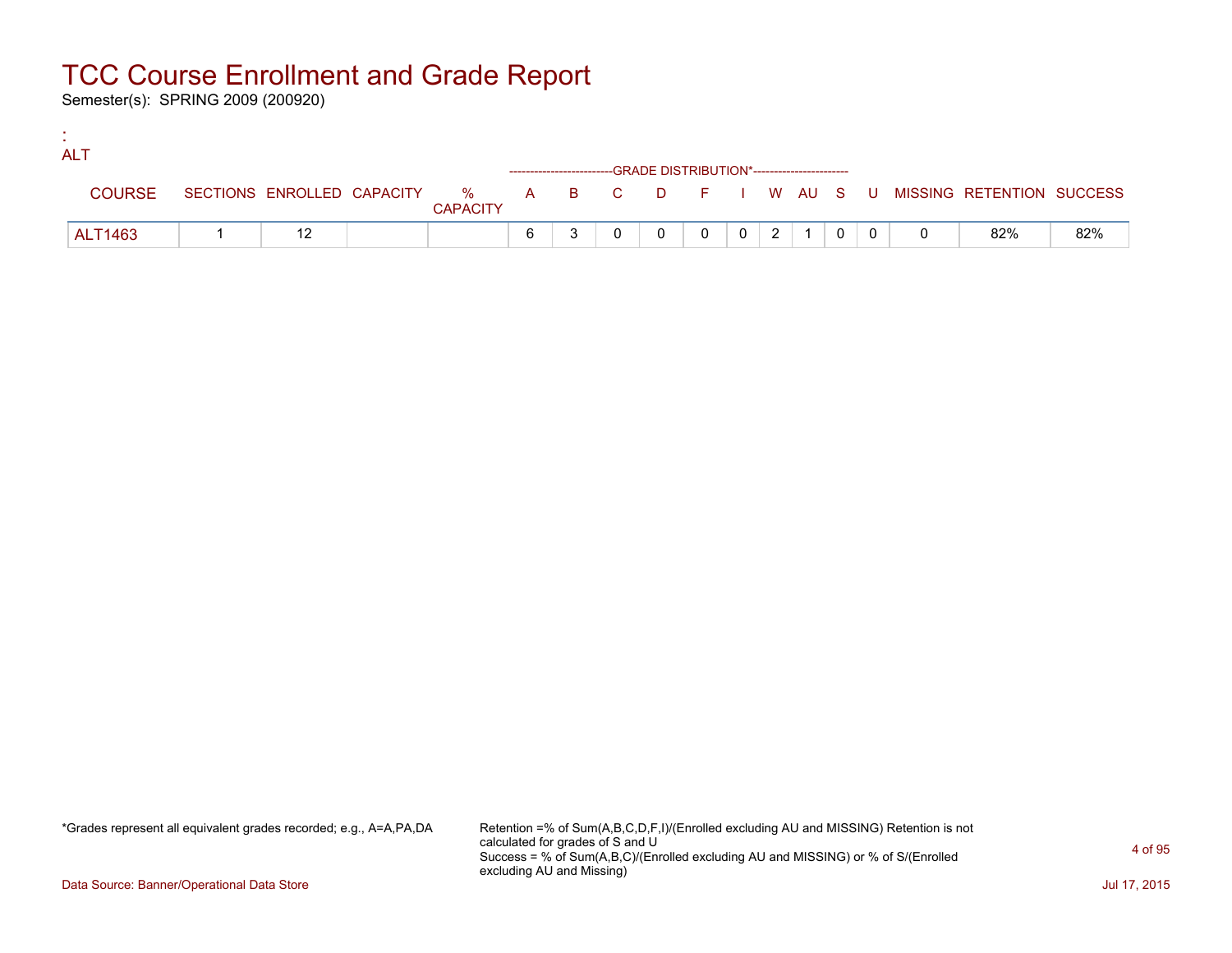Semester(s): SPRING 2009 (200920)

:

| <b>ARA</b>    |                            |                      |     |     | -GRADE DISTRIBUTION*----------------------- |        |              |   |  |   |                           |      |
|---------------|----------------------------|----------------------|-----|-----|---------------------------------------------|--------|--------------|---|--|---|---------------------------|------|
| <b>COURSE</b> | SECTIONS ENROLLED CAPACITY | %<br><b>CAPACITY</b> | A a | B C | <b>D</b>                                    | FIWAUS |              |   |  | U | MISSING RETENTION SUCCESS |      |
| ARA1103       |                            |                      | 8   |     |                                             | 0      | $\mathbf{0}$ | 2 |  |   | 80%                       | 80%  |
| ARA1213       |                            |                      |     |     |                                             |        |              |   |  |   | 100%                      | 100% |

\*Grades represent all equivalent grades recorded; e.g., A=A,PA,DA Retention =% of Sum(A,B,C,D,F,I)/(Enrolled excluding AU and MISSING) Retention is not calculated for grades of S and U Success = % of Sum(A,B,C)/(Enrolled excluding AU and MISSING) or % of S/(Enrolled excluding AU and Missing)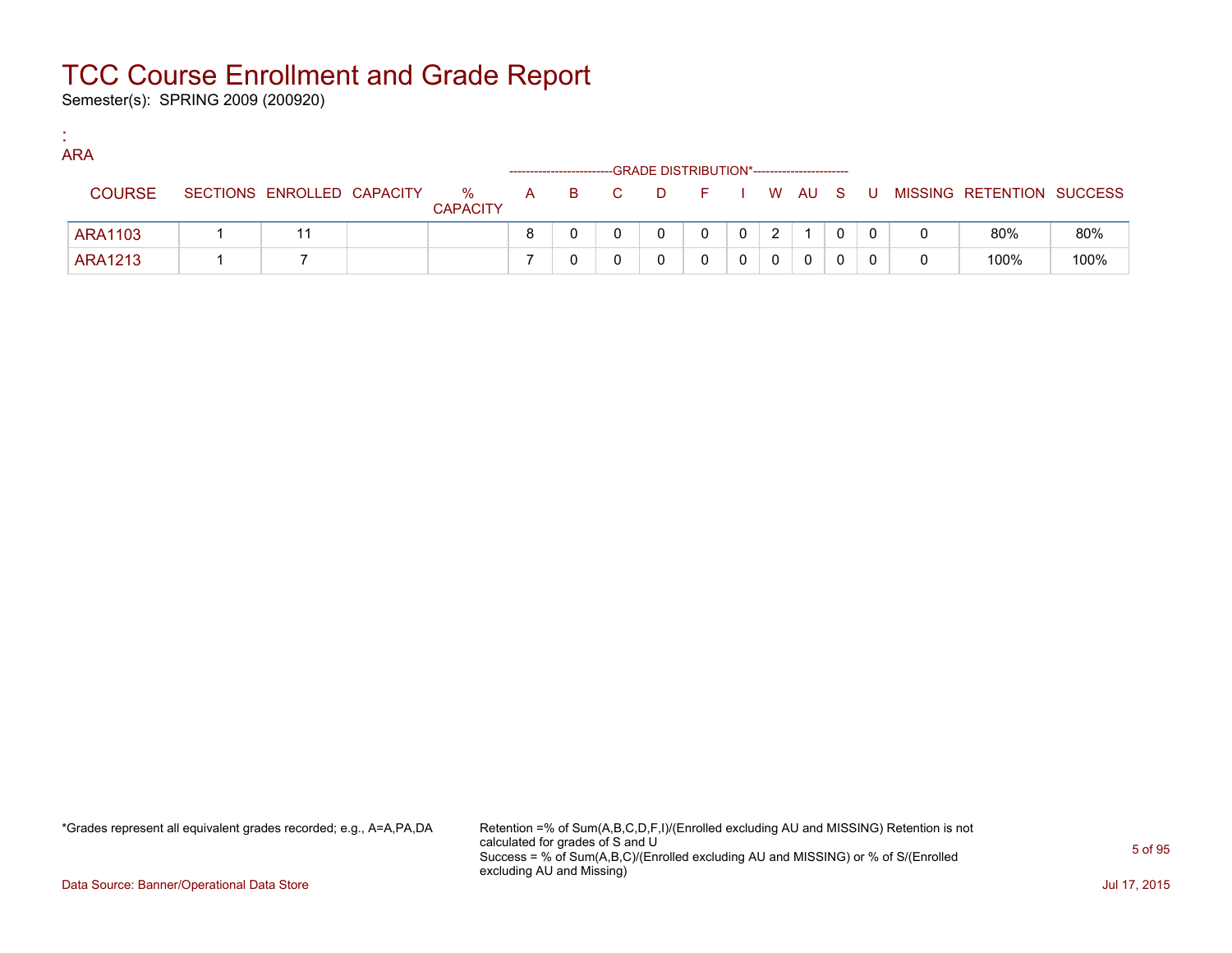Semester(s): SPRING 2009 (200920)

:

#### ART --GRADE DISTRIBUTION\*------------------------COURSE SECTIONS ENROLLED CAPACITY % **CAPACITY** A B C D F I W AU S U MISSING RETENTION SUCCESS ART1013 | 6 | 70 | | 31 | 17 | 7 | 2 | 0 | 0 | 12 | 0 | 0 | 0 | 0 | 81% | 79% ART1023 | 2 | 16 | | 6 | 4 | 4 | 0 | 1 | 0 | 0 | 1 | 0 | 0 | 0 | 100% | 93% ART1033 2 5 2 1 1 1 0 0 0 0 0 0 0 100% 80% ART1053 | 2 | 60 | | 25 | 14 | 4 | 1 | 2 | 0 | 14 | 0 | 0 | 0 | 0 | 77% | 72% ART1063 | 3 | 63 | | 28 | 17 | 9 | 0 | 2 | 0 | 7 | 0 | 0 | 0 | 0 | 89% | 86% ART1083 2 12 12 7 3 0 0 0 2 0 0 0 0 83% 83% ART1113 | 14 | 259 | | 128 | 61 | 24 | 8 | 10 | 0 | 28 | 0 | 0 | 0 | 0 | 89% | 82% ART1123 | 4 | 49 | | 17 | 19 | 5 | 0 | 0 | 7 | 1 | 0 | 0 | 0 | 85% | 85% ART1133 4 10 4 4 0 0 0 0 2 0 0 0 0 80% 80% ART2063 | 1 | 7 | | | 4 | 2 | 1 | 0 | 0 | 0 | 0 | 0 | 0 | 0 | 100% | 100% ART2073 1 2 2 0 0 0 0 0 0 0 0 0 0 100% 100% ART2083 | 1 | 8 | | 1 | 7 | 0 | 0 | 0 | 0 | 0 | 0 | 0 | 0 | 100% | 100% ART2093 | 1 | 2 | | 0 |2 | 0 |0 |0 |0 |0 |0 |0 | 100% | 100% ART2143 | 1 | 3 | | 2 | 1 | 0 | 0 | 0 | 0 | 0 | 0 | 0 | 0 | 100% | 100% ART2153 1 1 0 0 0 0 0 0 0 1 0 0 0 ART2223 | 1 | 8 | | 2 | 4 | 0 | 0 | 0 | 2 | 0 | 0 | 0 | 75% | 75% ART2233 | 1 | 5 | | | 4 | 1 | 0 | 0 | 0 | 0 | 0 | 0 | 0 | 0 | 100% | 100% ART2263 | 1 | 4 | | 3 | 0 | 0 | 0 | 0 | 1 | 0 | 0 | 0 | 0 | 75% | 75% ART2313 | 2 | 11 | | 0 | 4 | 1 | 0 | 0 | 4 | 2 | 0 | 0 | 0 | 56% | 56% ART2323 | 2 | 8 | | 2 | 1 | 2 | 0 | 0 | 0 | 0 | 0 | 0 | 0 | 100% | 100% ART2413 1 8 2 3 0 0 1 0 2 0 0 0 0 75% 62% ART2423 | 1 | 8 | | 0 | 4 | 2 | 0 | 1 | 0 | 1 | 0 | 0 | 0 | 88% | 75%

\*Grades represent all equivalent grades recorded; e.g., A=A,PA,DA Retention =% of Sum(A,B,C,D,F,I)/(Enrolled excluding AU and MISSING) Retention is not calculated for grades of S and U Success = % of Sum(A,B,C)/(Enrolled excluding AU and MISSING) or % of S/(Enrolled excluding AU and Missing)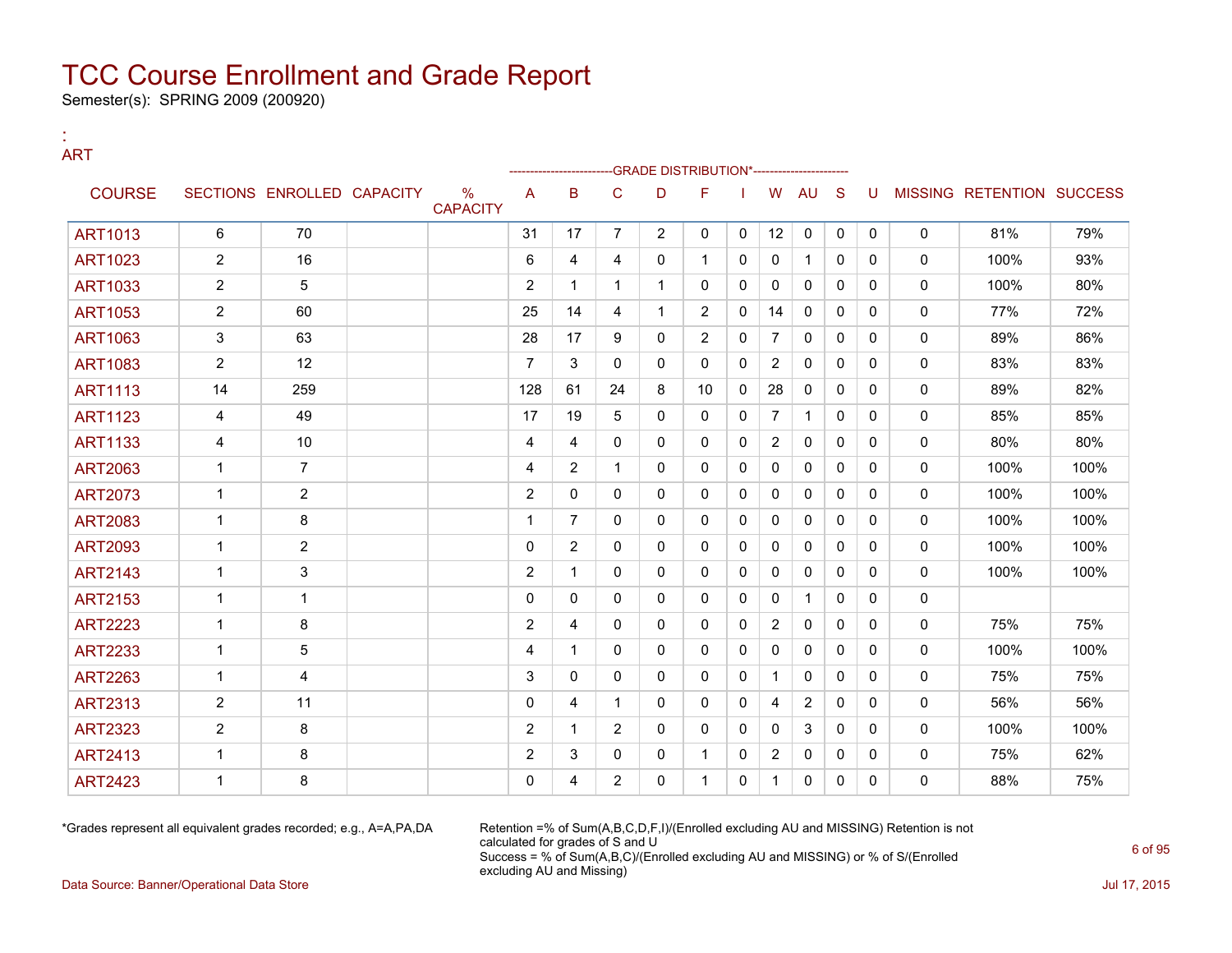Semester(s): SPRING 2009 (200920)

| <b>COL</b> | <b>ART</b>     |                |                            |                         |    |                                                                    |              |   |              |             |              |              |              |              |              |                           |      |
|------------|----------------|----------------|----------------------------|-------------------------|----|--------------------------------------------------------------------|--------------|---|--------------|-------------|--------------|--------------|--------------|--------------|--------------|---------------------------|------|
|            |                |                |                            |                         |    | ------------------------GRADE DISTRIBUTION*----------------------- |              |   |              |             |              |              |              |              |              |                           |      |
|            | <b>COURSE</b>  |                | SECTIONS ENROLLED CAPACITY | $\%$<br><b>CAPACITY</b> | A  | B                                                                  | $\mathbf{C}$ | D | F.           |             | W            | AU S         |              | . U          |              | MISSING RETENTION SUCCESS |      |
|            | <b>ART2503</b> |                | 16                         |                         | 13 |                                                                    |              |   | $\Omega$     | $\mathbf 0$ | $\mathbf{0}$ | $\mathbf{0}$ | $\Omega$     | $\mathbf{0}$ | $\mathbf{0}$ | 100%                      | 94%  |
|            | ART2813        | $\overline{2}$ | 26                         |                         | 17 |                                                                    | $\mathbf{0}$ | 0 | 4            | 0           | 4            | $\mathbf{0}$ | $\mathbf{0}$ | $\mathbf{0}$ | $\mathbf{0}$ | 85%                       | 69%  |
|            | <b>ART2853</b> | 3              | 16                         |                         | 5  | 6                                                                  | 2            | 0 | $\Omega$     | $\mathbf 0$ | 3            | $\Omega$     | $\mathbf{0}$ | 0            | $\mathbf 0$  | 81%                       | 81%  |
|            | ART2863        |                | 7                          |                         | 3  | 2                                                                  | 2            | 0 | $\Omega$     | 0           | $\mathbf{0}$ | 0            | $\mathbf{0}$ | $\mathbf{0}$ | $\mathbf 0$  | 100%                      | 100% |
|            | <b>ART2991</b> |                | 4                          |                         | 4  | 0                                                                  | 0            | 0 | $\mathbf{0}$ | $\mathbf 0$ | 0            | $\mathbf{0}$ | $\mathbf{0}$ | $\mathbf{0}$ | $\mathbf{0}$ | 100%                      | 100% |
|            | <b>ART2993</b> |                | 5                          |                         | 5  | 0                                                                  | 0            | 0 | 0            | 0           | $\mathbf{0}$ | $\Omega$     | $\mathbf{0}$ | 0            | $\mathbf{0}$ | 100%                      | 100% |

\*Grades represent all equivalent grades recorded; e.g., A=A,PA,DA Retention =% of Sum(A,B,C,D,F,I)/(Enrolled excluding AU and MISSING) Retention is not calculated for grades of S and U Success = % of Sum(A,B,C)/(Enrolled excluding AU and MISSING) or % of S/(Enrolled excluding AU and Missing)

Data Source: Banner/Operational Data Store Jul 17, 2015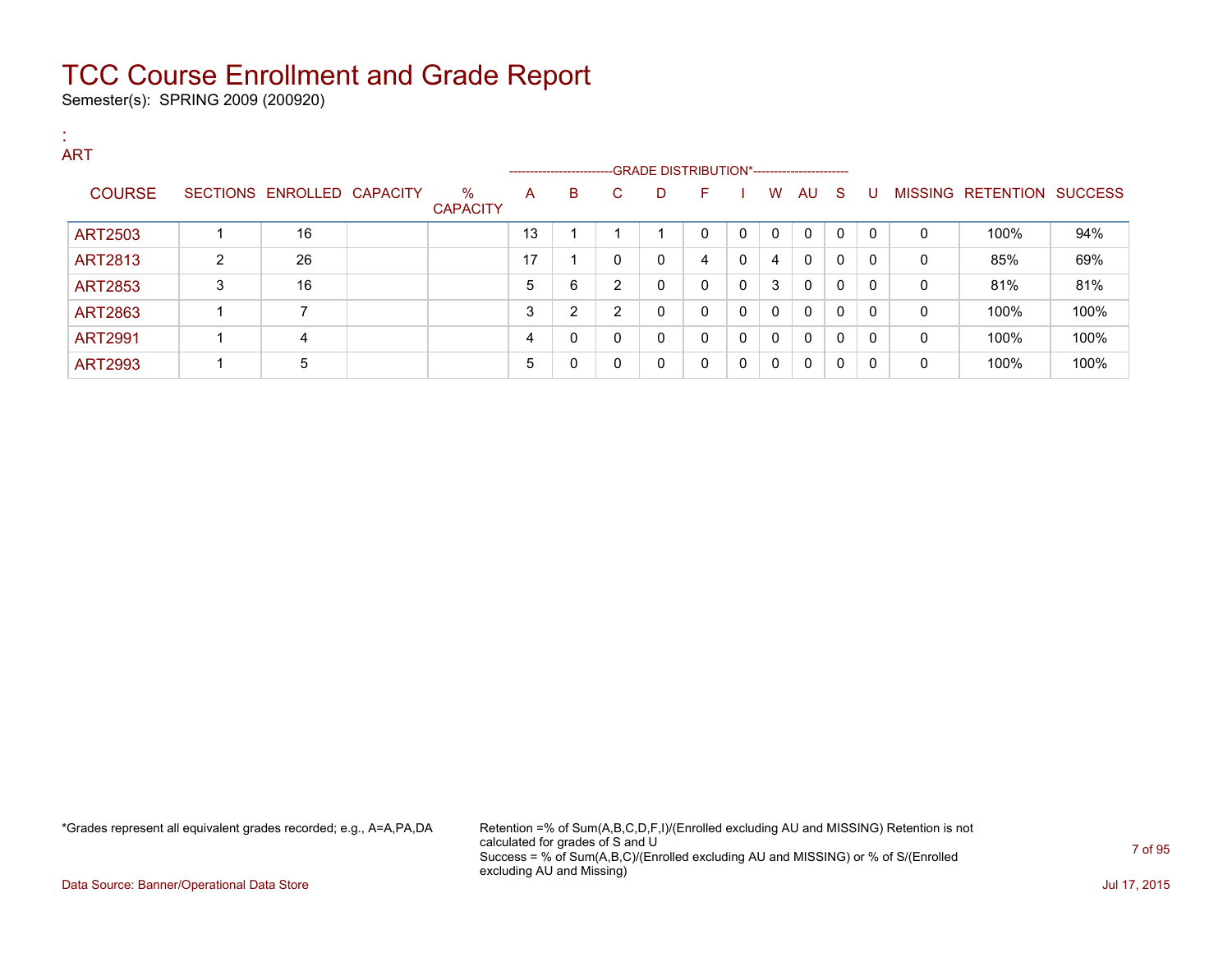Semester(s): SPRING 2009 (200920)

:

| <b>AST</b>     |    |                 |    |    |    |                                                                    |               |                |   |  |  |                                                                               |     |
|----------------|----|-----------------|----|----|----|--------------------------------------------------------------------|---------------|----------------|---|--|--|-------------------------------------------------------------------------------|-----|
|                |    |                 |    |    |    | ------------------------GRADE DISTRIBUTION*----------------------- |               |                |   |  |  |                                                                               |     |
| <b>COURSE</b>  |    | <b>CAPACITY</b> |    |    |    |                                                                    |               |                |   |  |  | SECTIONS ENROLLED CAPACITY 5 % A B C D F I W AU S U MISSING RETENTION SUCCESS |     |
| <b>AST1104</b> | 82 |                 | 36 | 13 | 14 |                                                                    | $\mathcal{D}$ | $\overline{0}$ | 9 |  |  | 89%                                                                           | 78% |

\*Grades represent all equivalent grades recorded; e.g., A=A,PA,DA Retention =% of Sum(A,B,C,D,F,I)/(Enrolled excluding AU and MISSING) Retention is not calculated for grades of S and U Success = % of Sum(A,B,C)/(Enrolled excluding AU and MISSING) or % of S/(Enrolled excluding AU and Missing)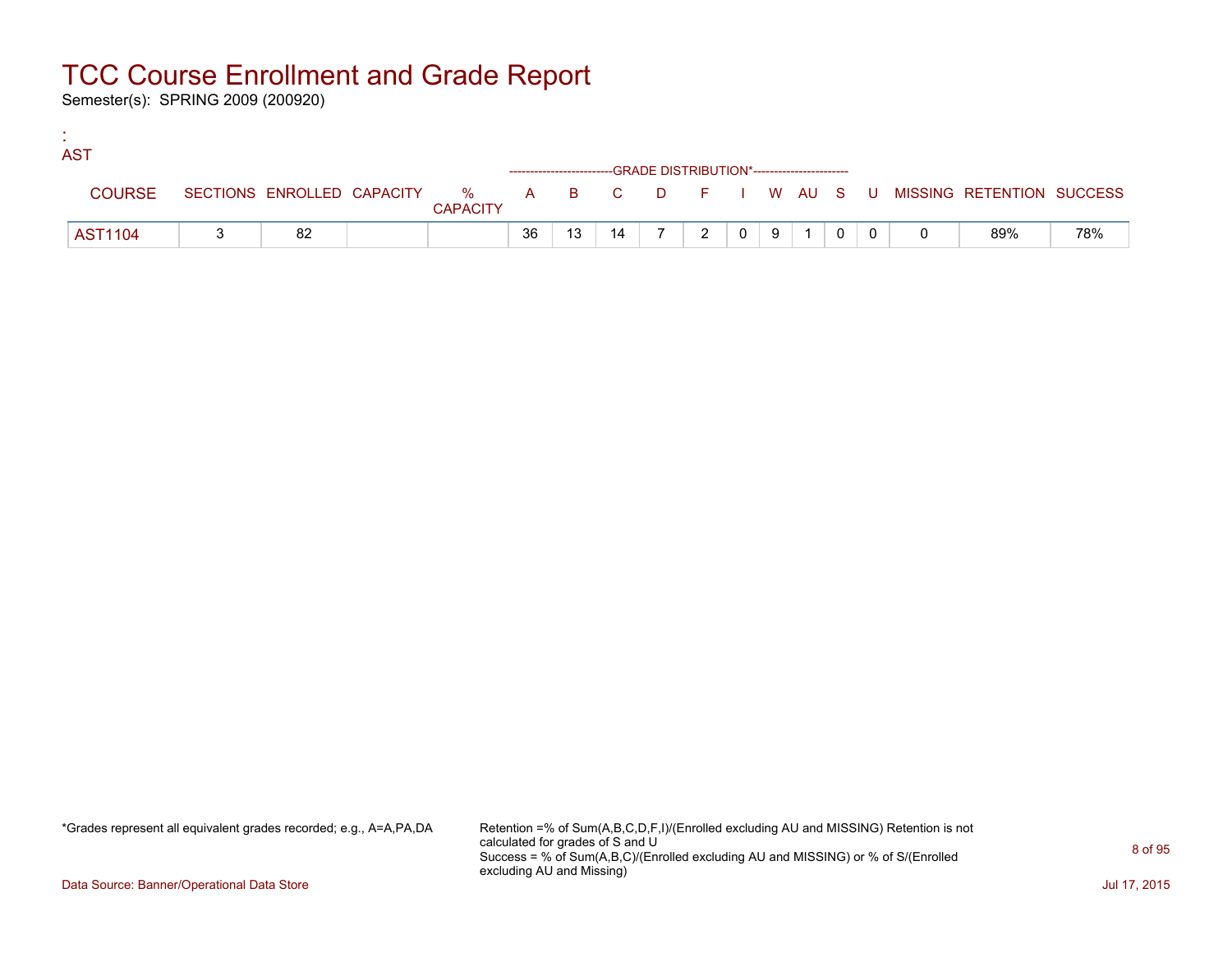Semester(s): SPRING 2009 (200920)

:

| <b>AVS</b>     |                 |                          |                 |                         |                | ------------------------ |                |                |              |                |              |              |              |              |                |                  |                |
|----------------|-----------------|--------------------------|-----------------|-------------------------|----------------|--------------------------|----------------|----------------|--------------|----------------|--------------|--------------|--------------|--------------|----------------|------------------|----------------|
| <b>COURSE</b>  | <b>SECTIONS</b> | ENROLLED                 | <b>CAPACITY</b> | $\%$<br><b>CAPACITY</b> | A              | B                        | C              | D              | F            |                | w            | AU           | <sub>S</sub> | U            | <b>MISSING</b> | <b>RETENTION</b> | <b>SUCCESS</b> |
| <b>AVS1113</b> | $\overline{2}$  | 14                       |                 |                         | 6              |                          | $\overline{2}$ |                | 2            | 0              | 2            | $\mathbf{0}$ | $\mathbf{0}$ | $\mathbf{0}$ | $\Omega$       | 86%              | 64%            |
| <b>AVS1222</b> |                 | 6                        |                 |                         | 3              | $\overline{2}$           | 0              | 0              | 0            |                | 0            | $\Omega$     | 0            | 0            | 0              | 100%             | 83%            |
| AVS1343        |                 | $\overline{\phantom{a}}$ |                 |                         | 3              | 3                        |                | 0              | 0            | 0              | 0            | 0            | $\mathbf{0}$ | 0            | 0              | 100%             | 100%           |
| AVS1403        |                 | 16                       |                 |                         | 15             | 0                        | 0              | 0              | $\mathbf{0}$ | 0              |              | $\mathbf{0}$ | $\mathbf{0}$ | $\mathbf{0}$ | 0              | 94%              | 94%            |
| AVS2113        | $\overline{2}$  | 21                       |                 |                         | 8              | $\overline{\phantom{a}}$ | 3              | $\overline{2}$ | 4            | 0              | $\mathbf{0}$ | $\mathbf{0}$ | $\mathbf{0}$ | $\Omega$     | $\mathbf{0}$   | 100%             | 86%            |
| <b>AVS2122</b> |                 |                          |                 |                         | 0              |                          | 0              | 0              | 0            | 0              | $\mathbf{0}$ | $\mathbf{0}$ | $\mathbf 0$  | $\Omega$     | 0              | 100%             | 100%           |
| <b>AVS2132</b> |                 | $\overline{4}$           |                 |                         | $\overline{2}$ | 0                        | $\mathbf 0$    | $\mathbf 0$    | $\mathbf{0}$ | $\overline{2}$ | 0            | $\Omega$     | $\mathbf{0}$ | $\Omega$     | 0              | 100%             | 50%            |
| <b>AVS2142</b> | ٠               | 3                        |                 |                         |                | 0                        |                | 0              | $\mathbf{0}$ |                | $\mathbf{0}$ | $\mathbf{0}$ | $\mathbf{0}$ | $\Omega$     | $\mathbf{0}$   | 100%             | 67%            |
| AVS2313        |                 | $\overline{ }$           |                 |                         | $\overline{2}$ | 4                        |                | 0              | 0            | 0              | 0            | 0            | 0            | 0            | 0              | 100%             | 100%           |

\*Grades represent all equivalent grades recorded; e.g., A=A,PA,DA Retention =% of Sum(A,B,C,D,F,I)/(Enrolled excluding AU and MISSING) Retention is not calculated for grades of S and U Success = % of Sum(A,B,C)/(Enrolled excluding AU and MISSING) or % of S/(Enrolled excluding AU and Missing)

Data Source: Banner/Operational Data Store **July 17, 2015**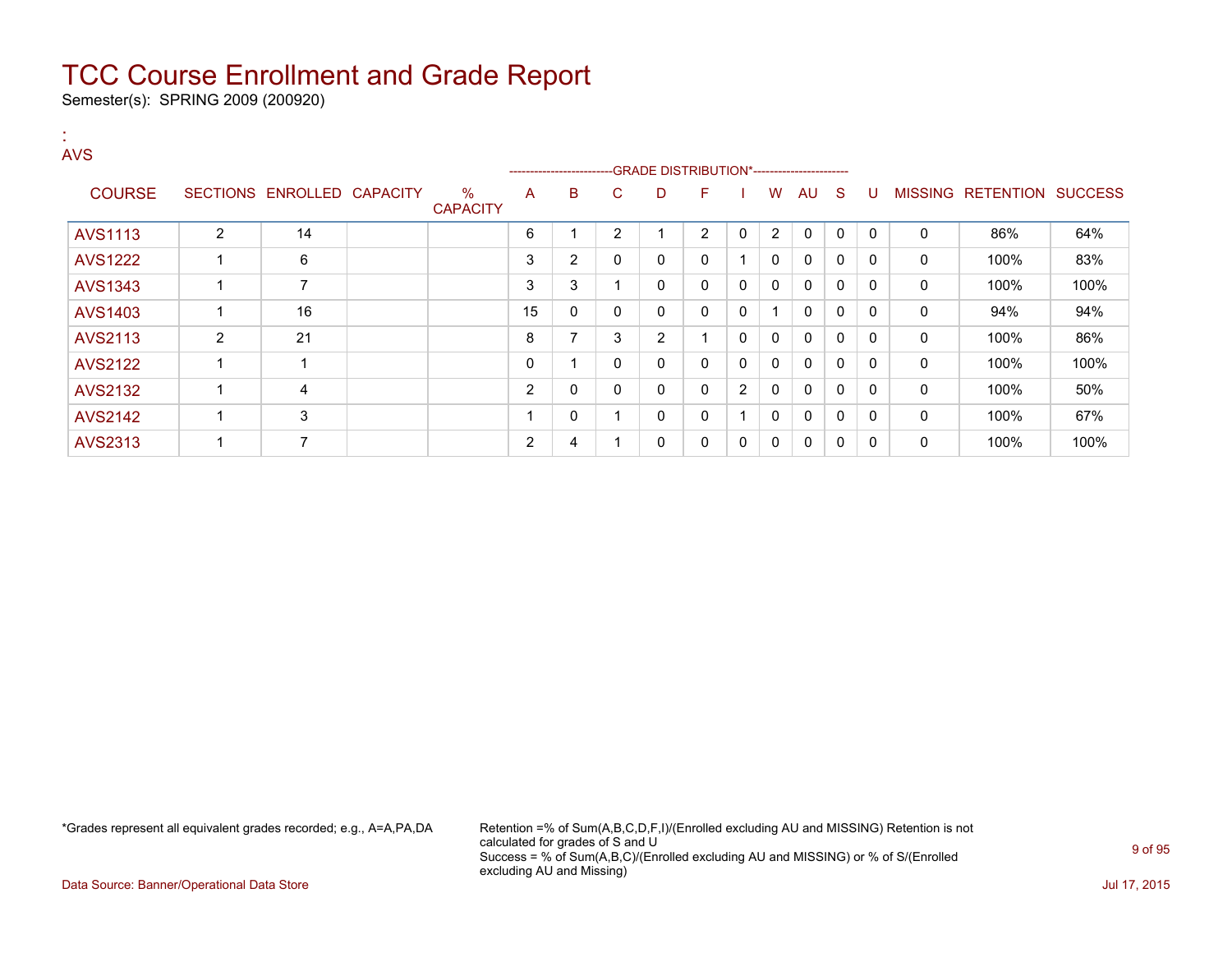Semester(s): SPRING 2009 (200920)

:

| <b>BIO</b>     |                |                            |                         |     |     | -------------------------GRADE                DISTRIBUTION*--------------------- |                 |              |              |                |              |              |          |             |                           |      |
|----------------|----------------|----------------------------|-------------------------|-----|-----|----------------------------------------------------------------------------------|-----------------|--------------|--------------|----------------|--------------|--------------|----------|-------------|---------------------------|------|
| <b>COURSE</b>  |                | SECTIONS ENROLLED CAPACITY | $\%$<br><b>CAPACITY</b> | A   | в   | С                                                                                | D               | F            |              | W              | <b>AU</b>    | <sub>S</sub> | U        |             | MISSING RETENTION SUCCESS |      |
| <b>BIO1114</b> | 36             | 710                        |                         | 178 | 188 | 139                                                                              | 49              | 66           | $\mathbf{0}$ | 90             | 0            | $\Omega$     | $\Omega$ | $\mathbf 0$ | 87%                       | 71%  |
| <b>BIO1224</b> | 44             | 808                        |                         | 210 | 152 | 134                                                                              | 62              | 63           |              | 174            | 4            | $\mathbf{0}$ | $\Omega$ | $\Omega$    | 77%                       | 62%  |
| <b>BIO1314</b> | 15             | 275                        |                         | 83  | 73  | 35                                                                               | 9               | 20           | 0            | 53             | 2            | 0            | $\Omega$ | $\Omega$    | 81%                       | 70%  |
| <b>BIO1323</b> | $\overline{2}$ | 41                         |                         | 6   | 8   | 9                                                                                | 5               |              | 0            | 12             | $\mathbf{0}$ | 0            | $\Omega$ | $\Omega$    | 71%                       | 56%  |
| <b>BIO1383</b> | 55             | 1,320                      |                         | 468 | 350 | 190                                                                              | 55              | 95           | 0            | 149            | 0            | 0            | 0        | $\Omega$    | 88%                       | 76%  |
| <b>BIO1404</b> | 3              | 44                         |                         | 17  | 17  | $\overline{7}$                                                                   | 0               | 1            | 0            | $\overline{2}$ | 0            | 0            | $\Omega$ | 0           | 95%                       | 93%  |
| <b>BIO1604</b> | $\overline{7}$ | 129                        |                         | 61  | 31  | 10 <sup>1</sup>                                                                  | 3               | 6            | 0            | 18             | $\mathbf{0}$ | 0            | 0        | $\Omega$    | 86%                       | 79%  |
| <b>BIO2123</b> | 6              | 58                         |                         | 24  | 8   | 10 <sup>1</sup>                                                                  | $\overline{2}$  | 6            | 0            | 8              | 0            | $\Omega$     | 0        | $\Omega$    | 86%                       | 72%  |
| <b>BIO2134</b> | 25             | 471                        |                         | 173 | 130 | 73                                                                               | 22              | 12           | $\Omega$     | 56             | 5            | 0            | 0        | $\mathbf 0$ | 88%                       | 81%  |
| <b>BIO2144</b> | $\mathbf{1}$   | 8                          |                         | 0   | 2   | 3                                                                                | 1               |              | 0            |                | $\mathbf{0}$ | 0            | $\Omega$ | 0           | 88%                       | 62%  |
| <b>BIO2154</b> | 18             | 330                        |                         | 119 | 109 | 49                                                                               | 10 <sup>°</sup> | 9            | 0            | 33             |              | $\Omega$     | $\Omega$ | 0           | 90%                       | 84%  |
| <b>BIO2164</b> | 19             | 322                        |                         | 89  | 106 | 58                                                                               | 20              | 2            |              | 45             | 0            | 0            | $\Omega$ | $\mathbf 0$ | 86%                       | 79%  |
| <b>BIO2213</b> | $\mathbf{1}$   | 1                          |                         |     | 0   | 0                                                                                | 0               | $\Omega$     | $\Omega$     | $\mathbf{0}$   | $\mathbf{0}$ | $\Omega$     | $\Omega$ | $\Omega$    | 100%                      | 100% |
| <b>BIO2991</b> | $\overline{1}$ | 4                          |                         | 3   | 0   | 0                                                                                | 0               | $\mathbf{0}$ | 0            |                | $\mathbf{0}$ | $\Omega$     | $\Omega$ | 0           | 75%                       | 75%  |
| <b>BIO2993</b> |                | 1                          |                         |     | 0   | 0                                                                                | 0               | 0            | 0            | 0              | 0            | 0            | 0        | $\Omega$    | 100%                      | 100% |

\*Grades represent all equivalent grades recorded; e.g., A=A,PA,DA Retention =% of Sum(A,B,C,D,F,I)/(Enrolled excluding AU and MISSING) Retention is not calculated for grades of S and U Success = % of Sum(A,B,C)/(Enrolled excluding AU and MISSING) or % of S/(Enrolled excluding AU and Missing)

Data Source: Banner/Operational Data Store Jul 17, 2015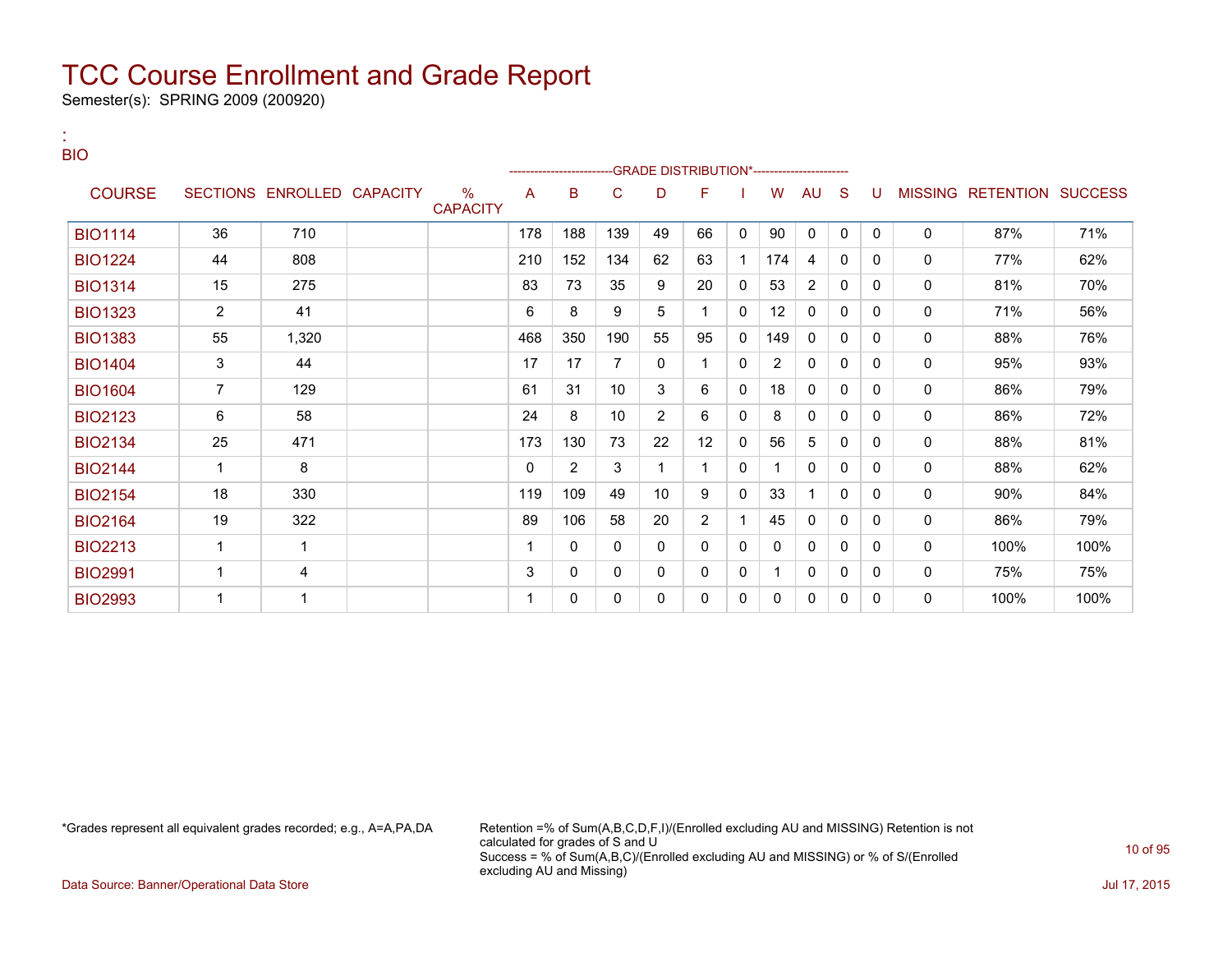Semester(s): SPRING 2009 (200920)

| л.<br><b>ALC</b><br><b>BTC</b> |   |                            |                      |   |                                                                           |    |   |              |              |              |              |              |          |   |                           |      |
|--------------------------------|---|----------------------------|----------------------|---|---------------------------------------------------------------------------|----|---|--------------|--------------|--------------|--------------|--------------|----------|---|---------------------------|------|
| <b>COURSE</b>                  |   | SECTIONS ENROLLED CAPACITY | %<br><b>CAPACITY</b> | A | --------------------------GRADE DISTRIBUTION*-----------------------<br>В | C. | D | F.           |              | W            | AU S         |              | U        |   | MISSING RETENTION SUCCESS |      |
| <b>BTC1113</b>                 | 2 | 13                         |                      | 4 | 4                                                                         | 0  |   |              | $\mathbf{0}$ | 3            | $\mathbf{0}$ | $\mathbf{0}$ | $\Omega$ | 0 | 77%                       | 62%  |
| <b>BTC1315</b>                 |   | 5                          |                      | 2 | 2                                                                         | 0  | 0 |              | 0            | $\mathbf{0}$ | $\mathbf{0}$ | $\mathbf{0}$ | 0        | 0 | 100%                      | 80%  |
| <b>BTC1534</b>                 |   | 4                          |                      | າ | 4                                                                         | 0  | 0 |              | 0            | $\mathbf{0}$ | $\mathbf{0}$ | 0            | 0        | 0 | 100%                      | 75%  |
| <b>BTC2101</b>                 |   | 4                          |                      | 3 | 0                                                                         | 0  | 0 |              | 0            | $\mathbf{0}$ | 0            | 0            | $\Omega$ | 0 | 100%                      | 75%  |
| <b>BTC2246</b>                 |   | 3                          |                      | າ | $\mathbf{0}$                                                              |    | 0 | $\mathbf{0}$ | 0            | 0            | 0            | $\mathbf{0}$ | $\Omega$ | 0 | 100%                      | 100% |
| <b>BTC2335</b>                 |   | $\overline{2}$             |                      | 0 | 1                                                                         |    | 0 | 0            | 0            | 0            | 0            | $\mathbf{0}$ | 0        | 0 | 100%                      | 100% |

\*Grades represent all equivalent grades recorded; e.g., A=A,PA,DA Retention =% of Sum(A,B,C,D,F,I)/(Enrolled excluding AU and MISSING) Retention is not calculated for grades of S and U Success = % of Sum(A,B,C)/(Enrolled excluding AU and MISSING) or % of S/(Enrolled excluding AU and Missing)

Data Source: Banner/Operational Data Store Jul 17, 2015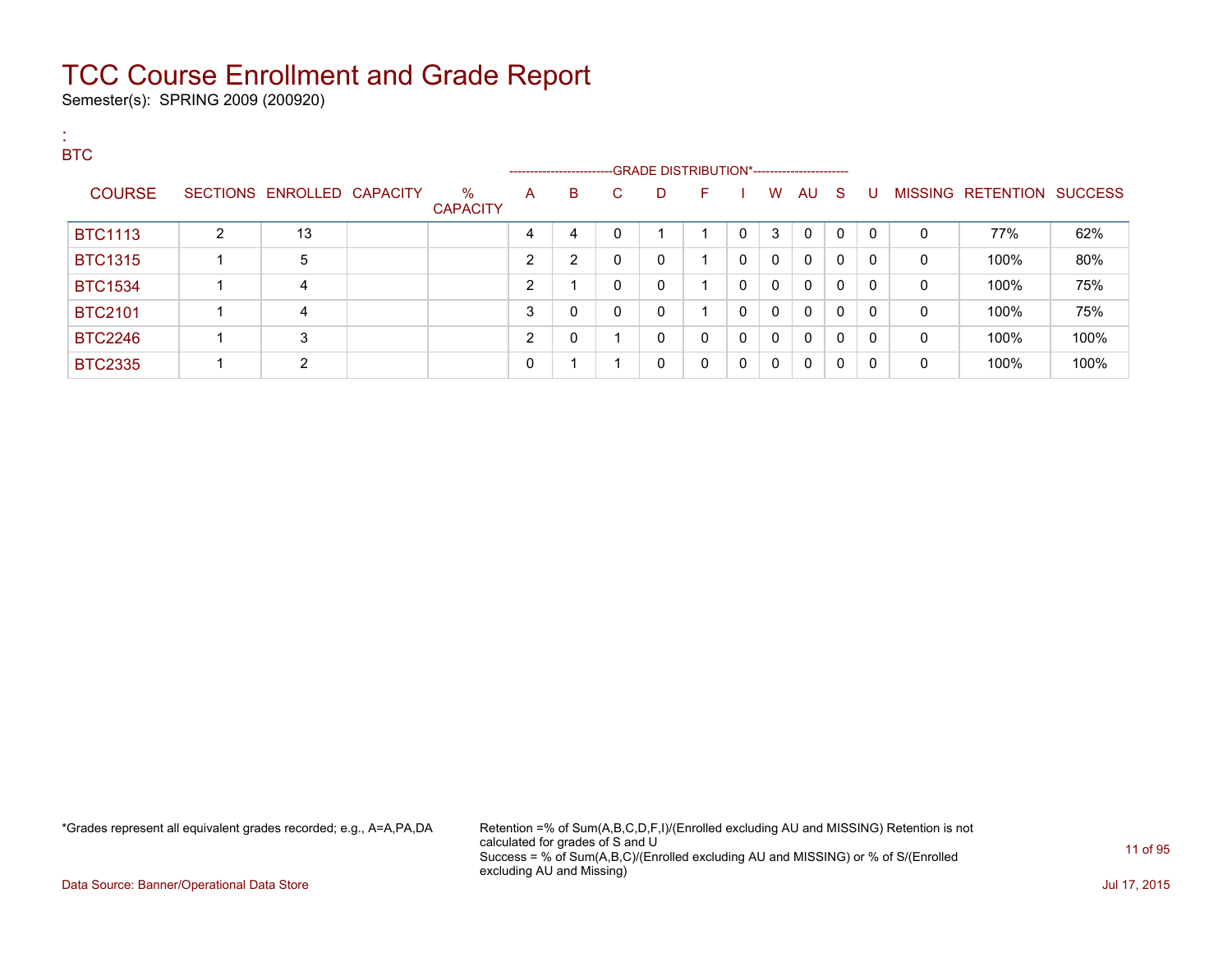Semester(s): SPRING 2009 (200920)

| <b>BUS</b>     |                |                            |                                  |    |                |                | -GRADE DISTRIBUTION*---------------------- |                |              |                |              |              |              |              |                           |      |
|----------------|----------------|----------------------------|----------------------------------|----|----------------|----------------|--------------------------------------------|----------------|--------------|----------------|--------------|--------------|--------------|--------------|---------------------------|------|
| <b>COURSE</b>  |                | SECTIONS ENROLLED CAPACITY | $\frac{9}{6}$<br><b>CAPACITY</b> | A  | B              | C              | D                                          | F              |              | W              | <b>AU</b>    | S            | U            |              | MISSING RETENTION SUCCESS |      |
| <b>BUS1053</b> | 12             | 250                        |                                  | 56 | 51             | 39             | 24                                         | 23             | $\mathbf{0}$ | 57             | $\mathbf{0}$ | $\mathbf{0}$ | $\mathbf{0}$ | $\mathbf{0}$ | 77%                       | 58%  |
| <b>BUS1123</b> | 3              | 47                         |                                  | 28 | 9              | $\overline{2}$ | 3                                          | 2              | 0            | 3              | $\mathbf{0}$ | 0            | $\mathbf{0}$ | $\mathbf{0}$ | 94%                       | 83%  |
| <b>BUS1143</b> | 8              | 107                        |                                  | 61 | 11             | $\overline{7}$ | $\overline{2}$                             | 5              | 0            | 13             | $\mathbf{0}$ | 0            | $\mathbf{0}$ | $\mathbf{0}$ | 80%                       | 74%  |
| <b>BUS1153</b> | $\mathbf{1}$   | 6                          |                                  | 1  | $\overline{2}$ | 1              | 0                                          | 1              | 0            | 1              | 0            | 0            | 0            | $\mathbf{0}$ | 83%                       | 67%  |
| <b>BUS1173</b> | $\mathbf{1}$   | 9                          |                                  | 6  | $\overline{2}$ | $\mathbf{0}$   | 0                                          | $\mathbf{0}$   | $\mathbf{0}$ | 1              | $\mathbf{0}$ | $\Omega$     | $\Omega$     | 0            | 89%                       | 89%  |
| <b>BUS1353</b> | 3              | 46                         |                                  | 8  | 8              | 8              | $\overline{2}$                             | $\overline{7}$ | $\mathbf{0}$ | 13             | $\mathbf{0}$ | 0            | $\mathbf{0}$ | 0            | 72%                       | 52%  |
| <b>BUS2003</b> | $\mathbf{1}$   | 1                          |                                  |    | 0              | $\mathbf{0}$   | 0                                          | $\mathbf{0}$   | 0            | $\mathbf{0}$   | $\mathbf{0}$ | 0            | $\Omega$     | $\mathbf{0}$ | 100%                      | 100% |
| <b>BUS2053</b> | 3              | 32                         |                                  | 11 | 4              | 3              | $\mathbf{1}$                               | 0              | 0            | 13             | 0            | 0            | 0            | $\mathbf 0$  | 59%                       | 56%  |
| <b>BUS2133</b> | $\mathbf{1}$   | $\mathbf{1}$               |                                  | 1  | 0              | 0              | 0                                          | 0              | 0            | 0              | 0            | 0            | 0            | 0            | 100%                      | 100% |
| <b>BUS2173</b> | $\mathbf{1}$   | 3                          |                                  | 0  | 1              | $\mathbf{0}$   | 0                                          | $\mathbf{0}$   | 0            | $\overline{2}$ | $\mathbf{0}$ | $\Omega$     | $\Omega$     | 0            | 33%                       | 33%  |
| <b>BUS2203</b> | 6              | 46                         |                                  | 14 | 19             | $\overline{7}$ | 0                                          | $\mathbf{0}$   | 0            | 6              | 0            | 0            | 0            | 0            | 87%                       | 87%  |
| <b>BUS2213</b> | 3              | 39                         |                                  | 17 | 9              | 4              | 0                                          | 0              | 0            | 8              | 1            | 0            | $\Omega$     | $\mathbf{0}$ | 79%                       | 79%  |
| <b>BUS2313</b> | 10             | 209                        |                                  | 61 | 51             | 31             | $\overline{2}$                             | 12             | 2            | 50             | 0            | $\mathbf{0}$ | 0            | 0            | 76%                       | 68%  |
| <b>BUS2333</b> | $\mathbf{1}$   | 18                         |                                  | 3  | 1              | 1              | $\mathbf{1}$                               | 0              | 0            | 12             | 0            | 0            | 0            | 0            | 33%                       | 28%  |
| <b>BUS2363</b> | $\overline{2}$ | 30                         |                                  | 11 | 8              | 3              | $\mathbf{0}$                               | 3              | 0            | 5              | 0            | $\Omega$     | $\Omega$     | $\mathbf{0}$ | 83%                       | 73%  |
| <b>BUS2403</b> | 3              | 22                         |                                  | 11 | 4              | $\overline{2}$ | $\mathbf{1}$                               | $\mathbf{0}$   | 0            | 4              | $\mathbf{0}$ | 0            | 0            | 0            | 82%                       | 77%  |
| <b>BUS2633</b> | $\mathbf 1$    | $\mathbf{1}$               |                                  |    | 0              | $\Omega$       | 0                                          | 0              | 0            | 0              | $\mathbf{0}$ | $\Omega$     | $\Omega$     | 0            | 100%                      | 100% |
| <b>BUS2813</b> | 3              | 25                         |                                  | 15 | $\overline{7}$ | 3              | 0                                          | 0              | 0            | 0              | 0            | 0            | 0            | 0            | 100%                      | 100% |

:

\*Grades represent all equivalent grades recorded; e.g., A=A,PA,DA Retention =% of Sum(A,B,C,D,F,I)/(Enrolled excluding AU and MISSING) Retention is not calculated for grades of S and U Success = % of Sum(A,B,C)/(Enrolled excluding AU and MISSING) or % of S/(Enrolled excluding AU and Missing) Data Source: Banner/Operational Data Store Jul 17, 2015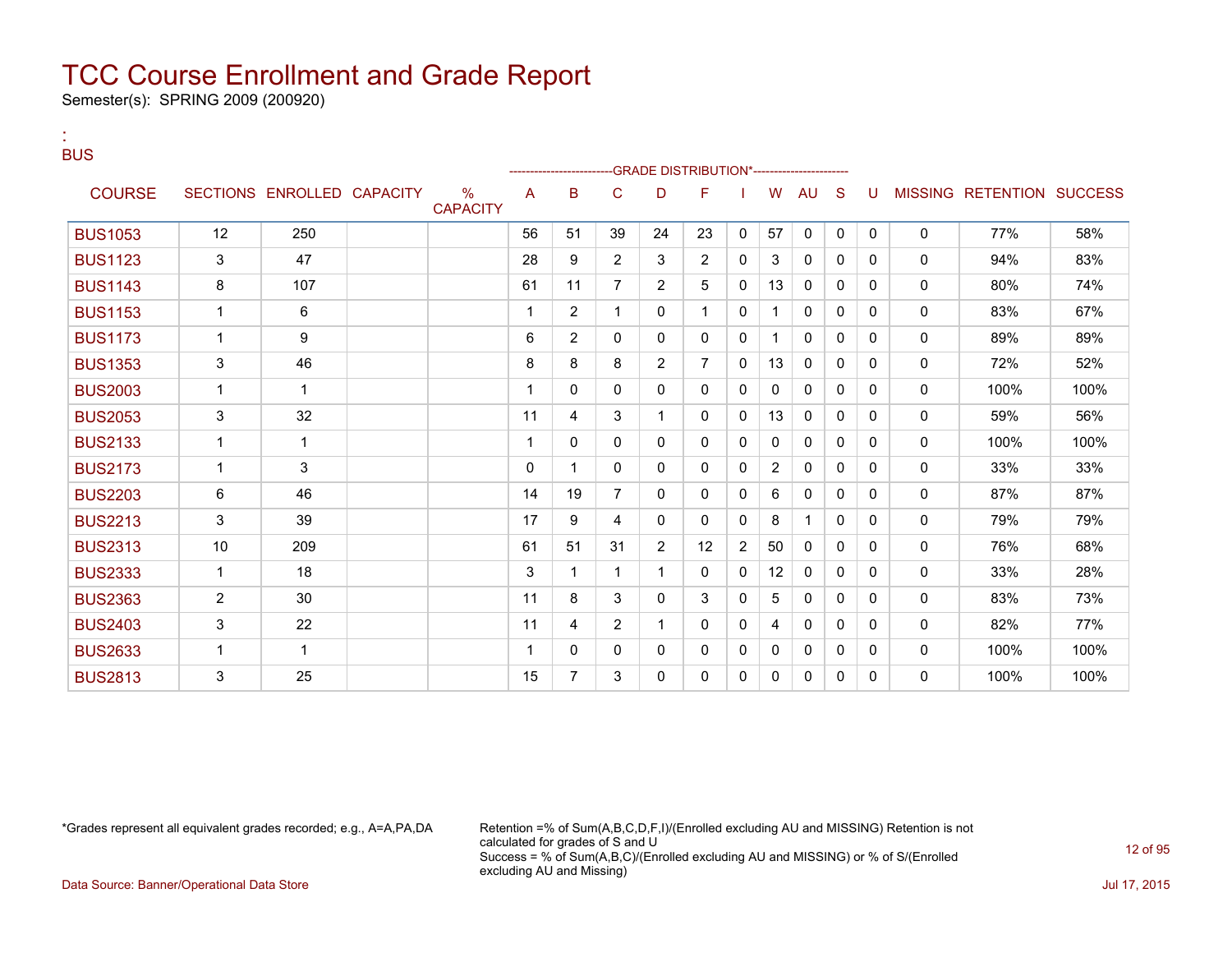Semester(s): SPRING 2009 (200920)

:

| <b>CAR</b>     |    |                 |  |                                                                    |          |  |                     |      |  |                                                                             |     |
|----------------|----|-----------------|--|--------------------------------------------------------------------|----------|--|---------------------|------|--|-----------------------------------------------------------------------------|-----|
|                |    |                 |  | ------------------------GRADE DISTRIBUTION*----------------------- |          |  |                     |      |  |                                                                             |     |
| <b>COURSE</b>  |    | <b>CAPACITY</b> |  |                                                                    |          |  |                     |      |  | SECTIONS ENROLLED CAPACITY % A B C D F I W AU S U MISSING RETENTION SUCCESS |     |
| <b>CAR1011</b> | 96 |                 |  |                                                                    | $\Omega$ |  | $0 \quad 5 \quad 0$ | 8561 |  |                                                                             | 89% |

\*Grades represent all equivalent grades recorded; e.g., A=A,PA,DA Retention =% of Sum(A,B,C,D,F,I)/(Enrolled excluding AU and MISSING) Retention is not calculated for grades of S and U Success = % of Sum(A,B,C)/(Enrolled excluding AU and MISSING) or % of S/(Enrolled excluding AU and Missing)

Data Source: Banner/Operational Data Store Jul 17, 2015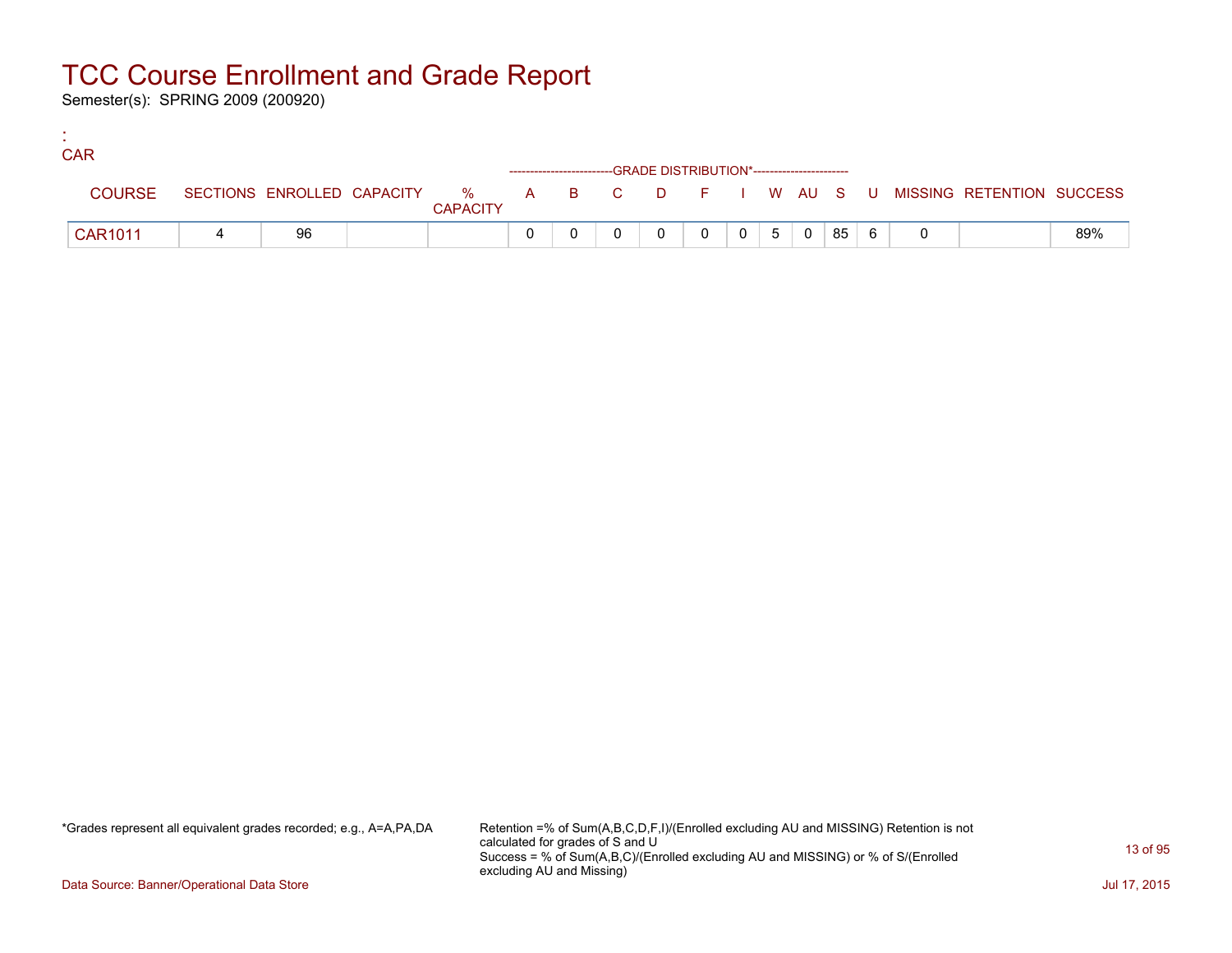Semester(s): SPRING 2009 (200920)

:

| <b>CET</b>    |                            |                         |    |    |    | -GRADE DISTRIBUTION*----------------------- |         |   |              |              |    |     |          |                           |      |
|---------------|----------------------------|-------------------------|----|----|----|---------------------------------------------|---------|---|--------------|--------------|----|-----|----------|---------------------------|------|
| <b>COURSE</b> | SECTIONS ENROLLED CAPACITY | $\%$<br><b>CAPACITY</b> | A  | B. | C. | D.                                          | in Fine |   |              | W AU         | S. | . U |          | MISSING RETENTION SUCCESS |      |
| CET1373       | 9                          |                         | 6  |    |    | 0                                           | 0       | 0 | $\mathbf{0}$ | 0            | 0  | 0   | 0        | 100%                      | 100% |
| CET2373       | 9                          |                         |    |    | ຈ  | ຈ                                           | 0       | 0 | $\Omega$     | 0            | 0  | 0   | $\Omega$ | 100%                      | 67%  |
| CET2443       | 8                          |                         | b. |    |    |                                             |         | 0 | 0            | $\mathbf{0}$ | 0  | 0   | 0        | 100%                      | 100% |

\*Grades represent all equivalent grades recorded; e.g., A=A,PA,DA Retention =% of Sum(A,B,C,D,F,I)/(Enrolled excluding AU and MISSING) Retention is not calculated for grades of S and U Success = % of Sum(A,B,C)/(Enrolled excluding AU and MISSING) or % of S/(Enrolled excluding AU and Missing)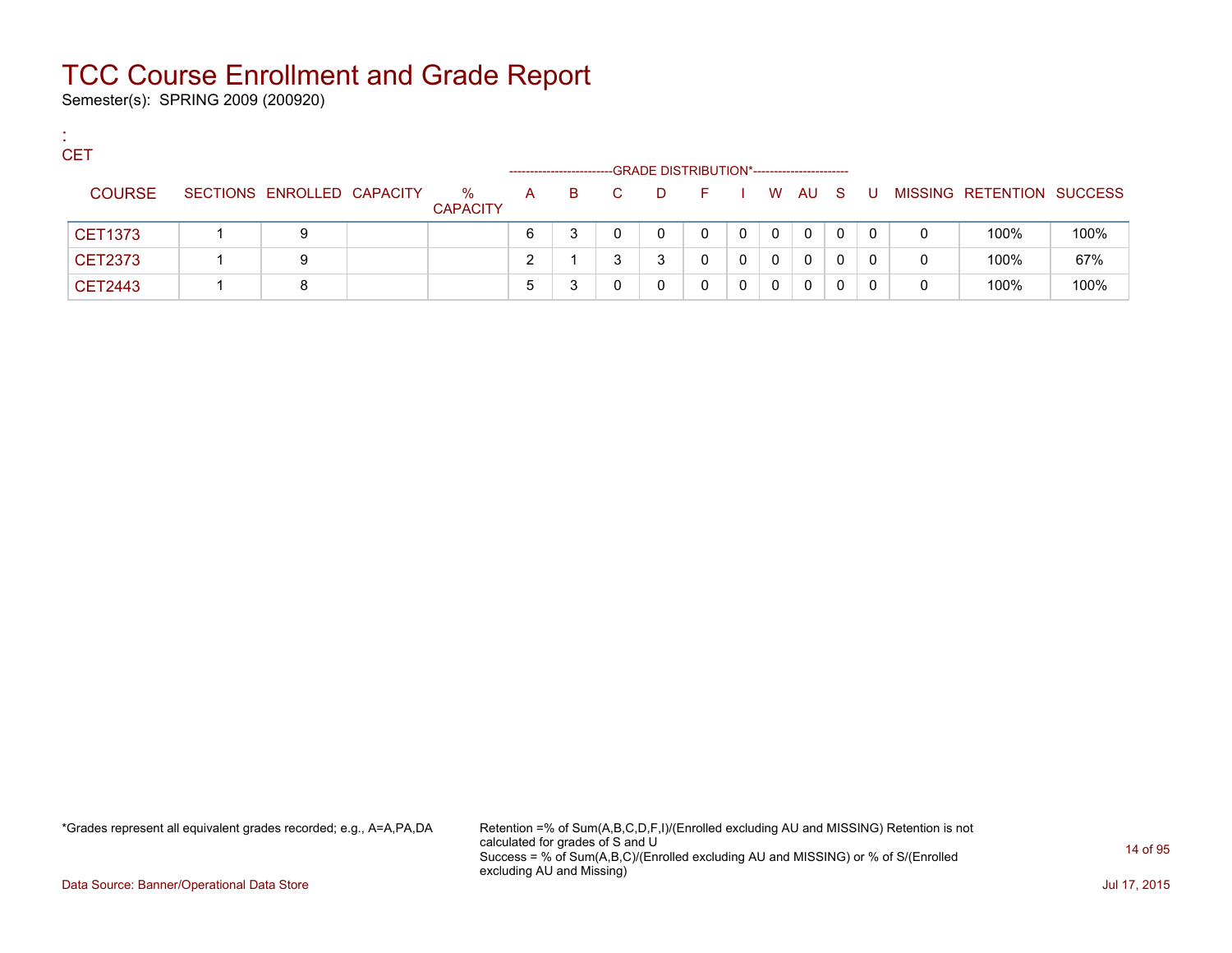Semester(s): SPRING 2009 (200920)

:

| <b>CHD</b>     |                |                            |                                  |                |                 |                | -GRADE DISTRIBUTION*---------------------- |                |              |                |              |              |              |              |                           |      |
|----------------|----------------|----------------------------|----------------------------------|----------------|-----------------|----------------|--------------------------------------------|----------------|--------------|----------------|--------------|--------------|--------------|--------------|---------------------------|------|
| <b>COURSE</b>  |                | SECTIONS ENROLLED CAPACITY | $\frac{0}{0}$<br><b>CAPACITY</b> | A              | B               | C              | D                                          | F              |              | W              | <b>AU</b>    | <sub>S</sub> | U            |              | MISSING RETENTION SUCCESS |      |
| <b>CHD1102</b> | 4              | 59                         |                                  | 30             | 6               | 5              | $\mathbf{1}$                               | 5              | 0            | 12             | $\mathbf 0$  | $\mathbf{0}$ | $\mathbf{0}$ | $\mathbf{0}$ | 80%                       | 69%  |
| <b>CHD1202</b> | 5              | 63                         |                                  | 20             | 9               | $\overline{7}$ | 3                                          | 9              | 0            | $\overline{7}$ | $\mathbf{0}$ | $\mathbf{0}$ | $\mathbf{0}$ | $\Omega$     | 76%                       | 57%  |
| <b>CHD1302</b> | 4              | 55                         |                                  | 21             | 10 <sup>1</sup> | $\overline{7}$ | $\Omega$                                   | $\overline{7}$ | $\mathbf{0}$ | 10             | $\Omega$     | $\Omega$     | $\Omega$     | $\Omega$     | 82%                       | 69%  |
| <b>CHD1402</b> | 4              | 44                         |                                  | 16             | 10 <sup>1</sup> | 4              | $\overline{2}$                             | 2              | 0            | 10             | $\Omega$     | $\mathbf{0}$ | $\mathbf{0}$ | $\Omega$     | 77%                       | 68%  |
| <b>CHD1501</b> | $\overline{2}$ | 25                         |                                  | 22             | $\overline{2}$  | $\Omega$       | $\Omega$                                   | $\Omega$       | 0            | $\mathbf{1}$   | $\Omega$     | $\Omega$     | $\Omega$     | $\Omega$     | 96%                       | 96%  |
| <b>CHD1722</b> | $\mathbf{1}$   | 10                         |                                  | 3              | 3               | $\Omega$       | 0                                          | $\mathbf{1}$   | 0            | 3              | $\Omega$     | $\mathbf{0}$ | $\mathbf{0}$ | $\Omega$     | 70%                       | 60%  |
| <b>CHD1733</b> | $\mathbf{1}$   | 18                         |                                  | 9              | 1               | $\Omega$       | $\mathbf{1}$                               | 5              | $\Omega$     | $\overline{2}$ | $\Omega$     | $\Omega$     | $\Omega$     | $\Omega$     | 89%                       | 56%  |
| <b>CHD1742</b> | $\mathbf{1}$   | 18                         |                                  | $\overline{7}$ | 3               | $\overline{2}$ | $\mathbf{1}$                               | 3              | 0            | $\overline{2}$ | $\mathbf{0}$ | $\Omega$     | $\Omega$     | $\Omega$     | 89%                       | 67%  |
| <b>CHD1752</b> | $\mathbf{1}$   | $\mathbf{1}$               |                                  | 1              | $\Omega$        | $\Omega$       | $\Omega$                                   | $\Omega$       | $\mathbf{0}$ | $\Omega$       | $\Omega$     | $\Omega$     | $\Omega$     | $\Omega$     | 100%                      | 100% |
| <b>CHD1802</b> | $\mathbf{1}$   | 4                          |                                  | $\overline{2}$ | 1               | $\mathbf{0}$   | $\mathbf{1}$                               | 0              | 0            | 0              | 0            | $\mathbf{0}$ | $\mathbf{0}$ | $\Omega$     | 100%                      | 75%  |
| <b>CHD1812</b> | $\mathbf{1}$   | 9                          |                                  | 1              | 2               | $\overline{2}$ | $\mathbf{1}$                               | 3              | 0            | $\Omega$       | $\Omega$     | $\Omega$     | $\Omega$     | $\Omega$     | 100%                      | 56%  |
| <b>CHD1841</b> | $\mathbf{1}$   | $\sqrt{5}$                 |                                  | 4              | $\Omega$        | $\mathbf{0}$   | $\Omega$                                   | $\mathbf{0}$   | 0            | $\mathbf{1}$   | $\Omega$     | $\mathbf{0}$ | $\mathbf{0}$ | $\Omega$     | 80%                       | 80%  |
| <b>CHD2003</b> | 3              | 91                         |                                  | 14             | 28              | 18             | $\overline{7}$                             | 16             | 0            | 8              | $\Omega$     | $\Omega$     | $\Omega$     | $\Omega$     | 91%                       | 66%  |
| <b>CHD2023</b> | $\overline{2}$ | 38                         |                                  | 11             | 9               | 6              | $\mathbf{1}$                               | 6              | 0            | 5              | $\Omega$     | $\Omega$     | $\mathbf{0}$ | $\Omega$     | 87%                       | 68%  |
| <b>CHD2031</b> | $\overline{2}$ | 17                         |                                  | 14             | $\overline{2}$  | $\Omega$       | $\Omega$                                   | $\Omega$       | $\mathbf{0}$ | $\mathbf{1}$   | $\Omega$     | $\Omega$     | $\Omega$     | $\Omega$     | 94%                       | 94%  |
| <b>CHD2103</b> | $\overline{2}$ | 18                         |                                  | 8              | 6               | $\mathbf{1}$   | $\mathbf{0}$                               | $\mathbf{1}$   | 0            | $\overline{2}$ | $\mathbf{0}$ | $\Omega$     | $\Omega$     | $\Omega$     | 89%                       | 83%  |
| <b>CHD2203</b> | $\mathbf{1}$   | 34                         |                                  | 9              | 12              | 5              | $\mathbf{1}$                               | $\overline{7}$ | $\Omega$     | $\Omega$       | $\Omega$     | $\Omega$     | $\Omega$     | $\Omega$     | 100%                      | 76%  |
| <b>CHD2213</b> | $\overline{2}$ | 35                         |                                  | 6              | $\overline{7}$  | 5              | 6                                          | 5              | 0            | 6              | $\mathbf{0}$ | $\mathbf{0}$ | $\mathbf{0}$ | $\Omega$     | 83%                       | 51%  |
| <b>CHD2223</b> | $\mathbf{1}$   | 13                         |                                  | 4              | 6               | $\mathbf 1$    | $\Omega$                                   | $\Omega$       | 0            | $\overline{2}$ | $\mathbf{0}$ | $\Omega$     | $\Omega$     | $\Omega$     | 85%                       | 85%  |
| <b>CHD2233</b> | $\overline{2}$ | 28                         |                                  | 14             | $\overline{7}$  | 4              | $\mathbf{1}$                               | $\mathbf{1}$   | 0            | $\mathbf{1}$   | $\Omega$     | $\mathbf{0}$ | $\mathbf{0}$ | $\Omega$     | 96%                       | 89%  |
| <b>CHD2253</b> | $\mathbf{1}$   | 4                          |                                  | 4              | $\Omega$        | 0              | 0                                          | $\mathbf{0}$   | 0            | 0              | 0            | $\mathbf{0}$ | $\mathbf{0}$ | $\mathbf 0$  | 100%                      | 100% |
| <b>CHD2313</b> | $\mathbf{1}$   | 6                          |                                  | 1              | $\overline{2}$  | $\overline{2}$ | $\Omega$                                   | $\mathbf 1$    | 0            | $\mathbf{0}$   | $\mathbf{0}$ | $\mathbf{0}$ | $\Omega$     | $\Omega$     | 100%                      | 83%  |

\*Grades represent all equivalent grades recorded; e.g., A=A,PA,DA Retention =% of Sum(A,B,C,D,F,I)/(Enrolled excluding AU and MISSING) Retention is not calculated for grades of S and U Success = % of Sum(A,B,C)/(Enrolled excluding AU and MISSING) or % of S/(Enrolled excluding AU and Missing)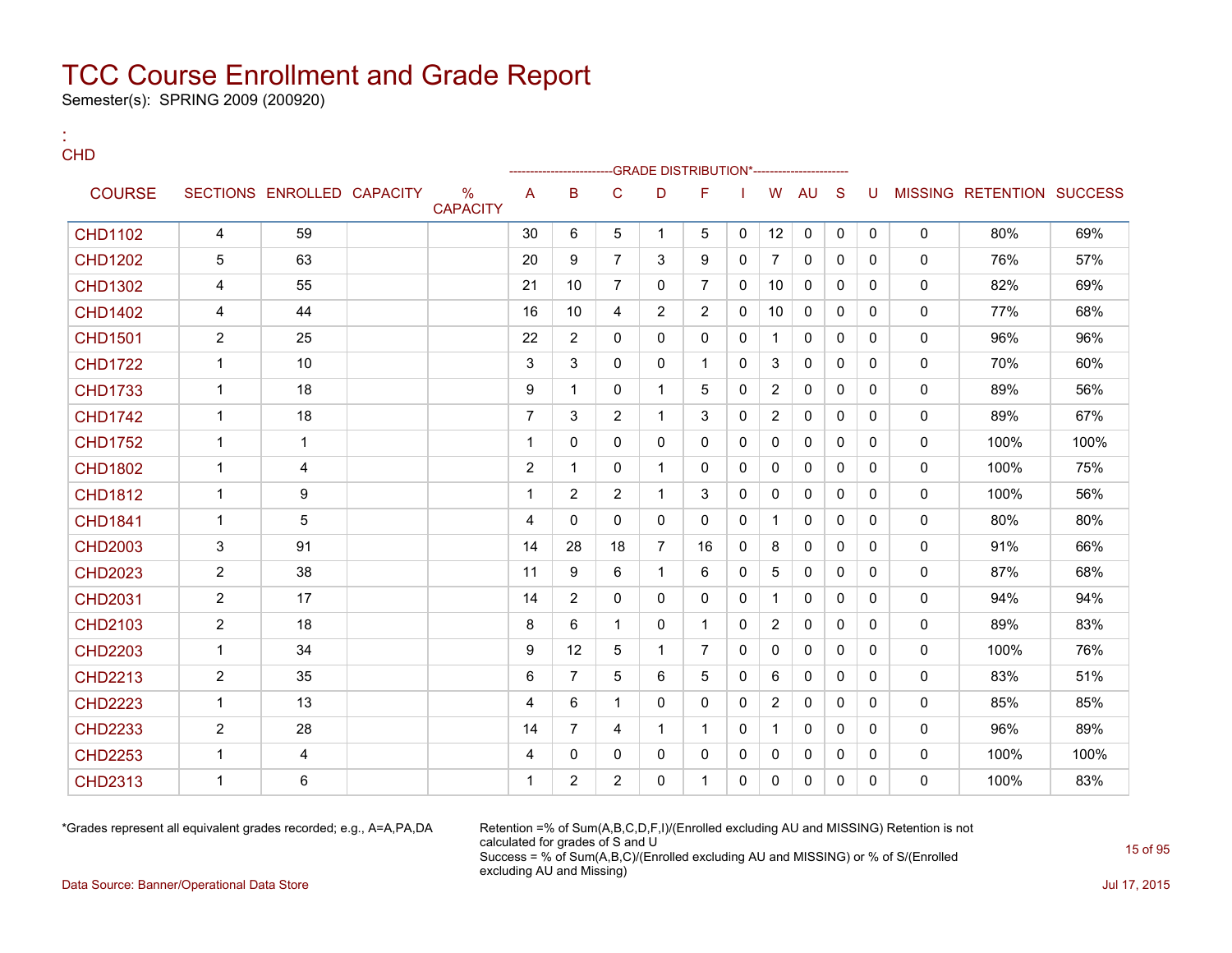Semester(s): SPRING 2009 (200920)

:

| <b>CHD</b>     |   |                            |                         | --------------------- |                 |    | -GRADE DISTRIBUTION*----------------------- |              |              |              |              |     |          |   |                           |      |
|----------------|---|----------------------------|-------------------------|-----------------------|-----------------|----|---------------------------------------------|--------------|--------------|--------------|--------------|-----|----------|---|---------------------------|------|
| <b>COURSE</b>  |   | SECTIONS ENROLLED CAPACITY | $\%$<br><b>CAPACITY</b> | A                     | B               | C. | D                                           | F.           |              | W            | AU           | - S | -U       |   | MISSING RETENTION SUCCESS |      |
| <b>CHD2421</b> |   | 11                         |                         | 6                     |                 |    | 0                                           | $\mathbf{0}$ | $\mathbf{0}$ | 3            | $\mathbf{0}$ | 0   | $\Omega$ | 0 | 73%                       | 73%  |
| <b>CHD2513</b> |   | 27                         |                         | 14                    | 10 <sup>°</sup> | 2  | 0                                           | 0            | $\Omega$     | 1.           | 0            | 0   | $\Omega$ | 0 | 96%                       | 96%  |
| <b>CHD2701</b> |   | 20                         |                         | 9                     | 3               | 4  | 0                                           |              |              | 3            | 0            | 0   | $\Omega$ | 0 | 85%                       | 80%  |
| <b>CHD2991</b> | 2 | 10                         |                         | 5                     |                 | 0  | 0                                           | 0            | $\Omega$     | 4            | $\mathbf{0}$ | 0   | $\Omega$ | 0 | 60%                       | 60%  |
| <b>CHD2993</b> |   | 3                          |                         | ົ                     |                 |    | $\Omega$                                    | 0            | $\Omega$     | $\mathbf{0}$ | 0            | 0   | 0        | 0 | 100%                      | 100% |

\*Grades represent all equivalent grades recorded; e.g., A=A,PA,DA Retention =% of Sum(A,B,C,D,F,I)/(Enrolled excluding AU and MISSING) Retention is not calculated for grades of S and U Success = % of Sum(A,B,C)/(Enrolled excluding AU and MISSING) or % of S/(Enrolled excluding AU and Missing)

Data Source: Banner/Operational Data Store Jul 17, 2015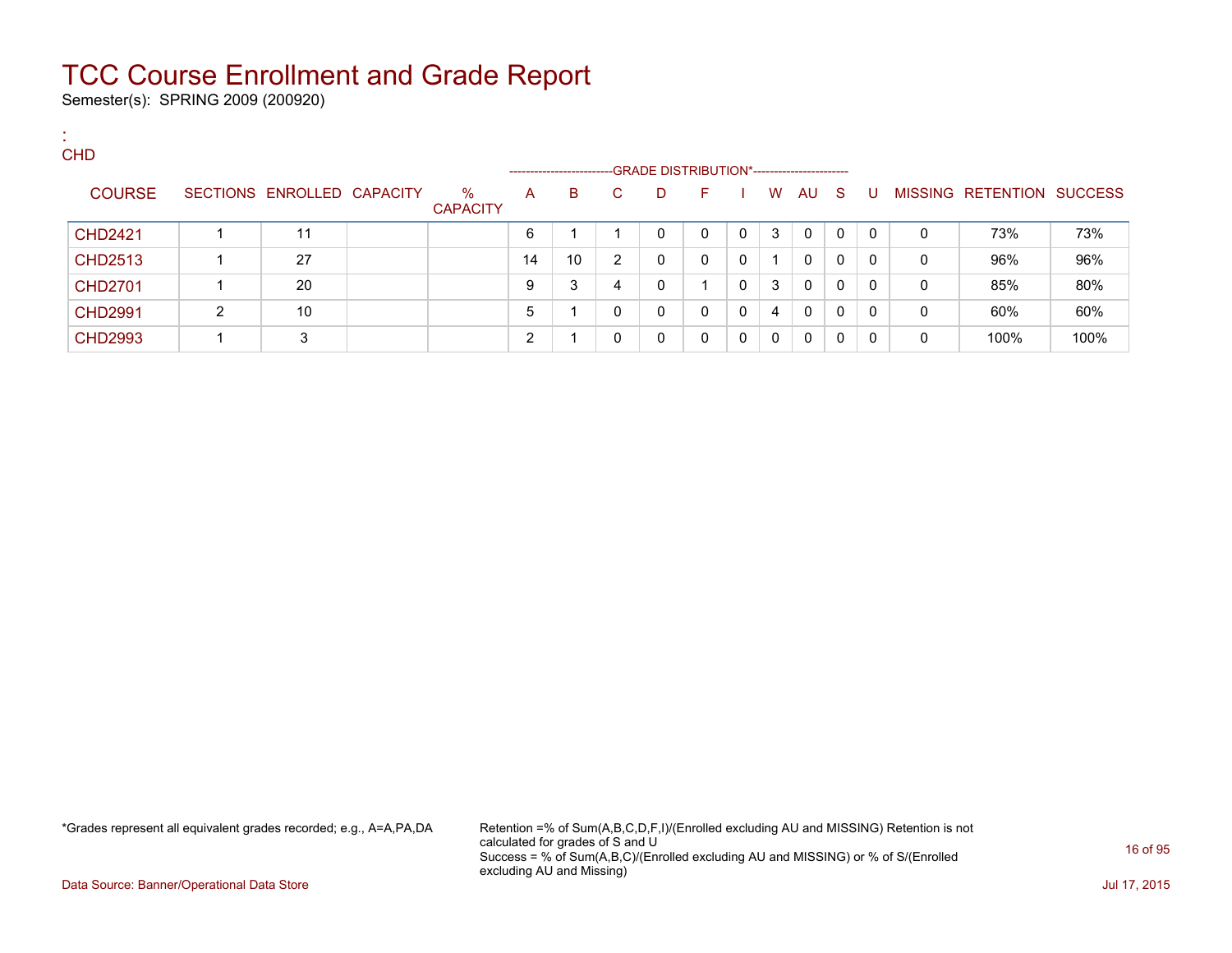Semester(s): SPRING 2009 (200920)

| ж.<br><b>CHE</b> |                |                            |                         |     |                                                                   |    |                |              |                      |    |              |          |              |              |                           |     |
|------------------|----------------|----------------------------|-------------------------|-----|-------------------------------------------------------------------|----|----------------|--------------|----------------------|----|--------------|----------|--------------|--------------|---------------------------|-----|
|                  |                |                            |                         |     | -----------------------GRADE DISTRIBUTION*----------------------- |    |                |              |                      |    |              |          |              |              |                           |     |
| <b>COURSE</b>    |                | SECTIONS ENROLLED CAPACITY | $\%$<br><b>CAPACITY</b> | A   | B                                                                 | C. | D              | F            |                      | W  | AU S         |          | U            |              | MISSING RETENTION SUCCESS |     |
| <b>CHE1114</b>   | 12             | 233                        |                         | 73  | 54                                                                | 42 | 15             | 10           | $\mathbf{0}$         | 38 |              | $\Omega$ | $\mathbf{0}$ | $\mathbf{0}$ | 84%                       | 73% |
| <b>CHE1124</b>   | $\overline{2}$ | 42                         |                         | 17  | 10                                                                |    | $\overline{2}$ | $\mathbf{0}$ | 0                    | 12 | 0            | 0        | $\Omega$     | 0            | 71%                       | 67% |
| <b>CHE1315</b>   | 21             | 414                        |                         | 159 | 112                                                               | 61 | 14             | 21           | $\mathbf{2}^{\circ}$ | 44 |              | 0        | $\Omega$     | 0            | 89%                       | 80% |
| <b>CHE1415</b>   | 13             | 192                        |                         | 82  | 38                                                                | 27 | 5              | 5            | 0                    | 27 | $\mathbf{0}$ | 0        | $\Omega$     | 0            | 82%                       | 77% |
| <b>CHE2145</b>   | 8              | 81                         |                         | 21  | 24                                                                | 13 | 3              | 4            | 0                    | 15 |              | 0        | $\Omega$     | $\mathbf{0}$ | 81%                       | 72% |
| <b>CHE2245</b>   | 7              | 56                         |                         | 13  | 20                                                                | 11 | $\overline{2}$ | $\mathbf{0}$ | 0                    | 10 | 0            | 0        | $\Omega$     | 0            | 82%                       | 79% |
| <b>CHE2353</b>   | $\overline{2}$ | 21                         |                         | 6   | 9                                                                 | 0  |                |              | 0                    | 3  |              | 0        | $\Omega$     | 0            | 85%                       | 75% |

\*Grades represent all equivalent grades recorded; e.g., A=A,PA,DA Retention =% of Sum(A,B,C,D,F,I)/(Enrolled excluding AU and MISSING) Retention is not calculated for grades of S and U Success = % of Sum(A,B,C)/(Enrolled excluding AU and MISSING) or % of S/(Enrolled excluding AU and Missing)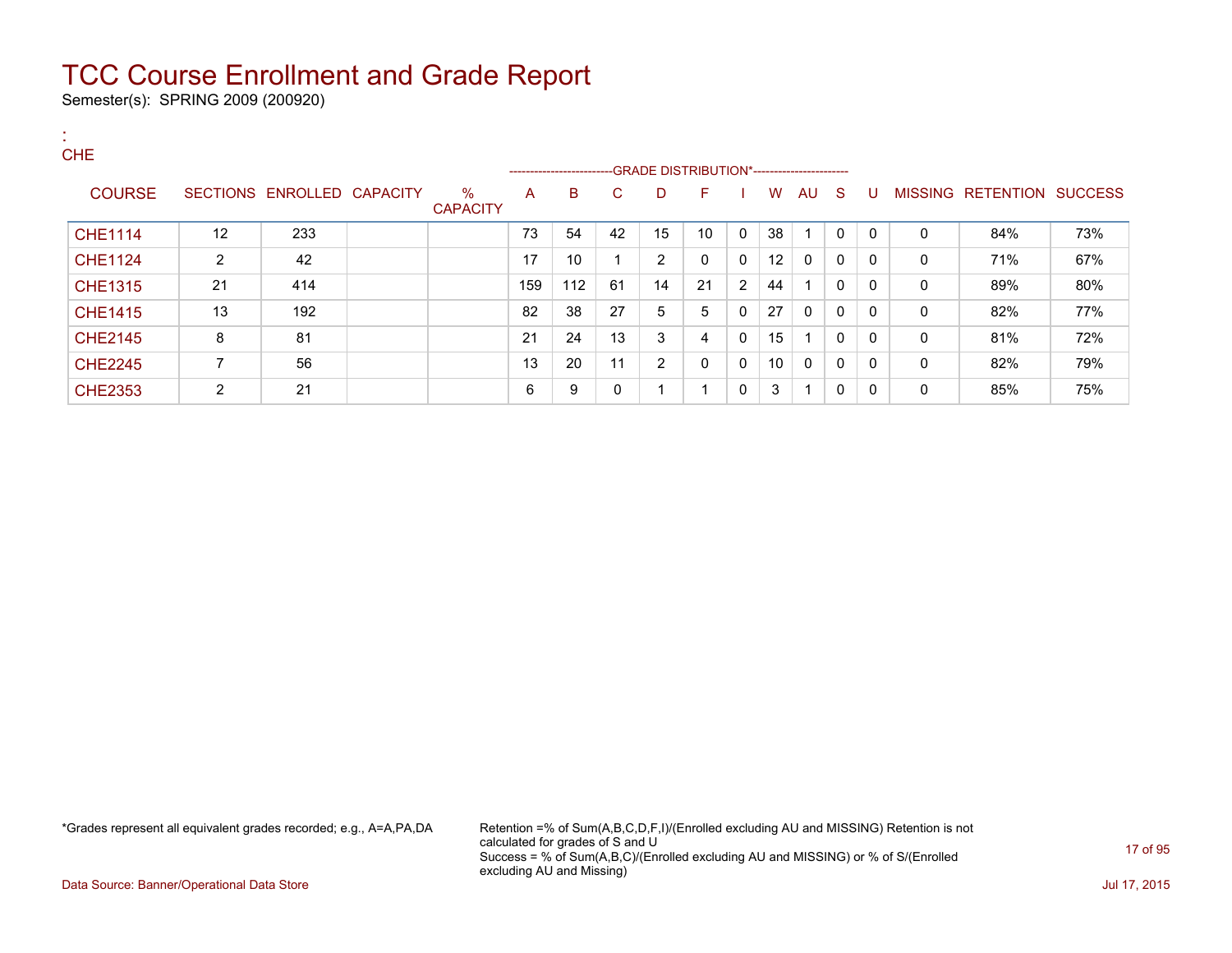Semester(s): SPRING 2009 (200920)

:

| . .<br><b>CHI</b> |   |                            |                         |    | ------------------------GRADE                DISTRIBUTION*---------------------- |    |             |              |   |   |              |              |          |              |                           |      |
|-------------------|---|----------------------------|-------------------------|----|----------------------------------------------------------------------------------|----|-------------|--------------|---|---|--------------|--------------|----------|--------------|---------------------------|------|
| <b>COURSE</b>     |   | SECTIONS ENROLLED CAPACITY | $\%$<br><b>CAPACITY</b> | A  | B                                                                                | C. | D           | F.           |   | W | AU S         |              | -U       |              | MISSING RETENTION SUCCESS |      |
| CHI1103           | 2 | 14                         |                         | 13 | $\mathbf{0}$                                                                     | 0  | $\mathbf 0$ | $\Omega$     | 0 |   | $\mathbf{0}$ | $\mathbf{0}$ | $\Omega$ | $\mathbf{0}$ | 93%                       | 93%  |
| CHI1213           |   | $\overline{ }$             |                         | 6  | 0                                                                                | 0  | 0           | $\mathbf{0}$ | 0 | 0 |              | 0            | 0        | 0            | 100%                      | 100% |
| CHI1313           |   | 10                         |                         | 8  |                                                                                  | 0  | 0           | $\mathbf{0}$ | 0 |   | 0            | $\mathbf{0}$ | 0        | $\mathbf{0}$ | 90%                       | 90%  |
| CHI1413           |   | 9                          |                         | 6  | 3                                                                                | 0  | 0           | 0            | 0 | 0 | 0            | 0            | $\Omega$ | 0            | 100%                      | 100% |
| <b>CHI2143</b>    |   | 8                          |                         | 3  | $\Omega$                                                                         |    | 0           | 0            | 0 | 2 | 2            | 0            | 0        | 0            | 67%                       | 67%  |
| CHI2213           |   | 8                          |                         | ⇁  | 0                                                                                | 0  | 0           | 0            | 0 |   | 0            | $\mathbf 0$  | $\Omega$ | 0            | 88%                       | 88%  |

\*Grades represent all equivalent grades recorded; e.g., A=A,PA,DA Retention =% of Sum(A,B,C,D,F,I)/(Enrolled excluding AU and MISSING) Retention is not calculated for grades of S and U Success = % of Sum(A,B,C)/(Enrolled excluding AU and MISSING) or % of S/(Enrolled excluding AU and Missing)

Data Source: Banner/Operational Data Store Jul 17, 2015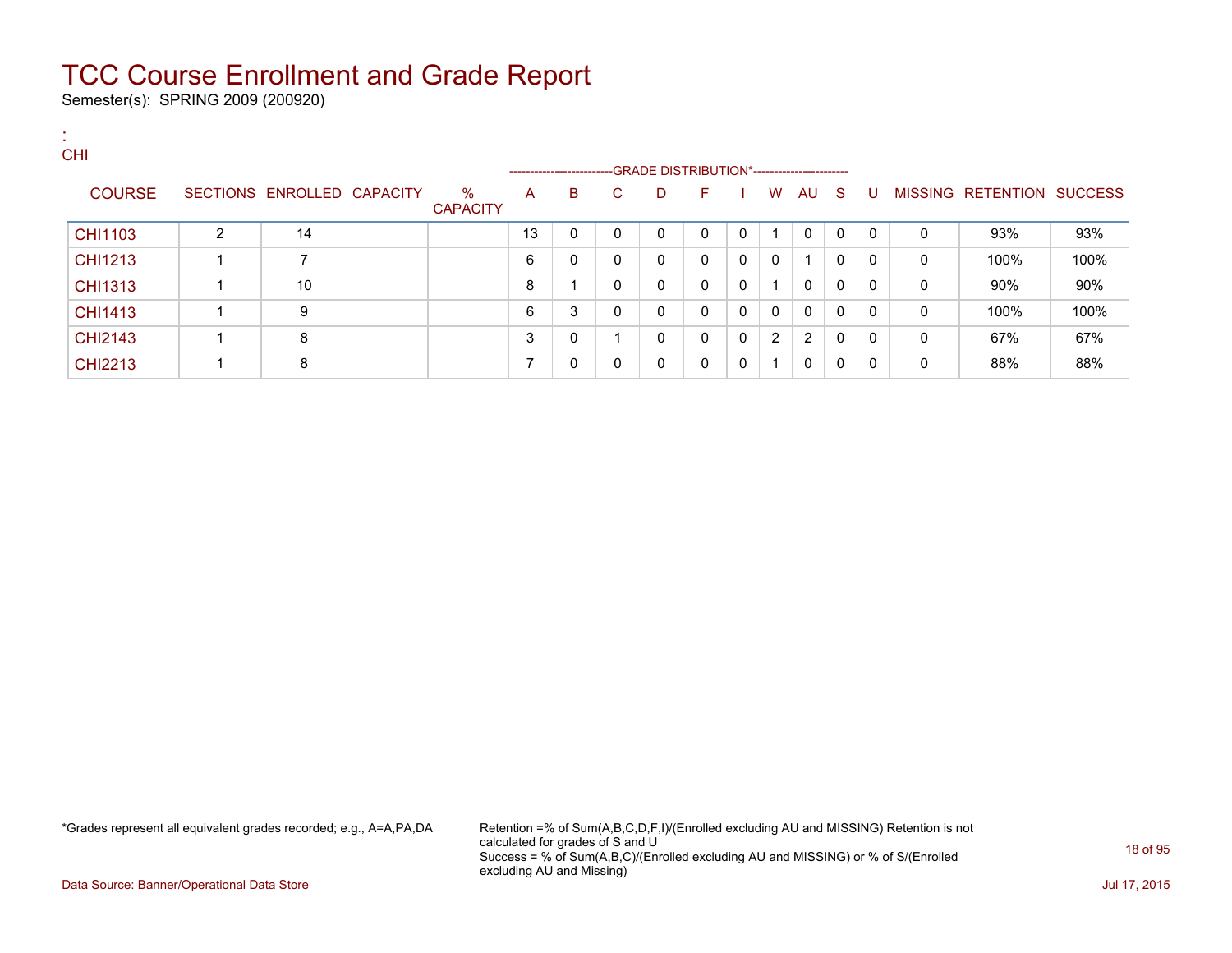Semester(s): SPRING 2009 (200920)

:

| <b>CIS</b>     |                |                            |                                  |                |                |                | -GRADE DISTRIBUTION*--------------- |                |              |                |              |              |              |              |                           |      |
|----------------|----------------|----------------------------|----------------------------------|----------------|----------------|----------------|-------------------------------------|----------------|--------------|----------------|--------------|--------------|--------------|--------------|---------------------------|------|
| <b>COURSE</b>  |                | SECTIONS ENROLLED CAPACITY | $\frac{0}{0}$<br><b>CAPACITY</b> | A              | B              | C              | D                                   | F              |              | W              | AU           | S            | U            |              | MISSING RETENTION SUCCESS |      |
| <b>CIS1013</b> | 3              | 42                         |                                  | 20             | 4              | $\mathbf{1}$   | $\Omega$                            | 5              | $\mathbf{0}$ | 11             | $\mathbf{1}$ | $\mathbf{0}$ | $\Omega$     | $\mathbf{0}$ | 73%                       | 61%  |
| <b>CIS1022</b> | $\mathbf{1}$   | 3                          |                                  | $\overline{2}$ | $\mathbf{0}$   | 1              | $\mathbf{0}$                        | $\mathbf{0}$   | 0            | 0              | 0            | 0            | $\mathbf{0}$ | $\mathbf{0}$ | 100%                      | 100% |
| <b>CIS1033</b> | 6              | 137                        |                                  | 67             | 22             | 9              | 6                                   | $\mathbf{1}$   | $\mathbf{0}$ | 32             | $\mathbf{0}$ | $\Omega$     | $\Omega$     | $\Omega$     | 77%                       | 72%  |
| <b>CIS1043</b> | $\mathbf{1}$   | 13                         |                                  | 8              | $\mathbf{1}$   | 0              | $\Omega$                            | $\Omega$       | 0            | 4              | 0            | $\mathbf{0}$ | $\Omega$     | $\mathbf{0}$ | 69%                       | 69%  |
| <b>CIS1073</b> | $\overline{2}$ | 30                         |                                  | $\overline{7}$ | 16             | 3              | $\mathbf{0}$                        | $\mathbf{0}$   | 1            | $\overline{2}$ | $\mathbf 1$  | 0            | $\mathbf{0}$ | $\mathbf{0}$ | 93%                       | 90%  |
| <b>CIS1153</b> | $\overline{2}$ | 30                         |                                  | 15             | $\mathbf{1}$   | $\overline{7}$ | $\mathbf{0}$                        | 2              | 0            | 5              | $\mathbf{0}$ | $\Omega$     | $\Omega$     | $\mathbf{0}$ | 83%                       | 77%  |
| <b>CIS1203</b> | 6              | 85                         |                                  | 22             | 14             | 12             | 5                                   | $\overline{7}$ | 1            | 22             | 2            | $\Omega$     | $\Omega$     | $\mathbf{0}$ | 73%                       | 58%  |
| <b>CIS1211</b> | $\overline{2}$ | 25                         |                                  | 11             | $\overline{7}$ | $\mathbf 1$    | $\mathbf{0}$                        | $\mathbf{1}$   | 0            | 5              | 0            | $\mathbf{0}$ | $\mathbf{0}$ | $\mathbf{0}$ | 80%                       | 76%  |
| <b>CIS1393</b> | $\overline{2}$ | 15                         |                                  | 4              | $\mathbf{1}$   | 1              | $\Omega$                            | 3              | $\Omega$     | 6              | $\Omega$     | $\Omega$     | $\Omega$     | $\mathbf{0}$ | 60%                       | 40%  |
| <b>CIS2013</b> | $\mathbf{1}$   | 5                          |                                  | 3              | $\Omega$       | 0              | $\Omega$                            | $\mathbf{1}$   | 0            | $\mathbf{1}$   | $\mathbf{0}$ | $\Omega$     | $\Omega$     | $\mathbf{0}$ | 80%                       | 60%  |
| <b>CIS2023</b> | $\mathbf{1}$   | 14                         |                                  | 11             | $\mathbf{1}$   | $\mathbf 1$    | $\Omega$                            | $\Omega$       | $\mathbf{0}$ | $\mathbf{1}$   | $\mathbf{0}$ | $\Omega$     | $\Omega$     | $\mathbf{0}$ | 93%                       | 93%  |
| <b>CIS2033</b> | $\mathbf{1}$   | 10 <sup>1</sup>            |                                  | 3              | $\mathbf{0}$   | 1              | $\mathbf{1}$                        | 4              | $\mathbf{0}$ | $\mathbf{1}$   | $\mathbf{0}$ | $\Omega$     | $\Omega$     | $\mathbf{0}$ | 90%                       | 40%  |
| <b>CIS2063</b> | $\mathbf{1}$   | 10 <sup>1</sup>            |                                  | 9              | $\Omega$       | $\Omega$       | $\Omega$                            | $\Omega$       | $\mathbf{0}$ | $\Omega$       | $\mathbf{1}$ | $\Omega$     | $\Omega$     | $\mathbf{0}$ | 100%                      | 100% |
| <b>CIS2073</b> | $\overline{2}$ | 34                         |                                  | 13             | 6              | $\overline{2}$ | $\overline{2}$                      | $\mathbf{0}$   | 0            | 11             | $\mathbf{0}$ | 0            | $\mathbf{0}$ | $\mathbf{0}$ | 68%                       | 62%  |
| <b>CIS2083</b> | $\mathbf{1}$   | 6                          |                                  | 2              | 3              | 0              | $\mathbf{0}$                        | $\mathbf{1}$   | $\mathbf{0}$ | $\mathbf{0}$   | $\mathbf{0}$ | 0            | $\mathbf{0}$ | $\mathbf{0}$ | 100%                      | 83%  |
| <b>CIS2493</b> | $\mathbf{1}$   | 15                         |                                  | 8              | 6              | 0              | $\Omega$                            | $\Omega$       | 0            | $\mathbf{1}$   | $\mathbf{0}$ | $\Omega$     | $\Omega$     | $\mathbf{0}$ | 93%                       | 93%  |
| <b>CIS2553</b> | $\mathsf 3$    | 22                         |                                  | 12             | 6              | $\mathbf 1$    | $\overline{2}$                      | $\Omega$       | 1            | $\Omega$       | $\mathbf{0}$ | $\Omega$     | $\Omega$     | $\mathbf{0}$ | 100%                      | 86%  |
| <b>CIS2573</b> | $\mathbf{1}$   | 5                          |                                  | 4              | 0              | 0              | 0                                   | 0              | 0            | $\mathbf{1}$   | $\mathbf{0}$ | 0            | $\mathbf{0}$ | 0            | 80%                       | 80%  |
| <b>CIS2673</b> | $\mathbf{1}$   | 15                         |                                  | $\overline{7}$ | 2              | 4              | $\mathbf{1}$                        | $\mathbf{1}$   | $\mathbf{0}$ | $\mathbf{0}$   | $\mathbf{0}$ | $\Omega$     | $\Omega$     | $\mathbf{0}$ | 100%                      | 87%  |
| <b>CIS2733</b> | $\mathbf{1}$   | 15                         |                                  | 10             | 2              | $\mathbf 1$    | $\mathbf{0}$                        | $\mathbf{0}$   | 0            | $\overline{2}$ | $\mathbf{0}$ | 0            | $\mathbf{0}$ | $\mathbf{0}$ | 87%                       | 87%  |
| <b>CIS2753</b> | $\mathbf{1}$   | 13                         |                                  | 6              | $\overline{2}$ | 3              | $\mathbf{0}$                        | $\mathbf{1}$   | 0            | $\mathbf 1$    | 0            | 0            | $\mathbf{0}$ | $\mathbf 0$  | 92%                       | 85%  |
| <b>CIS2763</b> | $\mathbf{1}$   | 16                         |                                  | 10             | 5              | 0              | $\Omega$                            | $\mathbf{0}$   | $\Omega$     | $\mathbf 1$    | $\mathbf{0}$ | $\Omega$     | $\Omega$     | $\mathbf{0}$ | 94%                       | 94%  |

\*Grades represent all equivalent grades recorded; e.g., A=A,PA,DA Retention =% of Sum(A,B,C,D,F,I)/(Enrolled excluding AU and MISSING) Retention is not calculated for grades of S and U Success = % of Sum(A,B,C)/(Enrolled excluding AU and MISSING) or % of S/(Enrolled excluding AU and Missing)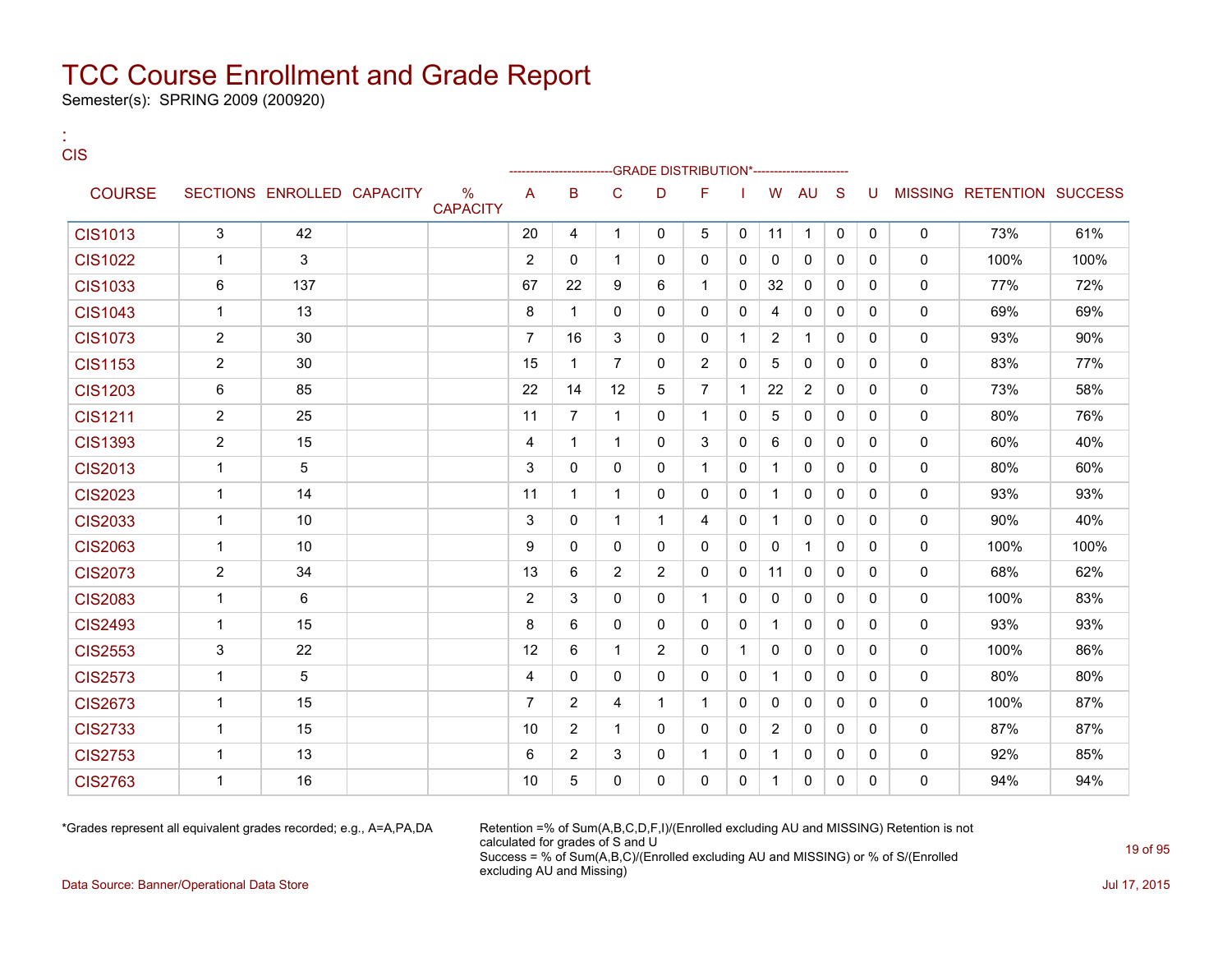Semester(s): SPRING 2009 (200920)

| <b>CJ</b>     |                |                            |                         |                |                           |    |    |                                               |              |                |              |              |              |              |                           |      |
|---------------|----------------|----------------------------|-------------------------|----------------|---------------------------|----|----|-----------------------------------------------|--------------|----------------|--------------|--------------|--------------|--------------|---------------------------|------|
|               |                |                            |                         |                | ------------------------- |    |    | --GRADE DISTRIBUTION*------------------------ |              |                |              |              |              |              |                           |      |
| <b>COURSE</b> |                | SECTIONS ENROLLED CAPACITY | $\%$<br><b>CAPACITY</b> | A              | B                         | C  | D  | F                                             |              | W              | AU S         |              | -U           |              | MISSING RETENTION SUCCESS |      |
| CJ1013        | 4              | 93                         |                         | 35             | 22                        | 14 | 6  | и                                             |              | 14             | $\Omega$     | $\mathbf{0}$ | $\Omega$     | $\mathbf{0}$ | 85%                       | 76%  |
| CJ2103        | $\overline{2}$ | 30                         |                         | 11             | 12                        | 5  | 0  | $\mathbf{0}$                                  | $\mathbf{0}$ | $\overline{2}$ | $\Omega$     | $\mathbf{0}$ | 0            | $\mathbf{0}$ | 93%                       | 93%  |
| CJ2113        |                | 8                          |                         | $\overline{ }$ | 0                         |    | 0  | $\mathbf{0}$                                  | $\mathbf{0}$ | $\Omega$       | $\mathbf{0}$ | $\mathbf{0}$ | 0            | $\mathbf{0}$ | 100%                      | 100% |
| CJ2123        |                | 24                         |                         | 5              | 13                        | 4  | -4 | $\mathbf{0}$                                  | 0            |                | $\mathbf{0}$ | $\mathbf{0}$ | $\mathbf{0}$ | 0            | 96%                       | 92%  |
| CJ2143        | 2              | 25                         |                         | 4              | 15                        | 6  | 0  | $\mathbf{0}$                                  | $\mathbf{0}$ | $\mathbf{0}$   | $\mathbf{0}$ | $\mathbf{0}$ | $\mathbf{0}$ | 0            | 100%                      | 100% |
| CJ2223        | 2              | 29                         |                         | 6              | 11                        | 8  | 0  | $\mathbf{0}$                                  | $\mathbf{0}$ | 4              | $\mathbf{0}$ | $\mathbf{0}$ | $\Omega$     | $\mathbf{0}$ | 86%                       | 86%  |
| CJ2333        |                | 3                          |                         | 3              | 0                         | 0  | 0  | $\mathbf{0}$                                  | $\mathbf{0}$ | $\mathbf{0}$   | $\mathbf{0}$ | $\mathbf{0}$ | 0            | $\mathbf{0}$ | 100%                      | 100% |
| CJ2993        | $\overline{2}$ | 12                         |                         | 9              |                           |    | 0  | 4                                             | 0            | 0              | $\mathbf{0}$ | $\mathbf{0}$ | $\mathbf{0}$ | 0            | 100%                      | 92%  |

\*Grades represent all equivalent grades recorded; e.g., A=A,PA,DA Retention =% of Sum(A,B,C,D,F,I)/(Enrolled excluding AU and MISSING) Retention is not calculated for grades of S and U Success = % of Sum(A,B,C)/(Enrolled excluding AU and MISSING) or % of S/(Enrolled excluding AU and Missing)

Data Source: Banner/Operational Data Store Jul 17, 2015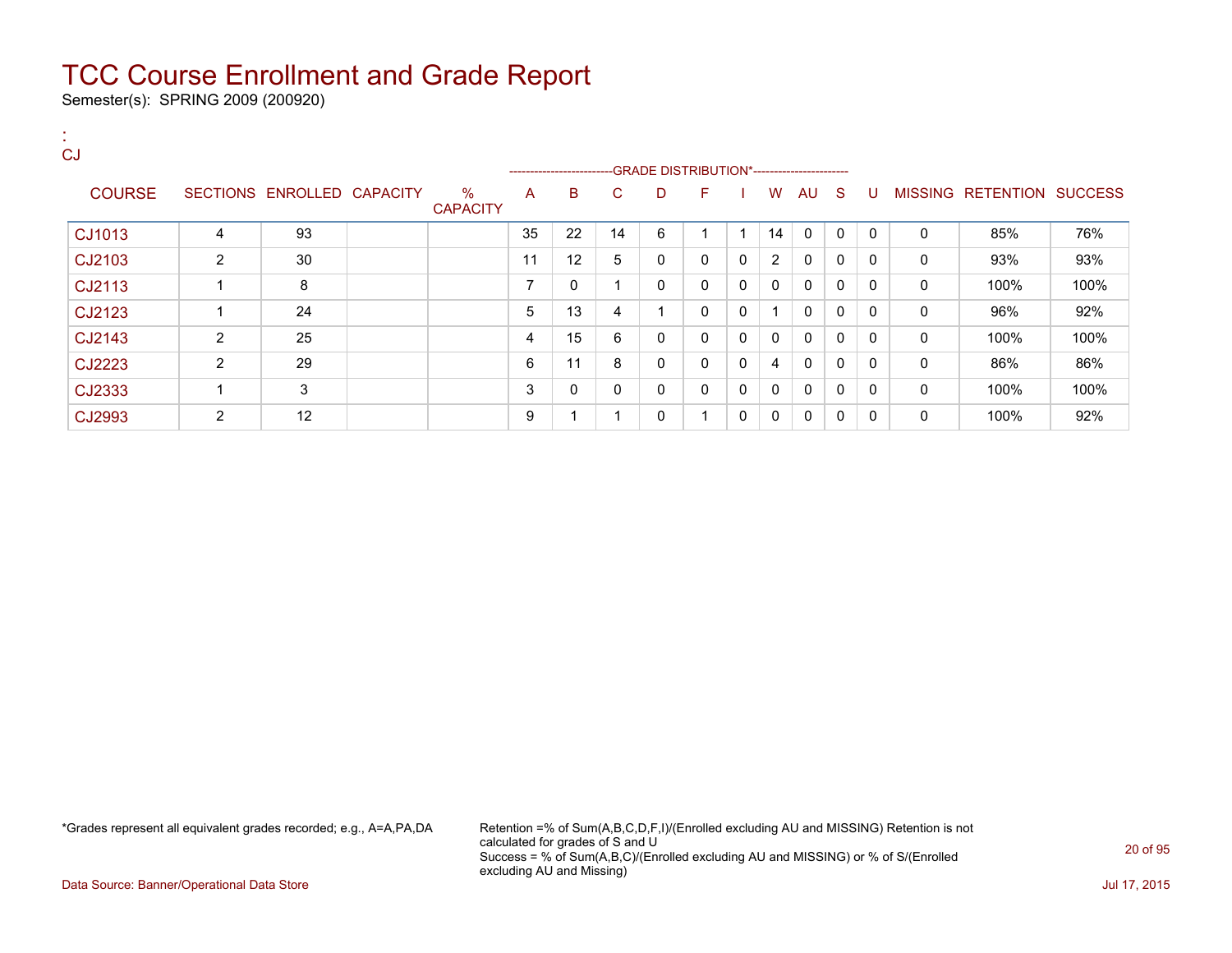Semester(s): SPRING 2009 (200920)

| ×<br>v<br>$\overline{\phantom{a}}$ | -<br>v |
|------------------------------------|--------|

:

|                |                |                            |                      |                |                |                |                | -GRADE DISTRIBUTION*----------------------- |              |                |              |              |              |             |                           |      |
|----------------|----------------|----------------------------|----------------------|----------------|----------------|----------------|----------------|---------------------------------------------|--------------|----------------|--------------|--------------|--------------|-------------|---------------------------|------|
| <b>COURSE</b>  |                | SECTIONS ENROLLED CAPACITY | %<br><b>CAPACITY</b> | A              | B              | $\mathsf{C}$   | D              | F                                           |              | W              | <b>AU</b>    | S            | U            |             | MISSING RETENTION SUCCESS |      |
| <b>CSC0802</b> | $\mathbf{1}$   | $\mathbf{1}$               |                      | $\mathbf 0$    | 0              | $\mathbf 1$    | $\mathbf 0$    | 0                                           | 0            | $\mathbf{0}$   | 0            | $\mathbf 0$  | $\mathbf 0$  | $\mathbf 0$ | 100%                      | 100% |
| <b>CSC0811</b> | 1              | $\mathbf{1}$               |                      | 0              | 1              | 0              | 0              | $\mathbf 0$                                 | $\mathbf 0$  | 0              | $\mathbf 0$  | $\mathbf{0}$ | 0            | $\mathbf 0$ | 100%                      | 100% |
| <b>CSC1011</b> | $\mathbf 1$    | 8                          |                      | $\overline{7}$ | 0              | 0              | 0              | $\overline{1}$                              | 0            | 0              | 0            | $\mathbf{0}$ | $\mathbf{0}$ | $\mathbf 0$ | 100%                      | 88%  |
| <b>CSC1123</b> | 1              | 10                         |                      | 5              | 3              | 0              | $\mathbf{0}$   | $\overline{1}$                              | $\mathbf{0}$ | 1              | $\mathbf{0}$ | $\mathbf{0}$ | $\Omega$     | $\mathbf 0$ | 90%                       | 80%  |
| <b>CSC1161</b> | 3              | 23                         |                      | 19             | 0              | $\mathbf{1}$   | $\mathbf{0}$   | 3                                           | $\mathbf{0}$ | 0              | $\mathbf{0}$ | $\mathbf{0}$ | $\Omega$     | $\mathbf 0$ | 100%                      | 87%  |
| <b>CSC1171</b> | 3              | 45                         |                      | 31             | $\overline{2}$ | 3              | $\Omega$       | 3                                           | $\mathbf 0$  | 6              | $\mathbf 0$  | $\mathbf{0}$ | $\Omega$     | $\mathbf 0$ | 87%                       | 80%  |
| <b>CSC1203</b> | 98             | 1,838                      |                      | 679            | 347            | 218            | 85             | 148                                         | 12           | 346            | 2            | $\mathbf{0}$ | 0            | $\mathbf 0$ | 81%                       | 68%  |
| <b>CSC1263</b> | 3              | 51                         |                      | 28             | 10             | $\mathbf{1}$   | -1             | 5                                           | $\mathbf{0}$ | 6              | $\mathbf{0}$ | $\mathbf{0}$ | $\Omega$     | $\mathbf 0$ | 88%                       | 76%  |
| <b>CSC1273</b> | $\mathbf 1$    | 14                         |                      | $\overline{7}$ | 2              | 0              | $\mathbf{0}$   | 5                                           | 0            | 0              | $\mathbf{0}$ | $\Omega$     | 0            | $\mathbf 0$ | 100%                      | 64%  |
| <b>CSC1283</b> | 1              | 14                         |                      | 3              | 3              | 2              | 2              | 0                                           | 0            | 4              | 0            | 0            | 0            | 0           | 71%                       | 57%  |
| <b>CSC1293</b> | 1              | 9                          |                      | 4              | 3              | 1              | 0              | 0                                           | 0            | 0              | $\mathbf{1}$ | $\mathbf{0}$ | 0            | 0           | 100%                      | 100% |
| <b>CSC1483</b> | 3              | 24                         |                      | $\overline{7}$ | 9              | 2              | 3              | -1                                          | 0            | 2              | 0            | $\mathbf{0}$ | 0            | $\mathbf 0$ | 92%                       | 75%  |
| <b>CSC1531</b> | $\mathbf 1$    | 21                         |                      | 12             | $\overline{2}$ | 2              | $\mathbf{0}$   | $\mathbf{0}$                                | $\mathbf{0}$ | 5              | $\mathbf{0}$ | $\Omega$     | $\Omega$     | $\mathbf 0$ | 76%                       | 76%  |
| <b>CSC1541</b> | $\overline{2}$ | 11                         |                      | 10             | 1              | 0              | $\mathbf{0}$   | 0                                           | 0            | 0              | 0            | $\mathbf{0}$ | 0            | 0           | 100%                      | 100% |
| <b>CSC1551</b> | 1              | 21                         |                      | 15             | 3              | $\Omega$       | $\Omega$       | $\overline{1}$                              | $\mathbf 0$  | $\overline{2}$ | $\mathbf 0$  | $\mathbf{0}$ | $\Omega$     | $\mathbf 0$ | 90%                       | 86%  |
| <b>CSC1561</b> | $\overline{2}$ | 10                         |                      | 9              | 1              | $\mathbf{0}$   | $\mathbf{0}$   | $\mathbf{0}$                                | $\mathbf{0}$ | 0              | $\mathbf{0}$ | $\mathbf{0}$ | $\Omega$     | $\mathbf 0$ | 100%                      | 100% |
| <b>CSC1571</b> | $\overline{2}$ | 21                         |                      | 12             | 3              | $\Omega$       | $\Omega$       | $\mathbf 0$                                 | $\mathbf 0$  | $\overline{2}$ | $\mathbf 0$  | $\mathbf{0}$ | $\mathbf{0}$ | $\mathbf 0$ | 71%                       | 71%  |
| <b>CSC1641</b> | 3              | 23                         |                      | 15             | 4              | 0              | 0              | 4                                           | 0            | 0              | 0            | $\mathbf{0}$ | $\Omega$     | 0           | 100%                      | 83%  |
| <b>CSC1711</b> | $\mathbf 1$    | 10                         |                      | 9              | $\mathbf{0}$   | $\mathbf 1$    | $\mathbf{0}$   | $\mathbf{0}$                                | $\mathbf{0}$ | 0              | $\mathbf{0}$ | $\mathbf{0}$ | $\Omega$     | 0           | 100%                      | 100% |
| <b>CSC1901</b> | 1              | 6                          |                      | 5              | $\mathbf 1$    | $\Omega$       | $\mathbf{0}$   | $\mathbf{0}$                                | $\mathbf{0}$ | 0              | $\mathbf{0}$ | $\Omega$     | 0            | $\mathbf 0$ | 100%                      | 100% |
| <b>CSC2013</b> | 3              | 44                         |                      | 13             | 11             | $\overline{7}$ | 0              | 0                                           | 0            | 13             | 0            | 0            | 0            | $\mathbf 0$ | 70%                       | 70%  |
| <b>CSC2033</b> | 5              | 90                         |                      | 30             | 15             | 13             | $\overline{4}$ | 4                                           | 0            | 24             | 0            | 0            | 0            | 0           | 73%                       | 64%  |

\*Grades represent all equivalent grades recorded; e.g., A=A,PA,DA Retention =% of Sum(A,B,C,D,F,I)/(Enrolled excluding AU and MISSING) Retention is not calculated for grades of S and U Success = % of Sum(A,B,C)/(Enrolled excluding AU and MISSING) or % of S/(Enrolled excluding AU and Missing)

Data Source: Banner/Operational Data Store Jul 17, 2015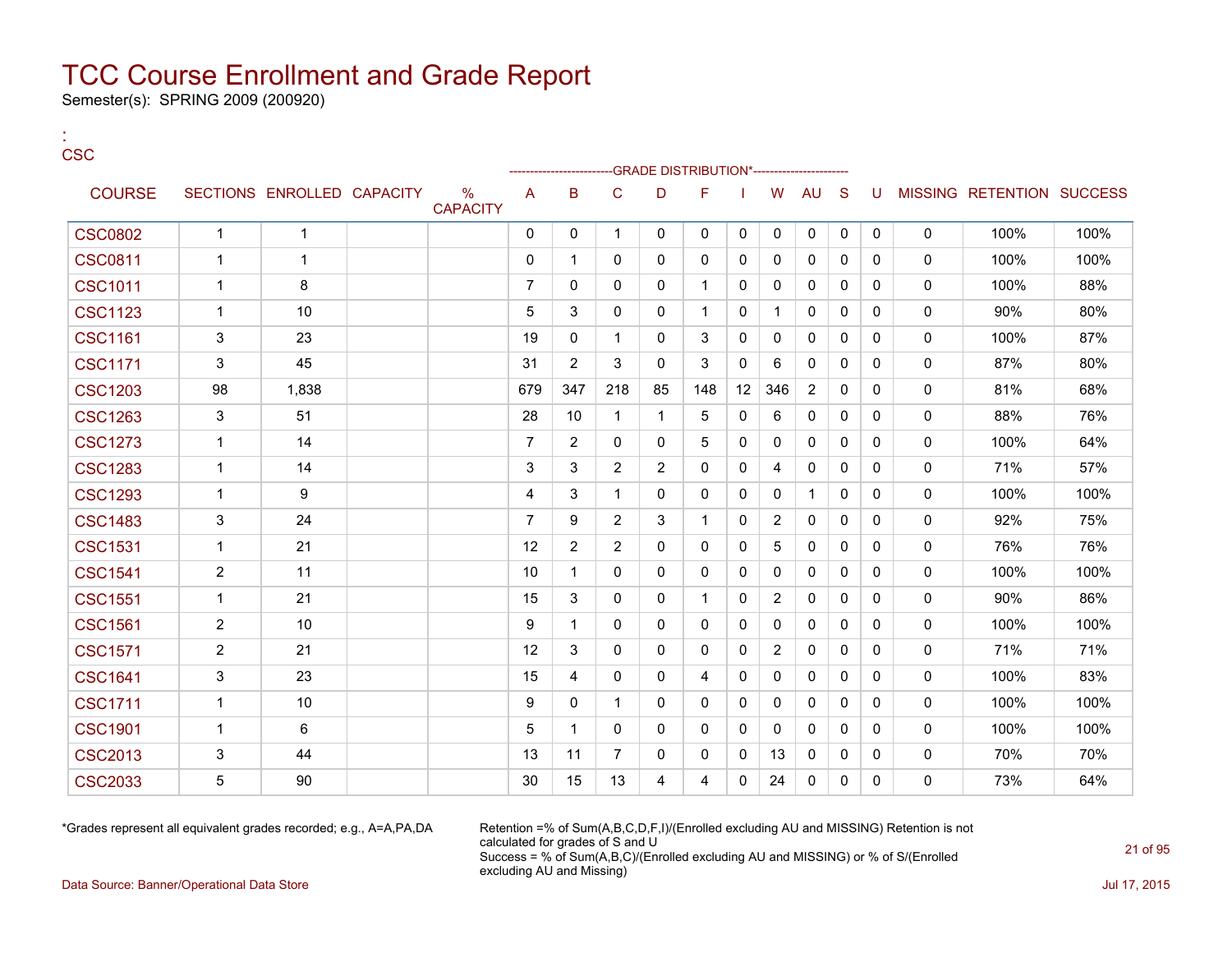Semester(s): SPRING 2009 (200920)

:

#### **CSC** ---GRADE DISTRIBUTION\*------------------------COURSE SECTIONS ENROLLED CAPACITY % **CAPACITY** A B C D F I W AU S U MISSING RETENTION SUCCESS  $\text{CSC2043} \quad | \quad 2 \quad | \quad 23 \quad | \quad 1 \quad | \quad 7 \quad | \quad 3 \quad | \quad 2 \quad | \quad 0 \quad | \quad 1 \quad | \quad 0 \quad | \quad 0 \quad | \quad 0 \quad | \quad 0 \quad | \quad 57\% \quad | \quad 52\%$ CSC2133 | 4 | 43 | | 16 | 5 | 4 | 2 | 1 | 0 | 13 | 2 | 0 | 0 | 0 | 68% | 61% CSC2143 | 1 | 14 | | | 4 | 4 | 2 | 0 | 4 | 0 | 0 | 0 | 0 | 0 | 0 | 100% | 71%  $\text{CSC2163} \quad | \quad 2 \quad | \quad 30 \quad | \quad 19 \quad | \quad 6 \quad | \quad 0 \quad | \quad 0 \quad | \quad 2 \quad | \quad 0 \quad | \quad 0 \quad | \quad 0 \quad | \quad 0 \quad | \quad 90\% \quad | \quad 83\%$ CSC2273 1 6 6 0 0 0 0 0 0 0 0 0 0 100% 100% CSC2283 1 11 9 1 0 0 0 1 0 0 0 0 0 100% 91% CSC2473 | 7 | 90 | | | | | | | | 18 | 2 | 3 | 0 | 33 | 0 | 0 | 0 | 0 | 62% | 57% CSC2483 | 2 | 18 | | 1 | 2 | 3 | 1 | 0 | 0 | 11 | 0 | 0 | 0 | 0 | 39% | 33% CSC2683 | 2 | 19 | | 8 |3 | 1 | 1 | 3 |0 | 3 |0 | 0 | 0 | 84% | 63%

 $\text{CSC2843} \quad | \quad 3 \quad | \quad 33 \quad | \quad 1 \quad | \quad 7 \quad | \quad 4 \quad | \quad 5 \quad | \quad 5 \quad | \quad 3 \quad | \quad 0 \quad | \quad 0 \quad | \quad 0 \quad | \quad 0 \quad | \quad 73\% \quad | \quad 48\%$ CSC2873 1 5 4 0 0 0 0 0 1 0 0 0 0 80% 80% CSC2973 1 1 1 0 0 0 0 0 0 0 0 0 0 100% 100%

\*Grades represent all equivalent grades recorded; e.g., A=A,PA,DA Retention =% of Sum(A,B,C,D,F,I)/(Enrolled excluding AU and MISSING) Retention is not calculated for grades of S and U Success = % of Sum(A,B,C)/(Enrolled excluding AU and MISSING) or % of S/(Enrolled excluding AU and Missing)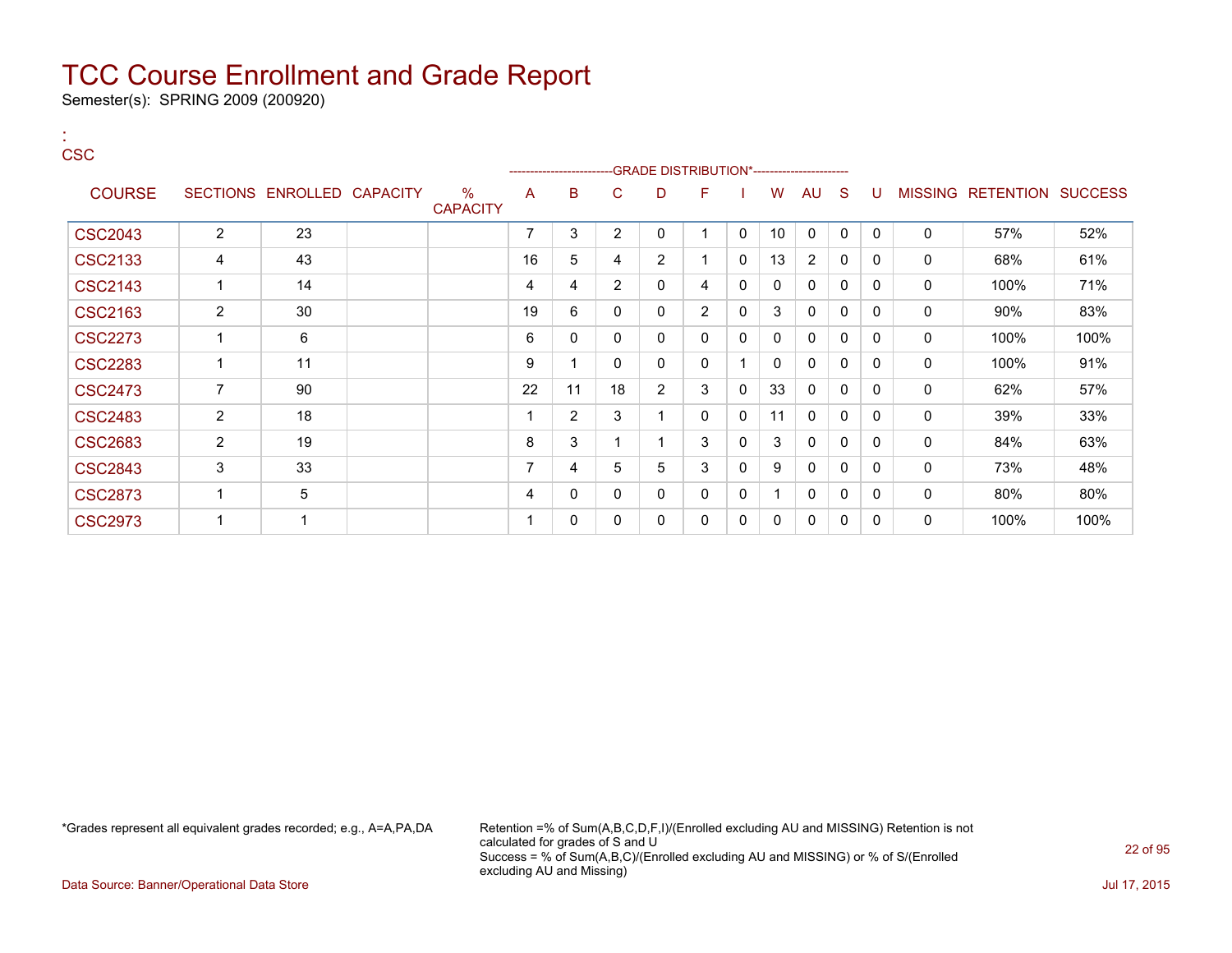Semester(s): SPRING 2009 (200920)

:

| <b>DH</b>     |                         |                            |                         |    | -------------------------GRADE                DISTRIBUTION*---------------------- |                |   |   |              |              |              |              |              |              |                   |                |
|---------------|-------------------------|----------------------------|-------------------------|----|-----------------------------------------------------------------------------------|----------------|---|---|--------------|--------------|--------------|--------------|--------------|--------------|-------------------|----------------|
|               |                         |                            |                         |    |                                                                                   |                |   |   |              |              |              |              |              |              |                   |                |
| <b>COURSE</b> |                         | SECTIONS ENROLLED CAPACITY | $\%$<br><b>CAPACITY</b> | A  | B                                                                                 | C              | D | F |              | W            | AU           | <sub>S</sub> | U            |              | MISSING RETENTION | <b>SUCCESS</b> |
| DH1333        |                         | 14                         |                         | 12 | 2                                                                                 | 0              | 0 | 0 | $\Omega$     | $\mathbf{0}$ | $\mathbf{0}$ | $\Omega$     | $\Omega$     | $\mathbf{0}$ | 100%              | 100%           |
| DH1353        |                         | 14                         |                         |    | 8                                                                                 | 5              | 0 | 0 | $\mathbf{0}$ | $\Omega$     | 0            | $\mathbf{0}$ | 0            | 0            | 100%              | 100%           |
| <b>DH1373</b> | 1                       | 14                         |                         |    | 10                                                                                | 3              | 0 | 0 | 0            | $\Omega$     | $\mathbf{0}$ | $\mathbf{0}$ | 0            | 0            | 100%              | 100%           |
| <b>DH1394</b> | ۸                       | 14                         |                         | 12 | 2                                                                                 | 0              | 0 | 0 | 0            | $\Omega$     | $\mathbf{0}$ | $\mathbf{0}$ | 0            | $\mathbf{0}$ | 100%              | 100%           |
| DH1512        |                         | 14                         |                         | 8  | 6                                                                                 | 0              | 0 | 0 | $\mathbf 0$  | $\mathbf{0}$ | $\mathbf{0}$ | $\mathbf{0}$ | 0            | $\mathbf{0}$ | 100%              | 100%           |
| DH1532        |                         | 14                         |                         |    | 11                                                                                | $\overline{2}$ | 0 | 0 | 0            | $\mathbf{0}$ | $\mathbf{0}$ | $\mathbf{0}$ | $\mathbf{0}$ | 0            | 100%              | 100%           |
| DH2022        | 4                       | 12                         |                         | 11 |                                                                                   | 0              | 0 | 0 | 0            | 0            | 0            | 0            | 0            | 0            | 100%              | 100%           |
| DH2321        | $\overline{\mathbf{A}}$ | 12                         |                         | 11 |                                                                                   | 0              | 0 | 0 | $\Omega$     | 0            | 0            | 0            | 0            | 0            | 100%              | 100%           |
| <b>DH2372</b> | 1                       | 12                         |                         | ⇁  | 5                                                                                 | 0              | 0 | 0 | $\Omega$     | 0            | $\mathbf{0}$ | $\mathbf{0}$ | $\Omega$     | 0            | 100%              | 100%           |
| <b>DH2394</b> |                         | 12                         |                         | 12 | 0                                                                                 | 0              | 0 | 0 | 0            | 0            | 0            | 0            | 0            | 0            | 100%              | 100%           |

\*Grades represent all equivalent grades recorded; e.g., A=A,PA,DA Retention =% of Sum(A,B,C,D,F,I)/(Enrolled excluding AU and MISSING) Retention is not calculated for grades of S and U Success = % of Sum(A,B,C)/(Enrolled excluding AU and MISSING) or % of S/(Enrolled excluding AU and Missing)

Data Source: Banner/Operational Data Store Jul 17, 2015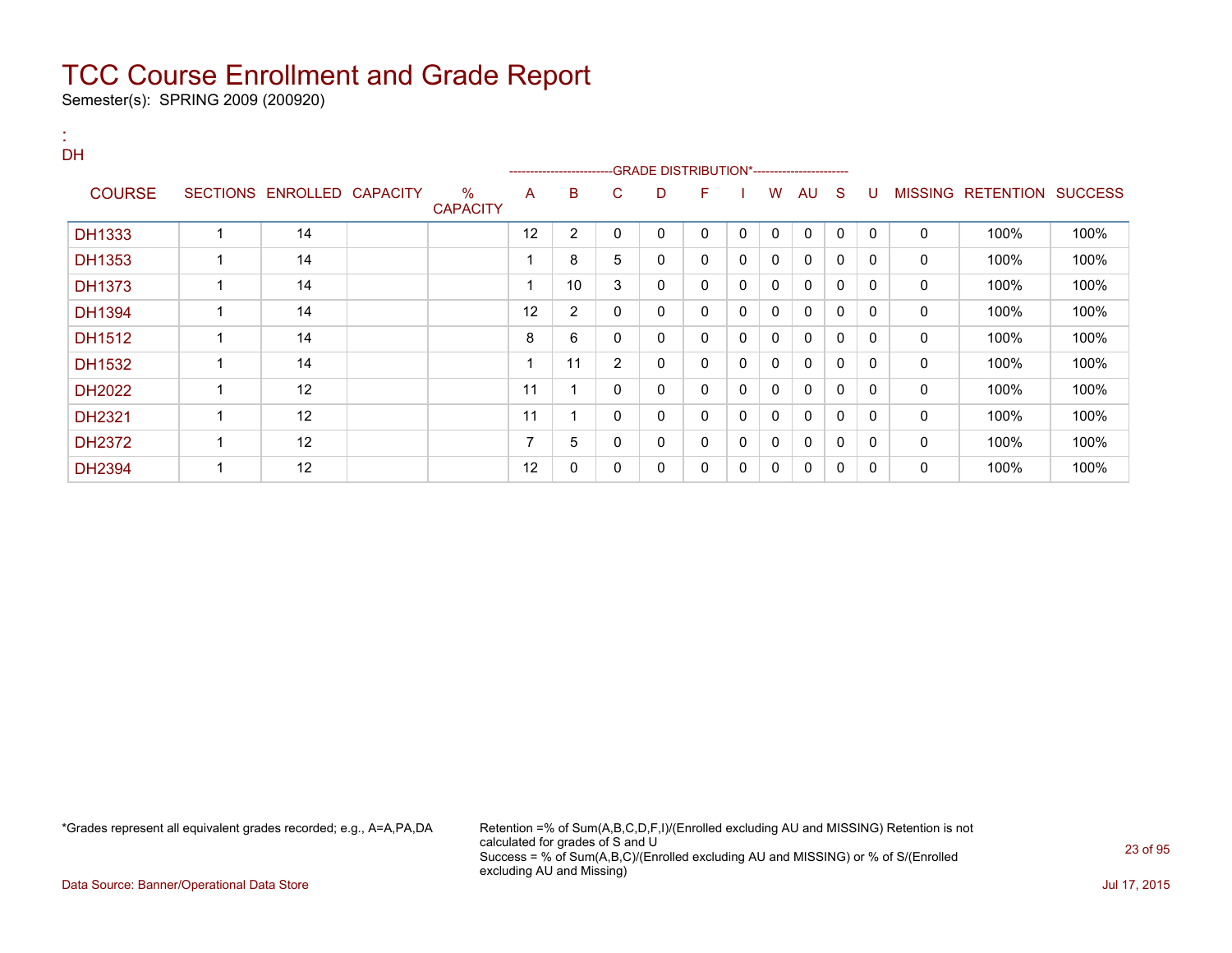Semester(s): SPRING 2009 (200920)

| . .<br><b>COL</b> | <b>DRF</b>     |   |                            |                         |    |                                                                    |    |   |              |              |                |              |              |              |              |                           |      |
|-------------------|----------------|---|----------------------------|-------------------------|----|--------------------------------------------------------------------|----|---|--------------|--------------|----------------|--------------|--------------|--------------|--------------|---------------------------|------|
|                   |                |   |                            |                         |    | ------------------------GRADE DISTRIBUTION*----------------------- |    |   |              |              |                |              |              |              |              |                           |      |
|                   | <b>COURSE</b>  |   | SECTIONS ENROLLED CAPACITY | $\%$<br><b>CAPACITY</b> | A  | B                                                                  | C. | D | F.           |              | W              | AU S         |              | U            |              | MISSING RETENTION SUCCESS |      |
|                   | <b>DRF1323</b> | 2 | 33                         |                         | 25 |                                                                    | 2  | 0 | $\mathbf{0}$ | $\mathbf 0$  | 5              | $\mathbf{0}$ | $\mathbf{0}$ | $\mathbf{0}$ | $\Omega$     | 85%                       | 85%  |
|                   | <b>DRF1363</b> |   | 7                          |                         | 0  | 2                                                                  | 2  | 0 |              | $\mathbf{0}$ | $\overline{2}$ | $\mathbf{0}$ | $\mathbf{0}$ | $\mathbf{0}$ | $\mathbf{0}$ | 71%                       | 57%  |
|                   | <b>DRF1442</b> |   | 7                          |                         | 4  | 2                                                                  | 0  | 0 | $\mathbf{0}$ | $\mathbf{0}$ | 1              | $\mathbf{0}$ | $\mathbf{0}$ | 0            | $\mathbf{0}$ | 86%                       | 86%  |
|                   | <b>DRF2203</b> |   | 14                         |                         | 6  | 4                                                                  | 2  | 0 | $\Omega$     | $\mathbf 0$  | 2              | 0            | $\mathbf{0}$ | $\mathbf{0}$ | 0            | 86%                       | 86%  |
|                   | <b>DRF2233</b> |   | 16                         |                         | 15 | $\mathbf 0$                                                        | 0  | 0 | $\Omega$     | $\mathbf 0$  | 1              | $\mathbf{0}$ | $\mathbf{0}$ | $\mathbf{0}$ | $\Omega$     | 94%                       | 94%  |
|                   | <b>DRF2293</b> |   | 6                          |                         | 6  | 0                                                                  | 0  | 0 | 0            | $\mathbf{0}$ | $\mathbf{0}$   | 0            | $\mathbf{0}$ | 0            | 0            | 100%                      | 100% |

\*Grades represent all equivalent grades recorded; e.g., A=A,PA,DA Retention =% of Sum(A,B,C,D,F,I)/(Enrolled excluding AU and MISSING) Retention is not calculated for grades of S and U Success = % of Sum(A,B,C)/(Enrolled excluding AU and MISSING) or % of S/(Enrolled excluding AU and Missing)

Data Source: Banner/Operational Data Store Jul 17, 2015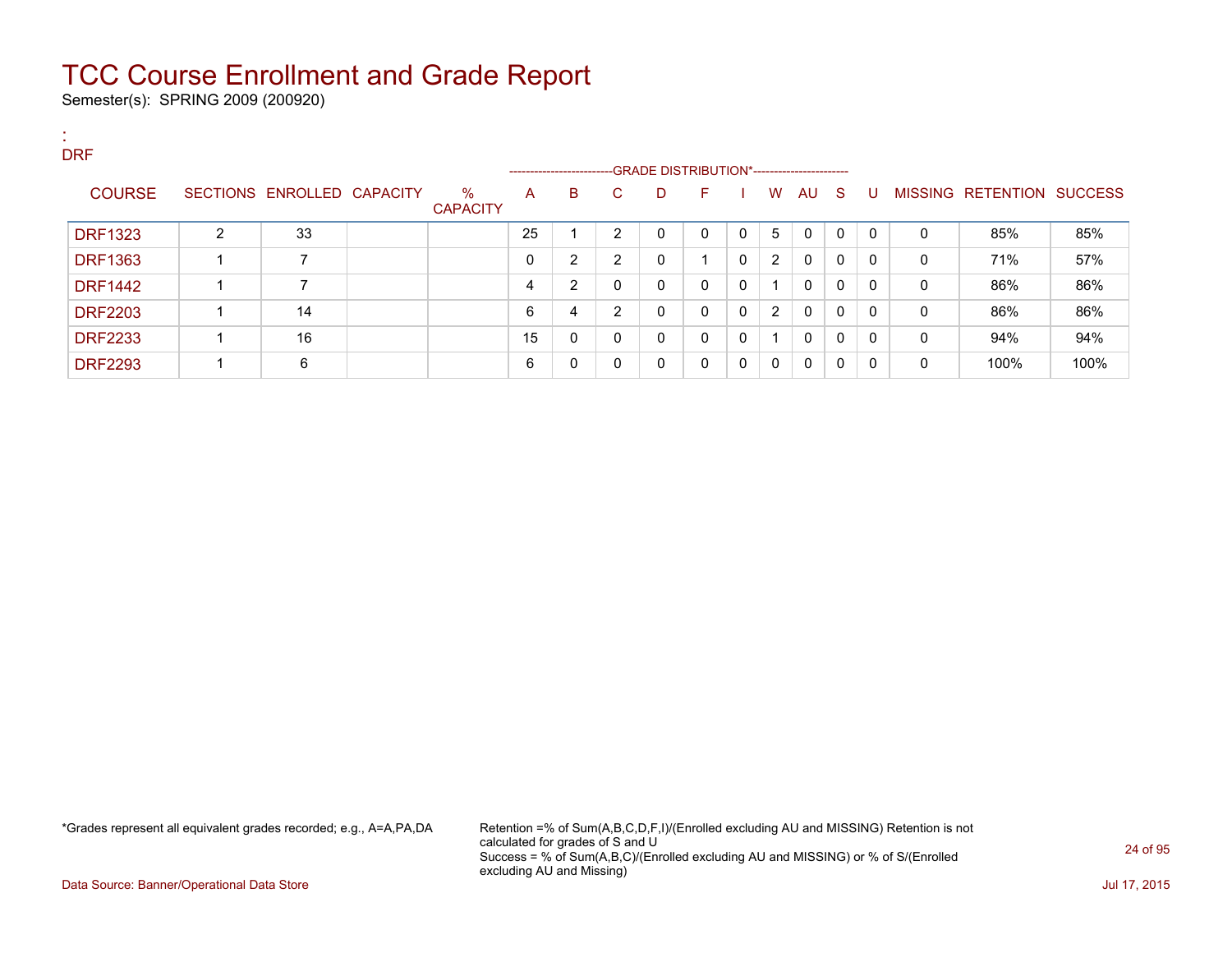Semester(s): SPRING 2009 (200920)

:

| <b>ECO</b>    |    |                            |                         |                   |     |    |                                             |    |    |    |          |              |              |   |                                  |     |
|---------------|----|----------------------------|-------------------------|-------------------|-----|----|---------------------------------------------|----|----|----|----------|--------------|--------------|---|----------------------------------|-----|
|               |    |                            |                         | ----------------- |     |    | -GRADE DISTRIBUTION*----------------------- |    |    |    |          |              |              |   |                                  |     |
| <b>COURSE</b> |    | SECTIONS ENROLLED CAPACITY | $\%$<br><b>CAPACITY</b> | A                 | B.  | C  | D.                                          | E  |    | W  | AU       | -S           | U            |   | <b>MISSING RETENTION SUCCESS</b> |     |
| ECO1353       | 4  | 127                        |                         | 42                | 20  | 15 | 6                                           | 9  |    | 34 | $\Omega$ | $\Omega$     | $\mathbf{0}$ | 0 | 73%                              | 61% |
| ECO2013       | 27 | 555                        |                         | 206               | 159 | 63 | 26                                          | 23 | 11 | 67 | $\Omega$ | $\mathbf{0}$ | 0            | 0 | 88%                              | 77% |
| ECO2023       | 25 | 475                        |                         | 194               | 122 | 64 | 11                                          | 10 | 13 | 56 |          | 0            | $\mathbf{0}$ | 0 | 87%                              | 80% |
| ECO2123       |    | 17                         |                         |                   |     |    |                                             | 5  |    | 3  | $\Omega$ | 0            |              | 0 | 82%                              | 53% |

\*Grades represent all equivalent grades recorded; e.g., A=A,PA,DA Retention =% of Sum(A,B,C,D,F,I)/(Enrolled excluding AU and MISSING) Retention is not calculated for grades of S and U Success = % of Sum(A,B,C)/(Enrolled excluding AU and MISSING) or % of S/(Enrolled excluding AU and Missing)

Data Source: Banner/Operational Data Store Jul 17, 2015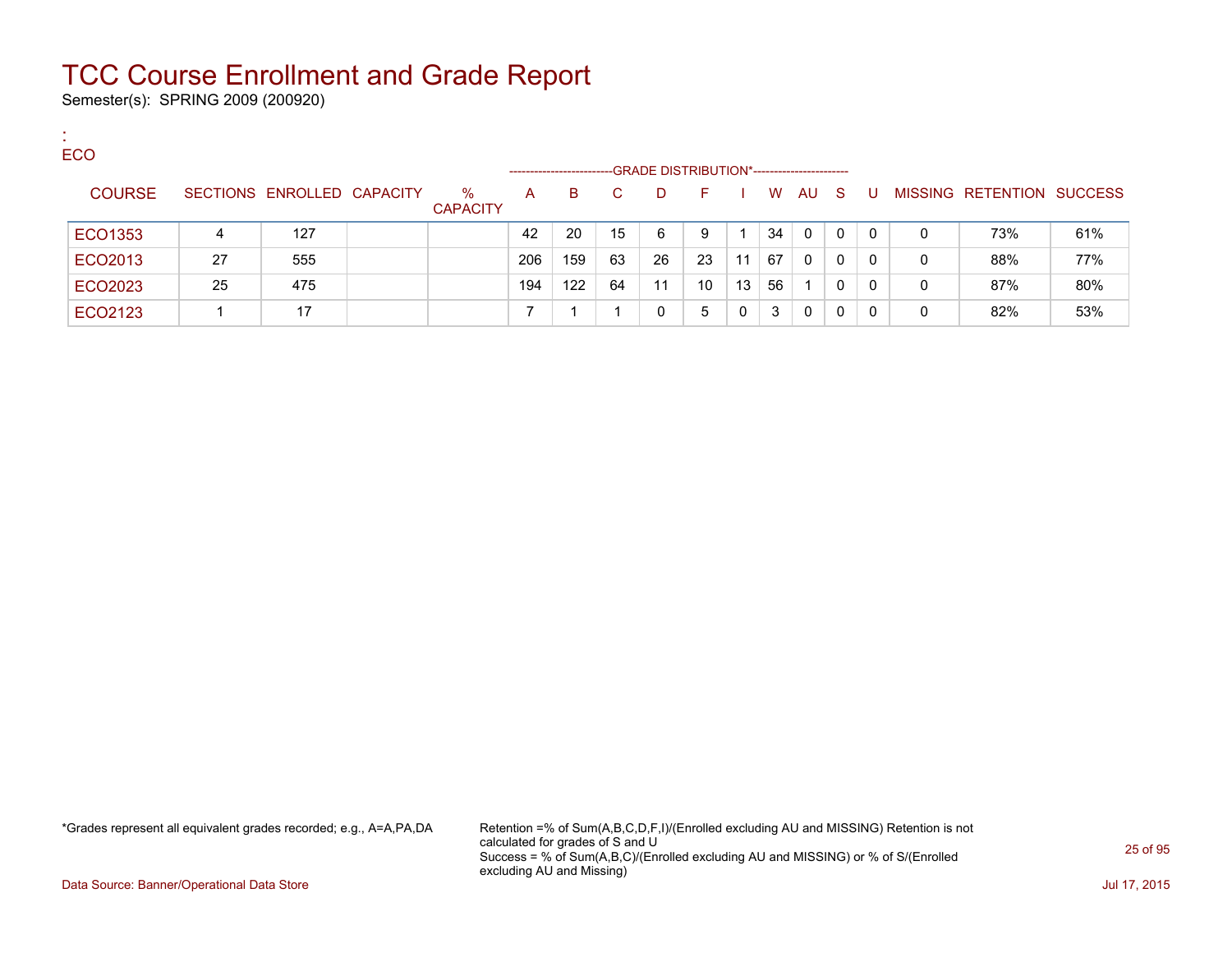Semester(s): SPRING 2009 (200920)

| <b>EGR</b>     |                |                            |                                  |                | --------------------- |                | -GRADE DISTRIBUTION*---------------------- |                |          |                |              |              |              |                |                          |      |
|----------------|----------------|----------------------------|----------------------------------|----------------|-----------------------|----------------|--------------------------------------------|----------------|----------|----------------|--------------|--------------|--------------|----------------|--------------------------|------|
| <b>COURSE</b>  |                | SECTIONS ENROLLED CAPACITY | $\frac{0}{0}$<br><b>CAPACITY</b> | A              | В                     | C              | D                                          | F.             |          | W              | AU           | <sub>S</sub> | U            | <b>MISSING</b> | <b>RETENTION SUCCESS</b> |      |
| <b>EGR1111</b> | 4              | 105                        |                                  | 56             | 25                    | 6              | 3                                          | 3              | 0        | 11             | $\mathbf{0}$ | $\Omega$     | $\mathbf{0}$ | $\mathbf{0}$   | 89%                      | 83%  |
| EGR1132        | 3              | 48                         |                                  | 32             | 8                     | $\overline{2}$ | $\mathbf{1}$                               | $\mathbf{0}$   | 0        | 5              | 0            | 0            | $\Omega$     | 0              | 90%                      | 88%  |
| EGR1242        | 3              | 37                         |                                  | 14             | 11                    | 5              | 0                                          |                | 0        | 6              | 0            | 0            | 0            | $\mathbf{0}$   | 84%                      | 81%  |
| EGR1313        | 1              | 8                          |                                  | 5              | $\overline{2}$        | 1              | 0                                          | $\mathbf{0}$   | 0        | $\mathbf{0}$   | $\mathbf{0}$ | 0            | $\Omega$     | 0              | 100%                     | 100% |
| <b>EGR1443</b> | 1              | 11                         |                                  | 3              | 7                     | 1              | 0                                          | $\mathbf{0}$   | 0        | $\mathbf{0}$   | 0            | 0            | $\Omega$     | $\mathbf{0}$   | 100%                     | 100% |
| EGR1463        | 1              | 5                          |                                  | 5              | 0                     | 0              | $\mathbf{0}$                               | $\mathbf{0}$   | $\Omega$ | $\mathbf{0}$   | $\mathbf{0}$ | 0            | $\Omega$     | $\mathbf{0}$   | 100%                     | 100% |
| EGR2103        | 3              | 56                         |                                  | 22             | 14                    | 8              | 3                                          | 0              | $\Omega$ | 9              | 0            | 0            | 0            | 0              | 84%                      | 79%  |
| EGR2143        | $\overline{2}$ | 34                         |                                  | 7              | 10                    | 8              | $\overline{2}$                             | $\overline{2}$ | $\Omega$ | 5              | 0            | $\Omega$     | $\Omega$     | 0              | 85%                      | 74%  |
| EGR2213        | $\overline{2}$ | 34                         |                                  | $\overline{2}$ | 12                    | 8              | 4                                          |                | 0        | $\overline{7}$ | $\mathbf{0}$ | 0            | 0            | 0              | 79%                      | 65%  |
| EGR2262        | 1              | $\mathbf 1$                |                                  | 0              | 0                     | 0              | $\mathbf{0}$                               | $\mathbf{0}$   | $\Omega$ | $\mathbf{0}$   | -1           | $\mathbf{0}$ | $\Omega$     | $\mathbf 0$    |                          |      |
| <b>EGR2523</b> | 3              | 48                         |                                  | 7              | 23                    | 10             | 1                                          | 0              |          | 6              | 0            | 0            | 0            | 0              | 88%                      | 83%  |
| EGR2613        | 3              | 34                         |                                  | 10             | 10                    | 9              |                                            | $\mathbf{0}$   | $\Omega$ | 4              | $\mathbf{0}$ | 0            | 0            | $\mathbf{0}$   | 88%                      | 85%  |

:

\*Grades represent all equivalent grades recorded; e.g., A=A,PA,DA Retention =% of Sum(A,B,C,D,F,I)/(Enrolled excluding AU and MISSING) Retention is not calculated for grades of S and U Success = % of Sum(A,B,C)/(Enrolled excluding AU and MISSING) or % of S/(Enrolled excluding AU and Missing)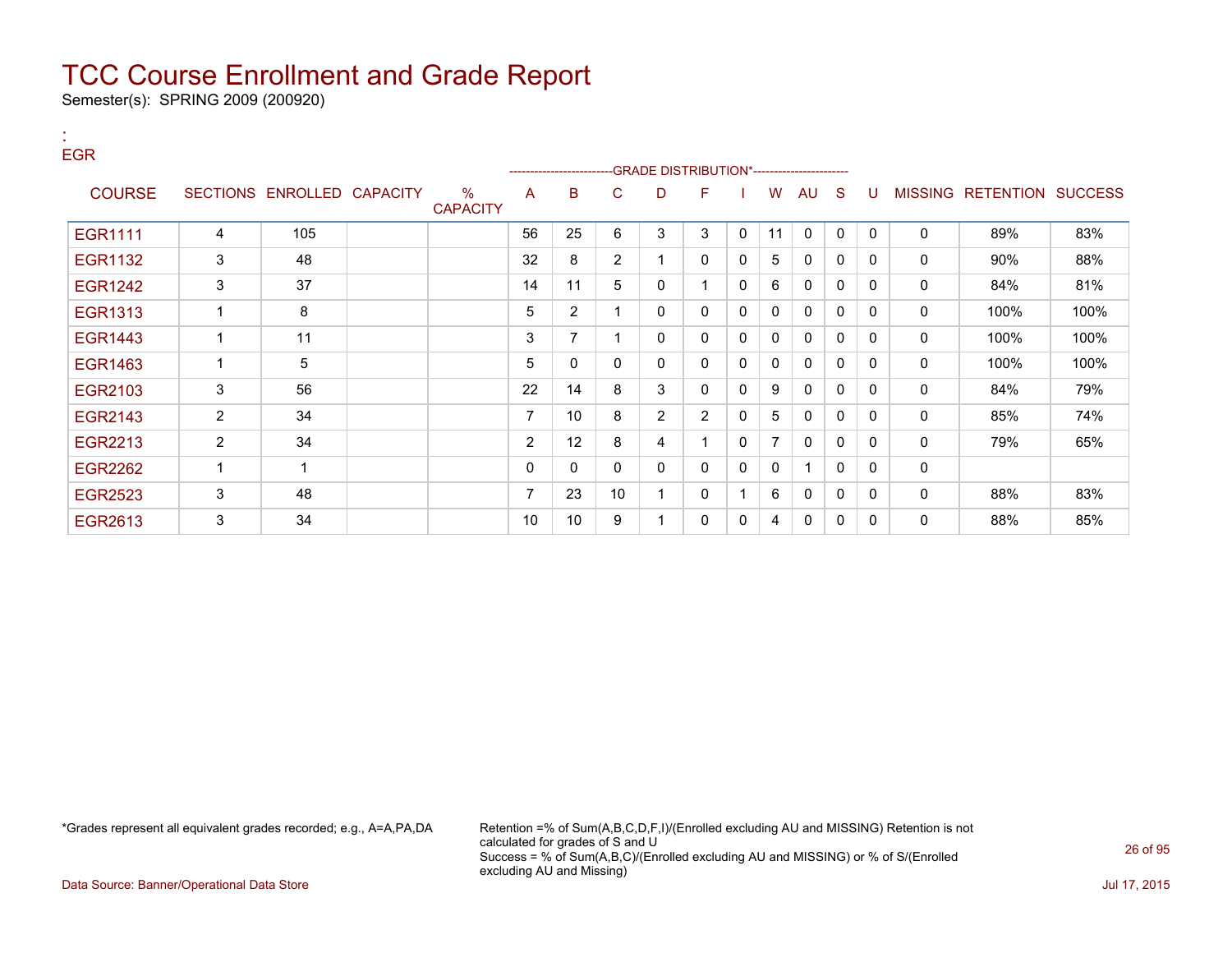Semester(s): SPRING 2009 (200920)

:

| . .<br><b>ELE</b> |                            |                         |   | ----------------------- |              | --GRADE DISTRIBUTION*----------------------- |              |              |              |              |              |          |              |                           |      |
|-------------------|----------------------------|-------------------------|---|-------------------------|--------------|----------------------------------------------|--------------|--------------|--------------|--------------|--------------|----------|--------------|---------------------------|------|
| <b>COURSE</b>     | SECTIONS ENROLLED CAPACITY | $\%$<br><b>CAPACITY</b> | A | B                       | C.           | D                                            | F.           |              | W            | AU S         |              | -U       |              | MISSING RETENTION SUCCESS |      |
| ELE1212           | 18                         |                         | 8 | 2                       |              | 3                                            | $\Omega$     | $\mathbf{0}$ | 4            | $\mathbf{0}$ | $\Omega$     | $\Omega$ | $\mathbf{0}$ | 78%                       | 61%  |
| <b>ELE1303</b>    | 11                         |                         | 8 | $\overline{2}$          | $\mathbf{0}$ | 0                                            | $\mathbf{0}$ | $\mathbf{0}$ |              | $\Omega$     | $\mathbf{0}$ | 0        | $\Omega$     | 91%                       | 91%  |
| <b>ELE1313</b>    | 18                         |                         | 3 | 8                       | 4            | 0                                            | $\Omega$     | $\mathbf{0}$ | 3            | $\Omega$     | $\Omega$     | 0        | $\Omega$     | 83%                       | 83%  |
| ELE1503           | 11                         |                         | 4 | 6                       |              | 0                                            | $\Omega$     | $\mathbf 0$  | $\mathbf{0}$ | $\Omega$     | $\Omega$     | 0        | $\mathbf{0}$ | 100%                      | 100% |
| <b>ELE2215</b>    | 8                          |                         | ົ | 4                       | 2            | $\mathbf{0}$                                 | $\Omega$     | $\mathbf{0}$ | $\mathbf{0}$ | $\Omega$     | $\Omega$     | 0        | $\Omega$     | 100%                      | 100% |
| <b>ELE2333</b>    | 6                          |                         | 3 | 3                       | $\mathbf{0}$ | 0                                            | 0            | $\mathbf 0$  | 0            | $\Omega$     | $\mathbf{0}$ | 0        | 0            | 100%                      | 100% |

\*Grades represent all equivalent grades recorded; e.g., A=A,PA,DA Retention =% of Sum(A,B,C,D,F,I)/(Enrolled excluding AU and MISSING) Retention is not calculated for grades of S and U Success = % of Sum(A,B,C)/(Enrolled excluding AU and MISSING) or % of S/(Enrolled excluding AU and Missing)

Data Source: Banner/Operational Data Store Jul 17, 2015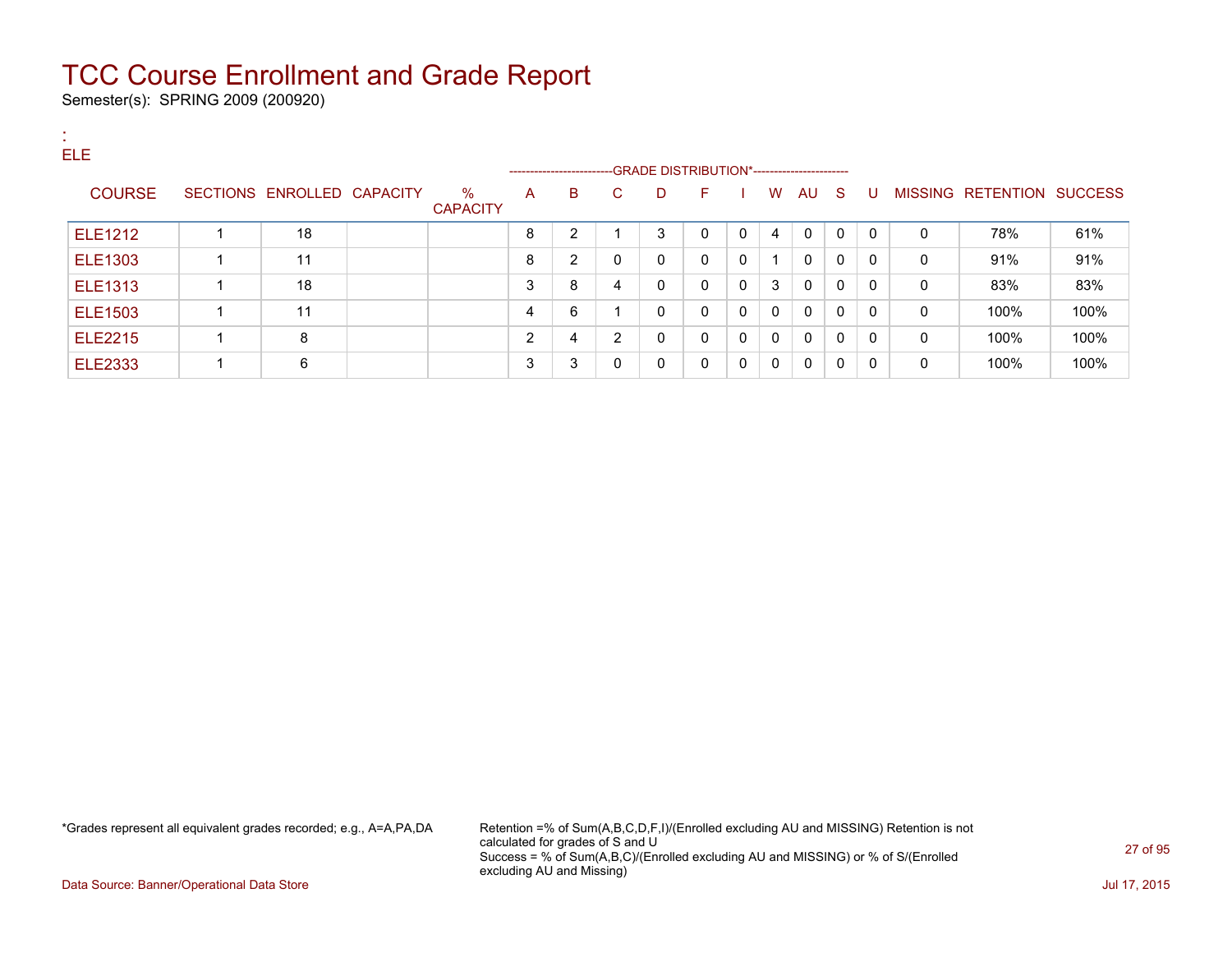Semester(s): SPRING 2009 (200920)

:

#### EMT --GRADE DISTRIBUTION\*-----------------------COURSE SECTIONS ENROLLED CAPACITY % **CAPACITY** A B C D F I W AU S U MISSING RETENTION SUCCESS EMT1013 | 1 | 5 | | | 3 |2 | 0 | 0 | 0 | 0 | 0 | 0 | 0 | 0 | 100% | 100% EMT1024 | 1 | 5 | | 1 | 3 | 2 | 0 | 0 | 0 | 0 | 0 | 0 | 0 | 0 | 100% | 100% EMT1041 | 1 | 5 | | | 4 | 1 | 0 | 0 | 0 | 0 | 0 | 0 | 0 | 0 | 100% | 100% EMT1213 1 2 1 1 0 0 0 0 0 0 0 0 0 100% 100% EMT1231 1 2 2 0 0 0 0 0 0 0 0 0 0 100% 100% EMT1342 1 11 11 0 0 0 0 0 0 0 0 0 0 100% 100% EMT1351 | 1 | 18 | | | 17 | 1 | 0 | 0 | 0 | 0 | 0 | 0 | 0 | 0 | 100% | 100% EMT2003 | 1 | 17 | | | 9 | 8 | 0 | 0 | 0 | 0 | 0 | 0 | 0 | 0 | 100% | 100% EMT2014 | 1 | 15 | | | 3 | 12 | 0 | 0 | 0 | 0 | 0 | 0 | 0 | 0 | 100% | 100% EMT2031 | 1 | 9 | | 8 |1 | 0 |0 |0 |0 |0 |0 |0 | 100% | 100% EMT2061 | 1 | 10 | | | 0 |10 | 0 |0 |0 |0 |0 |0 |0 |0 | 100% | 100% EMT2111 | 1 | 24 | | 15 | 9 | 0 | 0 | 0 | 0 | 0 | 0 | 0 | 0 | 100% | 100% EMT2131 1 14 13 1 0 0 0 0 0 0 0 0 0 100% 100% EMT2151 1 13 13 0 0 0 0 0 0 0 0 0 0 100% 100% EMT2212 | 1 | 14 | | 12 | 1 | 0 | 0 | 0 | 1 | 0 | 0 | 0 | 0 | 93% | 93% EMT2231 | 1 | 19 | | 1 | 10 |9 | 0 | 0 | 0 | 0 | 0 | 0 | 0 | 0 | 100% | 100% EMT2252 1 13 11 1 0 0 0 0 1 0 0 0 0 92% 92%

\*Grades represent all equivalent grades recorded; e.g., A=A,PA,DA Retention =% of Sum(A,B,C,D,F,I)/(Enrolled excluding AU and MISSING) Retention is not calculated for grades of S and U Success = % of Sum(A,B,C)/(Enrolled excluding AU and MISSING) or % of S/(Enrolled excluding AU and Missing)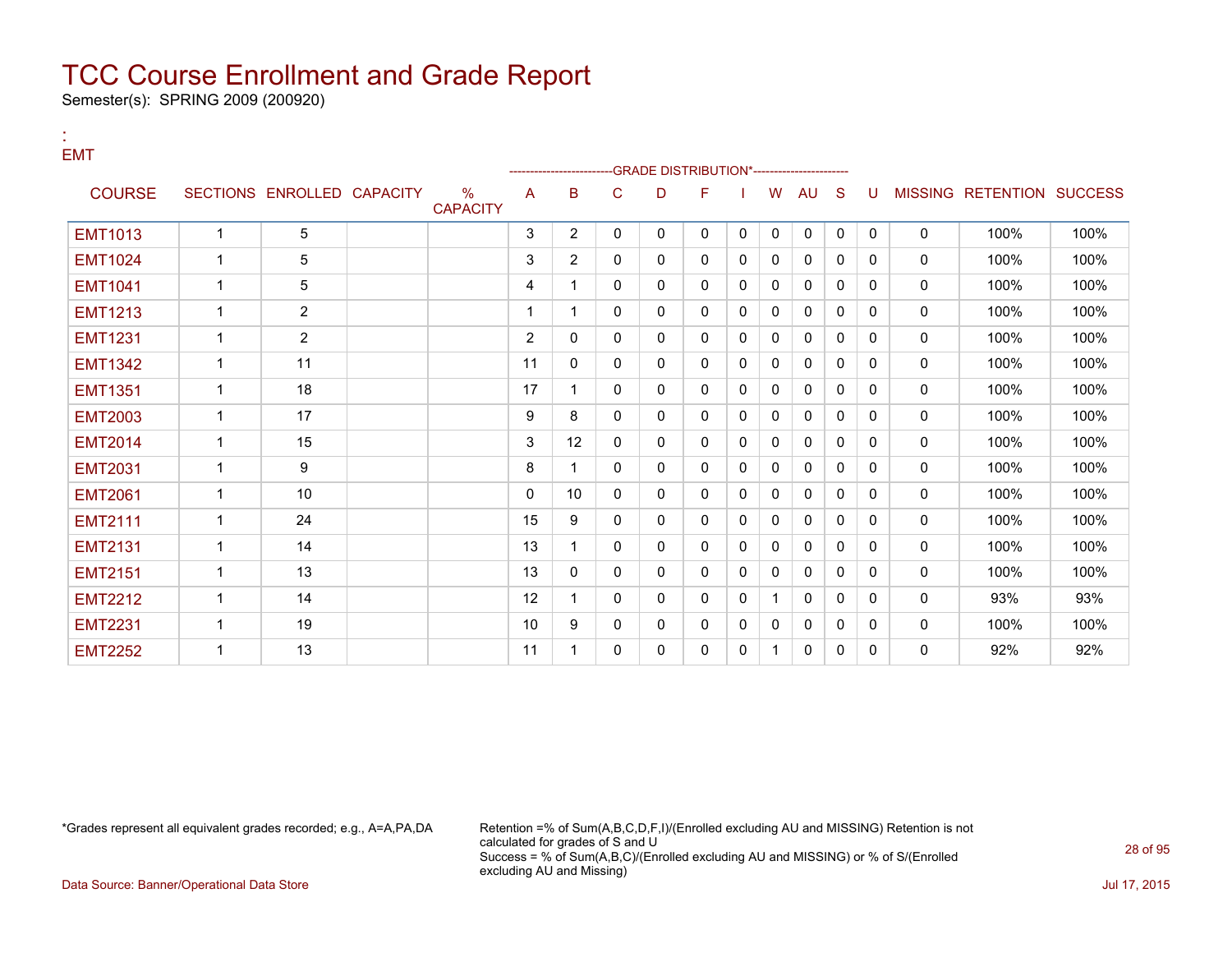Semester(s): SPRING 2009 (200920)

:

| <b>ENG</b>     |                |                            |                                  |                |                |                         |                | -GRADE DISTRIBUTION*------------------ |                |                |                |              |              |              |                           |       |
|----------------|----------------|----------------------------|----------------------------------|----------------|----------------|-------------------------|----------------|----------------------------------------|----------------|----------------|----------------|--------------|--------------|--------------|---------------------------|-------|
| <b>COURSE</b>  |                | SECTIONS ENROLLED CAPACITY | $\frac{0}{0}$<br><b>CAPACITY</b> | $\overline{A}$ | B              | C                       | D              | F                                      |                | W              | <b>AU</b>      | <sub>S</sub> | U            |              | MISSING RETENTION SUCCESS |       |
| <b>ENG0601</b> | $\overline{2}$ | 8                          |                                  | 4              | $\Omega$       | $\overline{2}$          | $\Omega$       | $\mathbf{0}$                           | $\mathbf{0}$   | $\overline{2}$ | 0              | $\mathbf{0}$ | $\mathbf{0}$ | $\mathbf{0}$ | 75%                       | 75%   |
| <b>ENG0611</b> | $\mathbf{1}$   | $\mathbf{1}$               |                                  | $\Omega$       | 0              | $\mathbf{0}$            | $\mathbf{0}$   | $\mathbf{0}$                           | 1              | $\mathbf{0}$   | $\mathbf{0}$   | $\mathbf{0}$ | $\mathbf{0}$ | $\mathbf{0}$ | 100%                      | 0%    |
| <b>ENG0621</b> | $\mathbf{1}$   | $\mathbf{1}$               |                                  | $\mathbf{1}$   | $\Omega$       | $\Omega$                | $\Omega$       | $\Omega$                               | $\Omega$       | $\Omega$       | $\Omega$       | $\Omega$     | $\Omega$     | $\mathbf{0}$ | 100%                      | 100%  |
| <b>ENG0631</b> | $\mathbf 1$    | $\mathbf{1}$               |                                  | $\mathbf 0$    | $\Omega$       | $\Omega$                | $\mathbf{0}$   | $\Omega$                               | $\mathbf{0}$   | $\mathbf{1}$   | $\mathbf{0}$   | $\mathbf{0}$ | $\Omega$     | $\mathbf{0}$ | 0%                        | $0\%$ |
| <b>ENG0651</b> | $\mathbf{1}$   | 5                          |                                  | 3              | $\Omega$       | $\Omega$                | $\Omega$       | $\mathbf{1}$                           | $\Omega$       | $\mathbf{1}$   | $\Omega$       | $\Omega$     | $\Omega$     | $\Omega$     | 80%                       | 60%   |
| <b>ENG0813</b> | $\mathbf{1}$   | $\overline{2}$             |                                  | $\Omega$       | $\Omega$       | $\Omega$                | $\mathbf{0}$   | $\mathbf{1}$                           | $\Omega$       | $\mathbf{1}$   | $\Omega$       | $\Omega$     | $\Omega$     | $\mathbf{0}$ | 50%                       | $0\%$ |
| <b>ENG0823</b> | $\mathbf{1}$   | 4                          |                                  | $\mathbf 1$    | $\Omega$       | 1                       | $\Omega$       | $\Omega$                               | $\Omega$       | 2              | $\Omega$       | $\Omega$     | $\Omega$     | $\mathbf{0}$ | 50%                       | 50%   |
| <b>ENG0903</b> | 22             | 262                        |                                  | 39             | 42             | 34                      | 22             | 46                                     | $\Omega$       | 79             | $\mathbf{0}$   | $\Omega$     | $\Omega$     | $\mathbf{0}$ | 70%                       | 44%   |
| <b>ENG0913</b> | 23             | 253                        |                                  | 61             | 48             | 46                      | 21             | 21                                     | $\Omega$       | 54             | $\Omega$       | $\Omega$     | $\Omega$     | $\mathbf{0}$ | 78%                       | 61%   |
| <b>ENG0923</b> | 16             | 202                        |                                  | 20             | 46             | 22                      | 14             | 40                                     | $\mathbf{0}$   | 60             | 0              | $\mathbf{0}$ | $\Omega$     | $\mathbf 0$  | 70%                       | 44%   |
| <b>ENG0933</b> | 25             | 321                        |                                  | 47             | 72             | 57                      | 27             | 41                                     | $\Omega$       | 77             | $\Omega$       | $\Omega$     | $\Omega$     | $\mathbf{0}$ | 76%                       | 55%   |
| <b>ENG0963</b> | $\overline{2}$ | 12                         |                                  | 5              | $\Omega$       | 3                       | $\Omega$       | $\mathbf{1}$                           | $\Omega$       | 3              | $\Omega$       | $\mathbf{0}$ | $\Omega$     | $\mathbf{0}$ | 75%                       | 67%   |
| <b>ENG1003</b> | 40             | 613                        |                                  | 237            | 132            | 59                      | 28             | 57                                     | 3              | 97             | $\Omega$       | $\Omega$     | $\Omega$     | $\mathbf{0}$ | 84%                       | 70%   |
| <b>ENG1083</b> | $\overline{2}$ | 29                         |                                  | 9              | 5              | $\overline{\mathbf{4}}$ | $\overline{2}$ | $\overline{\mathbf{4}}$                | $\Omega$       | 4              | $\mathbf 1$    | $\Omega$     | $\Omega$     | $\mathbf{0}$ | 86%                       | 64%   |
| <b>ENG1113</b> | 93             | 1,793                      |                                  | 408            | 331            | 264                     | 100            | 249                                    | $\Omega$       | 432            | $\Omega$       | $\Omega$     | $\Omega$     | $\mathbf{0}$ | 75%                       | 56%   |
| <b>ENG1121</b> | 3              | 9                          |                                  | 5              | 3              | $\mathbf{0}$            | $\mathbf{0}$   | $\mathbf{0}$                           | $\mathbf{0}$   | $\mathbf 1$    | 0              | $\Omega$     | $\Omega$     | $\mathbf{0}$ | 89%                       | 89%   |
| <b>ENG1131</b> | $\overline{2}$ | $\overline{7}$             |                                  | 6              | $\Omega$       | $\Omega$                | $\Omega$       | $\mathbf{1}$                           | $\Omega$       | $\Omega$       | $\Omega$       | $\Omega$     | $\Omega$     | $\mathbf{0}$ | 100%                      | 86%   |
| <b>ENG1213</b> | 123            | 2,429                      |                                  | 601            | 622            | 423                     | 129            | 201                                    | $\overline{7}$ | 443            | $\overline{2}$ | $\mathbf{0}$ | $\mathbf{0}$ | $\mathbf{0}$ | 82%                       | 68%   |
| <b>ENG1691</b> | 3              | 23                         |                                  | 17             | $\Omega$       | 1                       | $\mathbf{0}$   | 3                                      | $\Omega$       | 2              | $\mathbf{0}$   | $\Omega$     | $\Omega$     | $\mathbf{0}$ | 91%                       | 78%   |
| <b>ENG2333</b> | $\overline{2}$ | 31                         |                                  | 11             | 8              | $\overline{2}$          | $\overline{2}$ | 3                                      | $\Omega$       | 5              | $\mathbf{0}$   | $\Omega$     | $\Omega$     | $\mathbf{0}$ | 84%                       | 68%   |
| <b>ENG2343</b> | 3              | 26                         |                                  | 8              | $\overline{7}$ | $\overline{2}$          | $\mathbf{0}$   | $\overline{7}$                         | $\Omega$       | 2              | 0              | $\mathbf{0}$ | $\Omega$     | $\mathbf 0$  | 92%                       | 65%   |
| <b>ENG2373</b> | $\mathbf{1}$   | 3                          |                                  | 3              | $\Omega$       | 0                       | $\mathbf{0}$   | $\mathbf{0}$                           | $\Omega$       | $\Omega$       | $\mathbf{0}$   | $\Omega$     | $\Omega$     | $\mathbf{0}$ | 100%                      | 100%  |

\*Grades represent all equivalent grades recorded; e.g., A=A,PA,DA Retention =% of Sum(A,B,C,D,F,I)/(Enrolled excluding AU and MISSING) Retention is not calculated for grades of S and U Success = % of Sum(A,B,C)/(Enrolled excluding AU and MISSING) or % of S/(Enrolled excluding AU and Missing)

Data Source: Banner/Operational Data Store Jul 17, 2015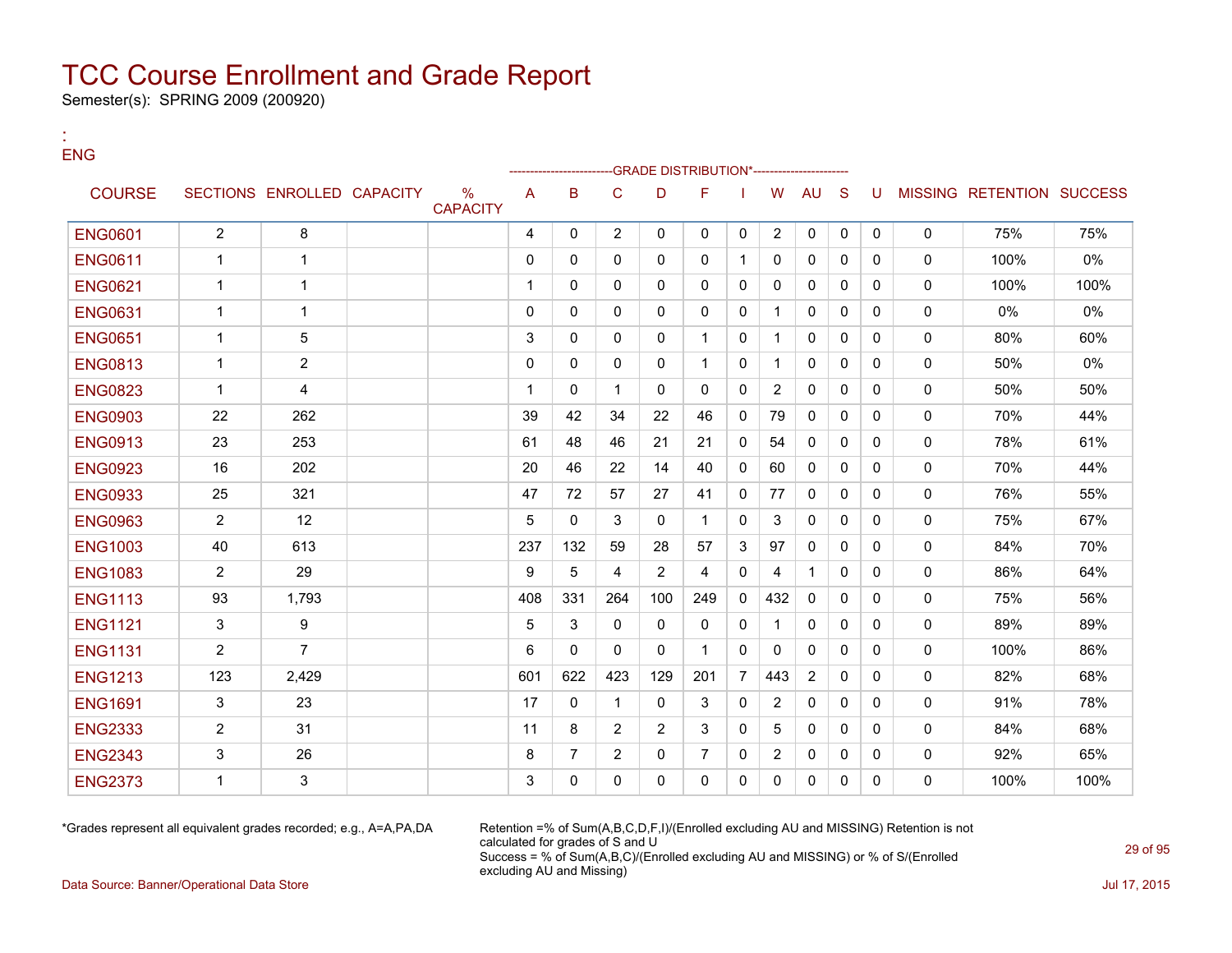Semester(s): SPRING 2009 (200920)

:

| <b>ENG</b>     |                |                            |                                  |                | -------------------- |                |                | --GRADE DISTRIBUTION*----------------------- |                |                |              |    |              |   |                           |      |
|----------------|----------------|----------------------------|----------------------------------|----------------|----------------------|----------------|----------------|----------------------------------------------|----------------|----------------|--------------|----|--------------|---|---------------------------|------|
| <b>COURSE</b>  |                | SECTIONS ENROLLED CAPACITY | $\frac{0}{0}$<br><b>CAPACITY</b> | A              | B                    | C              | D              | F.                                           |                | W              | AU           | -S | U            |   | MISSING RETENTION SUCCESS |      |
| <b>ENG2383</b> | 3              | 32                         |                                  | 4              | 11                   | 7              | 0              | $\overline{2}$                               | 1              | $\overline{7}$ | $\mathbf 0$  | 0  | $\mathbf{0}$ | 0 | 78%                       | 69%  |
| <b>ENG2413</b> | $\overline{7}$ | 116                        |                                  | 44             | 38                   | 13             | 4              | 8                                            | 0              | 9              | 0            | 0  | 0            | 0 | 92%                       | 82%  |
| <b>ENG2433</b> | 1              | 14                         |                                  | 4              | 1                    | $\mathbf{0}$   | $\overline{2}$ | 4                                            | $\mathbf{0}$   | $\overline{2}$ | 1            | 0  | $\mathbf{0}$ | 0 | 85%                       | 38%  |
| <b>ENG2443</b> | 1              | 13                         |                                  | $\overline{7}$ | $\overline{2}$       |                | 0              | 0                                            | $\mathbf{0}$   | $\overline{2}$ |              | 0  | $\Omega$     | 0 | 83%                       | 83%  |
| <b>ENG2453</b> | 1              | 5                          |                                  | 3              | $\mathbf{0}$         | $\overline{2}$ | 0              | 0                                            | $\mathbf{0}$   | $\mathbf{0}$   | $\mathbf{0}$ | 0  | $\Omega$     | 0 | 100%                      | 100% |
| <b>ENG2463</b> | 1              | 4                          |                                  |                | 3                    | 0              | 0              | 0                                            | 0              | 0              | 0            | 0  | 0            | 0 | 100%                      | 100% |
| <b>ENG2473</b> | 1              | 16                         |                                  | 5              | 4                    | $\mathbf{0}$   | 3              | $\overline{2}$                               | $\mathbf{0}$   |                | 1            | 0  | $\Omega$     | 0 | 93%                       | 60%  |
| <b>ENG2543</b> | $\overline{c}$ | 26                         |                                  | 14             | 5                    | $\mathbf{0}$   | $\mathbf{0}$   | $\Omega$                                     | $\overline{2}$ | 5              | $\mathbf{0}$ | 0  | $\mathbf{0}$ | 0 | 81%                       | 73%  |
| <b>ENG2653</b> | $\overline{2}$ | 34                         |                                  | 16             | 7                    | 4              | 0              | 0                                            | $\mathbf{0}$   | 7              | $\Omega$     | 0  | $\mathbf{0}$ | 0 | 79%                       | 79%  |
| <b>ENG2663</b> | 1              | 8                          |                                  | 4              | 1                    | $\Omega$       | 0              | 0                                            | 1              | $\overline{2}$ | 0            | 0  | 0            | 0 | 75%                       | 62%  |
| <b>ENG2683</b> | 1              | 11                         |                                  | $\overline{2}$ | 1                    |                | 0              | $\overline{2}$                               | 0              | 5              | 0            | 0  | $\Omega$     | 0 | 55%                       | 36%  |
| <b>ENG2773</b> | 3              | 31                         |                                  | 14             | 6                    | 6              |                |                                              | $\mathbf{0}$   | 3              | $\Omega$     | 0  | $\Omega$     | 0 | 90%                       | 84%  |
| <b>ENG2883</b> | 2              | 23                         |                                  | 9              | 3                    | 3              | 0              | 3                                            | $\mathbf 0$    | 5              | 0            | 0  | $\Omega$     | 0 | 78%                       | 65%  |
| <b>ENG2993</b> | 1              | 13                         |                                  | 2              | 0                    | 0              | 0              | 0                                            | $\mathbf{0}$   | $\Omega$       | 11           | 0  | $\Omega$     | 0 | 100%                      | 100% |

\*Grades represent all equivalent grades recorded; e.g., A=A,PA,DA Retention =% of Sum(A,B,C,D,F,I)/(Enrolled excluding AU and MISSING) Retention is not calculated for grades of S and U Success = % of Sum(A,B,C)/(Enrolled excluding AU and MISSING) or % of S/(Enrolled excluding AU and Missing)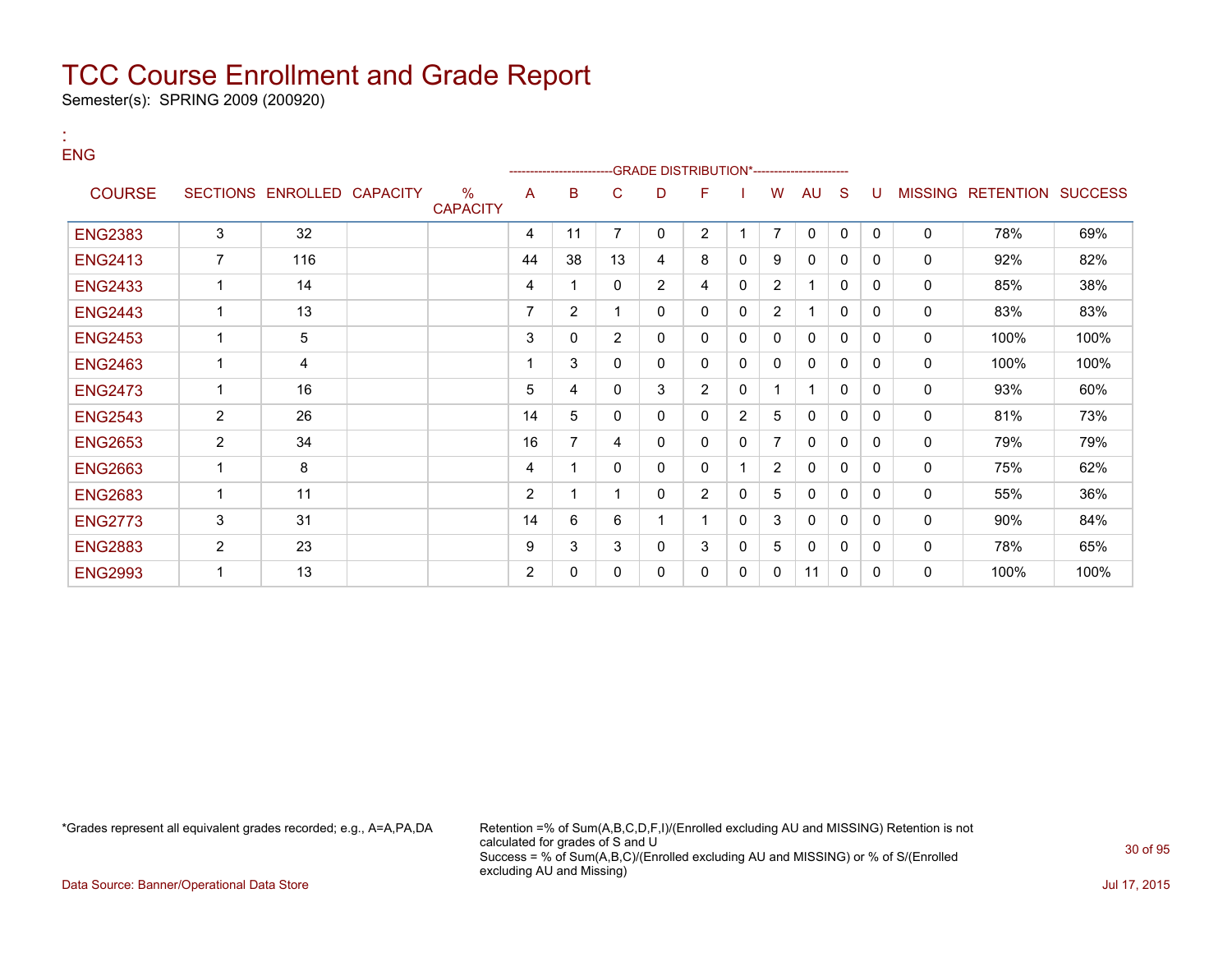Semester(s): SPRING 2009 (200920)

:

| <b>ENGL</b>     |  |                 |  |                                                                    |  |        |                          |                |  |                                                                             |     |
|-----------------|--|-----------------|--|--------------------------------------------------------------------|--|--------|--------------------------|----------------|--|-----------------------------------------------------------------------------|-----|
|                 |  |                 |  | ------------------------GRADE DISTRIBUTION*----------------------- |  |        |                          |                |  |                                                                             |     |
| <b>COURSE</b>   |  | <b>CAPACITY</b> |  |                                                                    |  |        |                          |                |  | SECTIONS ENROLLED CAPACITY % A B C D F I W AU S U MISSING RETENTION SUCCESS |     |
| <b>ENGL1113</b> |  |                 |  |                                                                    |  | $\cap$ | $\overline{\phantom{0}}$ | $\overline{0}$ |  | 11%                                                                         | 11% |

\*Grades represent all equivalent grades recorded; e.g., A=A,PA,DA Retention =% of Sum(A,B,C,D,F,I)/(Enrolled excluding AU and MISSING) Retention is not calculated for grades of S and U Success = % of Sum(A,B,C)/(Enrolled excluding AU and MISSING) or % of S/(Enrolled excluding AU and Missing)

Data Source: Banner/Operational Data Store Jul 17, 2015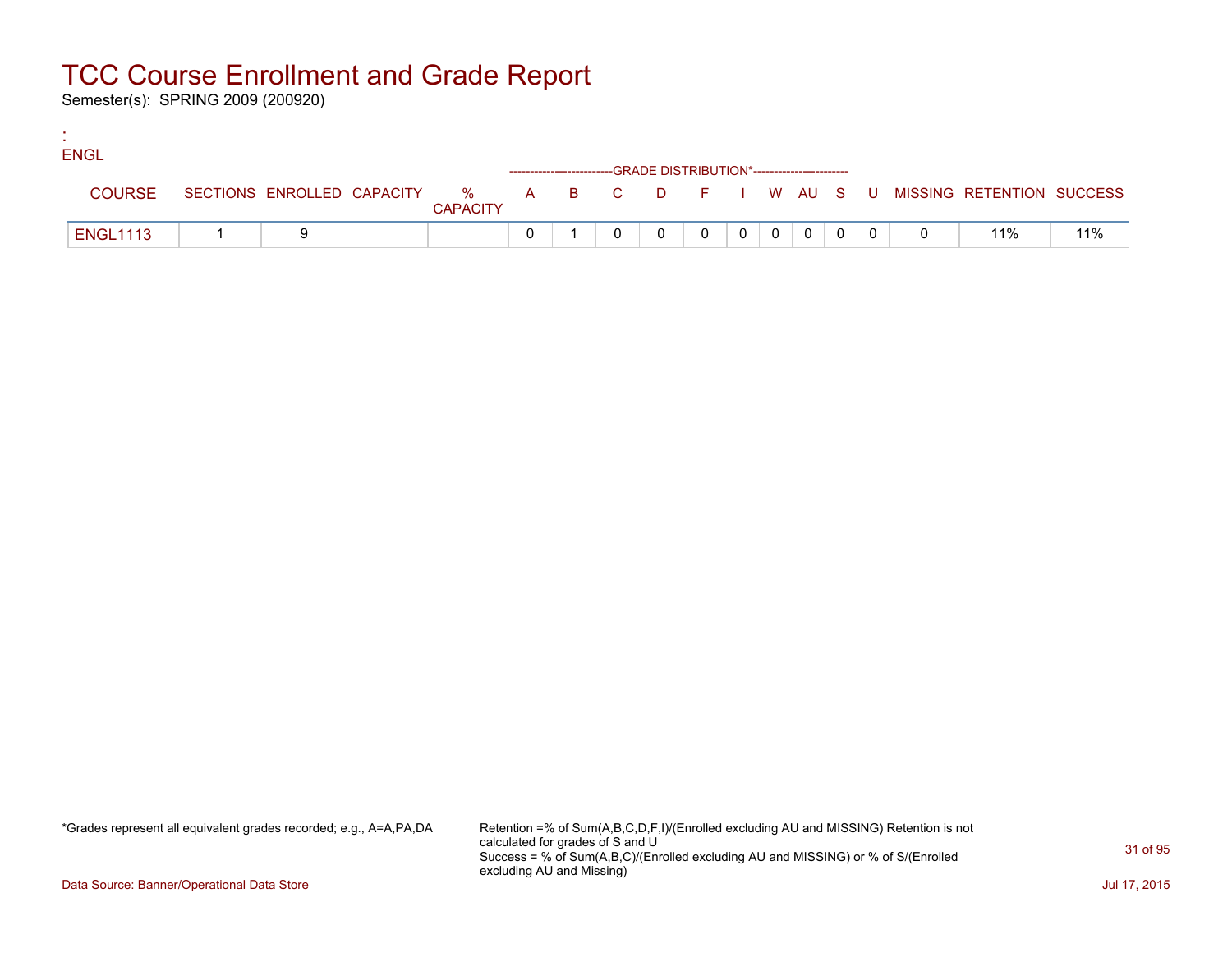Semester(s): SPRING 2009 (200920)

:

| <b>ESL</b>     |                          |                            |                         |                | ----------------------- |                | -GRADE DISTRIBUTION*---------------------- |              |   |                |                |              |              |              |                           |      |
|----------------|--------------------------|----------------------------|-------------------------|----------------|-------------------------|----------------|--------------------------------------------|--------------|---|----------------|----------------|--------------|--------------|--------------|---------------------------|------|
| <b>COURSE</b>  |                          | SECTIONS ENROLLED CAPACITY | $\%$<br><b>CAPACITY</b> | A              | в                       | C              | D                                          | F            |   | W              | AU             | <sub>S</sub> | U            |              | MISSING RETENTION SUCCESS |      |
| <b>ESL0533</b> |                          | 5                          |                         | 3              | 0                       | 0              | 0                                          | 0            | 0 | $\overline{2}$ | 0              | $\mathbf{0}$ | $\mathbf{0}$ | 0            | 60%                       | 60%  |
| <b>ESL0543</b> | $\overline{1}$           | 10                         |                         | 5              | 1                       |                | $\overline{2}$                             | $\mathbf{0}$ | 0 | 1              | $\mathbf{0}$   | $\Omega$     | $\Omega$     | $\mathbf{0}$ | 90%                       | 70%  |
| <b>ESL0623</b> |                          | 9                          |                         | 3              | 0                       | 3              | 1                                          | $\mathbf{0}$ | 0 | 2              | 0              | 0            | 0            | 0            | 78%                       | 67%  |
| <b>ESL0633</b> | $\overline{1}$           | 8                          |                         | 5              | 3                       | $\mathbf{0}$   | $\mathbf{0}$                               | $\mathbf{0}$ | 0 | 0              | $\mathbf{0}$   | 0            | $\Omega$     | 0            | 100%                      | 100% |
| <b>ESL0643</b> |                          | 9                          |                         | 3              | 4                       | 0              | $\mathbf{0}$                               | 0            | 0 | $\overline{2}$ | $\mathbf 0$    | 0            | 0            | 0            | 78%                       | 78%  |
| <b>ESL0713</b> | $\overline{1}$           | 10                         |                         | $\overline{2}$ | 4                       | $\overline{2}$ | $\overline{2}$                             | $\mathbf{0}$ | 0 | 0              | 0              | 0            | 0            | 0            | 100%                      | 80%  |
| <b>ESL0733</b> | $\overline{\phantom{a}}$ | 13                         |                         | 5              | 6                       | $\overline{2}$ | 0                                          | $\mathbf{0}$ | 0 | 0              | 0              | $\Omega$     | $\Omega$     | 0            | 100%                      | 100% |
| <b>ESL0743</b> |                          | 8                          |                         | 3              | 4                       | 0              | 0                                          | $\mathbf{0}$ | 0 | 1              | 0              | 0            | $\Omega$     | 0            | 88%                       | 88%  |
| <b>ESL0813</b> | $\overline{1}$           | 8                          |                         | 5              | 3                       | $\mathbf{0}$   | 0                                          | $\mathbf{0}$ | 0 | 0              | $\mathbf{0}$   | $\Omega$     | $\Omega$     | 0            | 100%                      | 100% |
| <b>ESL0823</b> |                          | 16                         |                         | 9              | 5                       | $\overline{2}$ | 0                                          | $\mathbf{0}$ | 0 | 0              | 0              | $\Omega$     | $\Omega$     | 0            | 100%                      | 100% |
| <b>ESL0833</b> | $\overline{1}$           | 10                         |                         | 6              | 4                       | 0              | $\mathbf{0}$                               | $\mathbf{0}$ | 0 | 0              | 0              | 0            | 0            | $\mathbf{0}$ | 100%                      | 100% |
| <b>ESL0843</b> | $\overline{1}$           | 6                          |                         | 5              | 1                       | 0              | $\mathbf{0}$                               | $\mathbf{0}$ | 0 | 0              | $\mathbf{0}$   | $\Omega$     | $\Omega$     | 0            | 100%                      | 100% |
| <b>ESL0853</b> | $\overline{2}$           | 22                         |                         | 19             | $\overline{2}$          | 0              | 0                                          | $\mathbf{0}$ | 0 | 1              | 0              | 0            | 0            | 0            | 95%                       | 95%  |
| <b>ESL0993</b> | 3                        | 28                         |                         | 12             | 8                       | 3              | $\mathbf{0}$                               | $\mathbf{0}$ | 0 | 3              | $\overline{2}$ | 0            | $\Omega$     | 0            | 88%                       | 88%  |

\*Grades represent all equivalent grades recorded; e.g., A=A,PA,DA Retention =% of Sum(A,B,C,D,F,I)/(Enrolled excluding AU and MISSING) Retention is not calculated for grades of S and U Success = % of Sum(A,B,C)/(Enrolled excluding AU and MISSING) or % of S/(Enrolled excluding AU and Missing)

Data Source: Banner/Operational Data Store Jul 17, 2015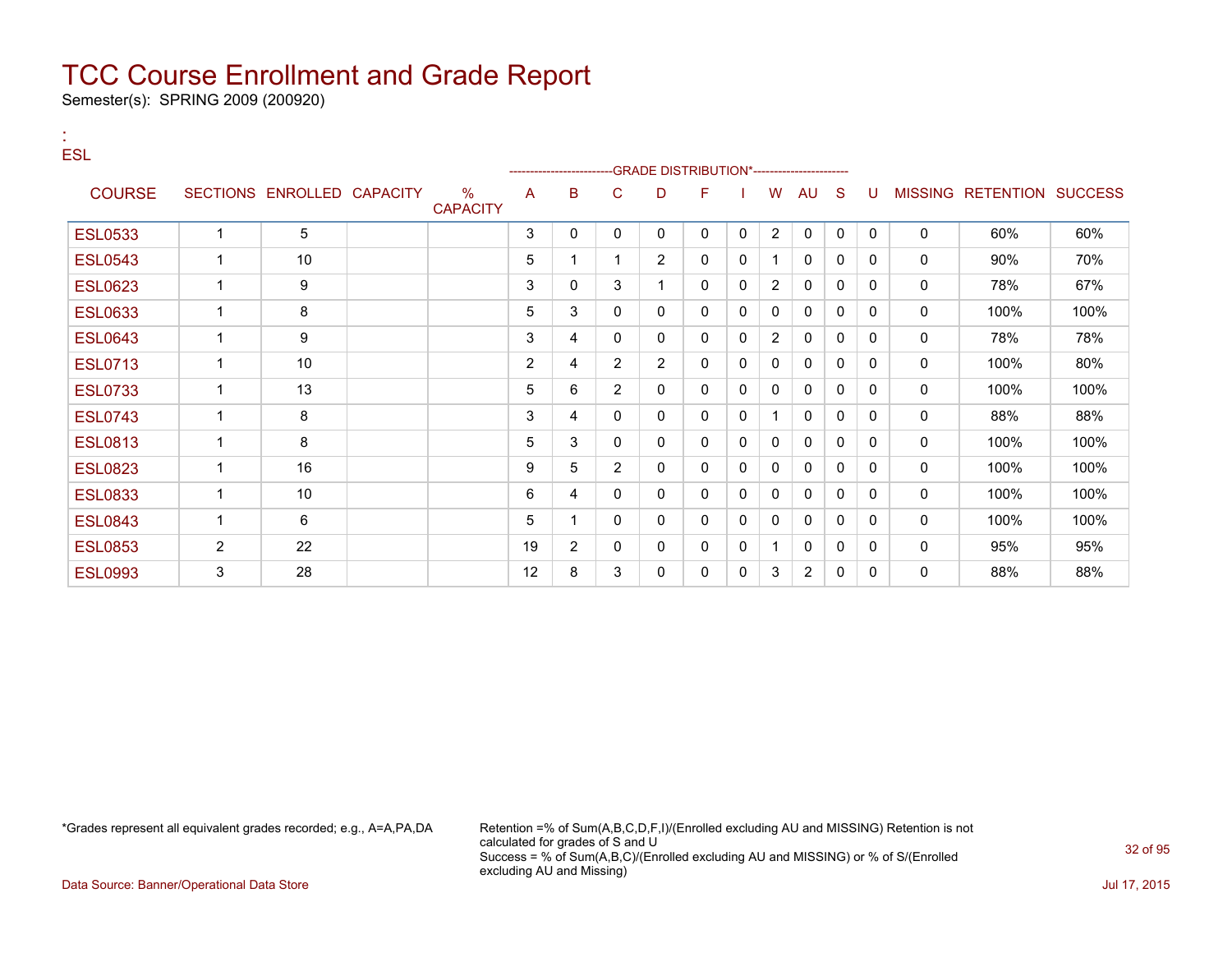Semester(s): SPRING 2009 (200920)

:

| . .<br><b>FES</b> |                            |                         |                | ------------------------GRADE DISTRIBUTION*----------------------- |          |          |              |              |    |             |              |          |              |                           |      |
|-------------------|----------------------------|-------------------------|----------------|--------------------------------------------------------------------|----------|----------|--------------|--------------|----|-------------|--------------|----------|--------------|---------------------------|------|
| <b>COURSE</b>     | SECTIONS ENROLLED CAPACITY | $\%$<br><b>CAPACITY</b> | A              | B                                                                  | C.       | D        | F.           |              | W  | AU S        |              | -U       |              | MISSING RETENTION SUCCESS |      |
| <b>FES1343</b>    | 47                         |                         | 10             | 15                                                                 | 6        | $\Omega$ | $\mathbf{0}$ | $\Omega$     | 16 | $\Omega$    | $\mathbf{0}$ | $\Omega$ | $\mathbf{0}$ | 66%                       | 66%  |
| <b>FES1363</b>    | 12                         |                         | ⇁              | 3                                                                  | 0        | 0        | $\mathbf{0}$ | $\mathbf{0}$ | 2  | $\mathbf 0$ | 0            | $\Omega$ | 0            | 83%                       | 83%  |
| <b>FES2323</b>    | 34                         |                         | 3              | 11                                                                 | 12       | 2        |              | $\mathbf{0}$ | 5  | 0           | 0            | $\Omega$ | 0            | 85%                       | 76%  |
| <b>FES2343</b>    | 38                         |                         |                | 16                                                                 | 9        | 0        | $\mathbf{0}$ | 0            | 6  | $\Omega$    | 0            | $\Omega$ | $\mathbf{0}$ | 84%                       | 84%  |
| <b>FES2433</b>    | 14                         |                         | $\overline{2}$ | 4                                                                  | $\Omega$ | 0        | $\mathbf{0}$ | $\mathbf{0}$ | 8  | $\Omega$    | 0            | $\Omega$ | 0            | 43%                       | 43%  |
| <b>FES2463</b>    | 8                          |                         | 6              | $\overline{2}$                                                     |          | 0        | $\mathbf{0}$ | 0            | 0  | 0           | 0            | $\Omega$ | 0            | 100%                      | 100% |

\*Grades represent all equivalent grades recorded; e.g., A=A,PA,DA Retention =% of Sum(A,B,C,D,F,I)/(Enrolled excluding AU and MISSING) Retention is not calculated for grades of S and U Success = % of Sum(A,B,C)/(Enrolled excluding AU and MISSING) or % of S/(Enrolled excluding AU and Missing)

Data Source: Banner/Operational Data Store Jul 17, 2015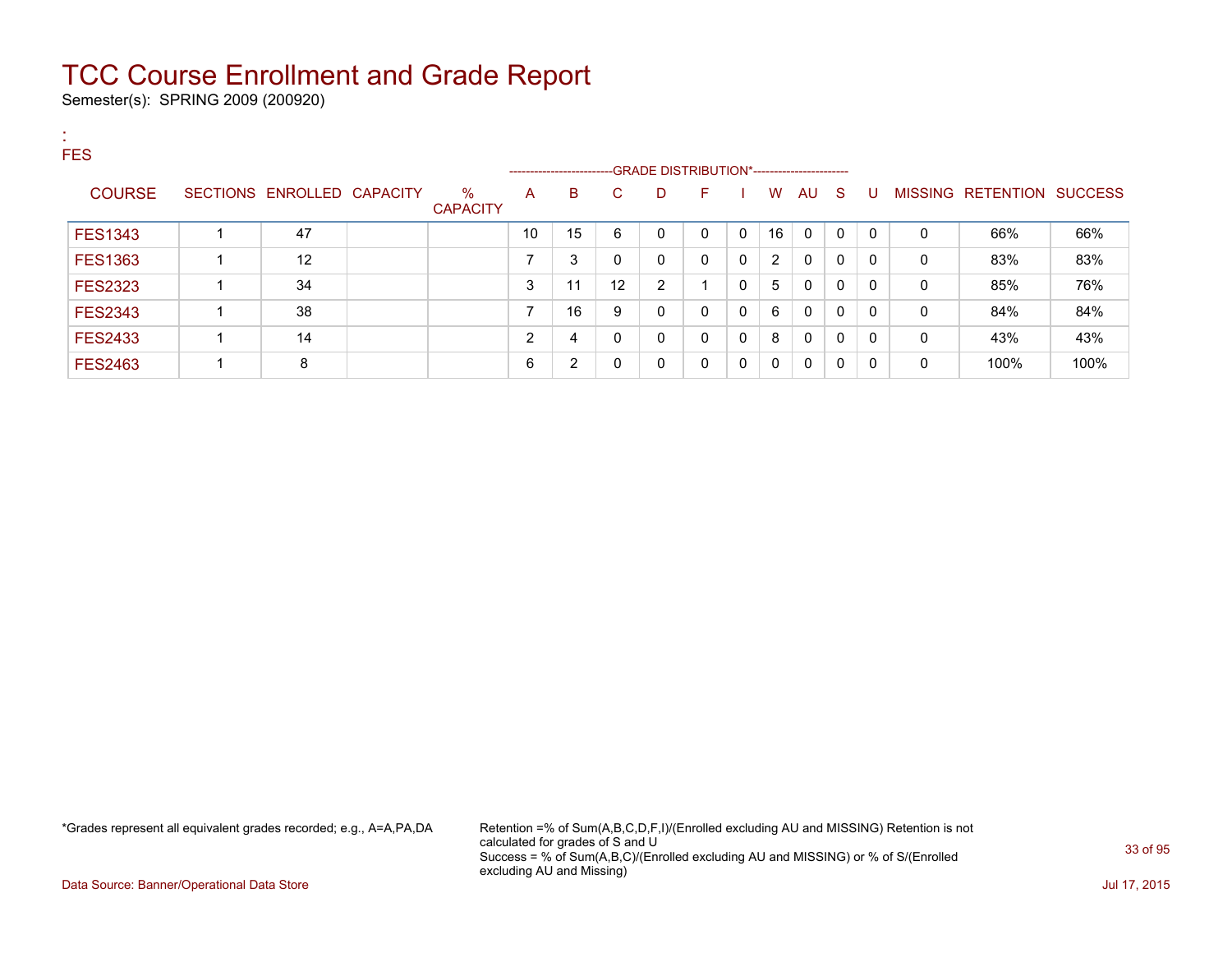Semester(s): SPRING 2009 (200920)

:

| . .<br><b>FRE</b> |   |                            |                         |    |    | --------------------------GRADE DISTRIBUTION*----------------------- |             |              |              |              |             |              |          |              |                           |      |
|-------------------|---|----------------------------|-------------------------|----|----|----------------------------------------------------------------------|-------------|--------------|--------------|--------------|-------------|--------------|----------|--------------|---------------------------|------|
| <b>COURSE</b>     |   | SECTIONS ENROLLED CAPACITY | $\%$<br><b>CAPACITY</b> | A  | B  | C.                                                                   | D           | F.           |              | W            | AU S        |              | U        |              | MISSING RETENTION SUCCESS |      |
| <b>FRE1001</b>    |   |                            |                         | 4  |    |                                                                      | $\mathbf 0$ | $\Omega$     | 0            |              | $\mathbf 0$ | $\mathbf{0}$ | $\Omega$ | $\mathbf{0}$ | 86%                       | 86%  |
| <b>FRE1103</b>    | 5 | 57                         |                         | 12 | 10 | 8                                                                    |             | 4            | $\mathbf{0}$ | 20           | 2           | 0            | 0        | 0            | 64%                       | 55%  |
| <b>FRE1213</b>    | 4 | 35                         |                         | 10 | 8  | 4                                                                    | 4           | $\mathbf{0}$ | 0            | 7            | 2           | 0            | $\Omega$ | $\mathbf{0}$ | 79%                       | 67%  |
| <b>FRE1313</b>    |   | 9                          |                         | 3  | 0  | C                                                                    | 0           | $\mathbf{0}$ | 0            | 2            | 2           | 0            | $\Omega$ | $\mathbf{0}$ | 71%                       | 71%  |
| <b>FRE1413</b>    |   |                            |                         | 3  |    |                                                                      | 0           | $\mathbf{0}$ | 0            | $\mathbf{0}$ | 2           | 0            | $\Omega$ | $\mathbf{0}$ | 100%                      | 100% |
| <b>FRE2113</b>    |   |                            |                         |    |    |                                                                      | 0           | 0            | 0            | 2            | 2           | 0            | $\Omega$ | 0            | 60%                       | 60%  |

\*Grades represent all equivalent grades recorded; e.g., A=A,PA,DA Retention =% of Sum(A,B,C,D,F,I)/(Enrolled excluding AU and MISSING) Retention is not calculated for grades of S and U Success = % of Sum(A,B,C)/(Enrolled excluding AU and MISSING) or % of S/(Enrolled excluding AU and Missing)

Data Source: Banner/Operational Data Store Jul 17, 2015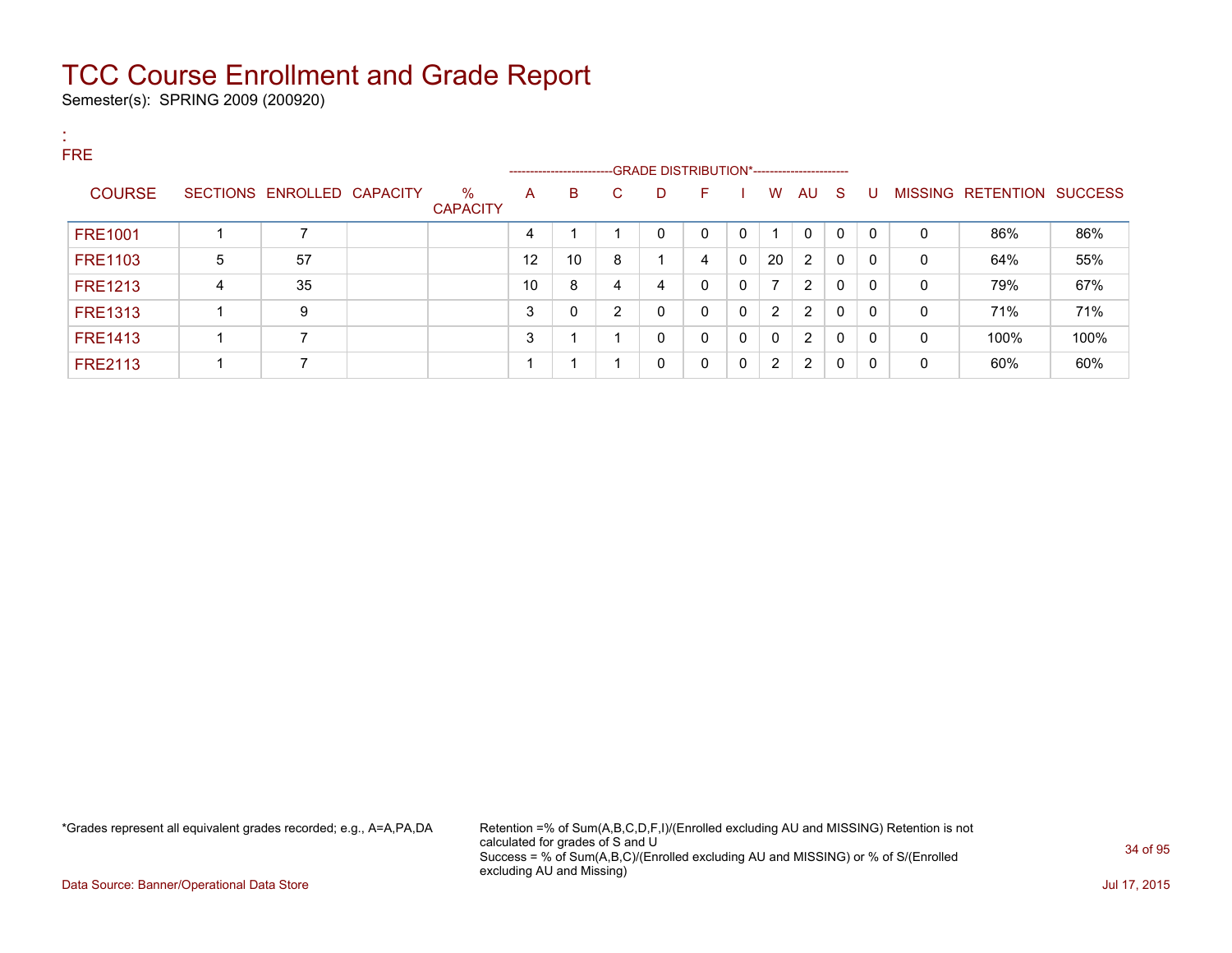Semester(s): SPRING 2009 (200920)

:

| <b>GAM</b> |               |                            |                         |   |     | -GRADE DISTRIBUTION*---------------------- |        |  |              |    |                           |      |
|------------|---------------|----------------------------|-------------------------|---|-----|--------------------------------------------|--------|--|--------------|----|---------------------------|------|
|            | <b>COURSE</b> | SECTIONS ENROLLED CAPACITY | $\%$<br><b>CAPACITY</b> | A | B C | D                                          | FIWAUS |  |              | -U | MISSING RETENTION SUCCESS |      |
|            | GAM1113       |                            |                         |   |     |                                            |        |  | $\mathbf{0}$ |    | 100%                      | 100% |
|            | GAM1213       |                            |                         |   |     |                                            |        |  |              |    | 100%                      | 100% |

\*Grades represent all equivalent grades recorded; e.g., A=A,PA,DA Retention =% of Sum(A,B,C,D,F,I)/(Enrolled excluding AU and MISSING) Retention is not calculated for grades of S and U Success = % of Sum(A,B,C)/(Enrolled excluding AU and MISSING) or % of S/(Enrolled excluding AU and Missing)

Data Source: Banner/Operational Data Store Jul 17, 2015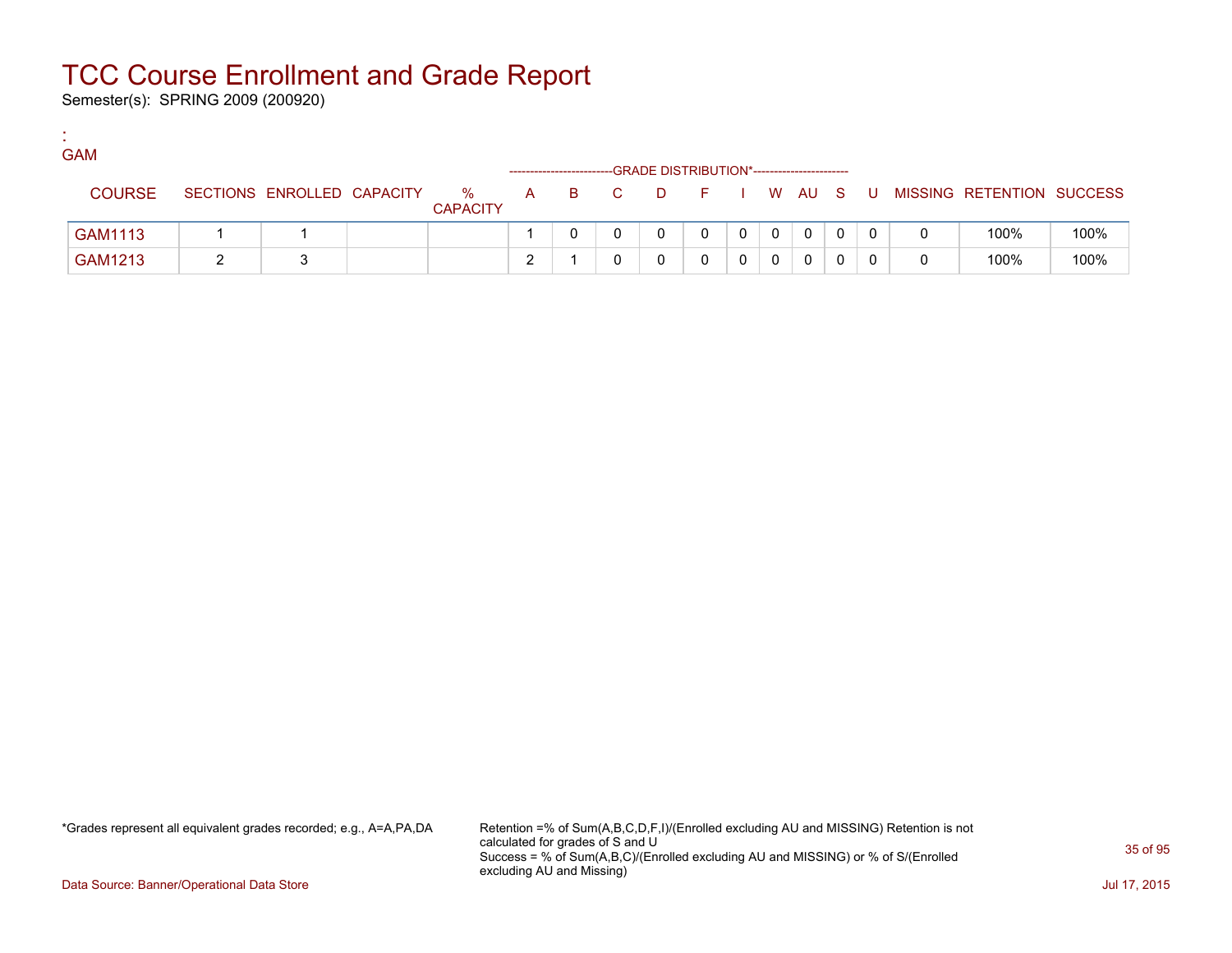Semester(s): SPRING 2009 (200920)

:

| <b>GEL</b>     |                            |                         |    |    |    |     | -GRADE DISTRIBUTION*----------------------- |              |              |          |   |     |   |                           |     |
|----------------|----------------------------|-------------------------|----|----|----|-----|---------------------------------------------|--------------|--------------|----------|---|-----|---|---------------------------|-----|
| <b>COURSE</b>  | SECTIONS ENROLLED CAPACITY | $\%$<br><b>CAPACITY</b> | A  | B. | C. | - D | E.                                          |              |              | I W AU S |   | U.  |   | MISSING RETENTION SUCCESS |     |
| <b>GEL1014</b> | 65                         |                         | 33 | 11 |    |     | 0                                           | $\mathbf{0}$ | 13           | 0        | 0 | - 0 | 0 | 80%                       | 78% |
| GEL1024        | 18                         |                         | 9  |    |    |     |                                             | 0            | $\mathbf{0}$ | 0        | 0 | 0   | 0 | 100%                      | 89% |
| <b>GEL1113</b> | 18                         |                         | 3  | h  |    |     |                                             | 0            | 5            | 0        | 0 | 0   | 0 | 72%                       | 61% |

\*Grades represent all equivalent grades recorded; e.g., A=A,PA,DA Retention =% of Sum(A,B,C,D,F,I)/(Enrolled excluding AU and MISSING) Retention is not calculated for grades of S and U Success = % of Sum(A,B,C)/(Enrolled excluding AU and MISSING) or % of S/(Enrolled excluding AU and Missing)

Data Source: Banner/Operational Data Store Jul 17, 2015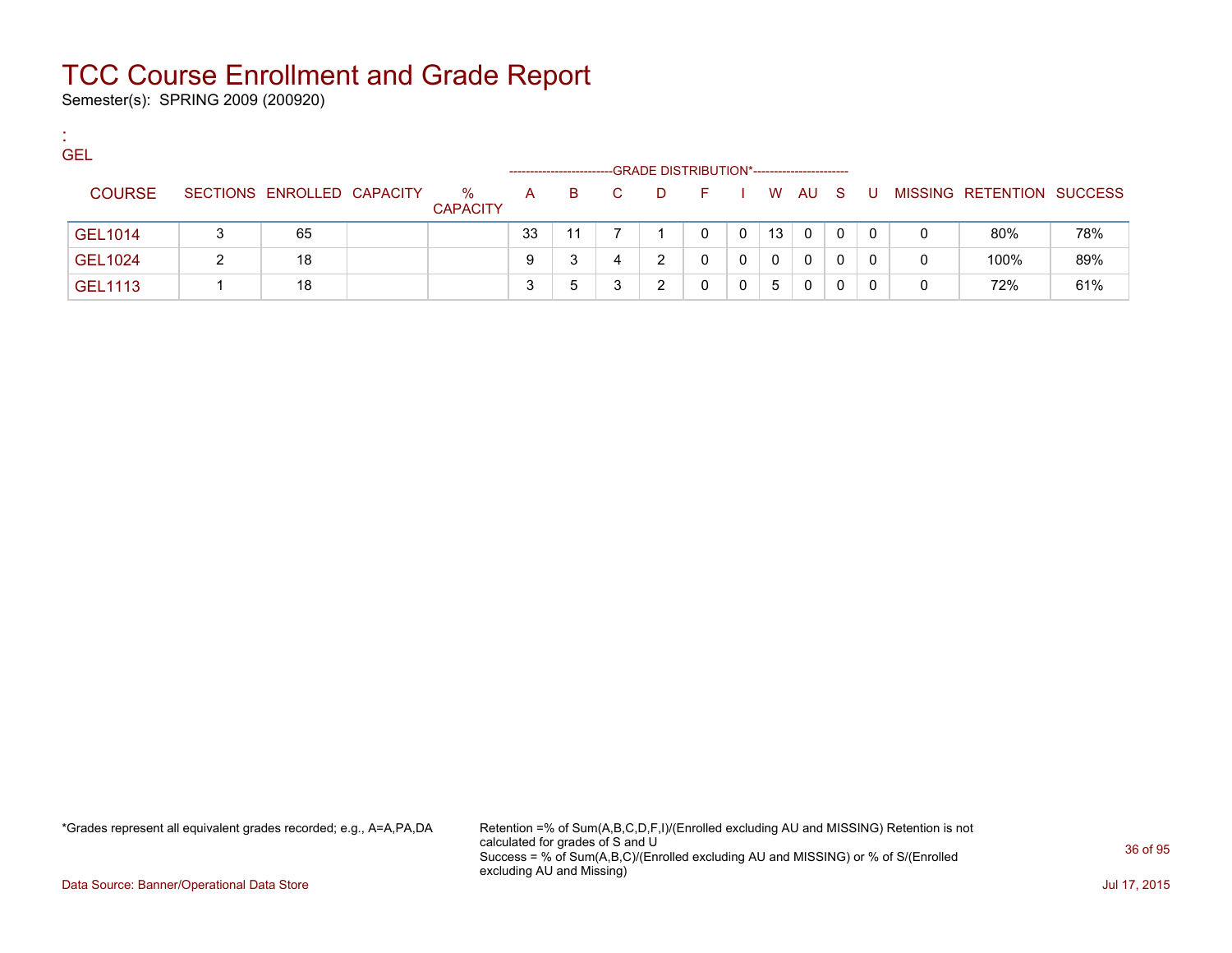Semester(s): SPRING 2009 (200920)

:

| <b>GEO</b>    |    |                            |                      |     | ------------------------GRADE DISTRIBUTION*----------------------- |              |              |          |              |              |              |              |              |              |                           |      |
|---------------|----|----------------------------|----------------------|-----|--------------------------------------------------------------------|--------------|--------------|----------|--------------|--------------|--------------|--------------|--------------|--------------|---------------------------|------|
| <b>COURSE</b> |    | SECTIONS ENROLLED CAPACITY | %<br><b>CAPACITY</b> | A   | B                                                                  | C            | D            | F        |              | W            | AU S         |              | U            |              | MISSING RETENTION SUCCESS |      |
| GEO1014       | 3  | 42                         |                      | 11  | 8                                                                  | 8            | 0            | 2        | 0            | 13           | $\mathbf{0}$ | 0            | $\Omega$     | $\mathbf 0$  | 69%                       | 64%  |
| GEO1043       | 24 | 485                        |                      | 140 | 146                                                                | 78           | 30           | 24       |              | 66           | $\mathbf{0}$ | $\mathbf{0}$ | 0            | 0            | 86%                       | 75%  |
| GEO2013       | 3  | 32                         |                      | 15  | $\overline{ }$                                                     | 3            | 1            | $\Omega$ | 0            | 6            | $\mathbf{0}$ | $\mathbf{0}$ | $\mathbf{0}$ | $\mathbf{0}$ | 81%                       | 78%  |
| GEO2033       | 3  | 56                         |                      | 23  | 12                                                                 | ⇁            | 6            | 3        | $\mathbf{0}$ | 5            | 0            | $\mathbf{0}$ | $\mathbf{0}$ | $\Omega$     | 91%                       | 75%  |
| GEO2153       | 5  | 12                         |                      | C   | 4                                                                  | 4            | 0            |          | 0            |              | $\mathbf{0}$ | $\mathbf{0}$ | $\mathbf{0}$ | 0            | 92%                       | 83%  |
| GEO2344       |    | 4                          |                      | C   | $\overline{2}$                                                     | $\mathbf{0}$ | $\mathbf{0}$ | $\Omega$ | $\mathbf{0}$ | $\mathbf{0}$ | $\mathbf{0}$ | 0            | $\mathbf{0}$ | $\mathbf{0}$ | 100%                      | 100% |
| GEO2354       |    | 8                          |                      | 5   |                                                                    |              | 0            | 0        | 0            | 1            | $\mathbf{0}$ | $\mathbf{0}$ | $\mathbf{0}$ | $\Omega$     | 88%                       | 88%  |

\*Grades represent all equivalent grades recorded; e.g., A=A,PA,DA Retention =% of Sum(A,B,C,D,F,I)/(Enrolled excluding AU and MISSING) Retention is not calculated for grades of S and U Success = % of Sum(A,B,C)/(Enrolled excluding AU and MISSING) or % of S/(Enrolled excluding AU and Missing)

Data Source: Banner/Operational Data Store Jul 17, 2015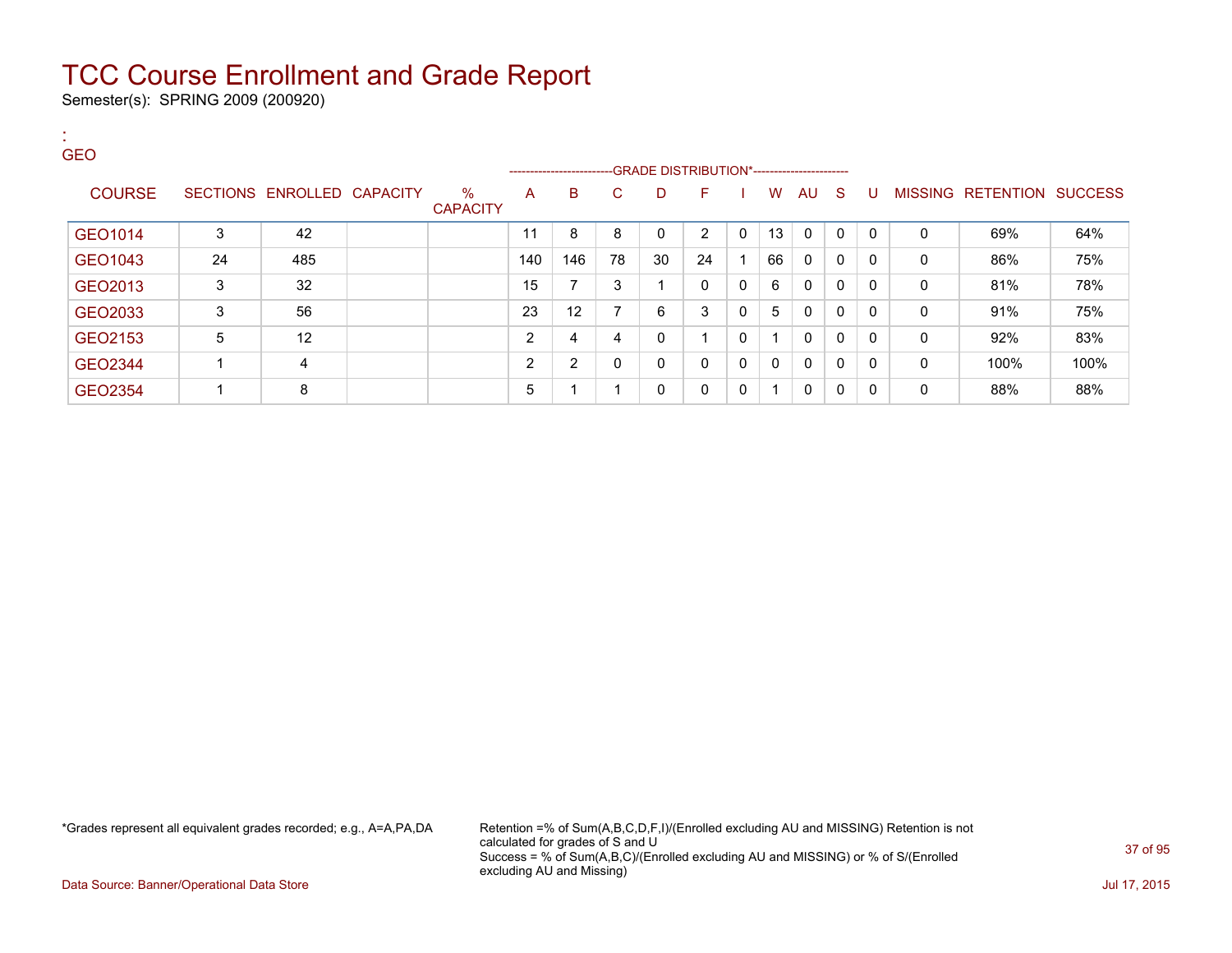Semester(s): SPRING 2009 (200920)

:

| <b>GER</b>     |   |                            |                         |                     |    |   |              |                                             |          |   |              |              |              |   |                           |      |
|----------------|---|----------------------------|-------------------------|---------------------|----|---|--------------|---------------------------------------------|----------|---|--------------|--------------|--------------|---|---------------------------|------|
|                |   |                            |                         | ------------------- |    |   |              | -GRADE DISTRIBUTION*----------------------- |          |   |              |              |              |   |                           |      |
| <b>COURSE</b>  |   | SECTIONS ENROLLED CAPACITY | $\%$<br><b>CAPACITY</b> | A                   | B. | C | D            | F.                                          |          | W | AU           | -S           | U            |   | MISSING RETENTION SUCCESS |      |
| GER1103        | C | 29                         |                         |                     | 6  | 3 | 4            | 3                                           |          | 6 | $\Omega$     | $\mathbf{0}$ | $\mathbf{0}$ | 0 | 79%                       | 55%  |
| <b>GER1213</b> |   |                            |                         |                     | 2  | 0 | $\mathbf{0}$ | $\mathbf{0}$                                | $\Omega$ | 0 |              | 0            | $\mathbf{0}$ | 0 | 100%                      | 100% |
| <b>GER1301</b> |   |                            |                         | 6                   | 0  | 0 | $\mathbf{0}$ | 0                                           | $\Omega$ | 0 |              | 0            | 0            | 0 | 100%                      | 100% |
| <b>GER1313</b> |   | 6                          |                         | ົ                   | 2  | 0 |              | 0                                           | $\Omega$ |   | $\mathbf{0}$ | $\mathbf{0}$ | 0            | 0 | 83%                       | 67%  |
| GER2113        |   | 15                         |                         | 8                   | 4  |   | $\Omega$     | 0                                           | $\Omega$ | 3 | $\Omega$     | 0            | 0            | 0 | 80%                       | 80%  |

\*Grades represent all equivalent grades recorded; e.g., A=A,PA,DA Retention =% of Sum(A,B,C,D,F,I)/(Enrolled excluding AU and MISSING) Retention is not calculated for grades of S and U Success = % of Sum(A,B,C)/(Enrolled excluding AU and MISSING) or % of S/(Enrolled excluding AU and Missing)

Data Source: Banner/Operational Data Store Jul 17, 2015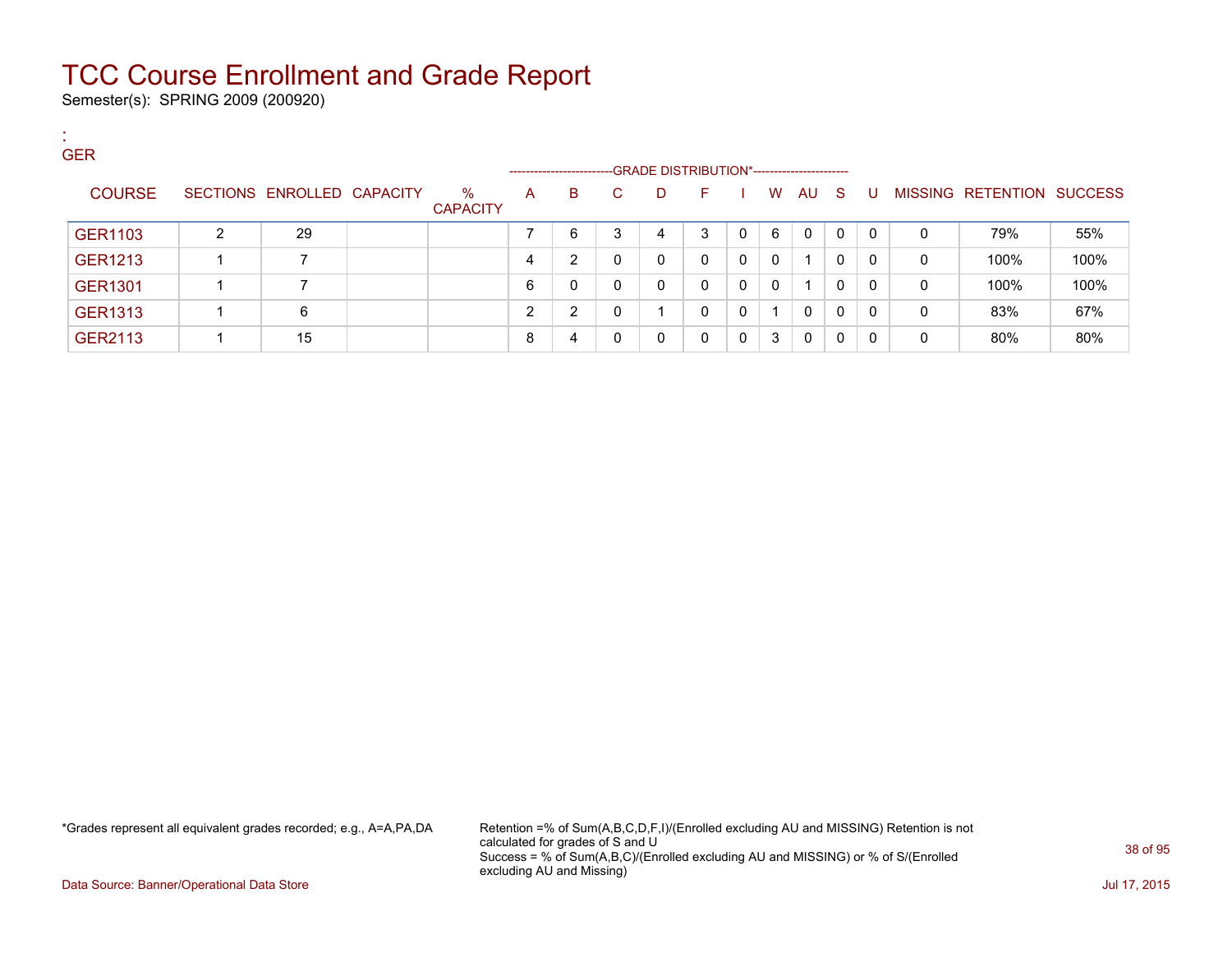Semester(s): SPRING 2009 (200920)

:

| <b>GIS</b>     |                            |                         | --------------------- |    |    |    | -GRADE DISTRIBUTION*----------------------- |   |   |              |   |   |   |                           |      |
|----------------|----------------------------|-------------------------|-----------------------|----|----|----|---------------------------------------------|---|---|--------------|---|---|---|---------------------------|------|
| <b>COURSE</b>  | SECTIONS ENROLLED CAPACITY | $\%$<br><b>CAPACITY</b> | A                     | B. | C. | D. |                                             |   |   | W AU S       |   | U |   | MISSING RETENTION SUCCESS |      |
| GIS2344        |                            |                         |                       |    |    |    |                                             | 0 | 6 | $\mathbf{0}$ | 0 |   | 0 | 45%                       | 36%  |
| GIS2373        | 5                          |                         |                       |    |    | 0  |                                             |   |   | 0            |   |   | 0 | 80%                       | 80%  |
| <b>GIS2383</b> | b                          |                         |                       |    |    | 0  |                                             | 0 | 0 | 0            |   |   | 0 | 100%                      | 100% |

\*Grades represent all equivalent grades recorded; e.g., A=A,PA,DA Retention =% of Sum(A,B,C,D,F,I)/(Enrolled excluding AU and MISSING) Retention is not calculated for grades of S and U Success = % of Sum(A,B,C)/(Enrolled excluding AU and MISSING) or % of S/(Enrolled excluding AU and Missing)

Data Source: Banner/Operational Data Store Jul 17, 2015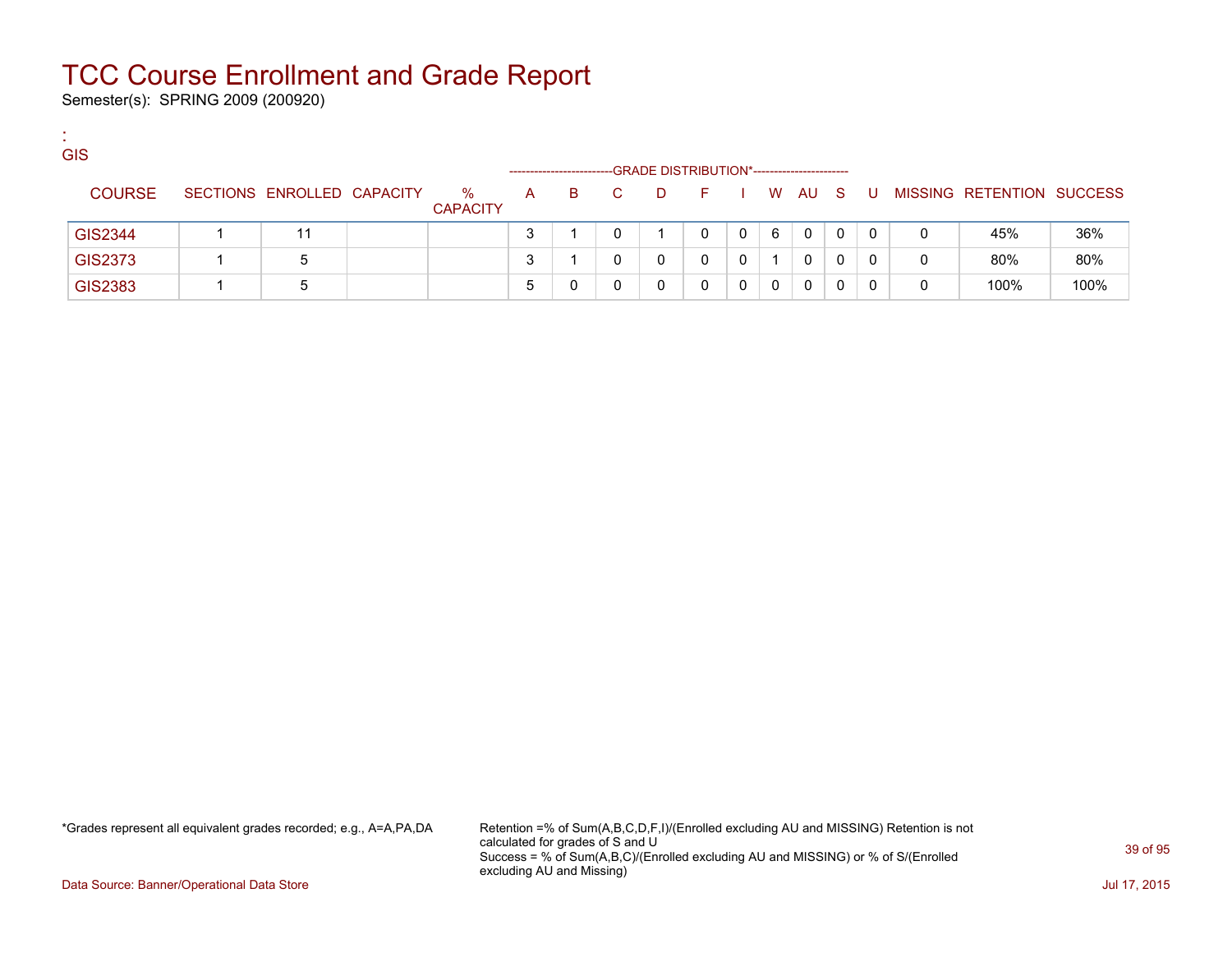Semester(s): SPRING 2009 (200920)

:

| <b>HFS</b>     |                            |                      |   |    |    | -GRADE DISTRIBUTION*----------------------- |    |   |   |      |     |    |   |                           |      |
|----------------|----------------------------|----------------------|---|----|----|---------------------------------------------|----|---|---|------|-----|----|---|---------------------------|------|
| <b>COURSE</b>  | SECTIONS ENROLLED CAPACITY | %<br><b>CAPACITY</b> | A | B. | C. | -D                                          | E. |   |   | W AU | - S | -U |   | MISSING RETENTION SUCCESS |      |
| <b>HFS1413</b> |                            |                      | 0 |    |    | 0                                           | 0  | 0 | 3 | 0    | 0   | 0  | 0 | $0\%$                     | 0%   |
| <b>HFS2021</b> |                            |                      | 0 |    |    |                                             |    |   | 0 | 0    | 0   | 0  | 0 | 100%                      | 0%   |
| <b>HFS2312</b> | ົ                          |                      |   |    |    |                                             |    |   | 0 | 0    |     | 0  | 0 | 100%                      | 100% |

\*Grades represent all equivalent grades recorded; e.g., A=A,PA,DA Retention =% of Sum(A,B,C,D,F,I)/(Enrolled excluding AU and MISSING) Retention is not calculated for grades of S and U Success = % of Sum(A,B,C)/(Enrolled excluding AU and MISSING) or % of S/(Enrolled excluding AU and Missing)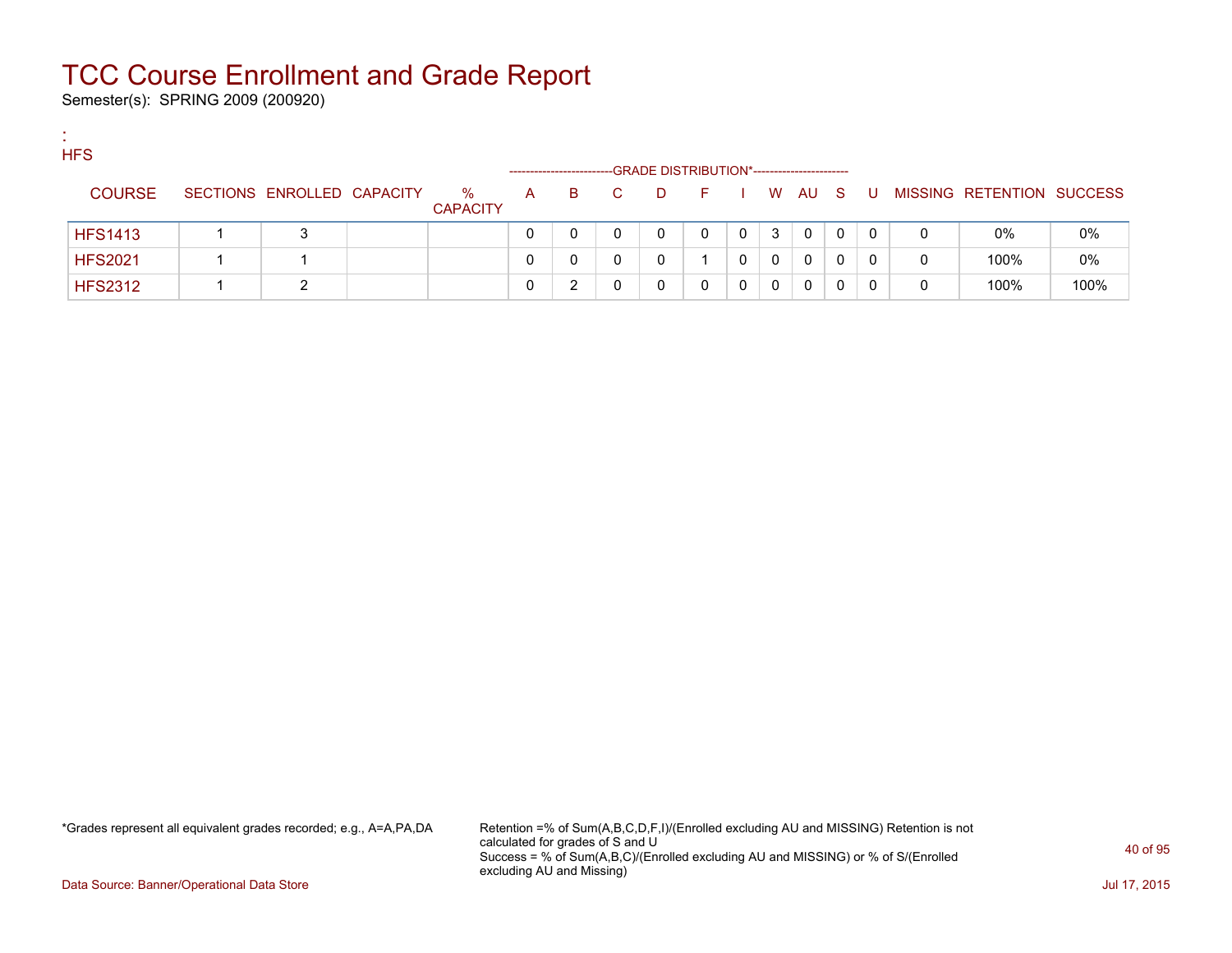Semester(s): SPRING 2009 (200920)

:

| <b>HIS</b>     |    |                            |                         |     |                | --------------------------GRADE DISTRIBUTION*----------------------- |              |                          |                |              |              |              |              |              |                   |                |
|----------------|----|----------------------------|-------------------------|-----|----------------|----------------------------------------------------------------------|--------------|--------------------------|----------------|--------------|--------------|--------------|--------------|--------------|-------------------|----------------|
| <b>COURSE</b>  |    | SECTIONS ENROLLED CAPACITY | $\%$<br><b>CAPACITY</b> | A   | в              | C.                                                                   | D            | F                        |                | w            | AU           | -S           | U            |              | MISSING RETENTION | <b>SUCCESS</b> |
| <b>HIS1033</b> | 5  | 82                         |                         | 24  | 16             | 11                                                                   | 3            | 8                        | $\mathbf{0}$   | 20           | $\mathbf{0}$ | $\mathbf{0}$ | $\mathbf{0}$ | $\Omega$     | 76%               | 62%            |
| <b>HIS1053</b> | 7  | 141                        |                         | 40  | 34             | 13                                                                   | 8            | 12                       | 0              | 32           | 2            | 0            | 0            | 0            | 77%               | 63%            |
| <b>HIS1063</b> | 6  | 101                        |                         | 28  | 21             | 15                                                                   | 3            | $\overline{ }$           | $\mathbf{0}$   | 25           |              | 0            | 0            |              | 75%               | 65%            |
| <b>HIS1073</b> |    | 23                         |                         | 9   | 9              | 0                                                                    | $\mathbf{0}$ |                          | 0              | 4            | $\Omega$     | 0            | 0            | $\mathbf{0}$ | 83%               | 78%            |
| <b>HIS1483</b> | 32 | 724                        |                         | 141 | 136            | 110                                                                  | 39           | 115                      | $\overline{2}$ | 181          | $\Omega$     | $\mathbf{0}$ | 0            | 0            | 75%               | 53%            |
| <b>HIS1493</b> | 63 | 1,663                      |                         | 382 | 348            | 275                                                                  | 97           | 152                      |                | 391          | 9            | $\mathbf{0}$ | 0            | $\mathbf{0}$ | 76%               | 61%            |
| <b>HIS2043</b> | 3  | 49                         |                         | 18  | 14             | 7                                                                    | $\mathbf{0}$ | 6                        | 0              | 4            | $\mathbf{0}$ | $\mathbf{0}$ | $\Omega$     | $\mathbf{0}$ | 92%               | 80%            |
| <b>HIS2163</b> |    | $\overline{2}$             |                         | 2   | 0              | 0                                                                    | 0            | 0                        | 0              | $\mathbf{0}$ | $\mathbf{0}$ | $\mathbf{0}$ | $\Omega$     | 0            | 100%              | 100%           |
| <b>HIS2333</b> |    | 11                         |                         | 2   | $\overline{2}$ | 3                                                                    | 0            | $\overline{\phantom{a}}$ | 0              | 3            | 0            | 0            | 0            | 0            | 73%               | 64%            |
| <b>HIS2533</b> |    | 15                         |                         | 12  | $\overline{2}$ | 0                                                                    | 0            | 0                        | 0              |              | 0            | 0            | 0            | 0            | 93%               | 93%            |

\*Grades represent all equivalent grades recorded; e.g., A=A,PA,DA Retention =% of Sum(A,B,C,D,F,I)/(Enrolled excluding AU and MISSING) Retention is not calculated for grades of S and U Success = % of Sum(A,B,C)/(Enrolled excluding AU and MISSING) or % of S/(Enrolled excluding AU and Missing)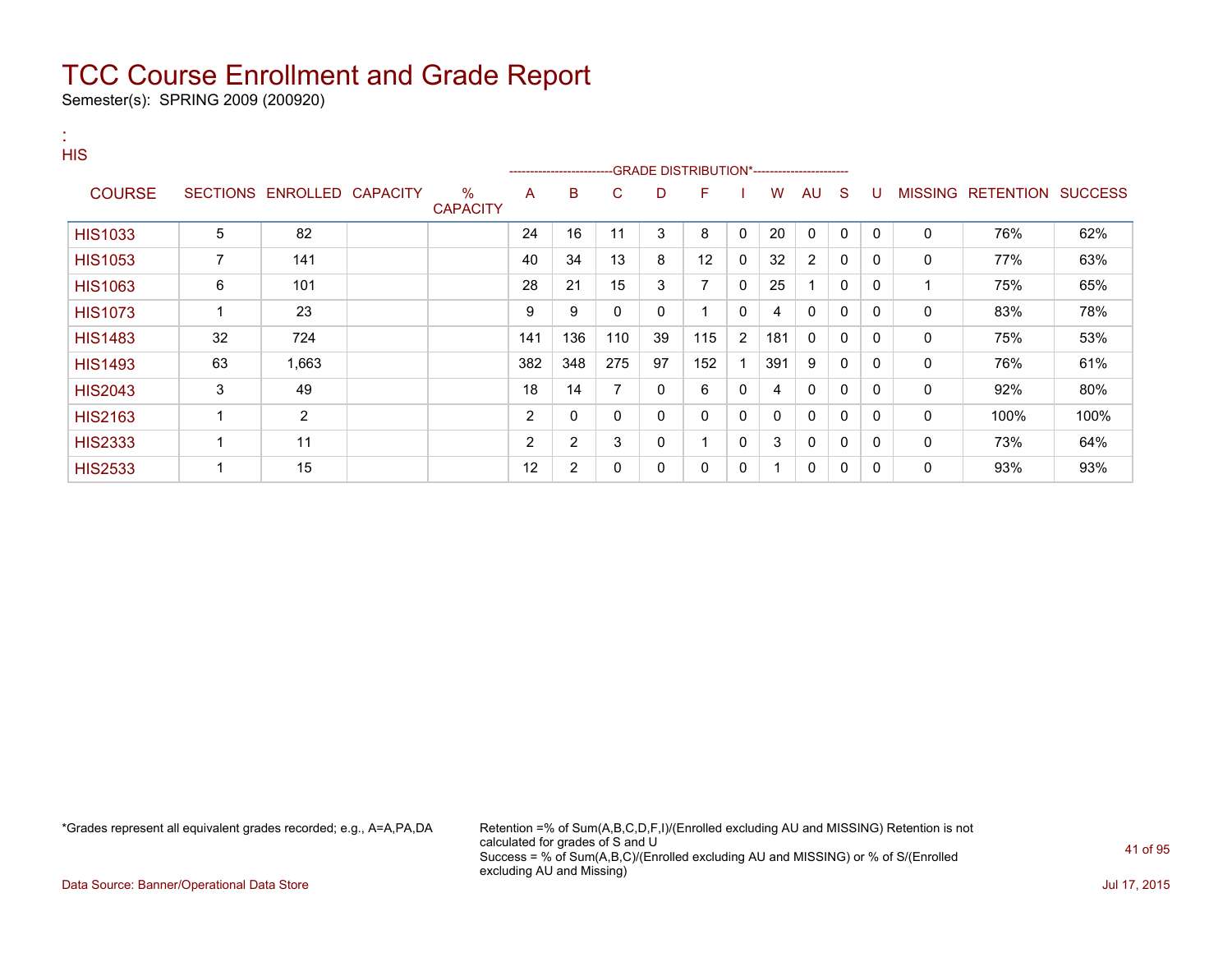Semester(s): SPRING 2009 (200920)

:

| <b>HIST</b>     |  |                 |  |                                                                    |          |          |                |  |                                                                             |     |
|-----------------|--|-----------------|--|--------------------------------------------------------------------|----------|----------|----------------|--|-----------------------------------------------------------------------------|-----|
|                 |  |                 |  | ------------------------GRADE DISTRIBUTION*----------------------- |          |          |                |  |                                                                             |     |
| <b>COURSE</b>   |  | <b>CAPACITY</b> |  |                                                                    |          |          |                |  | SECTIONS ENROLLED CAPACITY % A B C D F I W AU S U MISSING RETENTION SUCCESS |     |
| <b>HIST1483</b> |  |                 |  |                                                                    | $\Omega$ | $\Omega$ | $\overline{0}$ |  | 20%                                                                         | 20% |

\*Grades represent all equivalent grades recorded; e.g., A=A,PA,DA Retention =% of Sum(A,B,C,D,F,I)/(Enrolled excluding AU and MISSING) Retention is not calculated for grades of S and U Success = % of Sum(A,B,C)/(Enrolled excluding AU and MISSING) or % of S/(Enrolled excluding AU and Missing)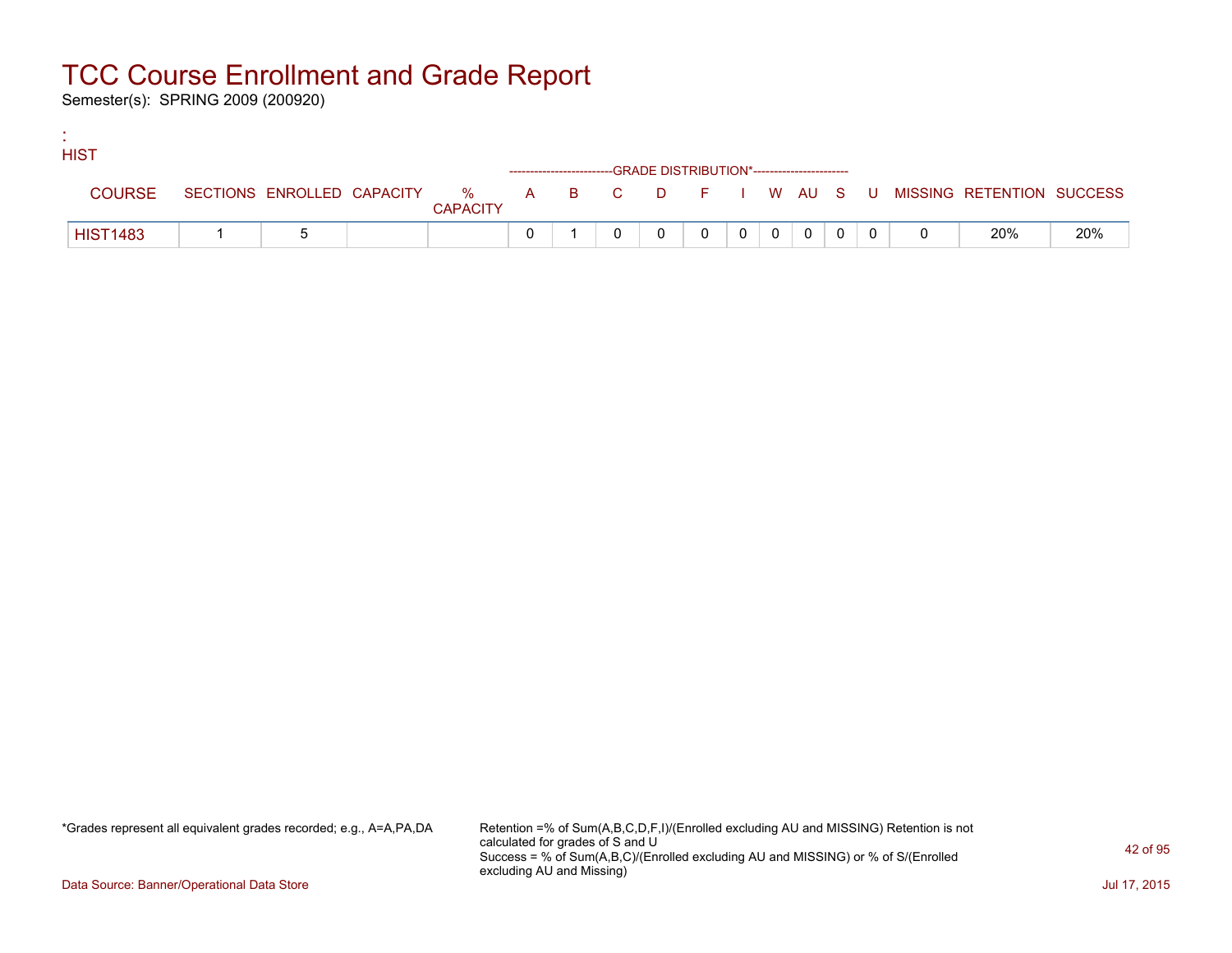Semester(s): SPRING 2009 (200920)

| <b>HIT</b>     |                |                            |                         |                |                         |    |             |              |   |                         |              |              |              |              |                           |      |
|----------------|----------------|----------------------------|-------------------------|----------------|-------------------------|----|-------------|--------------|---|-------------------------|--------------|--------------|--------------|--------------|---------------------------|------|
|                |                |                            |                         |                | ----------------------- |    |             |              |   |                         |              |              |              |              |                           |      |
| <b>COURSE</b>  |                | SECTIONS ENROLLED CAPACITY | $\%$<br><b>CAPACITY</b> | A              | B                       | C. | D           | F            |   | W                       | AU S         |              | -U           |              | MISSING RETENTION SUCCESS |      |
| <b>HIT1213</b> |                | 13                         |                         | 4              | $\overline{ }$          | 2  | 0           | $\mathbf{0}$ | 0 | $\Omega$                | $\Omega$     | $\mathbf{0}$ | $\Omega$     | $\mathbf{0}$ | 100%                      | 100% |
| <b>HIT1353</b> |                | 15                         |                         | 6              | $\overline{ }$          |    | $\mathbf 0$ | $\mathbf{0}$ | 0 | $\overline{\mathbf{A}}$ | $\mathbf{0}$ | $\mathbf{0}$ | $\Omega$     | $\mathbf{0}$ | 93%                       | 93%  |
| <b>HIT2113</b> | $\overline{2}$ | 12                         |                         | 8              | 4                       | 0  | 0           | $\mathbf{0}$ | 0 | $\mathbf{0}$            | $\mathbf{0}$ | $\mathbf{0}$ | $\Omega$     | 0            | 100%                      | 100% |
| <b>HIT2121</b> |                | 8                          |                         | 3              | 2                       | 3  | $\mathbf 0$ | $\mathbf{0}$ | 0 | $\mathbf{0}$            | $\mathbf{0}$ | $\mathbf{0}$ | $\Omega$     | 0            | 100%                      | 100% |
| <b>HIT2133</b> |                | $\overline{7}$             |                         | 2              | 2                       | 2  | 0           | $\mathbf{0}$ |   | $\mathbf{0}$            | $\mathbf{0}$ | $\mathbf{0}$ | $\mathbf{0}$ | 0            | 100%                      | 86%  |
| <b>HIT2153</b> |                | $\overline{ }$             |                         | 3              | 2                       |    |             | $\mathbf{0}$ | 0 | $\Omega$                | $\mathbf{0}$ | $\mathbf{0}$ | $\Omega$     | $\mathbf{0}$ | 100%                      | 86%  |
| <b>HIT2403</b> |                | 6                          |                         | $\overline{2}$ | 2                       |    | 0           | $\mathbf{0}$ |   | $\Omega$                | $\mathbf{0}$ | $\mathbf{0}$ | $\Omega$     | $\mathbf{0}$ | 100%                      | 83%  |
| <b>HIT2412</b> | $\overline{2}$ | 11                         |                         | ⇁              | $\overline{2}$          |    | 0           | 0            | 0 | $\overline{\mathbf{A}}$ | $\mathbf{0}$ | 0            | $\mathbf{0}$ | 0            | 91%                       | 91%  |

\*Grades represent all equivalent grades recorded; e.g., A=A,PA,DA Retention =% of Sum(A,B,C,D,F,I)/(Enrolled excluding AU and MISSING) Retention is not calculated for grades of S and U Success = % of Sum(A,B,C)/(Enrolled excluding AU and MISSING) or % of S/(Enrolled excluding AU and Missing)

Data Source: Banner/Operational Data Store Jul 17, 2015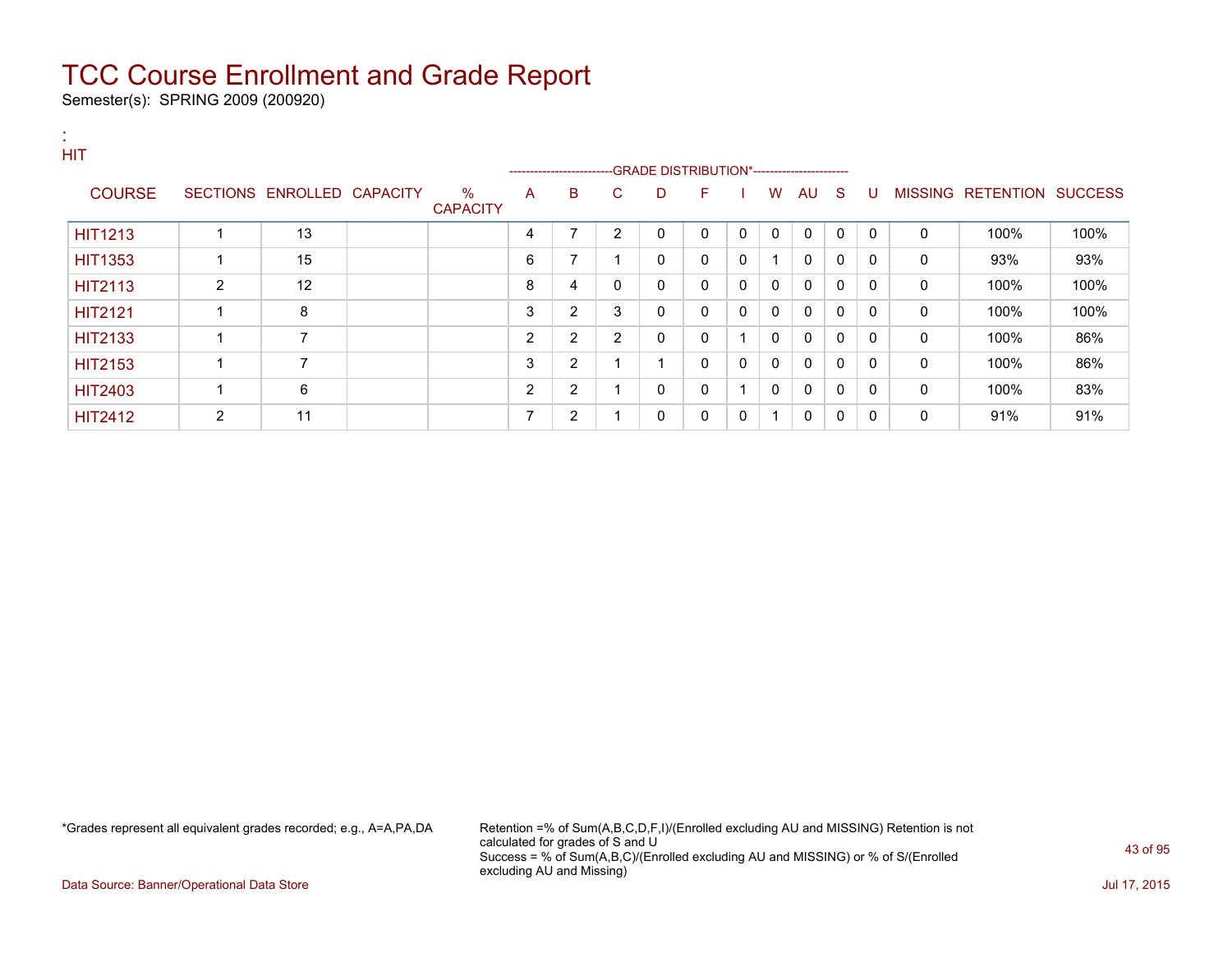Semester(s): SPRING 2009 (200920)

:

| . .<br><b>HR</b> |   |                   |                 |                         | -------------------- |              |    |   | --GRADE DISTRIBUTION*----------------------- |   |   |    |              |              |   |                           |      |
|------------------|---|-------------------|-----------------|-------------------------|----------------------|--------------|----|---|----------------------------------------------|---|---|----|--------------|--------------|---|---------------------------|------|
| <b>COURSE</b>    |   | SECTIONS ENROLLED | <b>CAPACITY</b> | $\%$<br><b>CAPACITY</b> | A                    | В            | C. | D | E                                            |   | W | AU | -S           | U            |   | MISSING RETENTION SUCCESS |      |
| <b>HR1313</b>    | 2 | 25                |                 |                         | 21                   | $\mathbf 0$  | 0  | 0 |                                              | 0 | 3 | 0  | $\mathbf{0}$ | $\Omega$     | 0 | 88%                       | 84%  |
| <b>HR1343</b>    |   | 14                |                 |                         | 10                   | 3            |    | 0 | 0                                            | 0 | 0 | 0  | $\mathbf{0}$ | $\mathbf 0$  | 0 | 100%                      | 100% |
| <b>HR2323</b>    |   | 20                |                 |                         | 20                   | $\mathbf{0}$ | 0  | 0 | $\mathbf{0}$                                 | 0 | 0 | 0  | $\mathbf{0}$ | $\Omega$     | 0 | 100%                      | 100% |
| <b>HR2333</b>    |   | 19                |                 |                         | 19                   | 0            | 0  | 0 | $\mathbf{0}$                                 | 0 | 0 | 0  | 0            | 0            | 0 | 100%                      | 100% |
| <b>HR2353</b>    |   | 16                |                 |                         |                      | 6            | 3  | 0 | 0                                            |   | 0 | 0  | 0            | $\mathbf{0}$ | 0 | 100%                      | 100% |

\*Grades represent all equivalent grades recorded; e.g., A=A,PA,DA Retention =% of Sum(A,B,C,D,F,I)/(Enrolled excluding AU and MISSING) Retention is not calculated for grades of S and U Success = % of Sum(A,B,C)/(Enrolled excluding AU and MISSING) or % of S/(Enrolled excluding AU and Missing)

Data Source: Banner/Operational Data Store Jul 17, 2015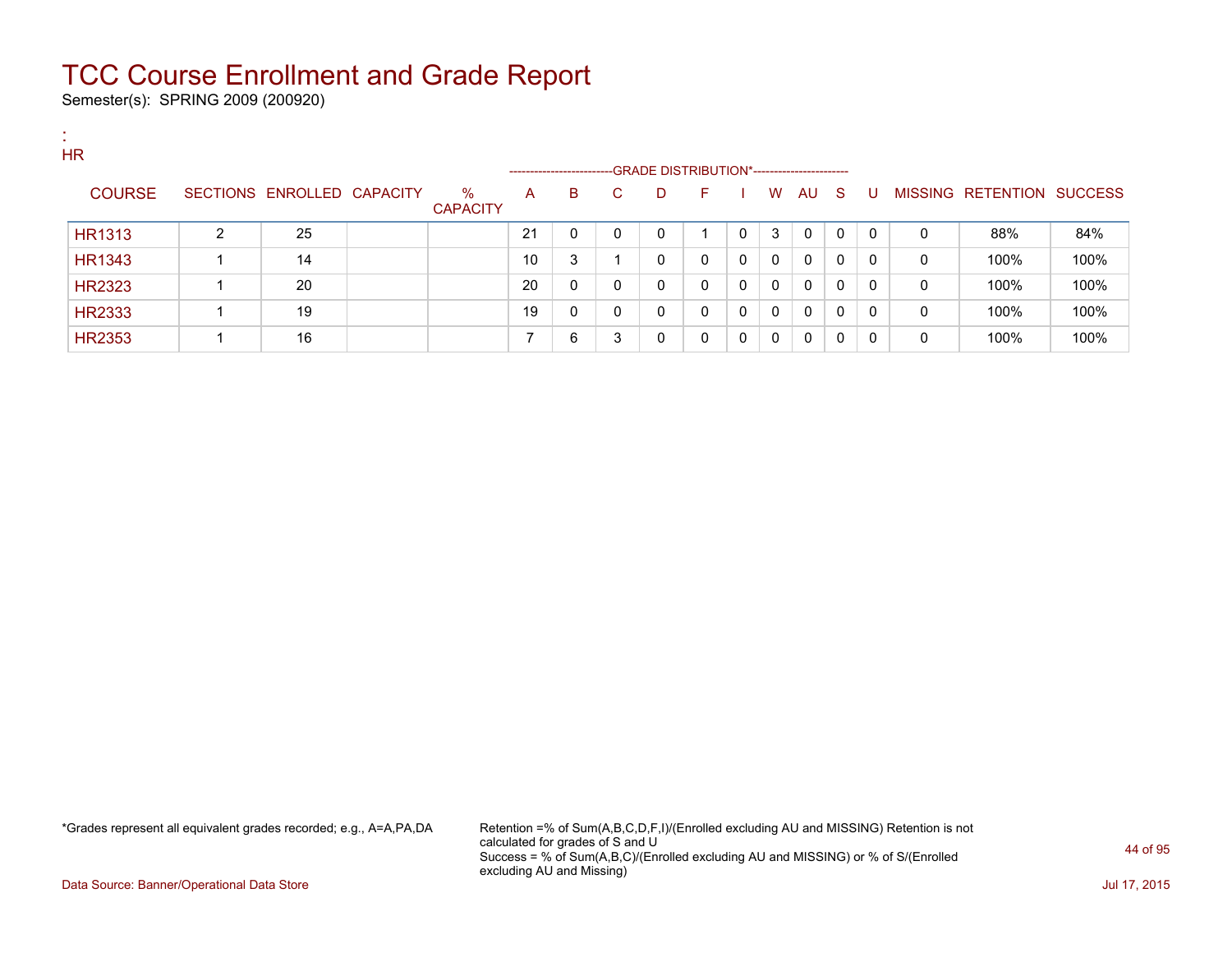Semester(s): SPRING 2009 (200920)

:

| <b>HS</b>     |                          |                            |                         |    | ----------------------- |                | -GRADE DISTRIBUTION*---------------------- |                |   |                |              |              |              |              |                           |      |
|---------------|--------------------------|----------------------------|-------------------------|----|-------------------------|----------------|--------------------------------------------|----------------|---|----------------|--------------|--------------|--------------|--------------|---------------------------|------|
| <b>COURSE</b> |                          | SECTIONS ENROLLED CAPACITY | $\%$<br><b>CAPACITY</b> | A  | в                       | С              | D                                          | F              |   | W              | AU           | <sub>S</sub> | U            |              | MISSING RETENTION SUCCESS |      |
| <b>HS1113</b> | 3                        | 47                         |                         | 19 | 6                       | 4              | 3                                          | $\overline{2}$ | 0 | 13             | 0            | 0            | $\mathbf{0}$ | 0            | 72%                       | 62%  |
| <b>HS1213</b> | $\overline{2}$           | 36                         |                         | 20 | 4                       |                | $\overline{2}$                             | 0              |   | 8              | $\mathbf{0}$ | 0            | 0            | 0            | 78%                       | 69%  |
| <b>HS1313</b> | 3                        | 31                         |                         | 17 | 6                       | $\overline{2}$ | 0                                          | $\overline{1}$ | 0 | 5              | 0            | 0            | $\Omega$     | 0            | 84%                       | 81%  |
| <b>HS1413</b> | $\mathbf 1$              | 1                          |                         |    | 0                       | 0              | 0                                          | 0              | 0 | 0              | 0            | $\mathbf{0}$ | $\mathbf{0}$ | 0            | 100%                      | 100% |
| <b>HS1423</b> | -1                       | 5                          |                         | 3  | 1                       | 0              | $\mathbf{0}$                               | 0              | 0 | 1              | $\mathbf{0}$ | $\mathbf{0}$ | 0            | 0            | 80%                       | 80%  |
| <b>HS2023</b> | $\overline{2}$           | 42                         |                         | 19 | 11                      | 5              |                                            | 1              |   | 4              | 0            | 0            | 0            | 0            | 90%                       | 83%  |
| <b>HS2053</b> | $\overline{2}$           | 25                         |                         | 14 | $\overline{7}$          | 1              |                                            | 0              |   |                | 0            | 0            | 0            | 0            | 96%                       | 88%  |
| <b>HS2073</b> |                          | $\overline{7}$             |                         | 5  | $\overline{2}$          | 0              | 0                                          | 0              | 0 | 0              | $\mathbf{0}$ | $\mathbf{0}$ | 0            | 0            | 100%                      | 100% |
| <b>HS2113</b> | $\overline{2}$           | 18                         |                         | 12 | 2                       | 0              | 0                                          | 1              |   | $\overline{2}$ | 0            | 0            | $\Omega$     | 0            | 89%                       | 78%  |
| <b>HS2153</b> | $\overline{\phantom{a}}$ | 1                          |                         |    | 0                       | 0              | 0                                          | 0              | 0 | 0              | $\Omega$     | $\mathbf{0}$ | 0            | 0            | 100%                      | 100% |
| <b>HS2163</b> | -1                       | 1                          |                         |    | 0                       | 0              | 0                                          | 0              | 0 | 0              | 0            | 0            | 0            | 0            | 100%                      | 100% |
| <b>HS2203</b> | -1                       | 8                          |                         | 4  | 1                       | 0              | 0                                          | 0              | 0 | 3              | $\mathbf{0}$ | 0            | 0            | 0            | 62%                       | 62%  |
| <b>HS2991</b> | 4                        | 64                         |                         | 49 | 11                      | 3              |                                            | 0              | 0 | 0              | 0            | 0            | 0            | 0            | 100%                      | 98%  |
| <b>HS2992</b> | 6                        | 62                         |                         | 56 | $\overline{2}$          | 3              | $\mathbf{0}$                               |                | 0 | 0              | 0            | 0            | 0            | $\mathbf{0}$ | 100%                      | 98%  |

\*Grades represent all equivalent grades recorded; e.g., A=A,PA,DA Retention =% of Sum(A,B,C,D,F,I)/(Enrolled excluding AU and MISSING) Retention is not calculated for grades of S and U Success = % of Sum(A,B,C)/(Enrolled excluding AU and MISSING) or % of S/(Enrolled excluding AU and Missing)

Data Source: Banner/Operational Data Store Jul 17, 2015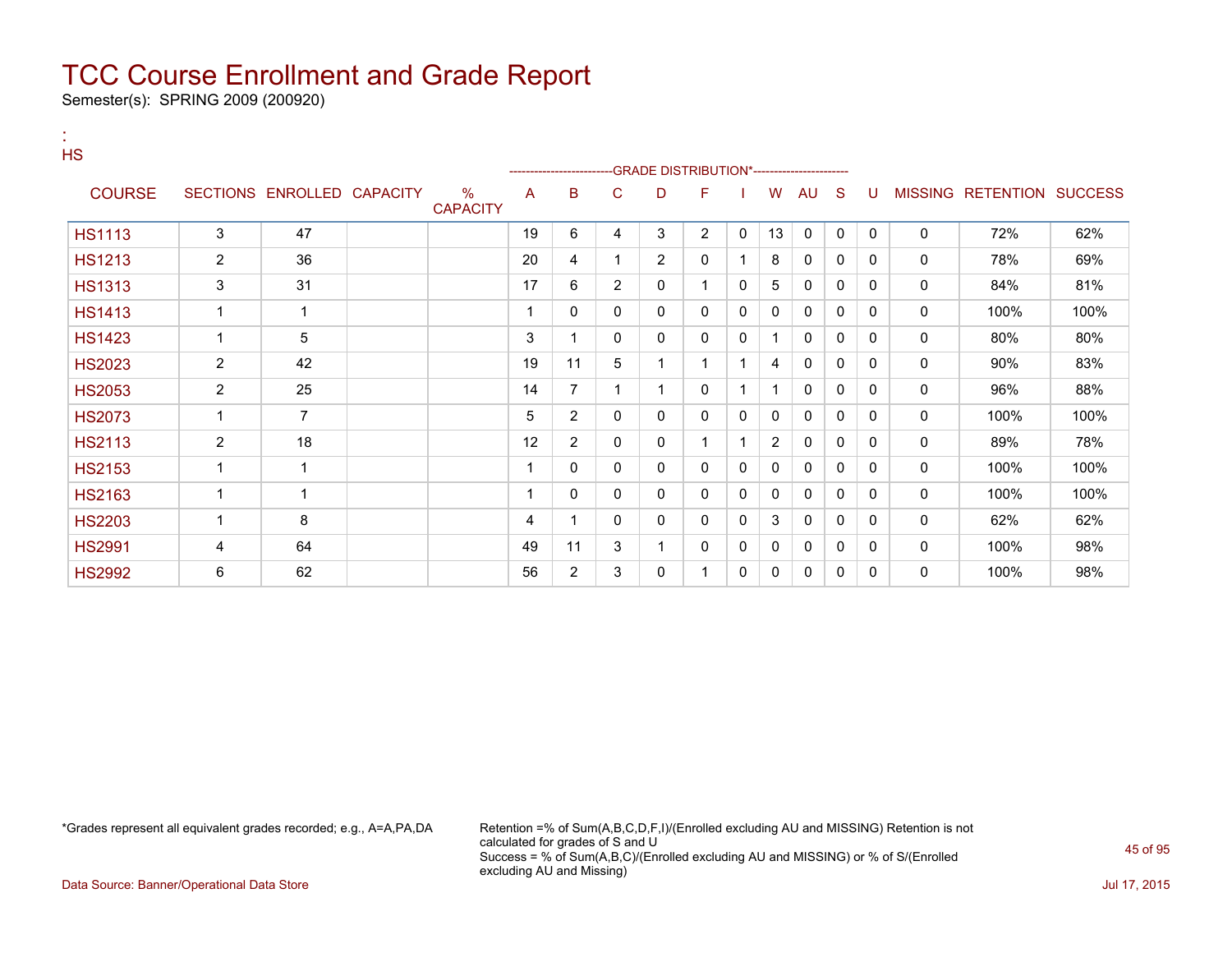Semester(s): SPRING 2009 (200920)

| HT            |               |                |                            |                         |                |                                                                    |                |   |              |             |              |              |          |              |          |                                  |     |
|---------------|---------------|----------------|----------------------------|-------------------------|----------------|--------------------------------------------------------------------|----------------|---|--------------|-------------|--------------|--------------|----------|--------------|----------|----------------------------------|-----|
|               |               |                |                            |                         |                | ------------------------GRADE DISTRIBUTION*----------------------- |                |   |              |             |              |              |          |              |          |                                  |     |
|               | <b>COURSE</b> |                | SECTIONS ENROLLED CAPACITY | $\%$<br><b>CAPACITY</b> | A              | B                                                                  | C.             | D | F            |             | W            | AU.          | - S      | U            |          | <b>MISSING RETENTION SUCCESS</b> |     |
| HT1233        |               |                | 11                         |                         | 5              | 4                                                                  | $\mathbf{0}$   | 0 | $\Omega$     | $\mathbf 0$ | 2            | 0            | $\Omega$ | $\Omega$     | $\Omega$ | 82%                              | 82% |
| HT1303        |               | $\overline{2}$ | 21                         |                         | 6              | 8                                                                  | 3              | 0 | $\Omega$     |             | 3            | $\mathbf{0}$ | 0        | 0            | 0        | 86%                              | 81% |
| HT1353        |               |                | 9                          |                         | 6              |                                                                    |                | 0 | $\mathbf{0}$ | 0           |              | $\mathbf{0}$ | 0        | $\mathbf{0}$ | $\Omega$ | 89%                              | 89% |
| <b>HT2251</b> |               |                | $\overline{4}$             |                         | 3              | 0                                                                  | $\mathbf{0}$   | 0 | $\Omega$     |             | $\mathbf{0}$ | 0            | 0        | 0            | 0        | 100%                             | 75% |
| HT2363        |               |                | 10                         |                         | 4              | 0                                                                  | 4              | 0 | $\Omega$     |             |              | $\mathbf 0$  | 0        | $\Omega$     | 0        | 90%                              | 80% |
| HT2483        |               |                | 11                         |                         | $\overline{2}$ | 3                                                                  | $\overline{2}$ | 3 | 0            | 0           |              | 0            | 0        | 0            | 0        | 91%                              | 64% |
| <b>HT2991</b> |               | $\overline{2}$ | 16                         |                         | 13             |                                                                    | 0              | 0 | 0            |             |              | $\mathbf 0$  | 0        | 0            | 0        | 94%                              | 88% |

\*Grades represent all equivalent grades recorded; e.g., A=A,PA,DA Retention =% of Sum(A,B,C,D,F,I)/(Enrolled excluding AU and MISSING) Retention is not calculated for grades of S and U Success = % of Sum(A,B,C)/(Enrolled excluding AU and MISSING) or % of S/(Enrolled excluding AU and Missing)

Data Source: Banner/Operational Data Store Jul 17, 2015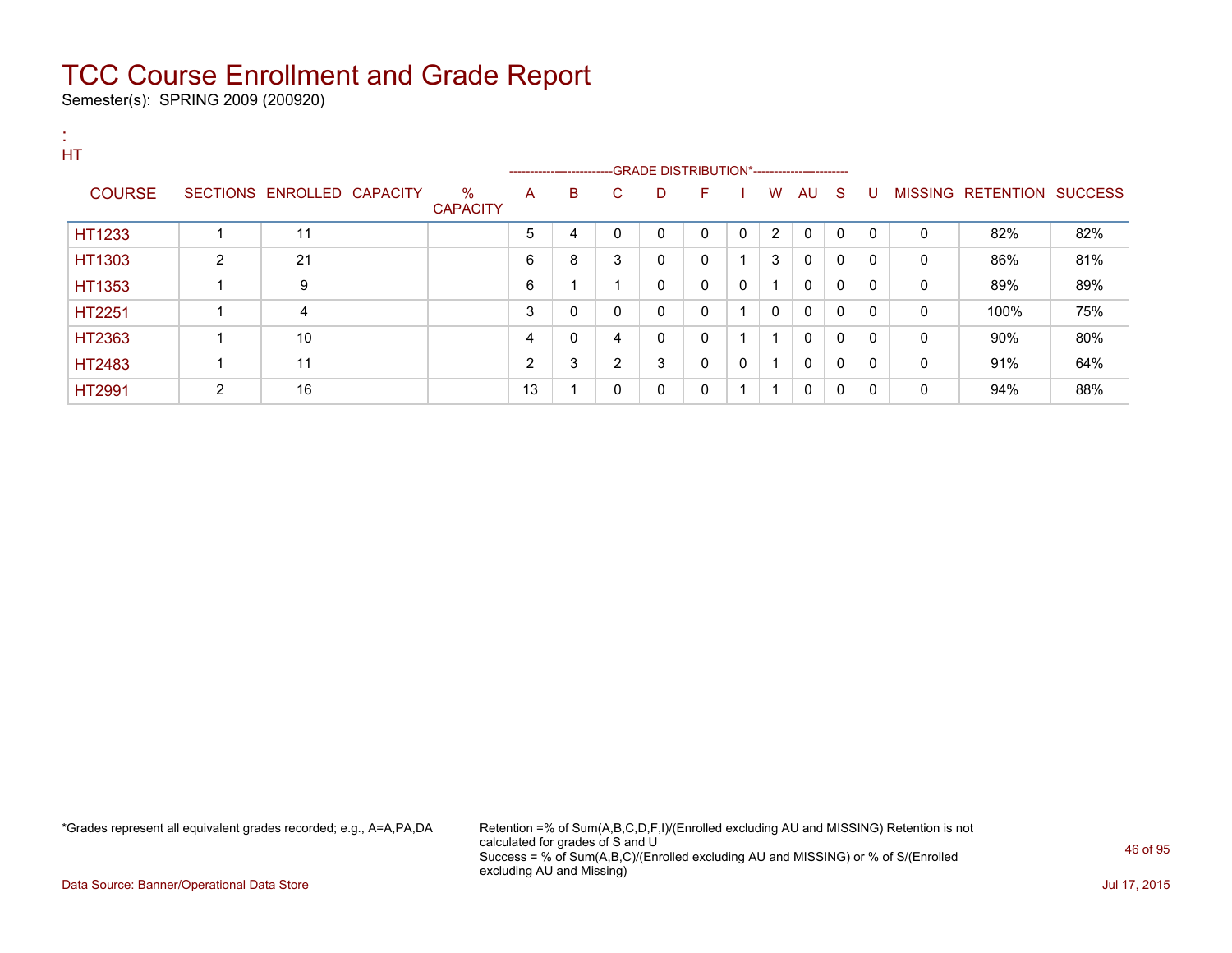Semester(s): SPRING 2009 (200920)

:

#### **HUM** ---GRADE DISTRIBUTION\*------------------------COURSE SECTIONS ENROLLED CAPACITY % **CAPACITY** A B C D F I W AU S U MISSING RETENTION SUCCESS HUM2113 | 47 | 1,069 | | |373 |225 |179 |39 | 86 | 3 |162 | 1 | 0 | 0 | 0 | 85% | 73% HUM2223 | 27 | 527 | | 263 | 108 | 45 | 8 | 25 | 1 | 76 | 1 | 0 | 0 | 0 | 86% | 79% HUM2333 | 2 | 61 | | | | | | | | 15 | 5 | 1 | 8 | 0 | 17 | 1 | 0 | 0 | 0 | 17% | 57% HUM2443 | 4 | 107 | | |32 |33 |13 |3 |8 |1 |17 |0 |0 |0 | 0 | 84% | 73% HUM2553 | 1 | 23 | | 13 | 7 | 0 | 0 | 0 | 3 | 0 | 0 | 0 | 0 | 87% | 87% HUM2613 2 32 1 1 11 11 2 1 0 0 7 0 0 0 0 78% 75% HUM2663 2 75 27 15 4 1 7 1 18 2 0 0 0 75% 63% HUM2773 | 1 | 20 | | | 15 | 3 | 0 | 0 | 1 | 0 | 0 | 0 | 0 | 95% | 90% HUM2883 | 1 | 7 | | | | | | 3 | 1 | 1 | 0 | 1 | 1 | 0 | 0 | 0 | 0 | 86% | 71% HUM2993 2 2 2 0 0 0 0 0 0 0 0 0 0 100% 100%

\*Grades represent all equivalent grades recorded; e.g., A=A,PA,DA Retention =% of Sum(A,B,C,D,F,I)/(Enrolled excluding AU and MISSING) Retention is not calculated for grades of S and U Success = % of Sum(A,B,C)/(Enrolled excluding AU and MISSING) or % of S/(Enrolled excluding AU and Missing)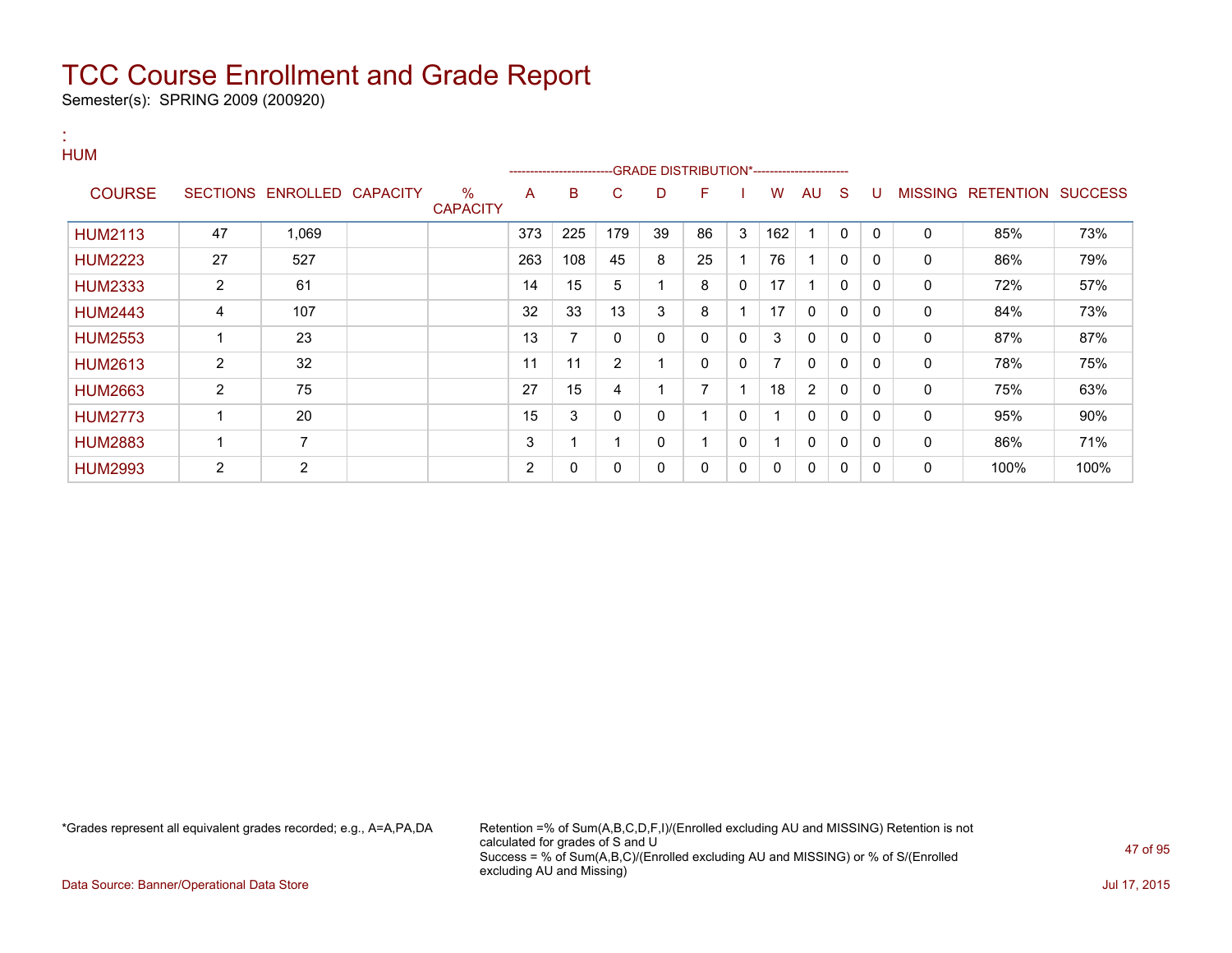Semester(s): SPRING 2009 (200920)

:

| ID            |                |                            |                                  | --------------------- |                |                | -GRADE DISTRIBUTION*---------------------- |                |          |              |              |              |              |              |                           |      |
|---------------|----------------|----------------------------|----------------------------------|-----------------------|----------------|----------------|--------------------------------------------|----------------|----------|--------------|--------------|--------------|--------------|--------------|---------------------------|------|
| <b>COURSE</b> |                | SECTIONS ENROLLED CAPACITY | $\frac{9}{6}$<br><b>CAPACITY</b> | A                     | в              | С              | D                                          | F              |          | W            | AU           | S            | U            |              | MISSING RETENTION SUCCESS |      |
| <b>ID1313</b> | $\overline{2}$ | 27                         |                                  | 12                    | 10             |                | ۰                                          |                | 0        | 2            | $\mathbf{0}$ | 0            | $\mathbf{0}$ | 0            | 93%                       | 85%  |
| <b>ID1333</b> | 1              | 12                         |                                  | 6                     | 5              | 0              | 0                                          |                | $\Omega$ | $\mathbf{0}$ | $\mathbf{0}$ | $\mathbf{0}$ | $\mathbf{0}$ | 0            | 100%                      | 92%  |
| <b>ID1343</b> | $\overline{2}$ | 21                         |                                  | 11                    | 4              | 3              | 0                                          | 0              | 0        | 3            | 0            | 0            | $\Omega$     | 0            | 86%                       | 86%  |
| <b>ID1373</b> | 1              | 14                         |                                  | 8                     | 6              | 0              | 0                                          | 0              | 0        | $\mathbf{0}$ | $\mathbf{0}$ | 0            | $\mathbf{0}$ | 0            | 100%                      | 100% |
| <b>ID1383</b> | 1              | 17                         |                                  | 13                    | 3              | 0              | 0                                          | 0              |          | 0            | 0            | 0            | $\Omega$     | 0            | 100%                      | 94%  |
| <b>ID1413</b> | 1              | 12                         |                                  | 9                     | $\overline{2}$ | 0              | 0                                          | 0              | 0        | 1            | 0            | $\mathbf{0}$ | 0            | 0            | 92%                       | 92%  |
| <b>ID2313</b> | 1              | 9                          |                                  | 4                     | 0              | $\overline{2}$ | 1                                          |                | 0        | 1            | $\mathbf{0}$ | 0            | $\Omega$     | 0            | 89%                       | 67%  |
| <b>ID2333</b> | 1              | 15                         |                                  | 12                    | 0              | 0              | 0                                          | $\overline{2}$ |          | $\mathbf{0}$ | $\mathbf{0}$ | $\mathbf{0}$ | 0            | 0            | 100%                      | 80%  |
| <b>ID2343</b> | 1              | 1                          |                                  |                       | 0              | 0              | 0                                          | 0              | 0        | 0            | $\mathbf{0}$ | 0            | $\Omega$     | 0            | 100%                      | 100% |
| <b>ID2383</b> | 1              | 12                         |                                  | 9                     | 0              | 0              | 0                                          | 0              | 0        | 3            | 0            | $\mathbf{0}$ | 0            | 0            | 75%                       | 75%  |
| <b>ID2403</b> | 1              | 16                         |                                  | 16                    | 0              | 0              | 0                                          | 0              | 0        | 0            | $\mathbf{0}$ | 0            | 0            | $\mathbf{0}$ | 100%                      | 100% |
| <b>ID2413</b> | 4              | 5                          |                                  | 5                     | 0              | 0              | 0                                          | 0              | 0        | 0            | 0            | 0            | $\Omega$     | 0            | 100%                      | 100% |

\*Grades represent all equivalent grades recorded; e.g., A=A,PA,DA Retention =% of Sum(A,B,C,D,F,I)/(Enrolled excluding AU and MISSING) Retention is not calculated for grades of S and U Success = % of Sum(A,B,C)/(Enrolled excluding AU and MISSING) or % of S/(Enrolled excluding AU and Missing)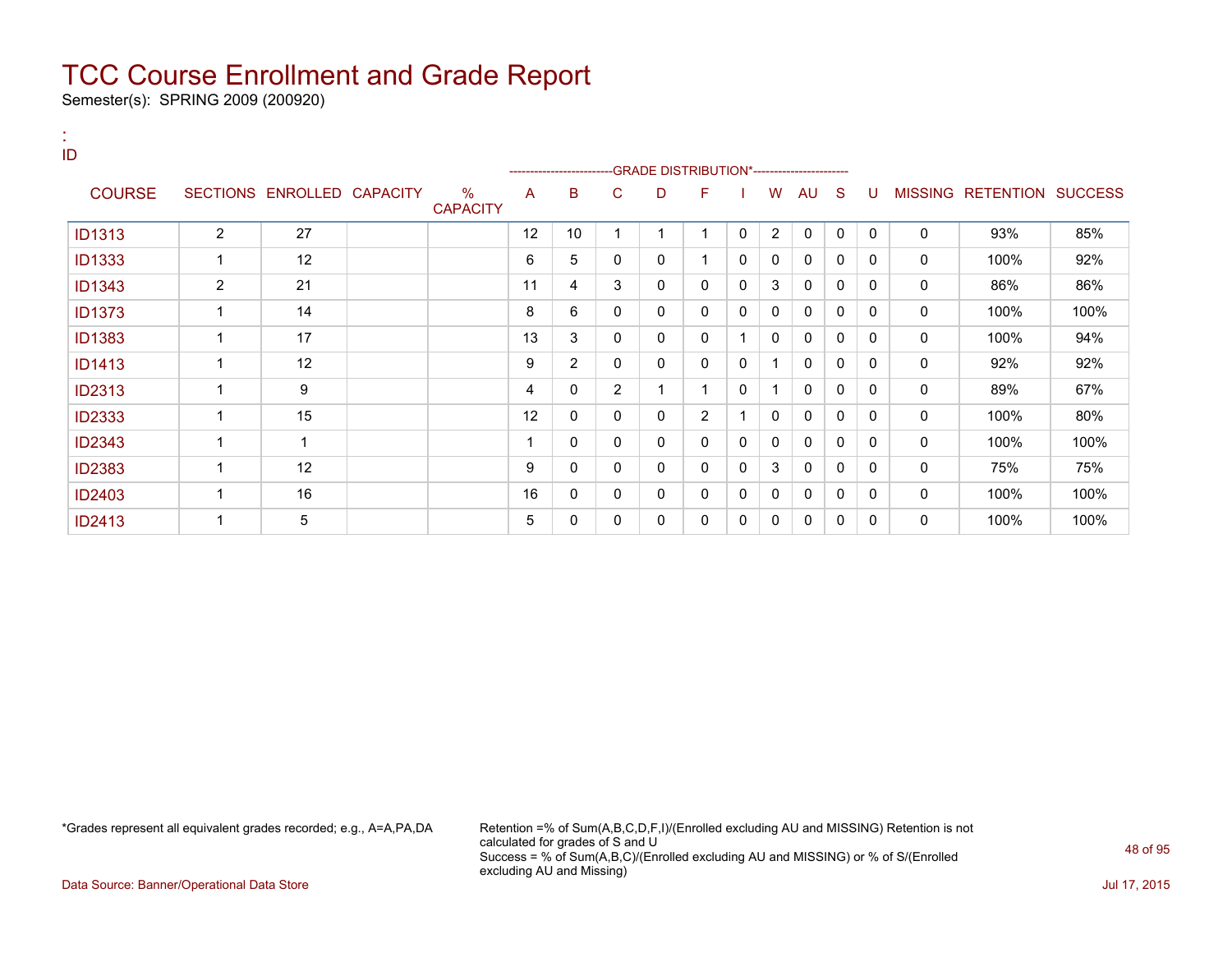Semester(s): SPRING 2009 (200920)

| . н.<br><b>INT</b> |   |                            |                      |    | ----------------------   |                | -GRADE DISTRIBUTION*----------------------- |    |              |                |    |              |              |                |                          |      |
|--------------------|---|----------------------------|----------------------|----|--------------------------|----------------|---------------------------------------------|----|--------------|----------------|----|--------------|--------------|----------------|--------------------------|------|
| <b>COURSE</b>      |   | SECTIONS ENROLLED CAPACITY | %<br><b>CAPACITY</b> | A  | B                        | C.             | D                                           | F. |              | w              | AU | S.           | U            | <b>MISSING</b> | <b>RETENTION SUCCESS</b> |      |
| <b>INT1363</b>     | 6 | 77                         |                      | 23 | 17                       | 12             | 5                                           | 8  | $\mathbf{0}$ | 11             |    | $\mathbf{0}$ | $\mathbf{0}$ | 0              | 86%                      | 68%  |
| <b>INT1373</b>     | 3 | 35                         |                      | 6  | 9                        | 8              |                                             | 4  | 0            | $\overline{7}$ | 0  | 0            | 0            | 0              | 80%                      | 66%  |
| <b>INT1413</b>     | 2 | 22                         |                      | 13 | 3                        |                |                                             | 2  | 0            | $\overline{2}$ | 0  | 0            | 0            | 0              | 91%                      | 77%  |
| <b>INT1423</b>     | 2 | 21                         |                      | 5  | 4                        |                | 0                                           | 5  | $\Omega$     | 6              | 0  | 0            | 0            | 0              | 71%                      | 48%  |
| <b>INT2233</b>     |   | 7                          |                      | 3  | $\overline{\phantom{a}}$ |                |                                             | 0  | 0            | 1              | 0  | 0            | 0            | 0              | 86%                      | 71%  |
| <b>INT2403</b>     |   | 7                          |                      |    | 3                        |                | 0                                           | и  | 0            | 1              | 0  | 0            | 0            | 0              | 86%                      | 71%  |
| <b>INT2414</b>     |   | 7                          |                      | 5  | $\overline{2}$           | 0              | 0                                           | 0  | $\mathbf{0}$ | $\mathbf{0}$   | 0  | 0            | $\mathbf{0}$ | 0              | 100%                     | 100% |
| <b>INT2443</b>     |   | 7                          |                      | 4  | 4                        |                | 0                                           | 0  | 0            | 1              | 0  | 0            | 0            | 0              | 86%                      | 86%  |
| <b>INT2524</b>     | 2 | 20                         |                      | 6  | 7                        | $\overline{2}$ | 3                                           | 0  | 0            | $\overline{2}$ | 0  | $\mathbf{0}$ | 0            | 0              | 90%                      | 75%  |

\*Grades represent all equivalent grades recorded; e.g., A=A,PA,DA Retention =% of Sum(A,B,C,D,F,I)/(Enrolled excluding AU and MISSING) Retention is not calculated for grades of S and U Success = % of Sum(A,B,C)/(Enrolled excluding AU and MISSING) or % of S/(Enrolled excluding AU and Missing)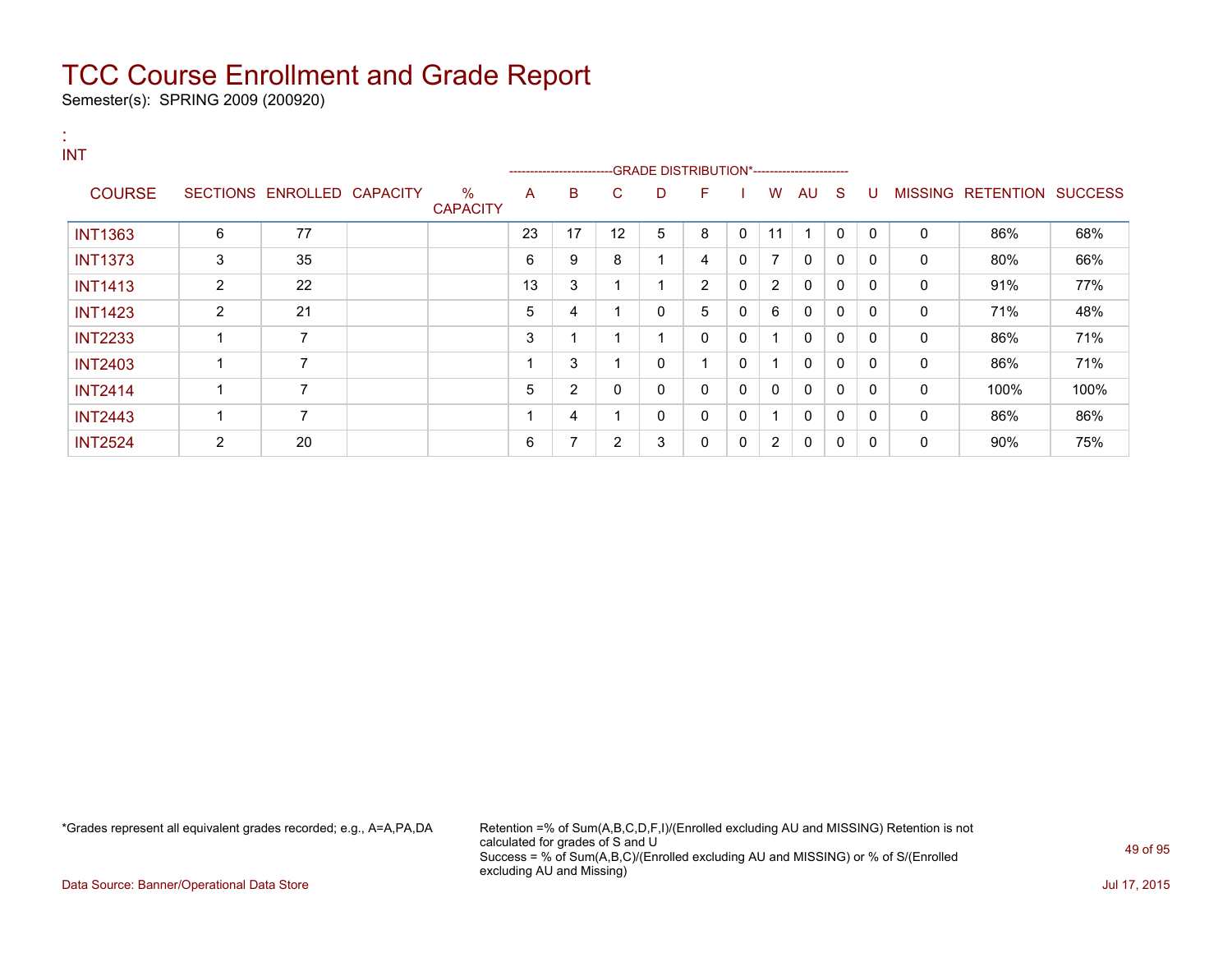Semester(s): SPRING 2009 (200920)

:

| <b>IS</b>     |    |                            |                         |    |                        |                                            |              |   |   |    |              |              |   |                   |                |
|---------------|----|----------------------------|-------------------------|----|------------------------|--------------------------------------------|--------------|---|---|----|--------------|--------------|---|-------------------|----------------|
|               |    |                            |                         |    | ---------------------- | -GRADE DISTRIBUTION*---------------------- |              |   |   |    |              |              |   |                   |                |
| <b>COURSE</b> |    | SECTIONS ENROLLED CAPACITY | $\%$<br><b>CAPACITY</b> | A  | B.                     | D.                                         | <b>F</b>     |   | W | AU | - S          | U            |   | MISSING RETENTION | <b>SUCCESS</b> |
| <b>IS2991</b> |    |                            |                         |    | 0                      | 0                                          | 0            | 0 | 0 | 0  | 0            | $\Omega$     | 0 | 100%              | 100%           |
| <b>IS2992</b> |    |                            |                         |    | 0                      | 0                                          | $\mathbf{0}$ | 0 | 0 | 0  | 0            | $\Omega$     | 0 | 100%              | 100%           |
| <b>IS2993</b> | 11 | 17                         |                         | 16 |                        | 0                                          | 0            | 0 | 0 | 0  | 0            | 0            | 0 | 100%              | 100%           |
| <b>IS2996</b> |    |                            |                         |    | 0                      | 0                                          | 0            | 0 | 0 | 0  | $\mathbf{0}$ | $\mathbf{0}$ | 0 | 100%              | 100%           |

\*Grades represent all equivalent grades recorded; e.g., A=A,PA,DA Retention =% of Sum(A,B,C,D,F,I)/(Enrolled excluding AU and MISSING) Retention is not calculated for grades of S and U Success = % of Sum(A,B,C)/(Enrolled excluding AU and MISSING) or % of S/(Enrolled excluding AU and Missing)

Data Source: Banner/Operational Data Store Jul 17, 2015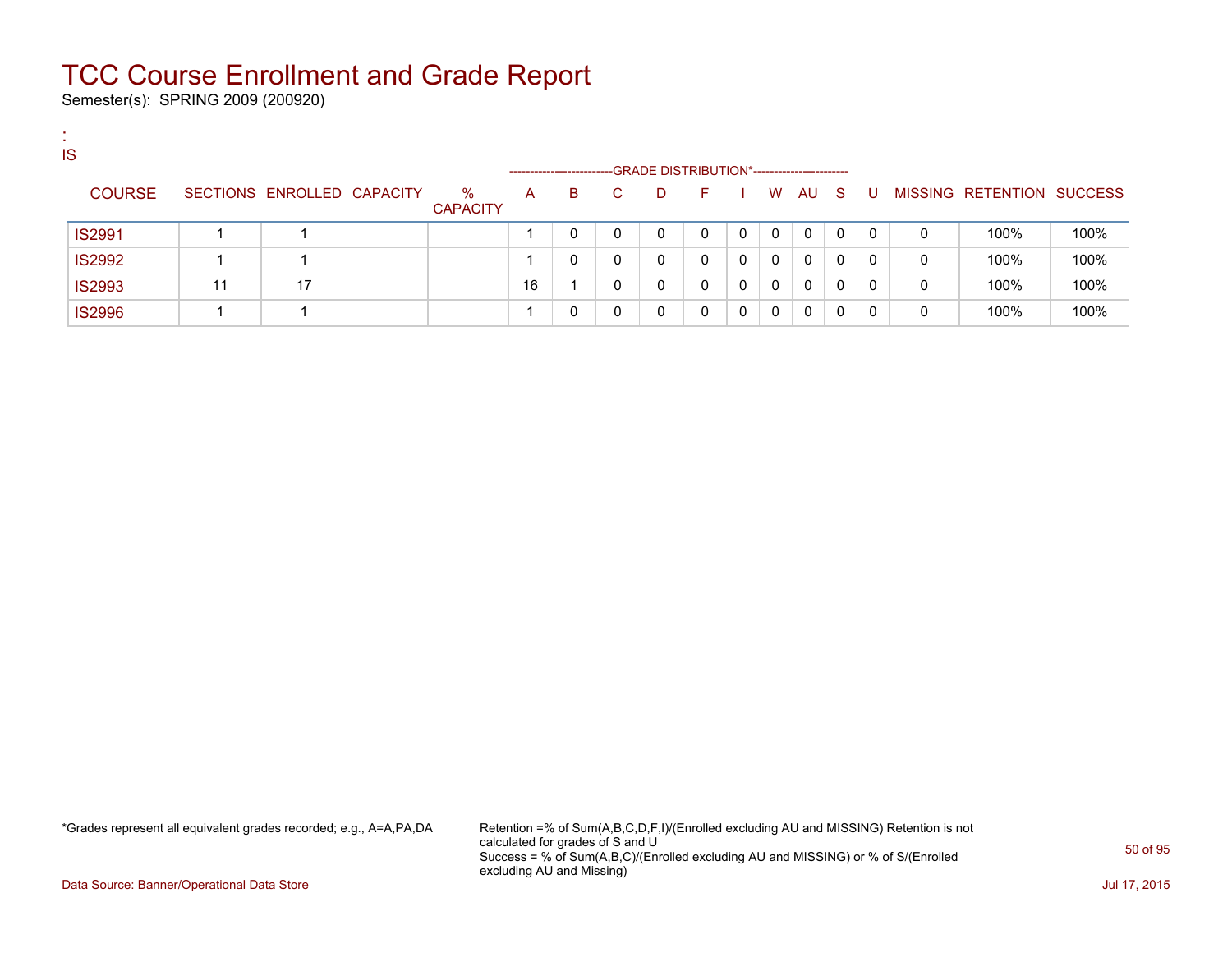Semester(s): SPRING 2009 (200920)

| <b>ITA</b>     |   |                            |                         |    |                                                                    |              |              |              |                |                |              |              |              |              |                           |      |
|----------------|---|----------------------------|-------------------------|----|--------------------------------------------------------------------|--------------|--------------|--------------|----------------|----------------|--------------|--------------|--------------|--------------|---------------------------|------|
|                |   |                            |                         |    | ------------------------GRADE DISTRIBUTION*----------------------- |              |              |              |                |                |              |              |              |              |                           |      |
| <b>COURSE</b>  |   | SECTIONS ENROLLED CAPACITY | $\%$<br><b>CAPACITY</b> | A  | B                                                                  | C.           | D            | F.           |                | W              | AU S         |              | . U          |              | MISSING RETENTION SUCCESS |      |
| <b>ITA1103</b> | 3 | 19                         |                         | 10 | 3                                                                  | $\mathbf{0}$ | $\mathbf{0}$ | $\mathbf{0}$ | $\overline{0}$ | 2              | 4            | $\mathbf{0}$ | $\mathbf{0}$ | $\Omega$     | 87%                       | 87%  |
| <b>ITA1213</b> | 4 | 8                          |                         | 4  |                                                                    | $\mathbf{0}$ | 0            | $\mathbf{0}$ | $\mathbf 0$    | $\overline{2}$ |              | 0            | $\Omega$     | 0            | 71%                       | 71%  |
| <b>ITA1313</b> | 4 |                            |                         |    | 0                                                                  | $\mathbf{0}$ | 0            | $\mathbf{0}$ | 0              | $\mathbf{0}$   | $\mathbf{0}$ | $\Omega$     | $\Omega$     | $\mathbf{0}$ | 100%                      | 100% |
| <b>ITA1401</b> | ◢ | ⇁                          |                         | 3  |                                                                    | 2            | 0            | $\mathbf{0}$ | 0              | 1              | $\mathbf{0}$ | $\Omega$     | $\Omega$     | 0            | 86%                       | 86%  |
| <b>ITA1413</b> | 1 | 11                         |                         | 8  |                                                                    |              | 0            | $\mathbf{0}$ | 0              | $\mathbf{0}$   |              | $\Omega$     | $\Omega$     | $\mathbf{0}$ | 100%                      | 100% |
| <b>ITA2213</b> |   | 6                          |                         | 4  |                                                                    | 0            | 0            | $\mathbf{0}$ | $\mathbf 0$    | 0              |              | 0            | $\mathbf{0}$ | 0            | 100%                      | 100% |
| <b>ITA2991</b> |   | 2                          |                         | 2  | 0                                                                  | 0            | 0            | 0            | $\mathbf 0$    | 0              | 0            | 0            | $\Omega$     | 0            | 100%                      | 100% |

\*Grades represent all equivalent grades recorded; e.g., A=A,PA,DA Retention =% of Sum(A,B,C,D,F,I)/(Enrolled excluding AU and MISSING) Retention is not calculated for grades of S and U Success = % of Sum(A,B,C)/(Enrolled excluding AU and MISSING) or % of S/(Enrolled excluding AU and Missing)

Data Source: Banner/Operational Data Store Jul 17, 2015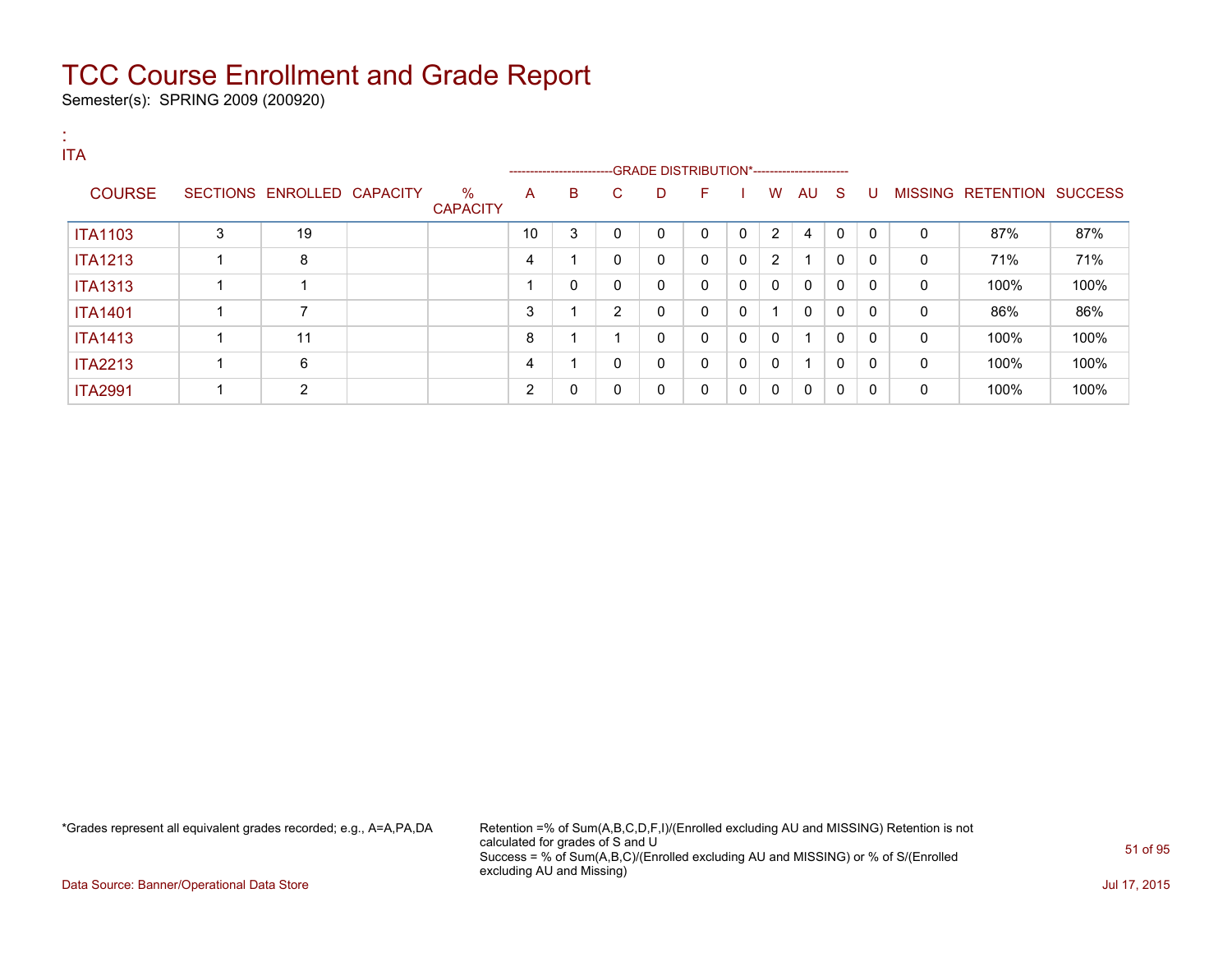Semester(s): SPRING 2009 (200920)

:

| <b>ITC</b>     |                            |                         |              |                        |    |                                            |          |          |   |          |     |              |   |                           |     |
|----------------|----------------------------|-------------------------|--------------|------------------------|----|--------------------------------------------|----------|----------|---|----------|-----|--------------|---|---------------------------|-----|
|                |                            |                         |              | ---------------------- |    | -GRADE DISTRIBUTION*---------------------- |          |          |   |          |     |              |   |                           |     |
| <b>COURSE</b>  | SECTIONS ENROLLED CAPACITY | $\%$<br><b>CAPACITY</b> | $\mathsf{A}$ | В                      | C. | D                                          | <b>F</b> |          | W | AU       | - S | U            |   | MISSING RETENTION SUCCESS |     |
| <b>ITC1033</b> | 11                         |                         |              | າ                      |    | 0                                          | 0        | $\Omega$ | 2 | $\Omega$ | 0   | $\mathbf{0}$ | 0 | 82%                       | 82% |
| <b>ITC2023</b> | 10                         |                         | 5            |                        | ົ  |                                            | 0        | $\Omega$ |   | 0        | 0   | $\Omega$     | 0 | 90%                       | 80% |
| <b>ITC2033</b> | 11                         |                         | 4            | 3                      |    | 0                                          |          |          | 3 | 0        | 0   | $\Omega$     | 0 | 73%                       | 64% |
| <b>ITC2203</b> | 8                          |                         | 5            |                        |    | 0                                          | 0        | $\Omega$ | 2 | 0        | 0   | $\Omega$     | 0 | 75%                       | 75% |

\*Grades represent all equivalent grades recorded; e.g., A=A,PA,DA Retention =% of Sum(A,B,C,D,F,I)/(Enrolled excluding AU and MISSING) Retention is not calculated for grades of S and U Success = % of Sum(A,B,C)/(Enrolled excluding AU and MISSING) or % of S/(Enrolled excluding AU and Missing)

Data Source: Banner/Operational Data Store Jul 17, 2015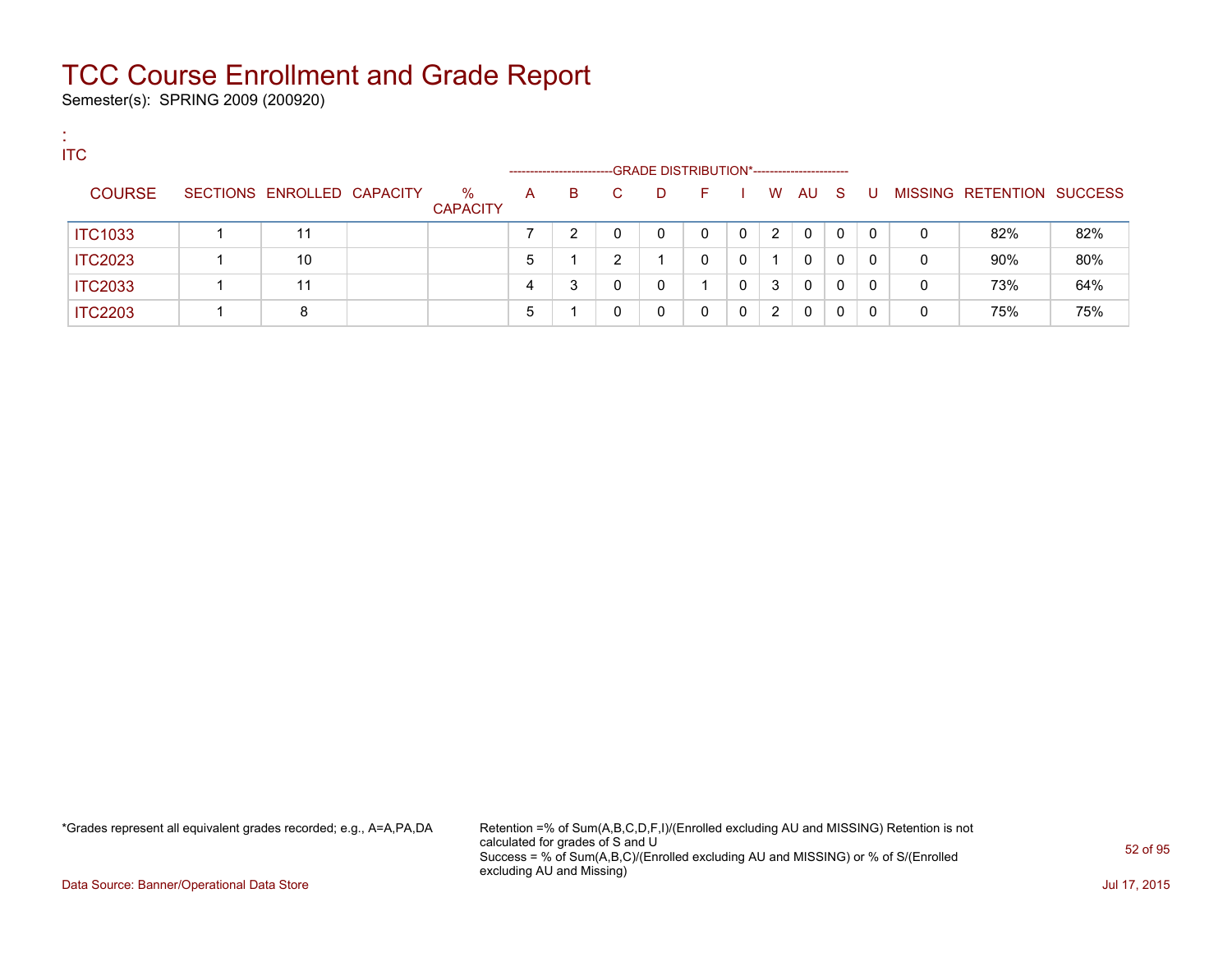Semester(s): SPRING 2009 (200920)

| <b>JMC</b>     |   |                            |                         |                | ----------------------- |                |   | -GRADE DISTRIBUTION*---------------------- |   |                |              |              |              |   |                           |      |
|----------------|---|----------------------------|-------------------------|----------------|-------------------------|----------------|---|--------------------------------------------|---|----------------|--------------|--------------|--------------|---|---------------------------|------|
| <b>COURSE</b>  |   | SECTIONS ENROLLED CAPACITY | $\%$<br><b>CAPACITY</b> | A              | B                       | C              | D | F                                          |   | W              | AU           | S            | U            |   | MISSING RETENTION SUCCESS |      |
| <b>JMC1013</b> | 3 | 49                         |                         | 23             | 8                       | 7              | 2 | 2                                          | 0 | $\overline{7}$ | $\mathbf{0}$ | 0            | $\mathbf{0}$ | 0 | 86%                       | 78%  |
| <b>JMC1103</b> | 1 | 10                         |                         | 4              | 3                       | $\overline{2}$ | 0 | 0                                          | 0 |                | $\mathbf{0}$ | 0            | 0            | 0 | 90%                       | 90%  |
| <b>JMC1113</b> | 2 | 22                         |                         | 13             | 3                       | 0              | 0 | 0                                          |   | 5              | 0            | 0            | 0            | 0 | 77%                       | 73%  |
| <b>JMC1123</b> |   | 15                         |                         | 4              | 6                       | 0              | 0 | 0                                          | 0 | 5              | 0            | 0            | 0            | 0 | 67%                       | 67%  |
| <b>JMC1303</b> | 1 | 10                         |                         | 3              | 5                       | 0              | 0 |                                            | 0 |                | 0            | 0            | 0            | 0 | 90%                       | 80%  |
| <b>JMC2013</b> |   | 19                         |                         | 6              | 4                       |                | 0 | 0                                          | 0 | 8              | 0            | 0            | 0            | 0 | 58%                       | 58%  |
| <b>JMC2183</b> | 1 | 21                         |                         | 8              | 4                       |                | 0 | 0                                          | 0 | 8              | 0            | 0            | 0            | 0 | 62%                       | 62%  |
| <b>JMC2273</b> | 1 | 2                          |                         |                | 0                       | 0              | 0 | 0                                          | 0 |                | $\mathbf{0}$ | $\mathbf{0}$ | 0            | 0 | 50%                       | 50%  |
| <b>JMC2853</b> | 3 | 11                         |                         | 2              |                         | 4              | 0 | 1                                          | 0 | 3              | $\mathbf{0}$ | 0            | 0            | 0 | 73%                       | 64%  |
| <b>JMC2973</b> | 1 | 3                          |                         | $\overline{2}$ | 0                       | 0              | 0 | 0                                          | 0 |                | $\Omega$     | $\mathbf{0}$ | 0            | 0 | 67%                       | 67%  |
| <b>JMC2983</b> | 1 | 1                          |                         |                | 0                       | 0              | 0 | 0                                          | 0 | 0              | $\mathbf{0}$ | 0            | 0            | 0 | 100%                      | 100% |
| <b>JMC2993</b> |   | 4                          |                         | 4              | 0                       | 0              | 0 | 0                                          | 0 | 0              | $\mathbf{0}$ | 0            | 0            | 0 | 100%                      | 100% |

:

\*Grades represent all equivalent grades recorded; e.g., A=A,PA,DA Retention =% of Sum(A,B,C,D,F,I)/(Enrolled excluding AU and MISSING) Retention is not calculated for grades of S and U Success = % of Sum(A,B,C)/(Enrolled excluding AU and MISSING) or % of S/(Enrolled excluding AU and Missing)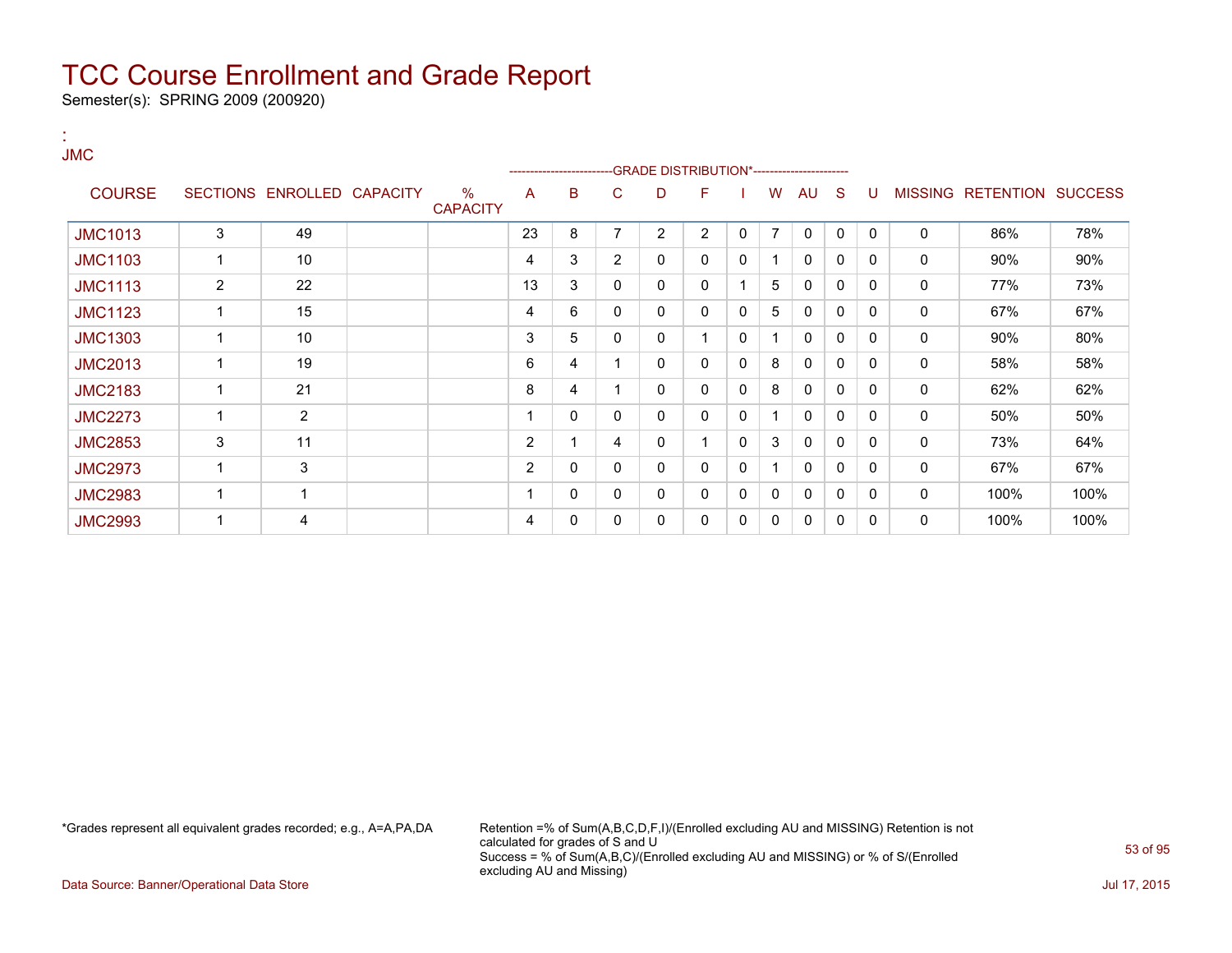Semester(s): SPRING 2009 (200920)

| ж.<br><b>ALC</b><br><b>JPN</b> |   |                            |                 |    |   |              |                                                                         |              |              |                |              |              |              |   |                           |      |
|--------------------------------|---|----------------------------|-----------------|----|---|--------------|-------------------------------------------------------------------------|--------------|--------------|----------------|--------------|--------------|--------------|---|---------------------------|------|
| <b>COURSE</b>                  |   | SECTIONS ENROLLED CAPACITY | %               | A  | B | C.           | ------------------------GRADE DISTRIBUTION*-----------------------<br>D | н.           |              | W              | AU S         |              | U            |   | MISSING RETENTION SUCCESS |      |
|                                |   |                            | <b>CAPACITY</b> |    |   |              |                                                                         |              |              |                |              |              |              |   |                           |      |
| <b>JPN1103</b>                 | 2 | 26                         |                 | 10 | 5 | ົ            | $\overline{2}$                                                          | 2            | $\mathbf{0}$ | 5              | 0            | $\mathbf{0}$ | $\Omega$     | 0 | 81%                       | 65%  |
| <b>JPN1201</b>                 | 2 | 6                          |                 | 3  | 3 | $\mathbf{0}$ | 0                                                                       | $\Omega$     | $\mathbf{0}$ | $\mathbf{0}$   | $\mathbf{0}$ | 0            | $\Omega$     | 0 | 100%                      | 100% |
| <b>JPN1213</b>                 | 4 | 35                         |                 | 15 | 3 | 9            | 3                                                                       | 2            | $\mathbf{0}$ | $\overline{2}$ |              | 0            | $\Omega$     | 0 | 94%                       | 79%  |
| <b>JPN1313</b>                 |   | 7                          |                 | 3  | 0 |              | 0                                                                       | 0            | $\mathbf{0}$ | 3              | 0            | $\mathbf{0}$ | $\mathbf{0}$ | 0 | 57%                       | 57%  |
| <b>JPN1413</b>                 | 2 | 13                         |                 | 4  | 4 | 4            |                                                                         | $\mathbf{0}$ | $\Omega$     | $\mathbf{0}$   | 0            | 0            | $\Omega$     | 0 | 100%                      | 92%  |
| <b>JPN2993</b>                 |   | 12                         |                 |    | 2 |              |                                                                         | -1           | $\mathbf{0}$ | 0              | $\Omega$     | 0            | 0            | 0 | 100%                      | 83%  |

\*Grades represent all equivalent grades recorded; e.g., A=A,PA,DA Retention =% of Sum(A,B,C,D,F,I)/(Enrolled excluding AU and MISSING) Retention is not calculated for grades of S and U Success = % of Sum(A,B,C)/(Enrolled excluding AU and MISSING) or % of S/(Enrolled excluding AU and Missing)

Data Source: Banner/Operational Data Store Jul 17, 2015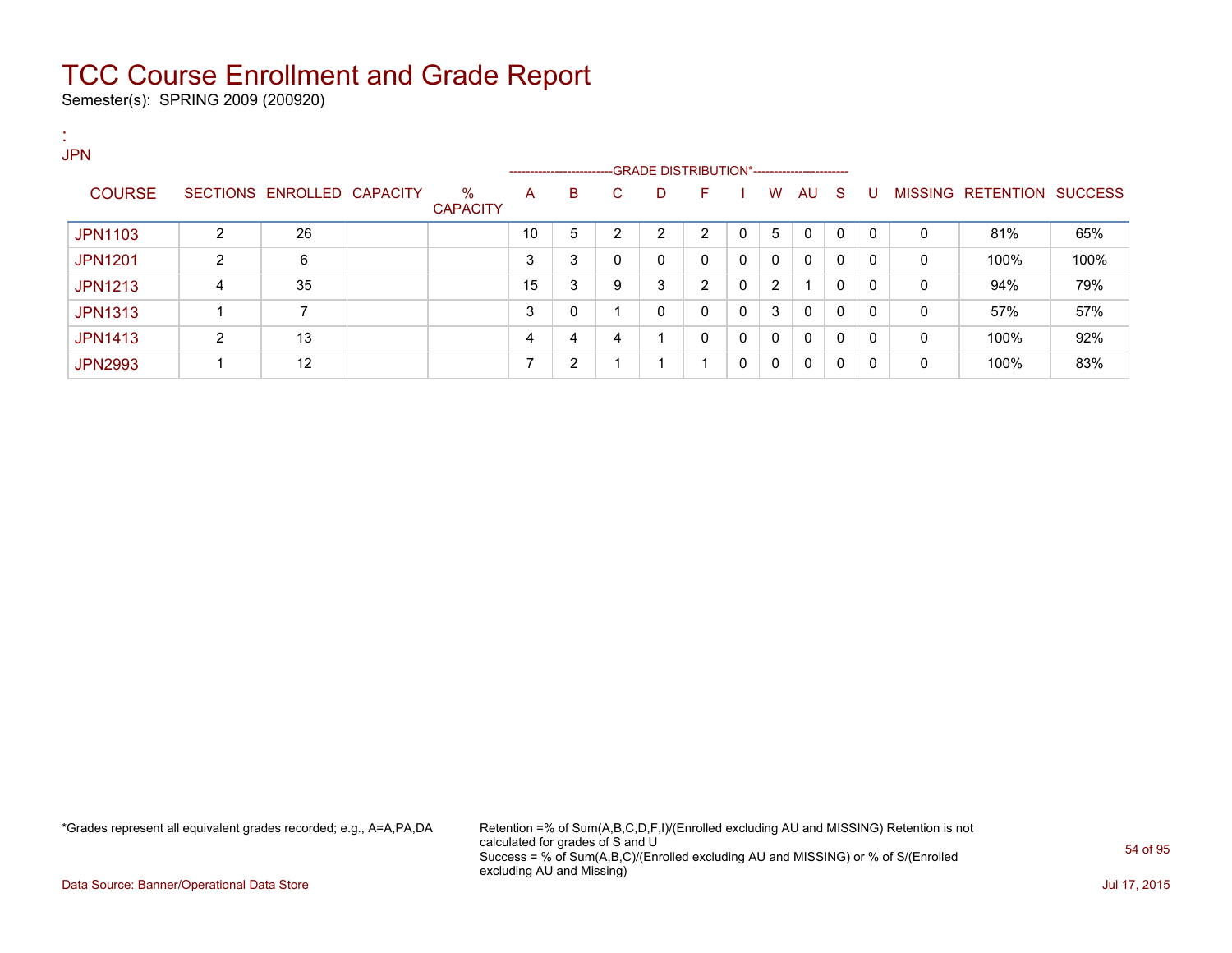Semester(s): SPRING 2009 (200920)

:

| LAT           |                            |                      |       |   | -GRADE DISTRIBUTION*----------------------- |                |   |             |             |  |                                          |     |
|---------------|----------------------------|----------------------|-------|---|---------------------------------------------|----------------|---|-------------|-------------|--|------------------------------------------|-----|
| <b>COURSE</b> | SECTIONS ENROLLED CAPACITY | %<br><b>CAPACITY</b> | A B C |   |                                             |                |   |             |             |  | D F I W AU S U MISSING RETENTION SUCCESS |     |
| LAT1103       | 20                         |                      |       | 0 | 0                                           | 0 <sup>1</sup> | 6 | $\mathbf 0$ | $\mathbf 0$ |  | 70%                                      | 70% |
| LAT1213       |                            |                      |       |   |                                             |                |   | 0           |             |  | 83%                                      | 83% |

\*Grades represent all equivalent grades recorded; e.g., A=A,PA,DA Retention =% of Sum(A,B,C,D,F,I)/(Enrolled excluding AU and MISSING) Retention is not calculated for grades of S and U Success = % of Sum(A,B,C)/(Enrolled excluding AU and MISSING) or % of S/(Enrolled excluding AU and Missing)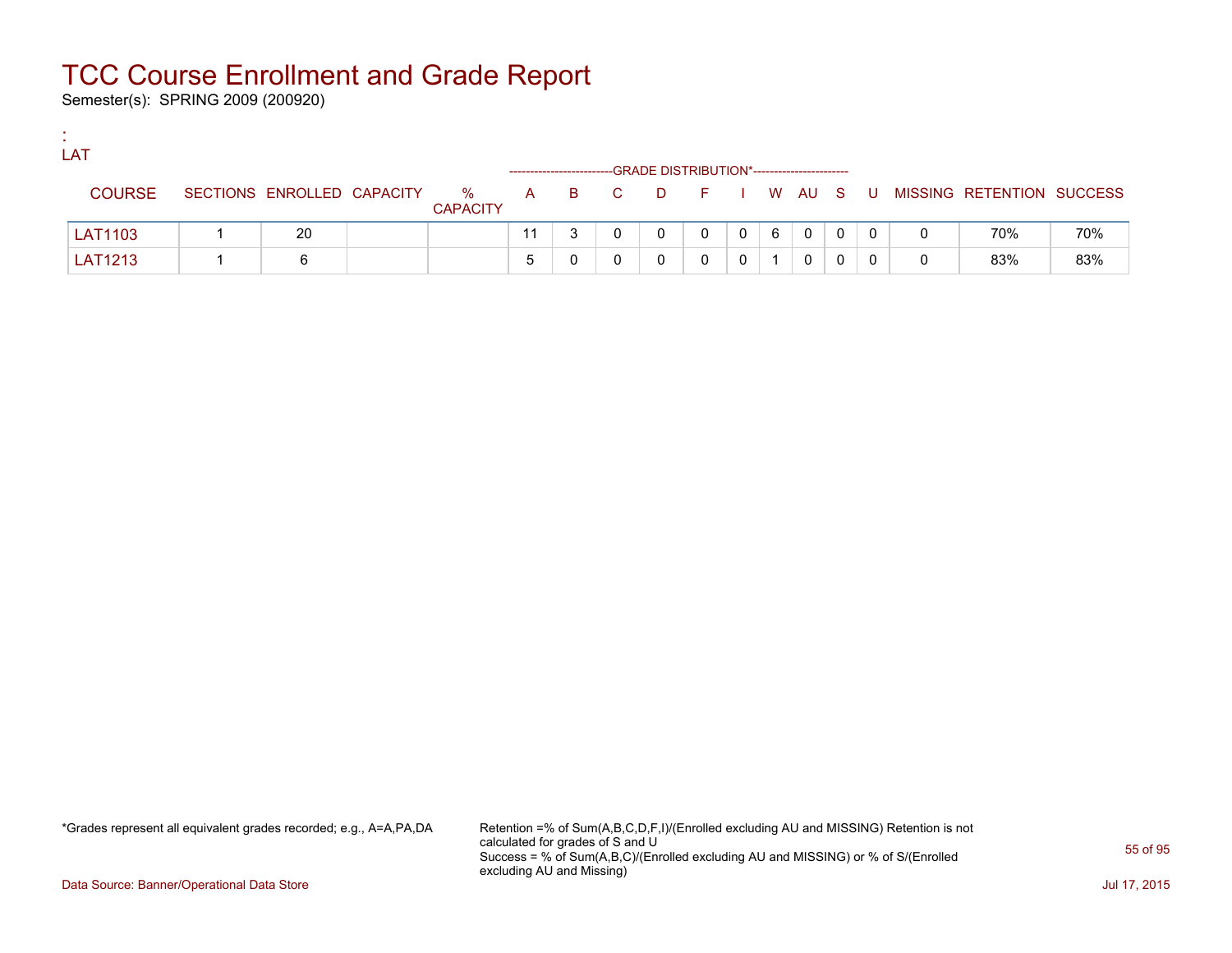Semester(s): SPRING 2009 (200920)

:

| <b>LIB</b>    |  |                 |  |                                                                    |                |  |                 |          |                                                                               |    |
|---------------|--|-----------------|--|--------------------------------------------------------------------|----------------|--|-----------------|----------|-------------------------------------------------------------------------------|----|
|               |  |                 |  | ------------------------GRADE DISTRIBUTION*----------------------- |                |  |                 |          |                                                                               |    |
| <b>COURSE</b> |  | <b>CAPACITY</b> |  |                                                                    |                |  |                 |          | SECTIONS ENROLLED CAPACITY 5 % A B C D F I W AU S U MISSING RETENTION SUCCESS |    |
| LIB1161       |  |                 |  |                                                                    | $\overline{0}$ |  | $0 \mid 0 \mid$ | $\sim 0$ | 0%                                                                            | 0% |

\*Grades represent all equivalent grades recorded; e.g., A=A,PA,DA Retention =% of Sum(A,B,C,D,F,I)/(Enrolled excluding AU and MISSING) Retention is not calculated for grades of S and U Success = % of Sum(A,B,C)/(Enrolled excluding AU and MISSING) or % of S/(Enrolled excluding AU and Missing)

Data Source: Banner/Operational Data Store Jul 17, 2015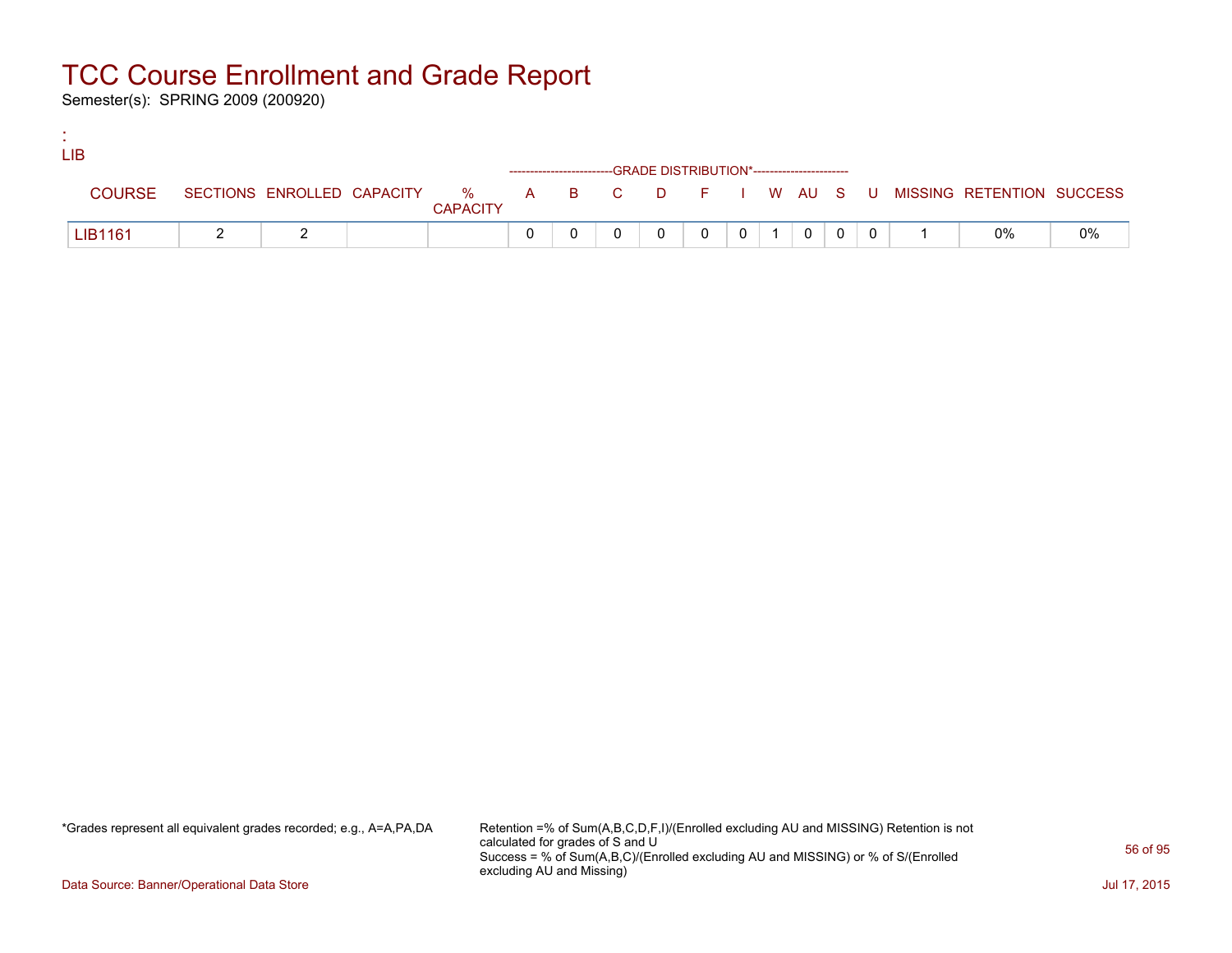Semester(s): SPRING 2009 (200920)

:

| MA            |                            |                         |   | ----------------------- |    |   | -GRADE DISTRIBUTION*----------------------- |             |              |     |   |                           |      |
|---------------|----------------------------|-------------------------|---|-------------------------|----|---|---------------------------------------------|-------------|--------------|-----|---|---------------------------|------|
| <b>COURSE</b> | SECTIONS ENROLLED CAPACITY | $\%$<br><b>CAPACITY</b> | A | B.                      | C. | D | F.                                          |             | W AU S       | . U |   | MISSING RETENTION SUCCESS |      |
| MA2243        | 6                          |                         | 4 |                         |    |   |                                             | $\mathbf 0$ | $\mathbf{0}$ |     | 0 | 100%                      | 100% |
| MA2346        |                            |                         | 5 | ົ                       |    |   |                                             | 0           | 0            |     | 0 | 100%                      | 100% |
| MA2393        | 9                          |                         | 4 |                         |    |   | 0                                           | 0           | 0            |     | 0 | 100%                      | 100% |

\*Grades represent all equivalent grades recorded; e.g., A=A,PA,DA Retention =% of Sum(A,B,C,D,F,I)/(Enrolled excluding AU and MISSING) Retention is not calculated for grades of S and U Success = % of Sum(A,B,C)/(Enrolled excluding AU and MISSING) or % of S/(Enrolled excluding AU and Missing)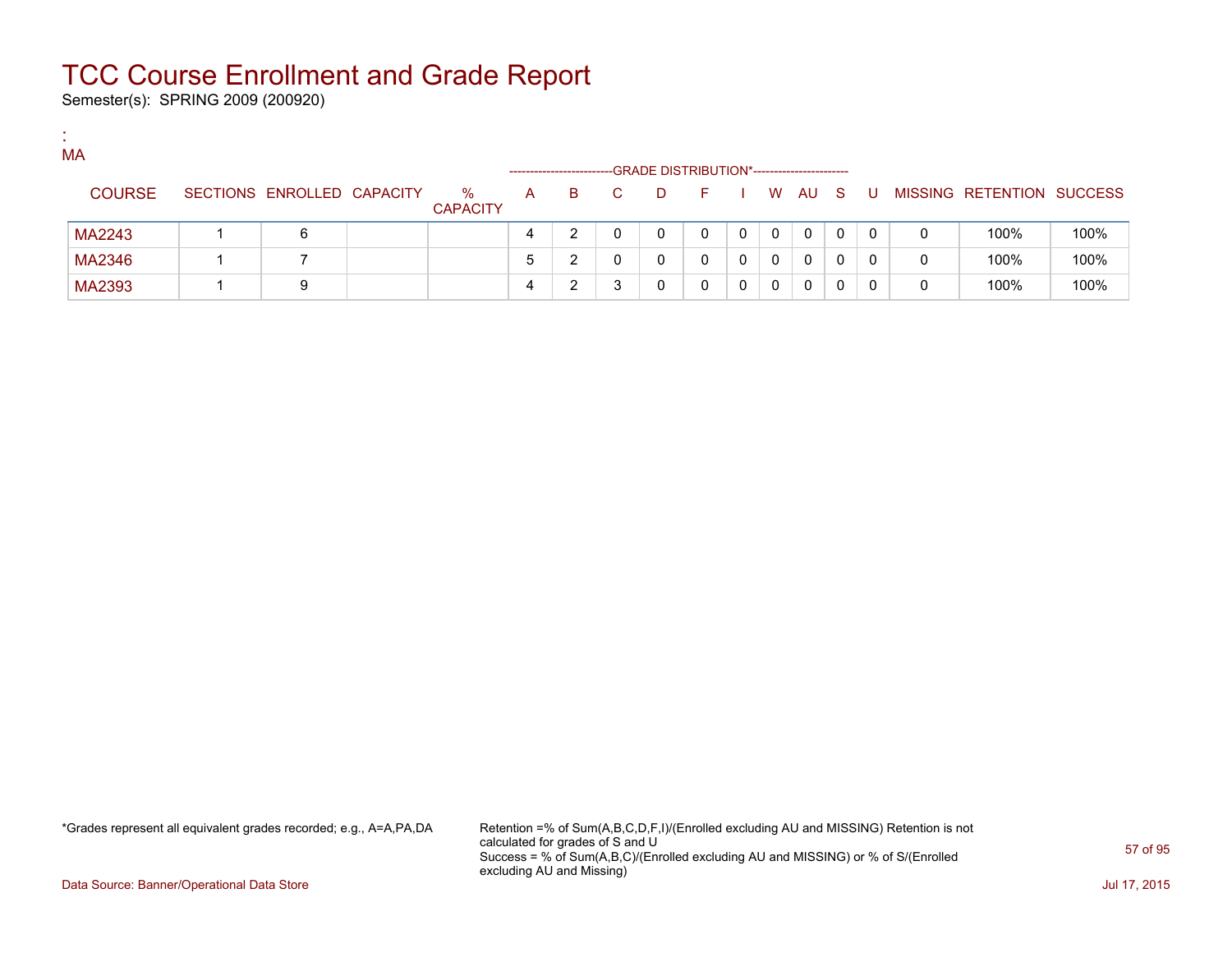Semester(s): SPRING 2009 (200920)

| л.<br><b>A</b><br><b>MGT</b> |                |                            |                         |                |    | -------------------------GRADE DISTRIBUTION*----------------------- |   |              |              |              |             |              |              |   |                           |      |
|------------------------------|----------------|----------------------------|-------------------------|----------------|----|---------------------------------------------------------------------|---|--------------|--------------|--------------|-------------|--------------|--------------|---|---------------------------|------|
| <b>COURSE</b>                |                | SECTIONS ENROLLED CAPACITY | $\%$<br><b>CAPACITY</b> | A              | B  | C.                                                                  | D | F            |              | W            | AU          | <b>S</b>     | U            |   | MISSING RETENTION SUCCESS |      |
| <b>MGT1343</b>               |                | 4                          |                         | 4              | 0  | $\Omega$                                                            | 0 | $\mathbf{0}$ | $\mathbf{0}$ | $\mathbf{0}$ | $\mathbf 0$ | $\mathbf{0}$ | $\Omega$     | 0 | 100%                      | 100% |
| <b>MGT1353</b>               | $\overline{2}$ | 38                         |                         | 17             | 3  | 3                                                                   |   | 4            | 0            | 10           | $\mathbf 0$ | 0            | $\Omega$     | 0 | 74%                       | 61%  |
| MGT1363                      |                | 2                          |                         | $\overline{2}$ | 0  | 0                                                                   | 0 | $\mathbf{0}$ | $\mathbf{0}$ | $\mathbf{0}$ | 0           | 0            | $\Omega$     | 0 | 100%                      | 100% |
| <b>MGT1373</b>               | 2              | 13                         |                         | 5              | 3  |                                                                     | 0 | 2            | $\mathbf{0}$ | 2            | 0           | 0            | $\mathbf{0}$ | 0 | 85%                       | 69%  |
| <b>MGT2123</b>               |                | 17                         |                         | 17             | 0  | $\Omega$                                                            | 0 | $\mathbf{0}$ | $\mathbf{0}$ | 0            | 0           | 0            | $\Omega$     | 0 | 100%                      | 100% |
| MGT2363                      | 10             | 208                        |                         | 105            | 39 | 21                                                                  | 4 | 7            | $\mathbf{0}$ | 32           | $\mathbf 0$ | 0            | 0            | 0 | 85%                       | 79%  |

\*Grades represent all equivalent grades recorded; e.g., A=A,PA,DA Retention =% of Sum(A,B,C,D,F,I)/(Enrolled excluding AU and MISSING) Retention is not calculated for grades of S and U Success = % of Sum(A,B,C)/(Enrolled excluding AU and MISSING) or % of S/(Enrolled excluding AU and Missing)

Data Source: Banner/Operational Data Store Jul 17, 2015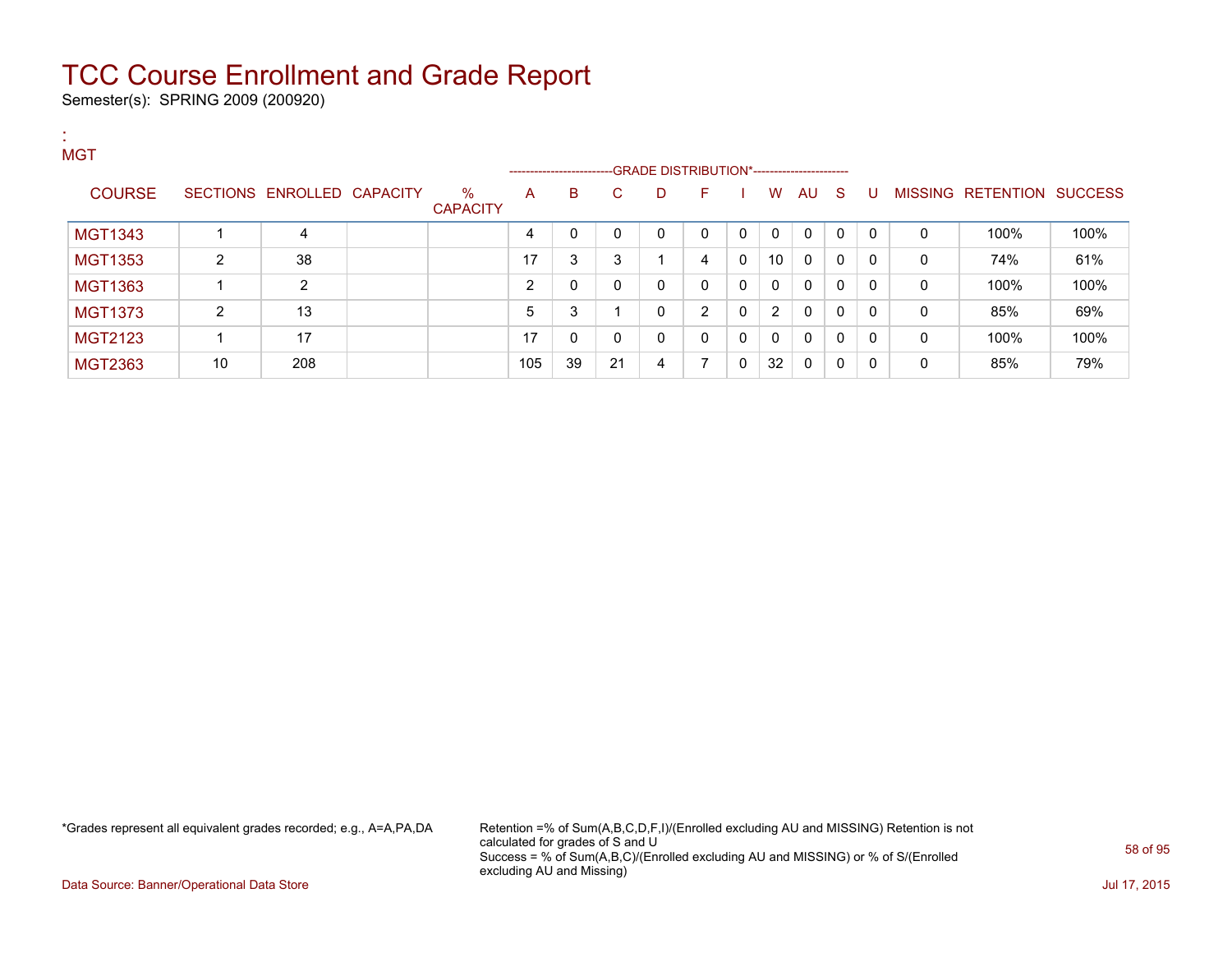Semester(s): SPRING 2009 (200920)

:

#### **MKT** ---GRADE DISTRIBUTION\*------------------------COURSE SECTIONS ENROLLED CAPACITY % **CAPACITY** A B C D F I W AU S U MISSING RETENTION SUCCESS MKT1313 | 2 | 35 | | 20 | 4 | 5 | 1 | 2 | 0 | 3 | 0 | 0 | 0 | 0 | 91% | 83% MKT1393 2 12 2 3 5 0 0 4 0 0 0 0 0 0 100% 67% MKT1403 1 10 10 0 0 0 0 0 0 0 0 0 0 100% 100% MKT1423 1 8 8 0 0 0 0 0 0 0 0 0 0 100% 100% MKT1433 1 9 9 0 0 0 0 0 0 0 0 0 0 100% 100% MKT2343 | 1 | 26 | | 12 | 1 | 2 | 1 | 1 | 0 | 9 | 0 | 0 | 0 | 0 | 65% | 58% MKT2363 1 12 5 1 3 1 0 0 2 0 0 0 83% 75% MKT2393 | 1 | 18 | | 10 | 1 | 0 | 0 | 3 | 0 | 4 | 0 | 0 | 0 | 0 | 78% | 61% MKT2423 | 8 | 122 | | 41 | 41 | 19 | 1 | 8 | 0 | 12 | 0 | 0 | 0 | 0 | 90% | 83% MKT2993 1 9 9 0 0 0 0 0 0 0 0 0 0 100% 100%

\*Grades represent all equivalent grades recorded; e.g., A=A,PA,DA Retention =% of Sum(A,B,C,D,F,I)/(Enrolled excluding AU and MISSING) Retention is not calculated for grades of S and U Success = % of Sum(A,B,C)/(Enrolled excluding AU and MISSING) or % of S/(Enrolled excluding AU and Missing)

Data Source: Banner/Operational Data Store Jul 17, 2015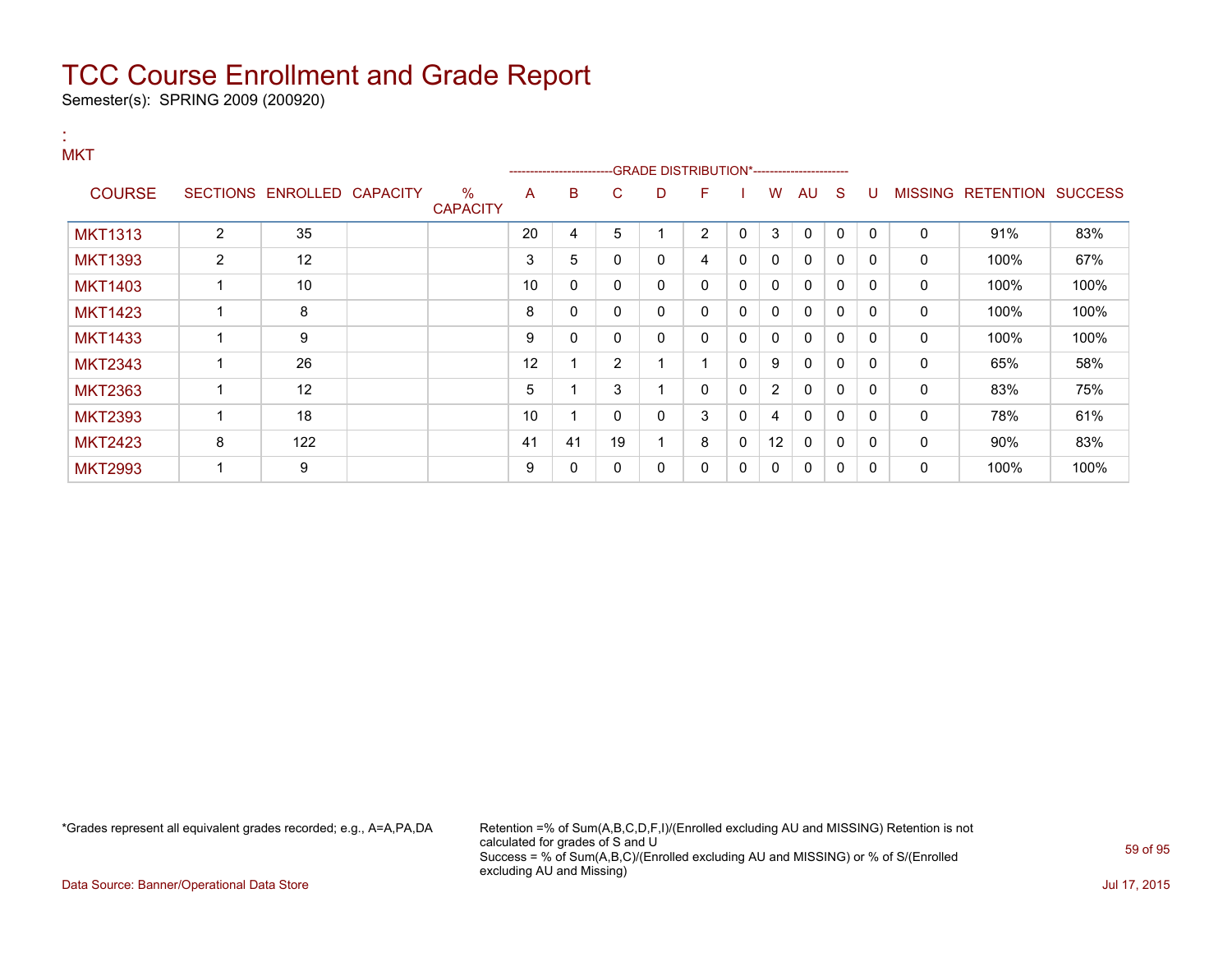Semester(s): SPRING 2009 (200920)

| <b>A</b> | MLT            |                |                            |                      |    | ----------------------- |              | --GRADE DISTRIBUTION*----------------------- |              |              |              |              |          |              |              |                   |                |
|----------|----------------|----------------|----------------------------|----------------------|----|-------------------------|--------------|----------------------------------------------|--------------|--------------|--------------|--------------|----------|--------------|--------------|-------------------|----------------|
|          | <b>COURSE</b>  |                | SECTIONS ENROLLED CAPACITY | %<br><b>CAPACITY</b> | A  | B                       | C.           | D                                            | F.           |              | W            | AU S         |          | -U           |              | MISSING RETENTION | <b>SUCCESS</b> |
|          | <b>MLT1203</b> | $\overline{2}$ | 14                         |                      | ົ  | 6                       | 4            | 0                                            | $\Omega$     | 0            | 2            | 0            | 0        | $\mathbf{0}$ | 0            | 86%               | 86%            |
|          | <b>MLT1212</b> | $\overline{2}$ | 14                         |                      | 9  | 2                       |              | 0                                            | $\mathbf{0}$ | $\mathbf 0$  | 2            | 0            | $\Omega$ | $\Omega$     | 0            | 86%               | 86%            |
|          | <b>MLT1222</b> | $\overline{2}$ | 14                         |                      | 10 |                         | $\mathbf{0}$ | 0                                            | $\Omega$     |              | 2            | $\mathbf{0}$ | 0        | $\Omega$     | 0            | 86%               | 79%            |
|          | <b>MLT2365</b> |                | 11                         |                      | 3  | 6                       | 2            | 0                                            | $\mathbf{0}$ | 0            | $\mathbf{0}$ | $\mathbf{0}$ | 0        | $\Omega$     | 0            | 100%              | 100%           |
|          | <b>MLT2395</b> |                | 11                         |                      | 4  | 5                       | 2            | 0                                            | $\Omega$     | $\mathbf{0}$ | $\mathbf{0}$ | $\mathbf{0}$ | 0        | $\mathbf{0}$ | $\mathbf{0}$ | 100%              | 100%           |
|          | <b>MLT2434</b> |                | 11                         |                      | 10 |                         | 0            | 0                                            | 0            | $\mathbf{0}$ | 0            | 0            | $\Omega$ | $\Omega$     | 0            | 100%              | 100%           |

\*Grades represent all equivalent grades recorded; e.g., A=A,PA,DA Retention =% of Sum(A,B,C,D,F,I)/(Enrolled excluding AU and MISSING) Retention is not calculated for grades of S and U Success = % of Sum(A,B,C)/(Enrolled excluding AU and MISSING) or % of S/(Enrolled excluding AU and Missing)

Data Source: Banner/Operational Data Store Jul 17, 2015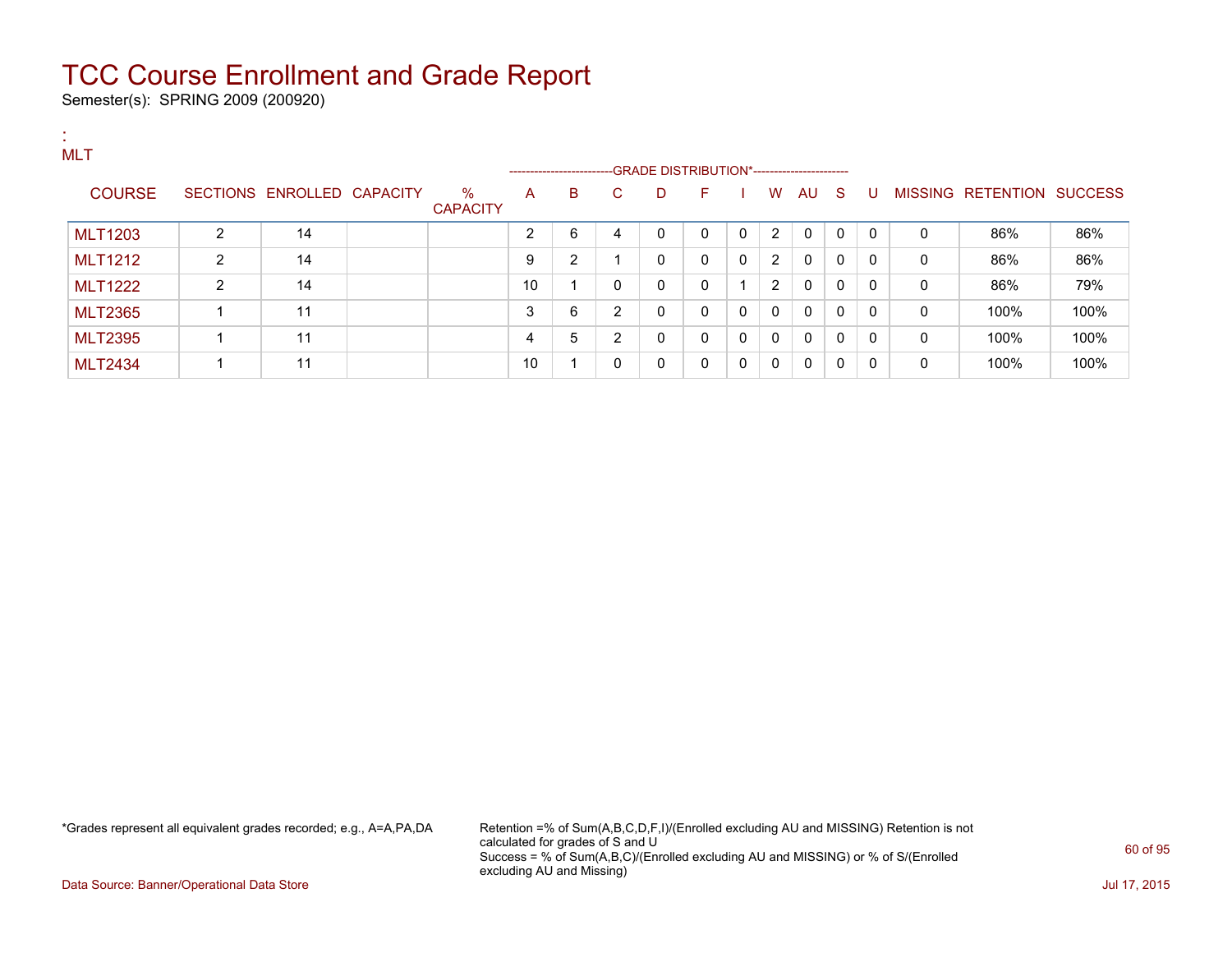Semester(s): SPRING 2009 (200920)

:

| <b>MTH</b>     |                |                            |                         |                |             |                |                | -GRADE DISTRIBUTION*------------------ |                |                |                |              |              |              |                           |      |
|----------------|----------------|----------------------------|-------------------------|----------------|-------------|----------------|----------------|----------------------------------------|----------------|----------------|----------------|--------------|--------------|--------------|---------------------------|------|
| <b>COURSE</b>  |                | SECTIONS ENROLLED CAPACITY | $\%$<br><b>CAPACITY</b> | A              | B           | C              | D              | F                                      |                | W              | <b>AU</b>      | <sub>S</sub> | U            |              | MISSING RETENTION SUCCESS |      |
| <b>MTH0003</b> | 51             | 823                        |                         | 161            | 153         | 94             | 44             | 115                                    | $\mathbf{1}$   | 251            | $\overline{2}$ | $\Omega$     | $\mathbf{0}$ | $\mathbf{0}$ | 69%                       | 50%  |
| <b>MTH0013</b> | 52             | 787                        |                         | 141            | 128         | 146            | 73             | 133                                    | $\mathbf{1}$   | 165            | $\mathbf{0}$   | $\Omega$     | 0            | 0            | 79%                       | 53%  |
| <b>MTH0055</b> | 13             | 221                        |                         | 44             | 39          | 28             | 21             | 52                                     | $\mathbf{0}$   | 36             | 1              | $\Omega$     | 0            | $\mathbf{0}$ | 84%                       | 50%  |
| <b>MTH0095</b> | $\mathbf{1}$   | 9                          |                         | 5              | 4           | $\mathbf{0}$   | $\mathbf{0}$   | 0                                      | $\mathbf{0}$   | 0              | $\mathbf 0$    | $\Omega$     | $\Omega$     | 0            | 100%                      | 100% |
| <b>MTH0105</b> | 15             | 307                        |                         | 59             | 59          | 57             | 22             | 50                                     | $\overline{2}$ | 58             | $\mathbf{0}$   | $\Omega$     | 0            | $\mathbf{0}$ | 81%                       | 57%  |
| <b>MTH0123</b> | 40             | 564                        |                         | 78             | 88          | 100            | 53             | 103                                    | $\mathbf{1}$   | 133            | 8              | $\Omega$     | 0            | 0            | 76%                       | 48%  |
| <b>MTH0803</b> | $\mathbf{1}$   | $\mathbf{1}$               |                         | $\mathbf{0}$   | $\Omega$    | 1              | $\mathbf{0}$   | $\mathbf{0}$                           | $\Omega$       | $\mathbf{0}$   | $\mathbf{0}$   | $\Omega$     | 0            | $\mathbf 0$  | 100%                      | 100% |
| <b>MTH1454</b> | $\overline{2}$ | 14                         |                         | 5              | 2           | 3              | 1              | 3                                      | $\mathbf{0}$   | $\Omega$       | $\mathbf{0}$   | $\Omega$     | 0            | 0            | 100%                      | 71%  |
| <b>MTH1473</b> | 10             | 178                        |                         | 38             | 43          | 31             | 23             | 21                                     | $\Omega$       | 22             | $\mathbf{0}$   | $\Omega$     | 0            | $\mathbf 0$  | 88%                       | 63%  |
| <b>MTH1513</b> | 78             | 1.591                      |                         | 322            | 302         | 267            | 106            | 178                                    | 1              | 406            | 6              | 0            | 0            | 0            | 74%                       | 56%  |
| <b>MTH1613</b> | 16             | 238                        |                         | 46             | 39          | 47             | 13             | 14                                     | $\Omega$       | 79             | $\mathbf{0}$   | $\Omega$     | $\Omega$     | 0            | 67%                       | 55%  |
| <b>MTH1715</b> | 4              | 70                         |                         | 12             | 13          | $\overline{7}$ | 4              | 14                                     | $\mathbf{0}$   | 20             | $\mathbf{0}$   | 0            | $\Omega$     | 0            | 71%                       | 46%  |
| <b>MTH2114</b> | 13             | 189                        |                         | 48             | 43          | 28             | 13             | 11                                     | $\mathbf{1}$   | 36             | $\mathbf{1}$   | $\Omega$     | 0            | 0            | 77%                       | 63%  |
| <b>MTH2124</b> | 9              | 100                        |                         | 44             | 24          | 4              | 6              | 3                                      | $\mathbf{0}$   | 19             | $\mathbf{0}$   | $\Omega$     | 0            | 0            | 81%                       | 72%  |
| <b>MTH2134</b> | $\overline{7}$ | 98                         |                         | 31             | 27          | 9              | 8              | 6                                      | $\mathbf{0}$   | 15             | $\overline{2}$ | $\Omega$     | 0            | 0            | 84%                       | 70%  |
| <b>MTH2193</b> | 28             | 615                        |                         | 196            | 153         | 92             | 35             | 33                                     | 3              | 101            | $\mathbf{0}$   | $\Omega$     | 0            | $\mathbf{0}$ | 83%                       | 72%  |
| <b>MTH2423</b> | $\mathbf{1}$   | 8                          |                         | $\overline{7}$ | $\mathbf 1$ | $\mathbf{0}$   | $\mathbf{0}$   | 0                                      | $\mathbf{0}$   | 0              | $\mathbf{0}$   | 0            | 0            | 0            | 100%                      | 100% |
| <b>MTH2513</b> | $\overline{2}$ | 15                         |                         | 5              | 3           | $\overline{2}$ | 0              | 1                                      | $\mathbf{0}$   | 4              | $\Omega$       | $\Omega$     | 0            | $\mathbf{0}$ | 73%                       | 67%  |
| <b>MTH2523</b> | 12             | 221                        |                         | 62             | 41          | 42             | 12             | 17                                     | $\mathbf{0}$   | 47             | $\mathbf{0}$   | $\Omega$     | 0            | $\mathbf{0}$ | 79%                       | 66%  |
| <b>MTH2553</b> | $\overline{2}$ | 24                         |                         | 5              | 6           | 6              | $\overline{2}$ | $\overline{2}$                         | $\mathbf{0}$   | 3              | $\mathbf{0}$   | $\Omega$     | 0            | 0            | 88%                       | 71%  |
| MTH2613        | 3              | 45                         |                         | 18             | 13          | 5              | $\mathbf{0}$   | 1                                      | $\mathbf{0}$   | $\overline{7}$ | $\mathbf 1$    | $\Omega$     | 0            | 0            | 84%                       | 82%  |

\*Grades represent all equivalent grades recorded; e.g., A=A,PA,DA Retention =% of Sum(A,B,C,D,F,I)/(Enrolled excluding AU and MISSING) Retention is not calculated for grades of S and U Success = % of Sum(A,B,C)/(Enrolled excluding AU and MISSING) or % of S/(Enrolled excluding AU and Missing) Data Source: Banner/Operational Data Store Jul 17, 2015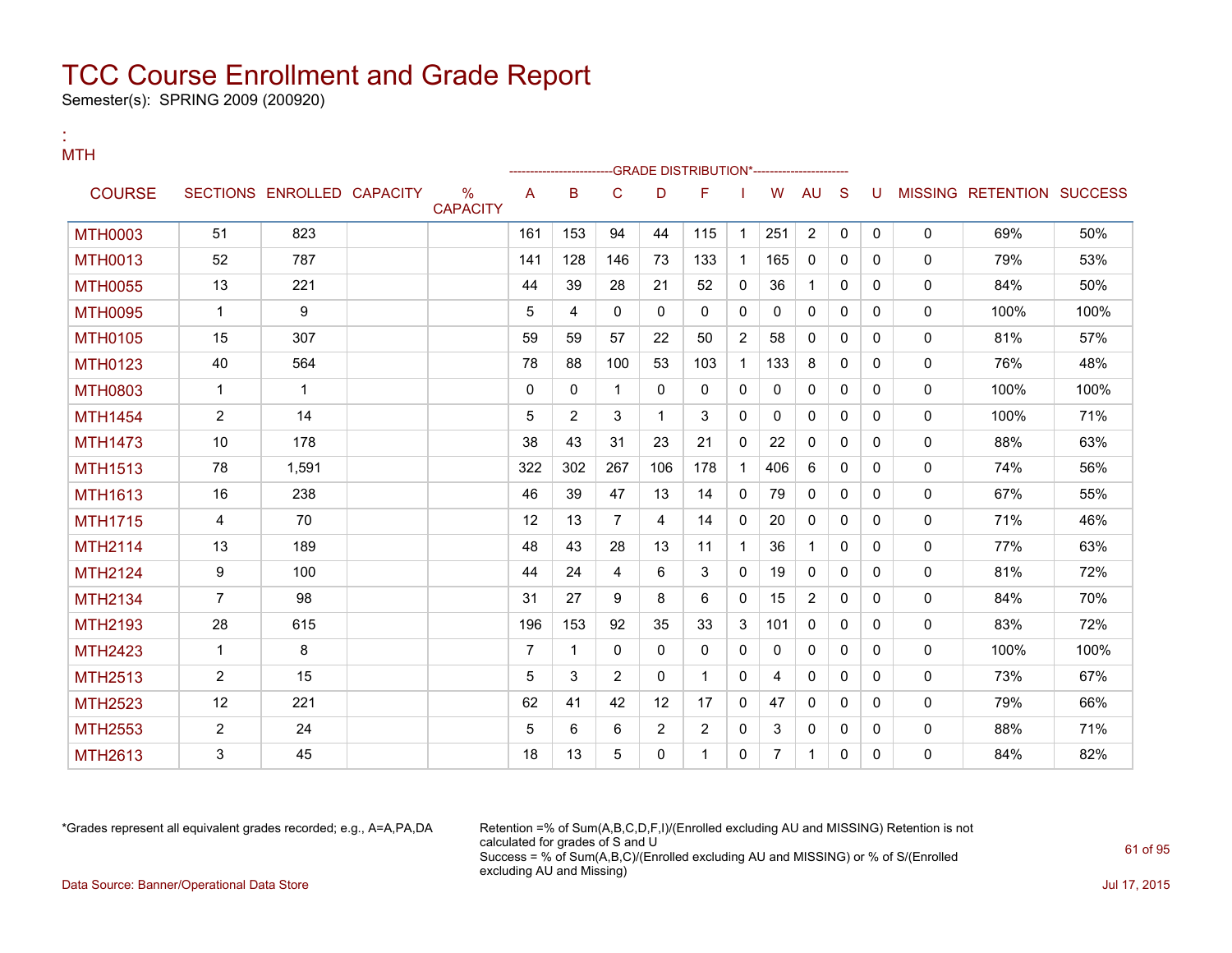Semester(s): SPRING 2009 (200920)

:

| <b>MTR</b>     |                            |                      |    |       | -GRADE DISTRIBUTION*---------------------- |   |              |              |    |                           |      |
|----------------|----------------------------|----------------------|----|-------|--------------------------------------------|---|--------------|--------------|----|---------------------------|------|
| <b>COURSE</b>  | SECTIONS ENROLLED CAPACITY | %<br><b>CAPACITY</b> |    | A B C | DFIWAUS                                    |   |              |              | U. | MISSING RETENTION SUCCESS |      |
| <b>MTR2313</b> | 14                         |                      | 14 |       |                                            | 0 | $\mathbf{0}$ | $\mathbf{0}$ |    | 100%                      | 100% |
| <b>MTR2373</b> |                            |                      | 9  |       |                                            |   |              | 0            |    | 93%                       | 93%  |

\*Grades represent all equivalent grades recorded; e.g., A=A,PA,DA Retention =% of Sum(A,B,C,D,F,I)/(Enrolled excluding AU and MISSING) Retention is not calculated for grades of S and U Success = % of Sum(A,B,C)/(Enrolled excluding AU and MISSING) or % of S/(Enrolled excluding AU and Missing)

Data Source: Banner/Operational Data Store Jul 17, 2015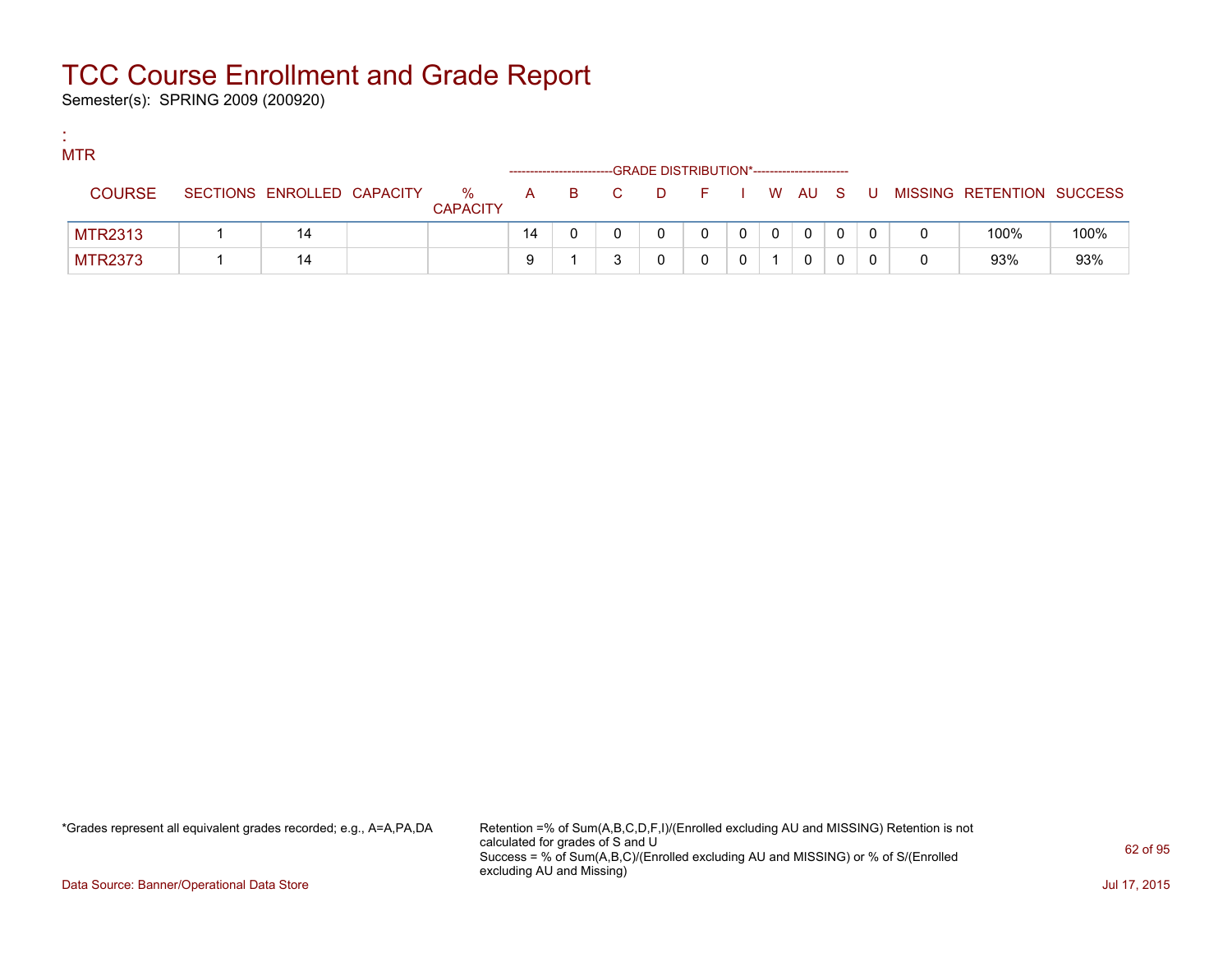Semester(s): SPRING 2009 (200920)

:

#### **MUS** --GRADE DISTRIBUTION\*------------------------COURSE SECTIONS ENROLLED CAPACITY % **CAPACITY** A B C D F I W AU S U MISSING RETENTION SUCCESS MUS1002 | 2 | 34 | | 13 | 0 | 3 | 1 | 4 | 0 | 12 | 1 | 0 | 0 | 0 | 64% | 48% MUS1013 | 1 | 24 | | 9 | 7 | 3 | 1 | 2 | 0 | 2 | 0 | 0 | 0 | 0 | 92% | 79% MUS1023 2 27 27 12 6 1 2 2 0 4 0 0 0 0 85% 70% MUS1053 | 3 | 31 | | 21 | 4 | 1 | 0 | 0 | 5 | 0 | 0 | 0 | 0 | 84% | 84% MUS1062 | 1 | 14 | | 1 | 4 | 6 | 3 | 0 | 0 | 0 | 1 | 0 | 0 | 0 | 0 | 93% | 93% MUS1072 | 1 | 14 | | 3 |6 | 1 | 1 | 0 | 0 | 3 | 0 | 0 | 0 | 0 | 79% | 71% MUS1113 | 8 | 139 | | 63 | 33 | 15 | 2 | 7 | 0 | 19 | 0 | 0 | 0 | 0 | 86% | 80% MUS1142 1 7 3 0 0 0 0 0 3 1 0 0 0 50% 50% MUS1191 | 17 | 49 | | 38 | 1 | 2 | 0 | 0 | 2 | 6 | 0 | 0 | 0 | 95% | 95% MUS1192 | 15 | 39 | | 24 | 3 | 0 | 0 | 0 | 8 | 4 | 0 | 0 | 0 | 77% | 77% MUS1201 | 2 | 10 | | 4 | 3 | 0 | 0 | 0 | 1 | 2 | 0 | 0 | 0 | 88% | 88% | 88% MUS1202 | 2 | 6 | | | | | 3 | 2 | 0 | 0 | 0 | 0 | 0 | 0 | 0 | 0 | 100% | 100% MUS1241 | 3 | 5 | | | 4 | 1 | 0 | 0 | 0 | 0 | 0 | 0 | 0 | 0 | 100% | 100% MUS1242 | 3 | 17 | | | 15 | 1 | 0 | 0 | 0 | 0 | 1 | 0 | 0 | 0 | 100% | 100% MUS1251 | 2 | 15 | | 12 | 2 | 0 | 0 | 0 | 1 | 0 | 0 | 0 | 0 | 93% | 93% MUS1252 3 12 12 0 0 0 0 0 0 0 0 0 0 100% 100% MUS1312 | 1 | 5 | | | 2 |3 | 0 | 0 | 0 | 0 | 0 | 0 | 0 | 0 | 100% | 100% MUS1331 1 1 0 0 0 0 0 0 0 1 0 0 0 MUS1332 2 4 4 0 0 0 0 0 0 0 0 0 0 100% 100% MUS1341 1 1 0 1 0 0 0 0 0 0 0 0 0 100% 100% MUS1342 1 1 0 1 0 0 0 0 0 0 0 0 0 100% 100% MUS1352 1 2 1 1 0 0 0 0 0 0 0 0 0 100% 100%

\*Grades represent all equivalent grades recorded; e.g., A=A,PA,DA Retention =% of Sum(A,B,C,D,F,I)/(Enrolled excluding AU and MISSING) Retention is not calculated for grades of S and U Success = % of Sum(A,B,C)/(Enrolled excluding AU and MISSING) or % of S/(Enrolled excluding AU and Missing)

Data Source: Banner/Operational Data Store Jul 17, 2015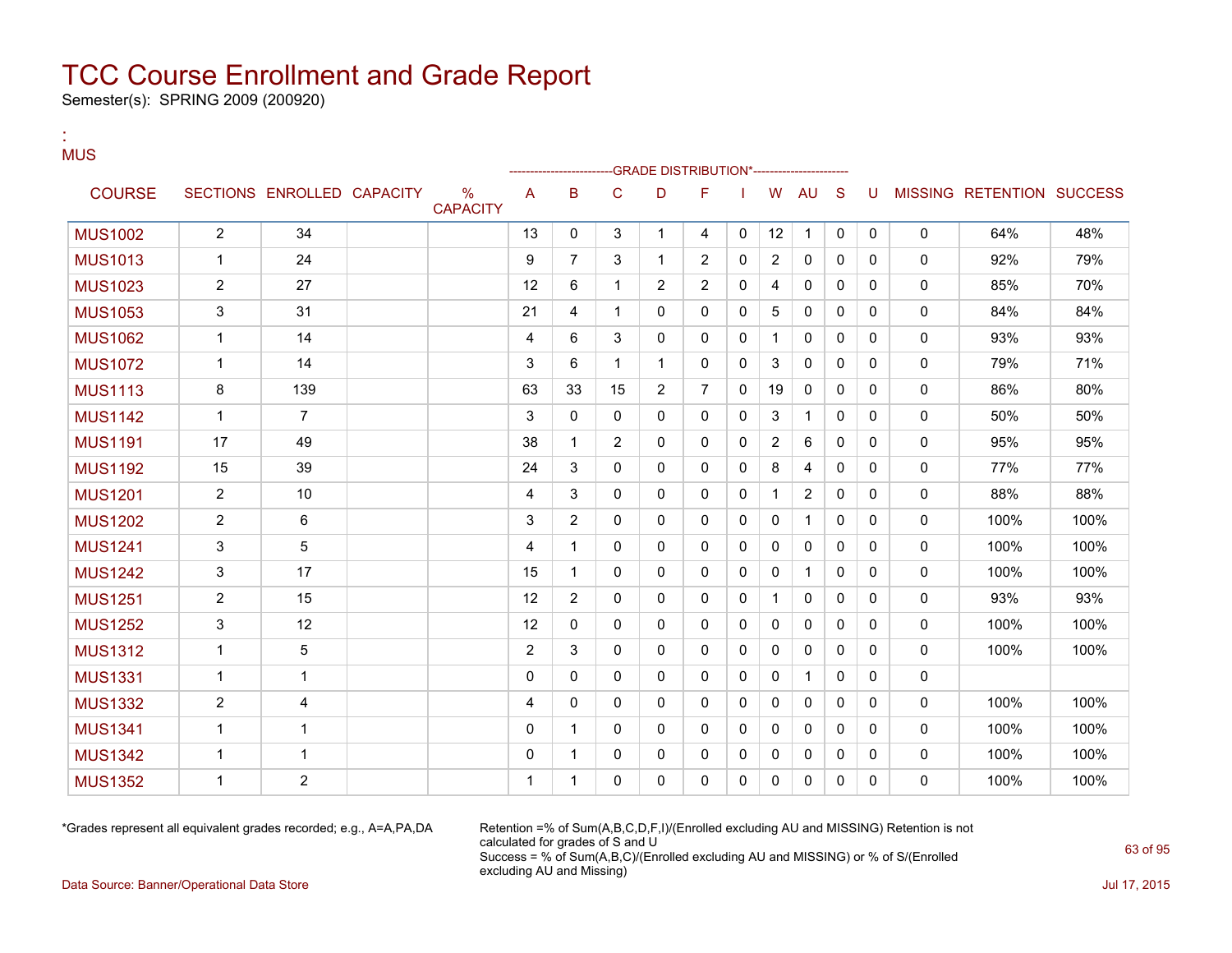Semester(s): SPRING 2009 (200920)

:

#### **MUS** --GRADE DISTRIBUTION\*------------------------COURSE SECTIONS ENROLLED CAPACITY % **CAPACITY** A B C D F I W AU S U MISSING RETENTION SUCCESS MUS1361 1 1 1 0 0 0 0 0 0 0 0 0 0 100% 100% MUS1372 1 2 2 0 0 0 0 0 0 0 0 0 0 100% 100% MUS1381 1 1 1 0 0 0 0 0 0 0 0 0 0 100% 100% MUS1382 1 4 2 1 0 0 0 0 1 0 0 0 0 75% 75% MUS1392 1 1 1 0 0 0 0 0 0 0 0 0 0 100% 100% MUS1412 1 4 4 0 0 0 0 0 0 0 0 0 0 100% 100% MUS1421 1 1 1 0 0 0 0 0 0 0 0 0 0 100% 100% MUS1422 1 1 1 0 0 0 0 0 0 0 0 0 0 100% 100% MUS1432 1 3 3 0 0 0 0 0 0 0 0 0 0 100% 100% MUS1442 1 3 3 0 0 0 0 0 0 0 0 0 0 100% 100% MUS1452 1 2 2 0 0 0 0 0 0 0 0 0 0 100% 100% MUS1492 1 3 3 0 0 0 0 0 0 0 0 0 0 100% 100% MUS1541 | 1 | 21 | | 14 | 1 | 1 | 2 | 2 | 0 | 1 | 0 | 0 | 0 | 0 | 95% | 76% MUS1551 2 40 21 6 1 0 0 0 1 3 0 0 0 76% 76% MUS1562 | 1 | 7 | | | | | | 6 | 0 | 0 | 0 | 0 | 1 | 0 | 0 | 0 | 0 | 86% | 86% | 86% MUS1612 | 8 | 42 | | 21 | 5 | 1 | 0 | 3 | 0 | 12 | 0 | 0 | 0 | 0 | 71% | 64% MUS1622 | 7 | 19 | | 8 | 3 | 0 | 0 | 0 | 8 | 0 | 0 | 0 | 0 | 58% | 58% | MUS1632 2 3 2 1 0 0 0 0 0 0 0 0 0 100% 100% MUS1642 5 6 4 1 0 0 0 0 1 0 0 0 0 83% 83% MUS1651 | 1 | 60 | | | 59 | 0 | 0 | 0 | 0 | 0 | 1 | 0 | 0 | 0 | 100% | 100% MUS1661 1 19 19 0 0 0 0 0 0 0 0 0 0 100% 100% MUS1711 1 6 6 0 0 0 0 0 0 0 0 0 0 100% 100%

\*Grades represent all equivalent grades recorded; e.g., A=A,PA,DA Retention =% of Sum(A,B,C,D,F,I)/(Enrolled excluding AU and MISSING) Retention is not calculated for grades of S and U Success = % of Sum(A,B,C)/(Enrolled excluding AU and MISSING) or % of S/(Enrolled excluding AU and Missing)

Data Source: Banner/Operational Data Store Jul 17, 2015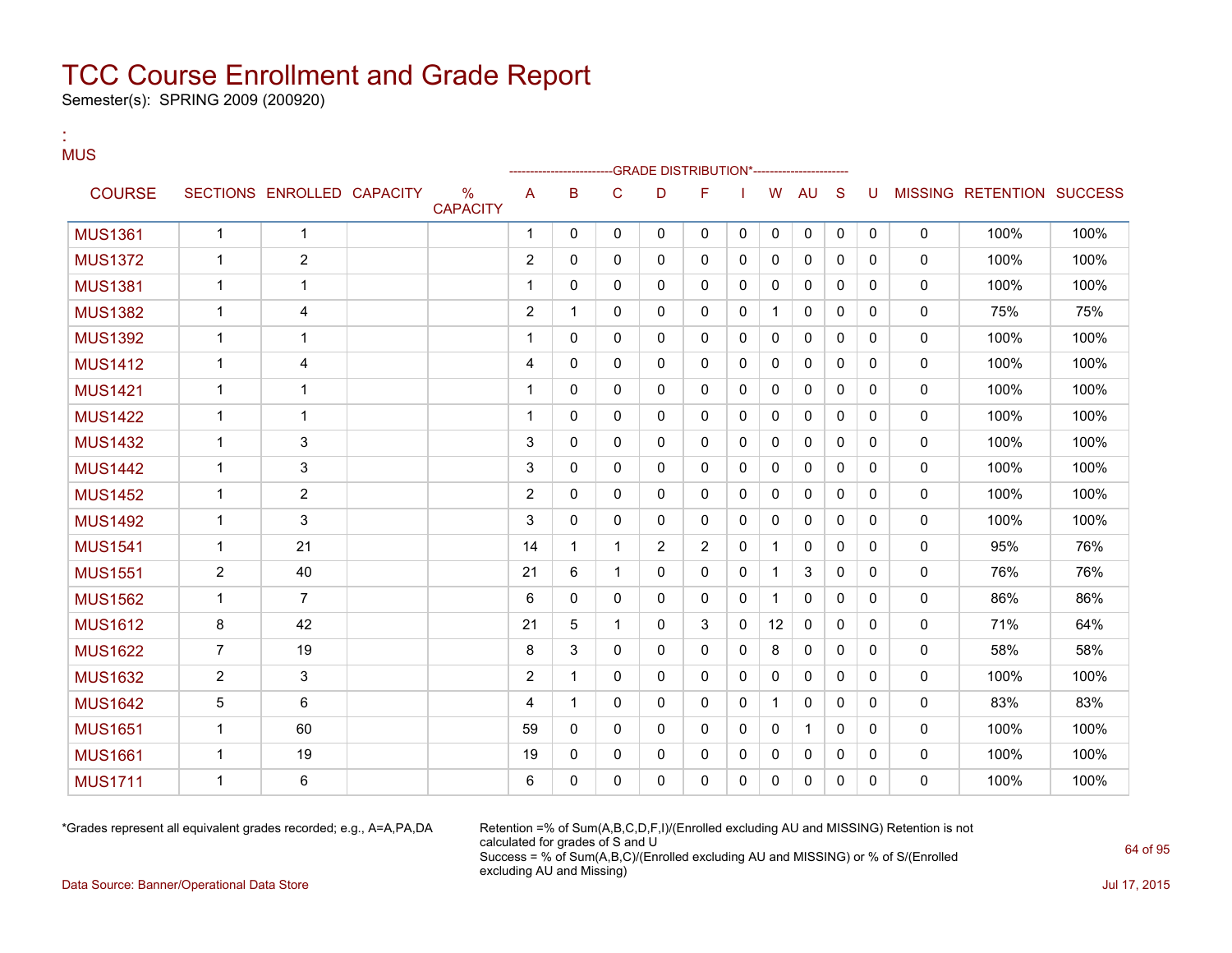Semester(s): SPRING 2009 (200920)

#### : **MUS**

|                |              |                            |  |                                  |    |                | ------------------------GRADE                DISTRIBUTION*---------------------- |   |                |              |              |              |              |          |                |                          |      |
|----------------|--------------|----------------------------|--|----------------------------------|----|----------------|----------------------------------------------------------------------------------|---|----------------|--------------|--------------|--------------|--------------|----------|----------------|--------------------------|------|
| <b>COURSE</b>  |              | SECTIONS ENROLLED CAPACITY |  | $\frac{0}{0}$<br><b>CAPACITY</b> | A  | B              | C                                                                                | D | F              |              | W            | AU           | <sub>S</sub> | U        | <b>MISSING</b> | <b>RETENTION SUCCESS</b> |      |
| <b>MUS1771</b> |              | 4                          |  |                                  | 4  | 0              | 0                                                                                | 0 | 0              | $\mathbf{0}$ | $\mathbf{0}$ | $\mathbf{0}$ | $\mathbf{0}$ | $\Omega$ | $\mathbf 0$    | 100%                     | 100% |
| <b>MUS1781</b> | 3            | 9                          |  |                                  | 8  | 0              | 0                                                                                | 0 | 0              | $\mathbf{0}$ |              | $\mathbf{0}$ | $\mathbf 0$  | $\Omega$ | $\mathbf 0$    | 89%                      | 89%  |
| <b>MUS1801</b> |              | 11                         |  |                                  | 9  | 0              | 0                                                                                | 0 | 0              | $\mathbf{0}$ |              | $\mathbf 1$  | $\mathbf{0}$ | $\Omega$ | 0              | 90%                      | 90%  |
| <b>MUS2023</b> |              | 13                         |  |                                  | 5  | 4              | 4                                                                                | 0 | 0              | 0            | 0            | 0            | 0            | $\Omega$ | $\mathbf 0$    | 100%                     | 100% |
| <b>MUS2072</b> |              | 10                         |  |                                  | 5  |                | 4                                                                                | 0 | 0              | 0            | 0            | $\mathbf{0}$ | 0            | $\Omega$ | $\mathbf 0$    | 100%                     | 100% |
| <b>MUS2133</b> |              | 9                          |  |                                  | 0  | 3              |                                                                                  | 3 | $\overline{2}$ | 0            | 0            | $\mathbf 0$  | 0            | $\Omega$ | 0              | 100%                     | 44%  |
| <b>MUS2161</b> | $\mathbf{1}$ | 8                          |  |                                  | 6  | 0              | 0                                                                                | 0 | 0              | $\mathbf{0}$ | $\Omega$     | 2            | $\Omega$     | $\Omega$ | $\mathbf 0$    | 100%                     | 100% |
| <b>MUS2171</b> | 2            | 18                         |  |                                  | 4  | 3              | $\overline{2}$                                                                   | 0 | 0              | $\mathbf{0}$ | 9            | 0            | 0            | $\Omega$ | $\mathbf 0$    | 50%                      | 50%  |
| <b>MUS2181</b> |              | 12                         |  |                                  | 10 | $\overline{2}$ | 0                                                                                | 0 | 0              | $\mathbf{0}$ | 0            | $\mathbf{0}$ | $\mathbf 0$  | $\Omega$ | $\mathbf 0$    | 100%                     | 100% |
| <b>MUS2202</b> | 1            | 1                          |  |                                  |    | $\Omega$       | 0                                                                                | 0 | 0              | $\mathbf{0}$ | 0            | $\mathbf{0}$ | $\mathbf{0}$ | $\Omega$ | 0              | 100%                     | 100% |
| <b>MUS2223</b> |              | 7                          |  |                                  | 5  |                | 0                                                                                | 0 | 0              | 0            |              | $\mathbf{0}$ | 0            | $\Omega$ | 0              | 86%                      | 86%  |
| <b>MUS2241</b> |              | -4                         |  |                                  |    | 0              | 0                                                                                | 0 | 0              | 0            | 0            | $\mathbf{0}$ | 0            | $\Omega$ | $\mathbf 0$    | 100%                     | 100% |
| <b>MUS2242</b> | 3            | 9                          |  |                                  | 9  | 0              | 0                                                                                | 0 | 0              | 0            | $\mathbf{0}$ | 0            | 0            | 0        | 0              | 100%                     | 100% |
| <b>MUS2992</b> |              |                            |  |                                  |    | 0              | 0                                                                                | 0 | 0              | 0            | 0            | 0            | 0            | 0        | 0              | 100%                     | 100% |

\*Grades represent all equivalent grades recorded; e.g., A=A,PA,DA Retention =% of Sum(A,B,C,D,F,I)/(Enrolled excluding AU and MISSING) Retention is not calculated for grades of S and U Success = % of Sum(A,B,C)/(Enrolled excluding AU and MISSING) or % of S/(Enrolled excluding AU and Missing)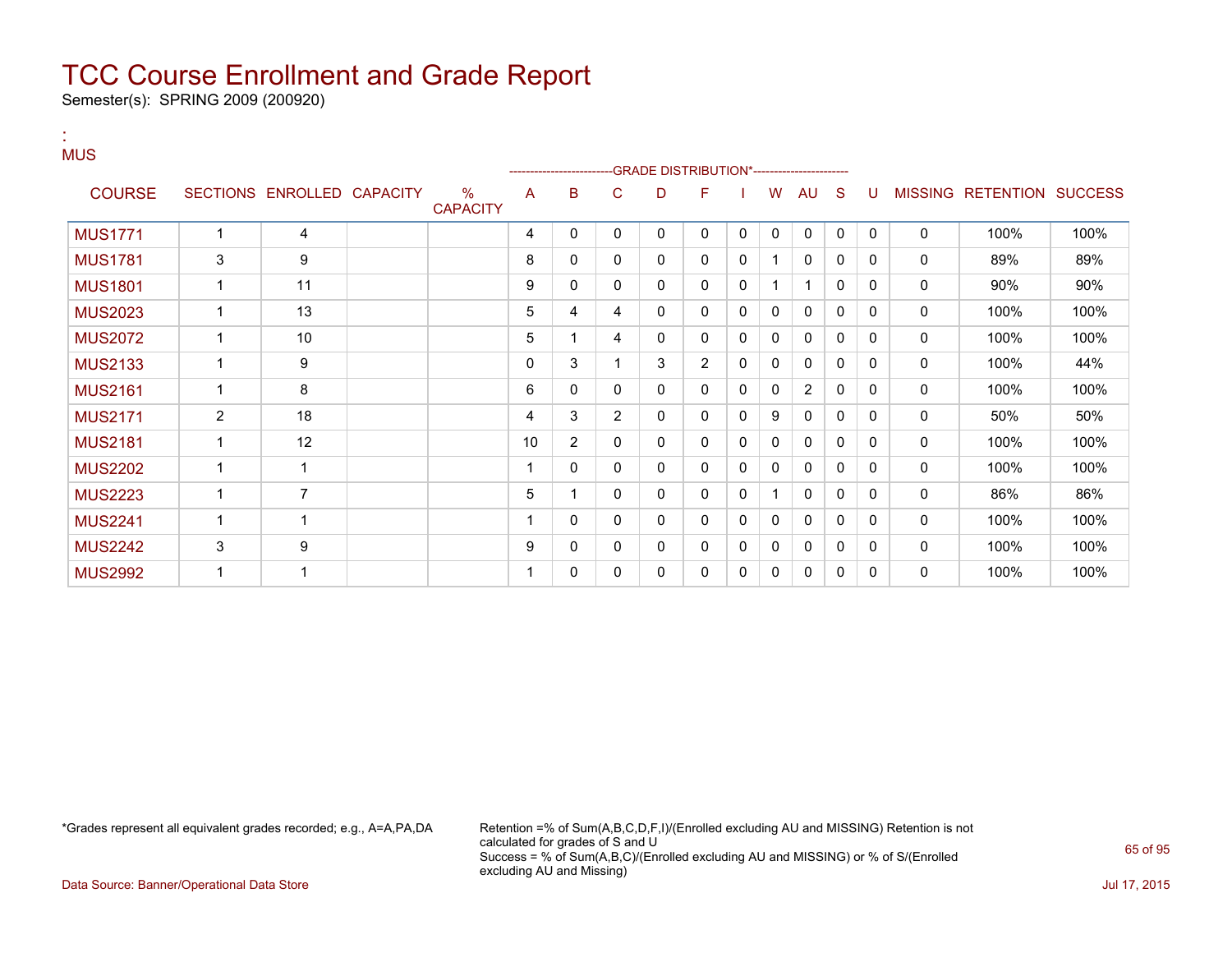Semester(s): SPRING 2009 (200920)

:

| <b>MUSC</b>     |  |                 |                                                                    |  |                |       |  |  |                                                                             |     |
|-----------------|--|-----------------|--------------------------------------------------------------------|--|----------------|-------|--|--|-----------------------------------------------------------------------------|-----|
|                 |  |                 | ------------------------GRADE DISTRIBUTION*----------------------- |  |                |       |  |  |                                                                             |     |
| <b>COURSE</b>   |  | <b>CAPACITY</b> |                                                                    |  |                |       |  |  | SECTIONS ENROLLED CAPACITY % A B C D F I W AU S U MISSING RETENTION SUCCESS |     |
| <b>MUSC1113</b> |  |                 |                                                                    |  | $\overline{0}$ | $0$ 0 |  |  | 33%                                                                         | 33% |

\*Grades represent all equivalent grades recorded; e.g., A=A,PA,DA Retention =% of Sum(A,B,C,D,F,I)/(Enrolled excluding AU and MISSING) Retention is not calculated for grades of S and U Success = % of Sum(A,B,C)/(Enrolled excluding AU and MISSING) or % of S/(Enrolled excluding AU and Missing)

Data Source: Banner/Operational Data Store Jul 17, 2015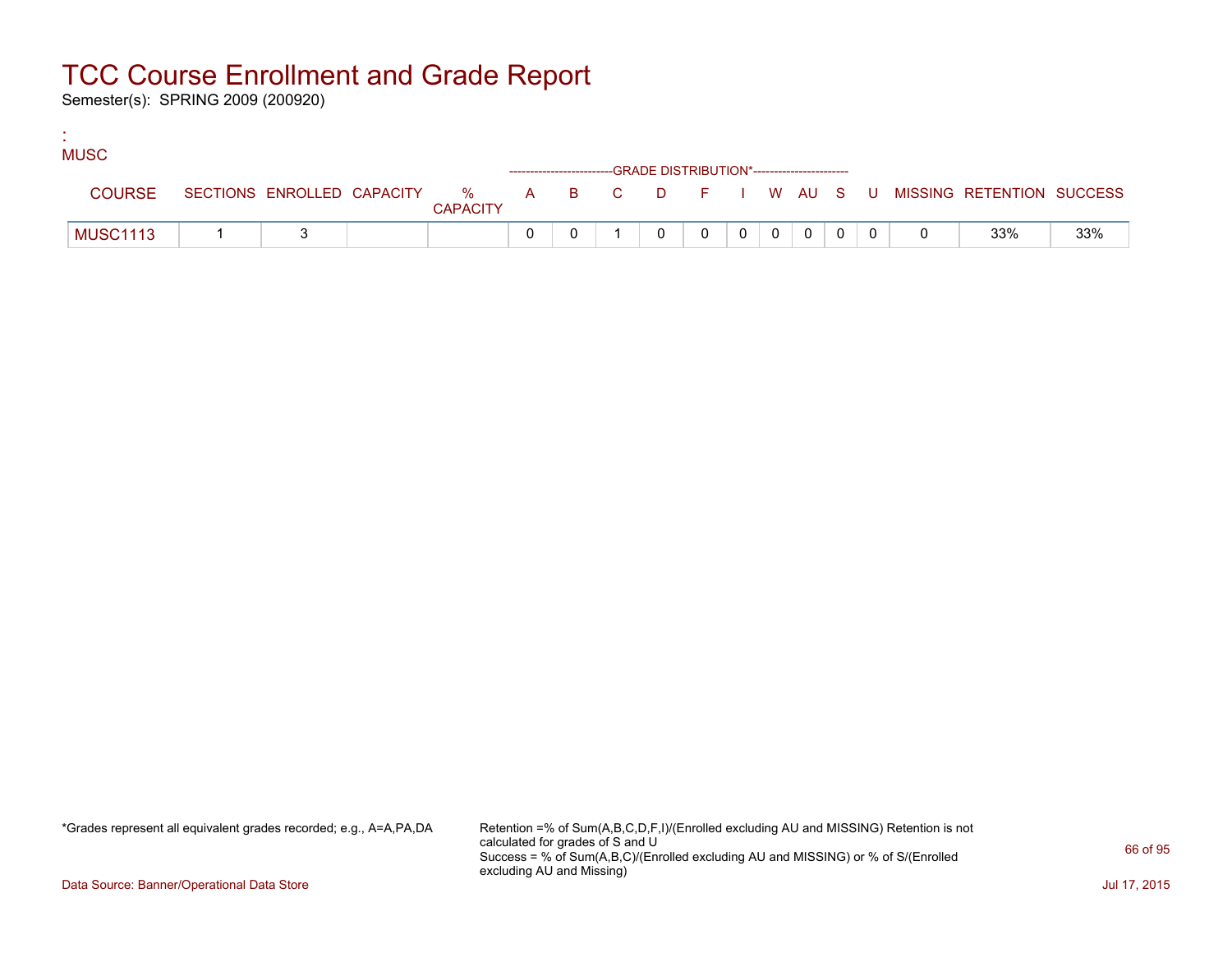Semester(s): SPRING 2009 (200920)

:

| <b>NAS</b>     |                            |                         |    | ---------------------- |    | -GRADE DISTRIBUTION*----------------------- |   |          |   |              |          |          |   |                   |                |
|----------------|----------------------------|-------------------------|----|------------------------|----|---------------------------------------------|---|----------|---|--------------|----------|----------|---|-------------------|----------------|
| <b>COURSE</b>  | SECTIONS ENROLLED CAPACITY | $\%$<br><b>CAPACITY</b> | A  | B.                     | C. | D                                           | н |          | W | AU           | - S      | - U      |   | MISSING RETENTION | <b>SUCCESS</b> |
| <b>NAS1013</b> | 4                          |                         |    |                        | ົ  | 0                                           |   | $\Omega$ | 0 | $\Omega$     | $\Omega$ | $\Omega$ | 0 | 100%              | 100%           |
| <b>NAS1023</b> | 3                          |                         |    |                        |    | 0                                           |   | 0        |   | $\mathbf{0}$ | 0        | 0        | 0 | 67%               | 67%            |
| <b>NAS2113</b> | 19                         |                         | 13 | 4                      | ∩  | 0                                           | ົ | 0        | 0 | $\Omega$     | $\Omega$ | 0        | 0 | 100%              | 89%            |
| <b>NAS2313</b> |                            |                         | 4  |                        |    | 0                                           |   |          |   |              |          | 0        | 0 | 83%               | 67%            |

\*Grades represent all equivalent grades recorded; e.g., A=A,PA,DA Retention =% of Sum(A,B,C,D,F,I)/(Enrolled excluding AU and MISSING) Retention is not calculated for grades of S and U Success = % of Sum(A,B,C)/(Enrolled excluding AU and MISSING) or % of S/(Enrolled excluding AU and Missing)

Data Source: Banner/Operational Data Store Jul 17, 2015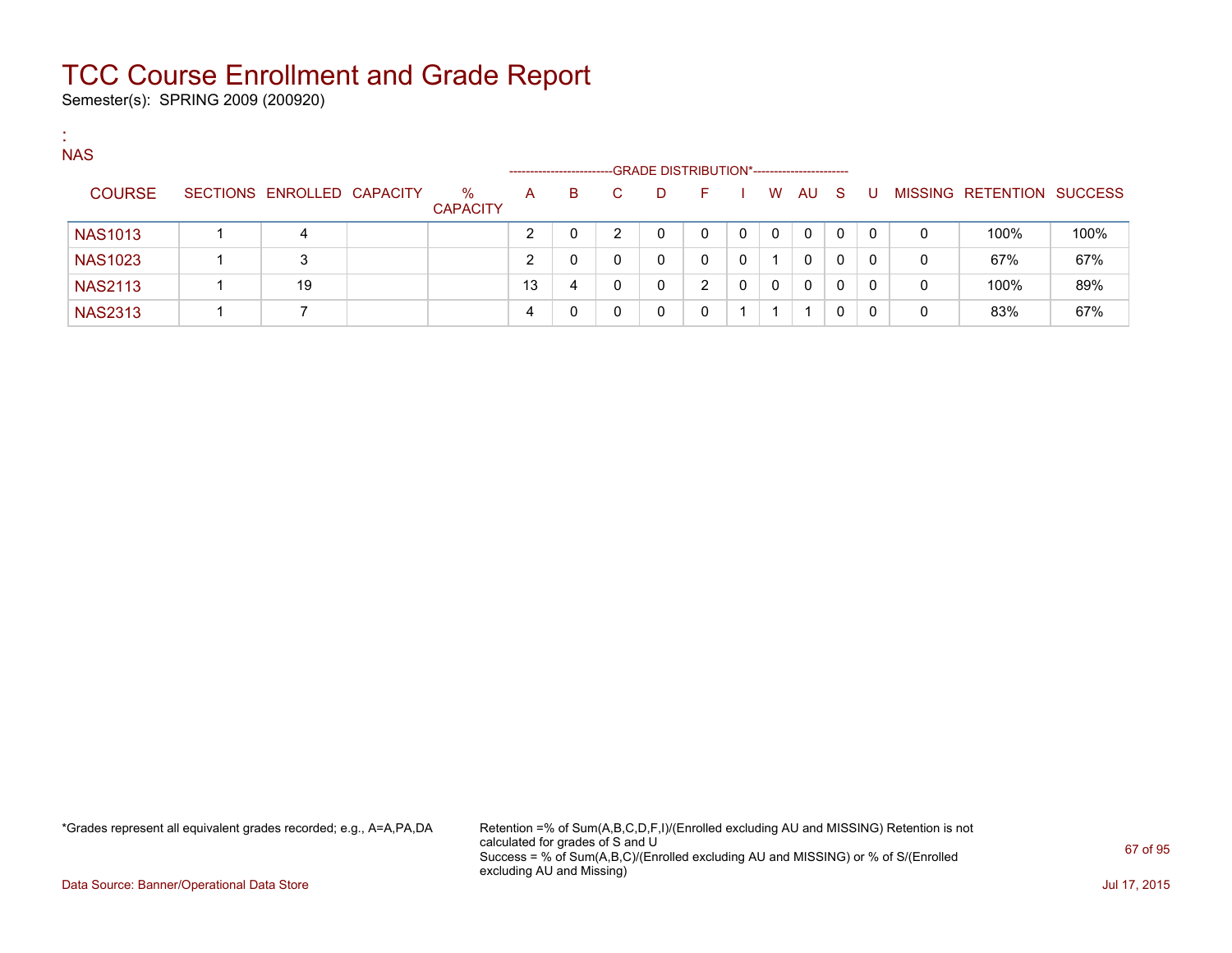Semester(s): SPRING 2009 (200920)

:

| <b>NCM</b>     |  |                 |                                                                    |  |          |         |                |  |                                                                               |      |
|----------------|--|-----------------|--------------------------------------------------------------------|--|----------|---------|----------------|--|-------------------------------------------------------------------------------|------|
|                |  |                 | ------------------------GRADE DISTRIBUTION*----------------------- |  |          |         |                |  |                                                                               |      |
| <b>COURSE</b>  |  | <b>CAPACITY</b> |                                                                    |  |          |         |                |  | SECTIONS ENROLLED CAPACITY 5 % A B C D F I W AU S U MISSING RETENTION SUCCESS |      |
| <b>NCM1223</b> |  |                 |                                                                    |  | $\Omega$ | $0$   0 | $\overline{0}$ |  | 100%                                                                          | 100% |

\*Grades represent all equivalent grades recorded; e.g., A=A,PA,DA Retention =% of Sum(A,B,C,D,F,I)/(Enrolled excluding AU and MISSING) Retention is not calculated for grades of S and U Success = % of Sum(A,B,C)/(Enrolled excluding AU and MISSING) or % of S/(Enrolled excluding AU and Missing)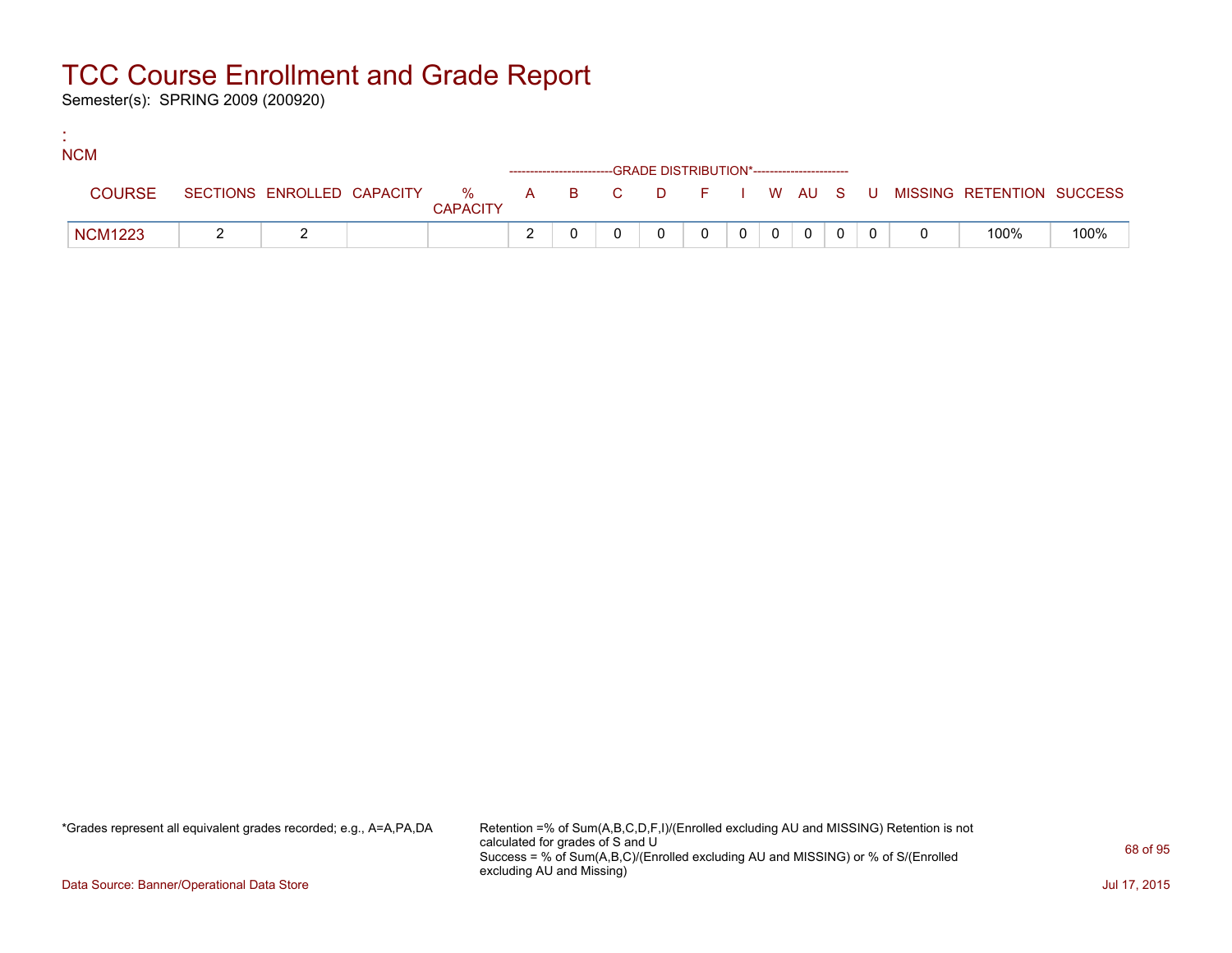Semester(s): SPRING 2009 (200920)

:

#### NUR --GRADE DISTRIBUTION\*------------------------COURSE SECTIONS ENROLLED CAPACITY % **CAPACITY** A B C D F I W AU S U MISSING RETENTION SUCCESS NUR1013 | 1 | 17 | | | | | | | | | 5 | 5 | 1 | 2 | 0 | 3 | 0 | 0 | 0 | 0 | 82% | 65% NUR1133 3 35 23 10 0 0 1 0 1 0 0 0 0 97% 94% NUR1142 1 9 6 2 0 0 0 0 1 0 0 0 0 89% 89% NUR1206 | 1 | 20 | | | | | | | | 6 | 6 | 2 | 0 | 0 | 5 | 0 | 0 | 0 | 0 | 1 | 75% | 65% NUR1393 | 1 | 24 | | 7 | 13 | 0 | 3 | 0 | 0 | 1 | 0 | 0 | 0 | 0 | 96% | 83% NUR1401 | 3 | 83 | | 25 | 32 | 8 | 2 | 0 | 14 | 0 | 0 | 0 | 0 | 83% | 78% NUR1421 | 1 | 65 | | 59 | 4 | 0 | 1 | 0 | 0 | 1 | 0 | 0 | 0 | 98% | 97% NUR1431 | 1 | 74 | | 40 | 28 | 4 | 2 | 0 | 0 | 0 | 0 | 0 | 0 | 0 | 100% | 97% NUR1446 | 1 | 88 | | 4 | 47 | 8 | 5 | 2 | 0 | 17 | 5 | 0 | 0 | 0 | 80% | 71% NUR1457 | 1 | 73 | | 5 | 36 | 4 | 14 | 0 | 0 | 14 | 0 | 0 | 0 | 0 | 81% | 62% NUR2303 | 1 | 27 | | 15 | 8 | 1 | 1 | 2 | 0 | 0 | 0 | 0 | 0 | 0 | 100% | 89% NUR2403 | 1 | 23 | | 11 | 7 | 1 | 0 | 0 | 4 | 0 | 0 | 0 | 0 | 83% | 83% NUR2423 3 72 72 42 27 2 0 0 1 0 0 0 0 0 99% 99% NUR2433 2 69 69 40 28 0 1 0 0 0 0 0 0 0 0 100% 99% NUR2453 2 60 1 13 45 2 0 0 0 0 0 0 0 0 100% 100% NUR2512 2 54 26 22 0 1 0 0 5 0 0 0 0 91% 89% NUR2543 2 64 C 22 35 0 1 1 0 5 0 0 0 0 92% 89% NUR2564 | 2 | 66 | | 8 | 38 | 2 | 1 | 1 | 0 | 15 | 1 | 0 | 0 | 0 | 77% | 74% NUR2865 1 2 0 0 0 0 0 0 2 0 0 0 0 0% 0% NUR2874 1 2 0 0 0 0 0 0 2 0 0 0 0 0% 0% NUR2883 1 2 0 0 0 0 0 0 2 0 0 0 0 0% 0% NUR2892 1 2 0 0 0 0 0 0 2 0 0 0 0 0% 0%

\*Grades represent all equivalent grades recorded; e.g., A=A,PA,DA Retention =% of Sum(A,B,C,D,F,I)/(Enrolled excluding AU and MISSING) Retention is not calculated for grades of S and U Success = % of Sum(A,B,C)/(Enrolled excluding AU and MISSING) or % of S/(Enrolled excluding AU and Missing)

Data Source: Banner/Operational Data Store Jul 17, 2015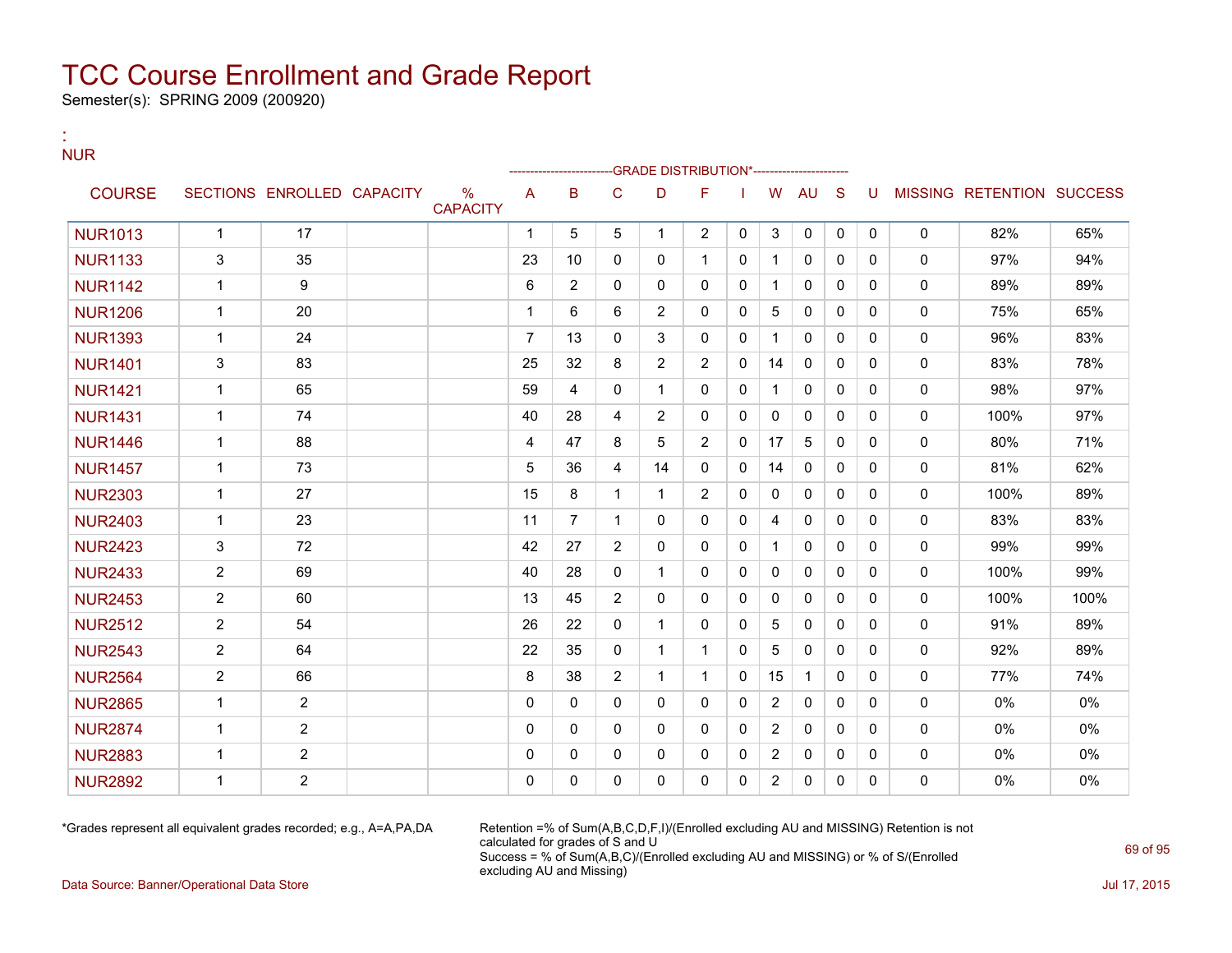Semester(s): SPRING 2009 (200920)

:

| <b>NUR</b>     |                            |                      | ---------------------- |    |    |   | -GRADE DISTRIBUTION*----------------------- |   |   |        |    |     |   |                           |      |
|----------------|----------------------------|----------------------|------------------------|----|----|---|---------------------------------------------|---|---|--------|----|-----|---|---------------------------|------|
| <b>COURSE</b>  | SECTIONS ENROLLED CAPACITY | %<br><b>CAPACITY</b> | A                      | B. | C. | D | E.                                          |   |   | I WAUS |    | - U |   | MISSING RETENTION SUCCESS |      |
| <b>NUR2902</b> | າ                          |                      |                        |    |    |   | 0                                           | 0 | 2 | 0      | 0  | 0   |   | $0\%$                     | 0%   |
| <b>NUR2991</b> | 16                         |                      |                        |    |    |   |                                             |   | 0 | 0      | 16 | 0   | 0 |                           | 100% |
| <b>NUR2993</b> | 18                         |                      | 15                     |    |    |   |                                             |   | 2 | 0      |    | 0   | 0 | 89%                       | 89%  |

\*Grades represent all equivalent grades recorded; e.g., A=A,PA,DA Retention =% of Sum(A,B,C,D,F,I)/(Enrolled excluding AU and MISSING) Retention is not calculated for grades of S and U Success = % of Sum(A,B,C)/(Enrolled excluding AU and MISSING) or % of S/(Enrolled excluding AU and Missing)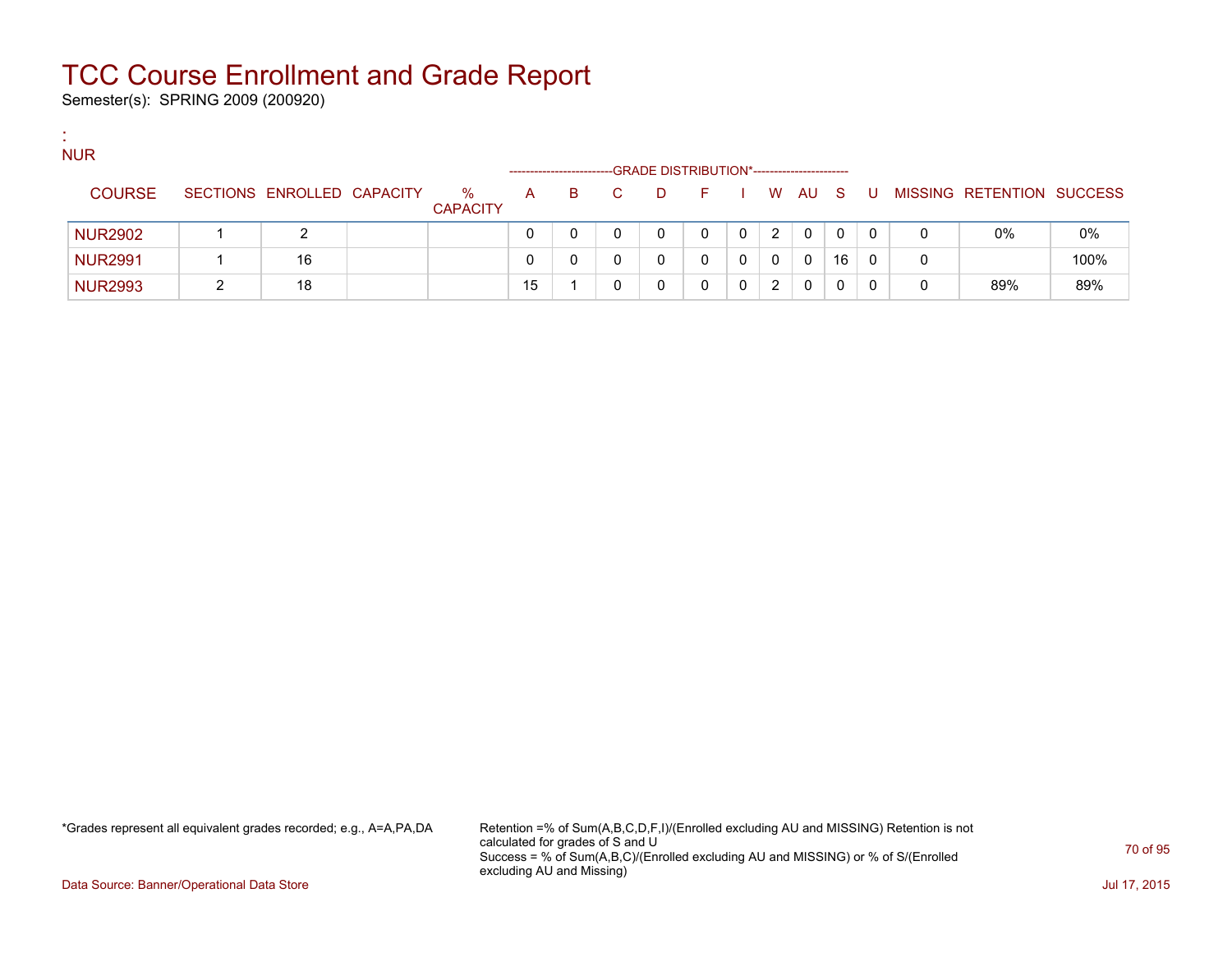Semester(s): SPRING 2009 (200920)

:

#### **OTA** ---GRADE DISTRIBUTION\*------------------------COURSE SECTIONS ENROLLED CAPACITY % **CAPACITY** A B C D F I W AU S U MISSING RETENTION SUCCESS OTA1203 | 1 | 6 | | 4 | 0 | 1 | 0 | 0 | 0 | 0 | 0 | 0 | 0 | 100% | 83% OTA1293 1 14 12 2 0 0 0 0 0 0 0 0 0 100% 100% OTA1403 1 14 14 0 0 0 0 0 0 0 0 0 0 100% 100% OTA1443 1 14 12 2 0 0 0 0 0 0 0 0 0 100% 100% OTA1483 | 1 | 14 | | | 9 |3 |2 |0 |0 |0 |0 |0 |0 | 100% | 100% OTA2356 | 1 | 15 | | | 0 | 0 | 0 | 0 | 0 | 0 | 0 | 15 | 0 | 0 | 0 | 15 | 0 | 0 | 100% OTA2376 | 1 | 15 | | | 0 | 0 | 0 | 0 | 0 | 0 | 0 | 15 | 0 | 0 | 13 | 0 | 0 | 100%

\*Grades represent all equivalent grades recorded; e.g., A=A,PA,DA Retention =% of Sum(A,B,C,D,F,I)/(Enrolled excluding AU and MISSING) Retention is not calculated for grades of S and U Success = % of Sum(A,B,C)/(Enrolled excluding AU and MISSING) or % of S/(Enrolled excluding AU and Missing)

Data Source: Banner/Operational Data Store Jul 17, 2015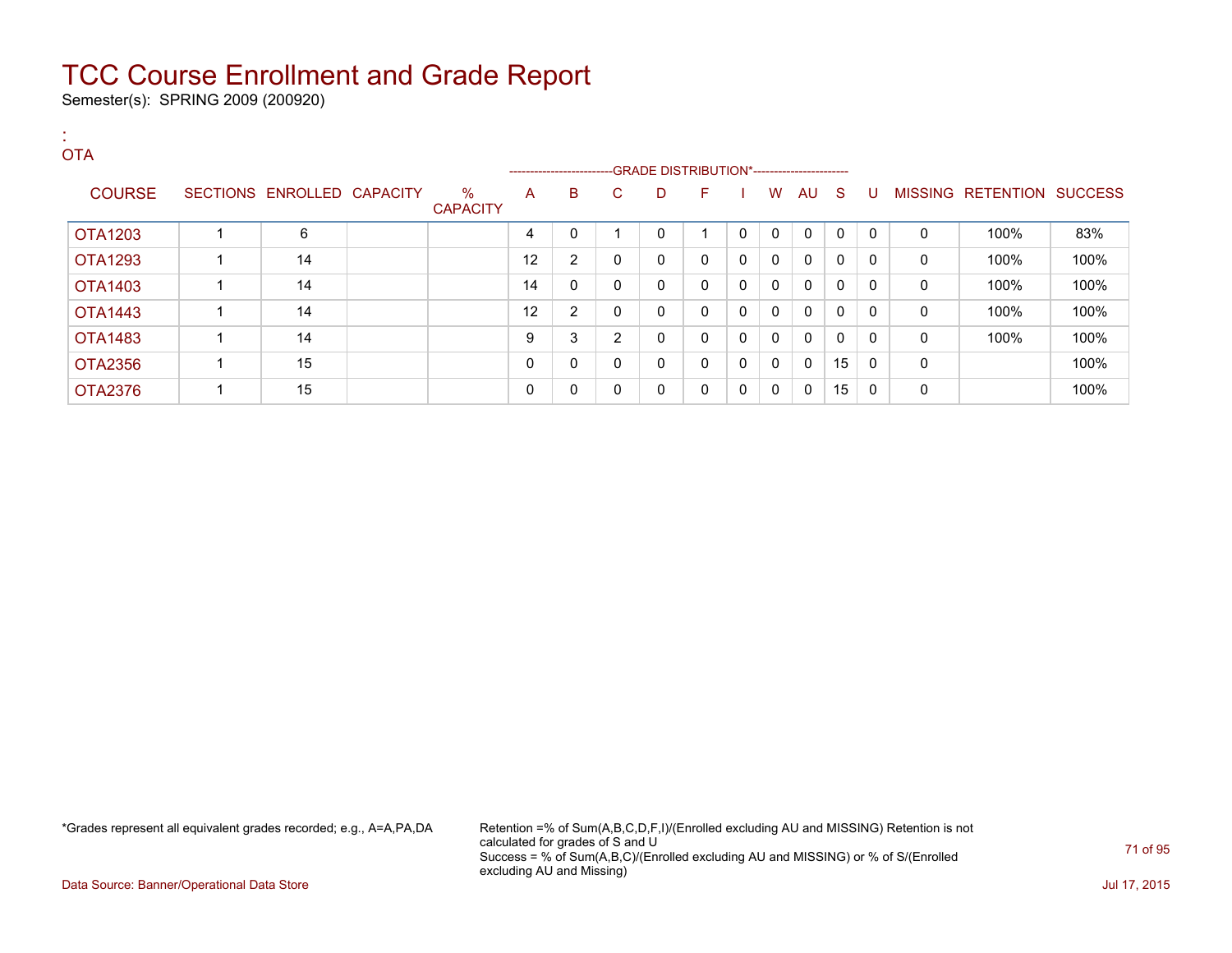Semester(s): SPRING 2009 (200920)

:

| PЕ            |                |                            |  |                                  | -GRADE DISTRIBUTION*-------------- |                |                |                |                |              |                |              |              |          |              |                                  |      |
|---------------|----------------|----------------------------|--|----------------------------------|------------------------------------|----------------|----------------|----------------|----------------|--------------|----------------|--------------|--------------|----------|--------------|----------------------------------|------|
| <b>COURSE</b> |                | SECTIONS ENROLLED CAPACITY |  | $\frac{0}{0}$<br><b>CAPACITY</b> | $\overline{A}$                     | B              | $\mathsf{C}$   | D              | F              |              | W              | AU           | S            | U        |              | <b>MISSING RETENTION SUCCESS</b> |      |
| PE1002        | $\mathbf{1}$   | 6                          |  |                                  | 6                                  | $\Omega$       | $\Omega$       | $\Omega$       | $\Omega$       | $\mathbf{0}$ | $\mathbf 0$    | $\mathbf{0}$ | $\mathbf{0}$ | $\Omega$ | $\mathbf 0$  | 100%                             | 100% |
| PE1092        | $\mathbf{1}$   | 9                          |  |                                  | 3                                  | $\overline{2}$ | $\mathbf{1}$   | $\mathbf{1}$   | $\mathbf 1$    | $\mathbf{0}$ | $\mathbf{1}$   | $\mathbf{0}$ | 0            | 0        | $\Omega$     | 89%                              | 67%  |
| PE1113        | 5              | 53                         |  |                                  | 25                                 | 10             | 3              | 4              | 4              | $\mathbf{0}$ | $\overline{7}$ | $\mathbf{0}$ | 0            | 0        | 0            | 87%                              | 72%  |
| PE1143        | $\mathbf{1}$   | 5                          |  |                                  | 2                                  | 1              | $\mathbf{1}$   | 0              | 0              | $\mathbf{0}$ | $\mathbf{1}$   | $\Omega$     | $\Omega$     | 0        | $\mathbf{0}$ | 80%                              | 80%  |
| PE1202        | $\mathbf{1}$   | 4                          |  |                                  | 3                                  | $\Omega$       | $\Omega$       | $\Omega$       | $\mathbf{1}$   | $\mathbf{0}$ | $\mathbf{0}$   | $\mathbf{0}$ | $\Omega$     | 0        | $\Omega$     | 100%                             | 75%  |
| <b>PE1252</b> | 3              | 25                         |  |                                  | 16                                 | 4              | 3              | 0              | $\mathbf 1$    | $\mathbf{0}$ | $\mathbf{1}$   | $\mathbf{0}$ | 0            | 0        | 0            | 96%                              | 92%  |
| <b>PE1282</b> | $\mathbf{1}$   | 9                          |  |                                  | 8                                  | 0              | $\Omega$       | $\Omega$       | $\Omega$       | $\Omega$     | $\mathbf{1}$   | $\Omega$     | $\Omega$     | $\Omega$ | $\Omega$     | 89%                              | 89%  |
| PE1292        | $\overline{2}$ | 8                          |  |                                  | 5                                  | $\Omega$       | $\mathbf{1}$   | $\mathbf{0}$   | 0              | $\mathbf{0}$ | 2              | $\mathbf{0}$ | $\Omega$     | 0        | $\Omega$     | 75%                              | 75%  |
| PE1302        | $\mathbf{1}$   | 3                          |  |                                  | 2                                  | 1              | $\Omega$       | 0              | $\Omega$       | $\mathbf{0}$ | $\mathbf{0}$   | $\mathbf{0}$ | $\Omega$     | 0        | 0            | 100%                             | 100% |
| PE1341        | $\mathbf{1}$   | 12                         |  |                                  | 10                                 | 0              | 0              | 0              | 0              | 0            | $\overline{2}$ | $\mathbf{0}$ | 0            | 0        | 0            | 83%                              | 83%  |
| PE1401        | $\overline{2}$ | 18                         |  |                                  | 16                                 | $\Omega$       | $\mathbf{0}$   | $\Omega$       | 2              | $\Omega$     | $\mathbf{0}$   | $\mathbf{0}$ | $\Omega$     | $\Omega$ | $\mathbf{0}$ | 100%                             | 89%  |
| PE1412        | 4              | 33                         |  |                                  | 17                                 | 5              | $\overline{2}$ | $\mathbf{1}$   | $\overline{2}$ | $\mathbf{0}$ | 6              | $\mathbf{0}$ | $\Omega$     | 0        | $\Omega$     | 82%                              | 73%  |
| <b>PE1422</b> | $\mathfrak{S}$ | 23                         |  |                                  | 18                                 | 0              | $\Omega$       | $\mathbf{1}$   | $\mathbf{1}$   | $\mathbf{0}$ | 3              | $\mathbf{0}$ | $\Omega$     | 0        | 0            | 87%                              | 78%  |
| <b>PE1552</b> | $\mathbf{1}$   | 4                          |  |                                  | 3                                  | 0              | 0              | 0              | 0              | $\mathbf{0}$ | $\mathbf{1}$   | $\mathbf{0}$ | 0            | 0        | 0            | 75%                              | 75%  |
| PE1632        | 2              | 16                         |  |                                  | 13                                 | $\overline{2}$ | 1              | $\Omega$       | 0              | $\mathbf{0}$ | $\mathbf{0}$   | $\mathbf{0}$ | $\Omega$     | 0        | $\mathbf{0}$ | 100%                             | 100% |
| PE1652        | 4              | 29                         |  |                                  | 20                                 | 3              | $\overline{2}$ | 0              | $\mathbf 1$    | $\mathbf{0}$ | 3              | $\mathbf{0}$ | $\Omega$     | 0        | 0            | 90%                              | 86%  |
| PE2011        | $\mathbf{1}$   | 6                          |  |                                  | 5                                  | 1              | $\mathbf{0}$   | $\mathbf{0}$   | 0              | $\mathbf{0}$ | $\mathbf{0}$   | $\mathbf{0}$ | 0            | 0        | 0            | 100%                             | 100% |
| <b>PE2092</b> | $\mathbf{1}$   | $\mathbf{1}$               |  |                                  | $\mathbf 1$                        | $\Omega$       | $\mathbf{0}$   | $\mathbf{0}$   | 0              | 0            | $\Omega$       | $\mathbf{0}$ | $\Omega$     | 0        | $\mathbf{0}$ | 100%                             | 100% |
| <b>PE2142</b> | $\mathbf{1}$   | 4                          |  |                                  | $\overline{4}$                     | $\Omega$       | $\Omega$       | $\Omega$       | $\Omega$       | $\Omega$     | $\Omega$       | $\mathbf{0}$ | $\Omega$     | 0        | $\Omega$     | 100%                             | 100% |
| PE2212        | $\overline{7}$ | 121                        |  |                                  | 77                                 | 19             | 5              | $\overline{2}$ | 3              | $\mathbf{0}$ | 15             | $\mathbf{0}$ | 0            | 0        | 0            | 88%                              | 83%  |
| <b>PE2252</b> | $\mathbf{1}$   | 3                          |  |                                  | 3                                  | $\mathbf{0}$   | 0              | $\mathbf{0}$   | 0              | $\mathbf{0}$ | 0              | $\mathbf{0}$ | 0            | 0        | 0            | 100%                             | 100% |
| <b>PE2263</b> | $\mathbf{1}$   | 14                         |  |                                  | 7                                  | 4              | $\overline{2}$ | $\Omega$       | 0              | $\Omega$     | 1              | $\mathbf{0}$ | 0            | 0        | $\mathbf{0}$ | 93%                              | 93%  |

\*Grades represent all equivalent grades recorded; e.g., A=A,PA,DA Retention =% of Sum(A,B,C,D,F,I)/(Enrolled excluding AU and MISSING) Retention is not calculated for grades of S and U Success = % of Sum(A,B,C)/(Enrolled excluding AU and MISSING) or % of S/(Enrolled excluding AU and Missing)

Data Source: Banner/Operational Data Store Jul 17, 2015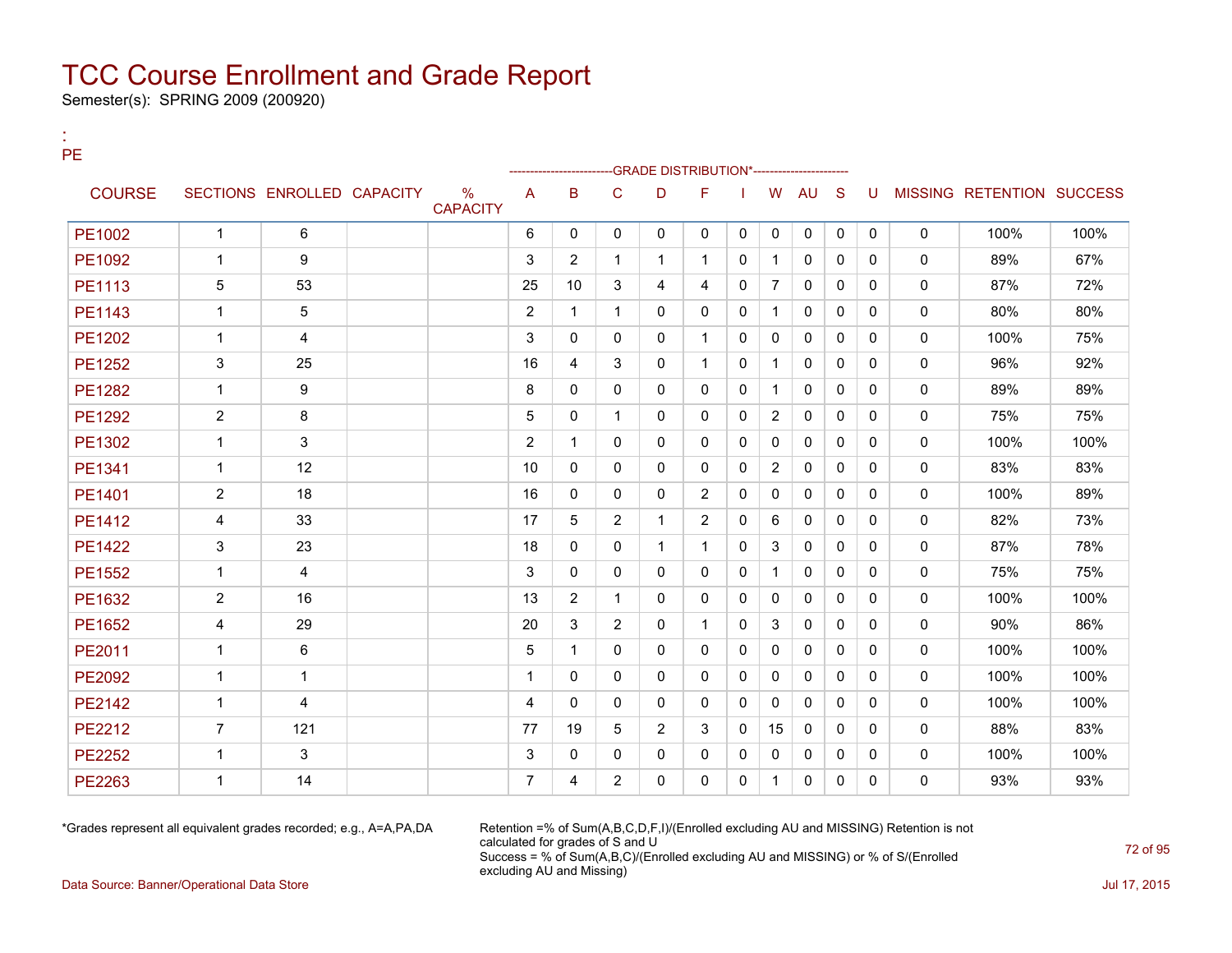Semester(s): SPRING 2009 (200920)

:

| PE.           |   |                            |                         |    | ------------------------ |                | -- GRADE DISTRIBUTION*------------------------ |                         |              |                |              |              |              |              |                           |      |
|---------------|---|----------------------------|-------------------------|----|--------------------------|----------------|------------------------------------------------|-------------------------|--------------|----------------|--------------|--------------|--------------|--------------|---------------------------|------|
| <b>COURSE</b> |   | SECTIONS ENROLLED CAPACITY | $\%$<br><b>CAPACITY</b> | A  | B                        | C.             | D                                              | F                       |              | W              | AU           | -S           | U            |              | MISSING RETENTION SUCCESS |      |
| <b>PE2282</b> |   | 1                          |                         |    | 0                        | 0              | $\mathbf{0}$                                   | $\mathbf{0}$            | $\mathbf{0}$ | $\mathbf{0}$   | $\mathbf{0}$ | $\Omega$     | $\mathbf{0}$ | 0            | 100%                      | 100% |
| PE2312        |   | 4                          |                         | 4  | 0                        | 0              | $\mathbf{0}$                                   | 0                       | 0            | 0              | $\mathbf{0}$ | 0            | $\Omega$     | $\mathbf{0}$ | 100%                      | 100% |
| <b>PE2322</b> | 3 | 38                         |                         | 29 | 4                        | $\overline{2}$ | 0                                              | 0                       | 0            | 3              | 0            | $\mathbf{0}$ | $\Omega$     | 0            | 92%                       | 92%  |
| <b>PE2332</b> |   | 12                         |                         | 8  | 4                        | $\Omega$       | $\mathbf{0}$                                   | 0                       | 0            | 3              | $\mathbf{0}$ | $\mathbf{0}$ | $\Omega$     | $\mathbf{0}$ | 75%                       | 75%  |
| <b>PE2422</b> |   | 4                          |                         | 0  | 0                        | 0              | $\mathbf{0}$                                   | 0                       | 0            | 4              | $\mathbf{0}$ | $\mathbf{0}$ | $\Omega$     | 0            | 0%                        | 0%   |
| PE2432        |   | $\overline{2}$             |                         |    |                          | 0              | $\mathbf{0}$                                   | 0                       | $\mathbf{0}$ | 0              | $\mathbf{0}$ | $\mathbf{0}$ | $\Omega$     | $\Omega$     | 100%                      | 100% |
| PE2603        |   | 20                         |                         | 15 | 3                        | 0              | $\mathbf{0}$                                   | $\Omega$                | 0            | $\overline{2}$ | $\mathbf{0}$ | $\mathbf{0}$ | $\Omega$     | $\mathbf{0}$ | 90%                       | 90%  |
| PE2653        |   | 17                         |                         | 5  | 7                        | 3              |                                                | $\overline{\mathbf{A}}$ | 0            | 0              | $\mathbf{0}$ | $\mathbf{0}$ | 0            | 0            | 100%                      | 88%  |
| <b>PE2662</b> |   | 9                          |                         | 9  | 0                        | 0              | $\mathbf{0}$                                   | 0                       | 0            | 0              | $\mathbf{0}$ | 0            | 0            | 0            | 100%                      | 100% |
| <b>PE2992</b> | 6 | 33                         |                         | 23 | 0                        | 0              | 0                                              | 0                       | 0            | 3              | 0            | 0            | 0            | 7            | 88%                       | 88%  |

\*Grades represent all equivalent grades recorded; e.g., A=A,PA,DA Retention =% of Sum(A,B,C,D,F,I)/(Enrolled excluding AU and MISSING) Retention is not calculated for grades of S and U Success = % of Sum(A,B,C)/(Enrolled excluding AU and MISSING) or % of S/(Enrolled excluding AU and Missing)

Data Source: Banner/Operational Data Store Jul 17, 2015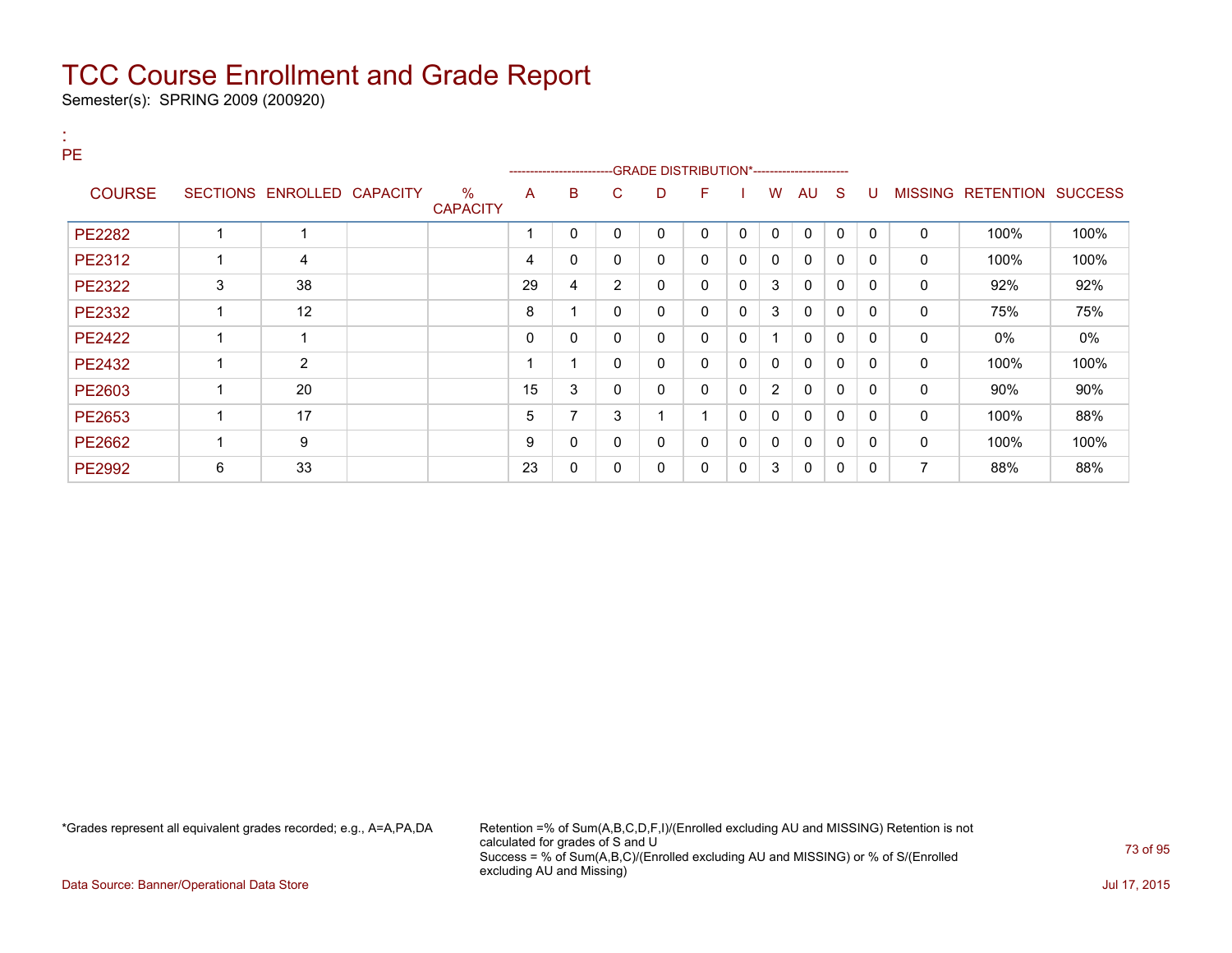Semester(s): SPRING 2009 (200920)

:

| <b>PHI</b>     |                 |                         |                         |    |                          |                |                                              |              |   |                |              |              |              |                |                  |                |
|----------------|-----------------|-------------------------|-------------------------|----|--------------------------|----------------|----------------------------------------------|--------------|---|----------------|--------------|--------------|--------------|----------------|------------------|----------------|
|                |                 |                         |                         |    | ------------------------ |                | --GRADE DISTRIBUTION*----------------------- |              |   |                |              |              |              |                |                  |                |
| <b>COURSE</b>  | <b>SECTIONS</b> | ENROLLED CAPACITY       | $\%$<br><b>CAPACITY</b> | A  | B                        | C              | D                                            | F            |   | w              | <b>AU</b>    | <sub>S</sub> | U            | <b>MISSING</b> | <b>RETENTION</b> | <b>SUCCESS</b> |
| <b>PHI1113</b> | 15              | 305                     |                         | 92 | 73                       | 33             | 15                                           | 13           | 0 | 78             |              | $\Omega$     | $\mathbf{0}$ | 0              | 74%              | 65%            |
| PHI1143        | 7               | 62                      |                         | 37 | 5                        | 3              | 0                                            | 8            | 0 | 9              | 0            | 0            | 0            | 0              | 85%              | 73%            |
| PHI1213        | 4               | 40                      |                         | 13 | 8                        | 2              |                                              | 3            |   | 12             | 0            | 0            | $\mathbf{0}$ | 0              | 70%              | 58%            |
| <b>PHI1223</b> | 3               | 12                      |                         | 5  | 4                        | $\overline{2}$ | 0                                            | $\mathbf{0}$ | 0 |                | $\mathbf{0}$ | $\Omega$     | $\mathbf{0}$ | 0              | 92%              | 92%            |
| PHI2113        |                 | 23                      |                         | 3  | 4                        | 5              | 0                                            | 3            |   | 5              | 2            | $\mathbf{0}$ | $\mathbf{0}$ | 0              | 76%              | 57%            |
| PHI2133        |                 | 10                      |                         | 8  |                          | 0              | 0                                            | $\mathbf{0}$ | 0 | -1             | $\mathbf{0}$ | 0            | 0            | 0              | 90%              | 90%            |
| PHI2153        | 2               | 44                      |                         | 4  | 6                        | 5              |                                              | 2            | 0 | 26             | $\mathbf{0}$ | $\mathbf{0}$ | 0            | $\Omega$       | 41%              | 34%            |
| PHI2163        |                 | 4                       |                         | 2  | 0                        | 0              | 0                                            | $\mathbf{0}$ | 0 | $\overline{2}$ | $\mathbf{0}$ | 0            | 0            | 0              | 50%              | 50%            |
| <b>PHI2173</b> |                 | $\overline{\mathbf{A}}$ |                         | 0  |                          | 0              | 0                                            | 0            | 0 | 0              | 0            | 0            | 0            | 0              | 100%             | 100%           |

\*Grades represent all equivalent grades recorded; e.g., A=A,PA,DA Retention =% of Sum(A,B,C,D,F,I)/(Enrolled excluding AU and MISSING) Retention is not calculated for grades of S and U Success = % of Sum(A,B,C)/(Enrolled excluding AU and MISSING) or % of S/(Enrolled excluding AU and Missing)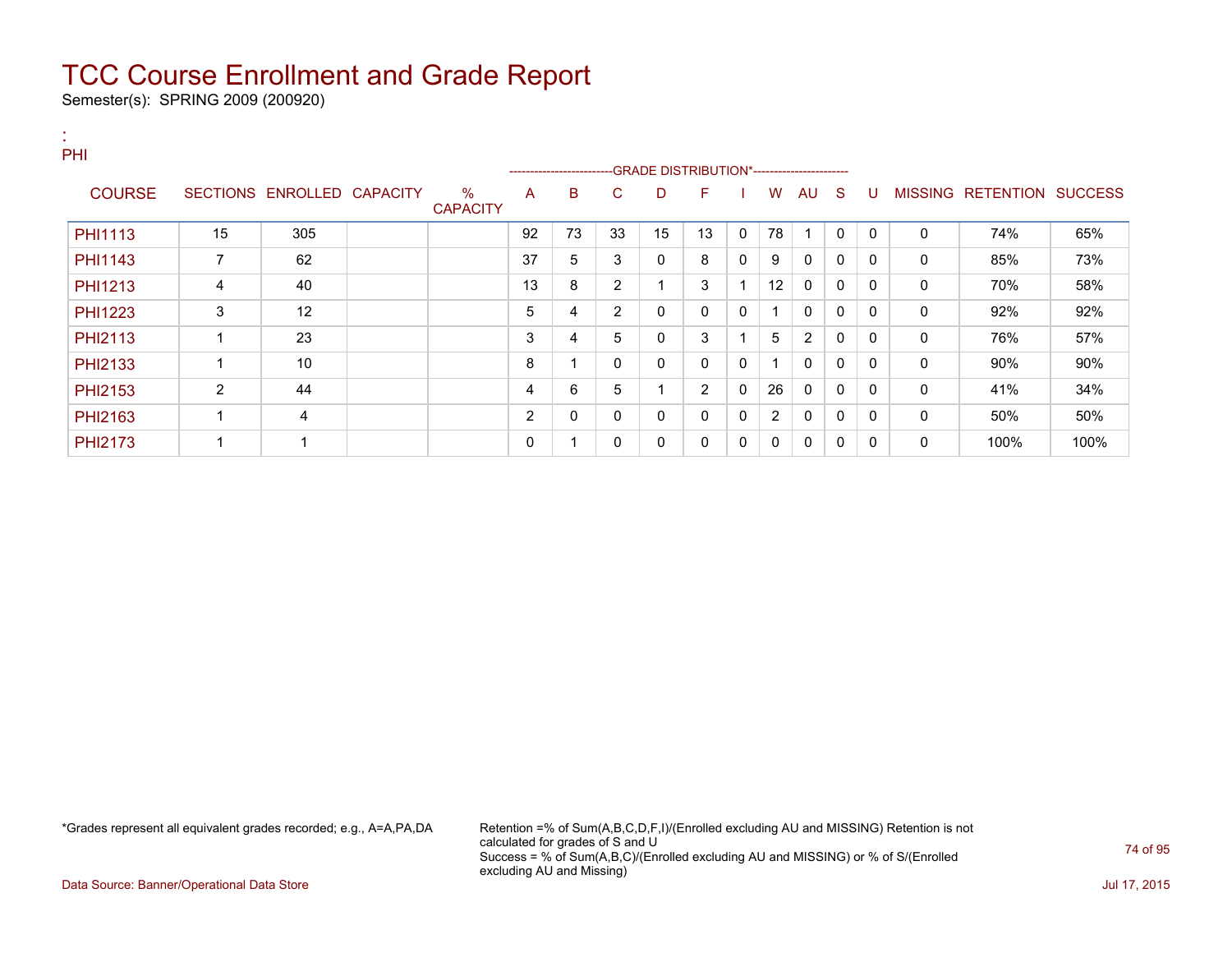Semester(s): SPRING 2009 (200920)

:

| PHT            |                            |                         |              |                        |                                             |              |   |             |    |     |     |   |                           |      |
|----------------|----------------------------|-------------------------|--------------|------------------------|---------------------------------------------|--------------|---|-------------|----|-----|-----|---|---------------------------|------|
|                |                            |                         |              | ---------------------- | -GRADE DISTRIBUTION*----------------------- |              |   |             |    |     |     |   |                           |      |
| <b>COURSE</b>  | SECTIONS ENROLLED CAPACITY | $\%$<br><b>CAPACITY</b> | $\mathsf{A}$ | B.                     | D                                           | $\mathbf{H}$ |   | <b>W</b>    | AU | - S | . U |   | MISSING RETENTION SUCCESS |      |
| <b>PHT1318</b> | 3                          |                         | っ            |                        |                                             | 0            | 0 | $\mathbf 0$ | 0  | 0   | 0   | 0 | 100%                      | 100% |
| <b>PHT1414</b> |                            |                         |              |                        |                                             |              | 0 | 0           | 0  |     |     | 0 | 100%                      | 100% |
| <b>PHT1524</b> | ◠                          |                         | ິ            |                        |                                             | 0            | 0 | 0           | 0  |     |     | 0 | 100%                      | 100% |

\*Grades represent all equivalent grades recorded; e.g., A=A,PA,DA Retention =% of Sum(A,B,C,D,F,I)/(Enrolled excluding AU and MISSING) Retention is not calculated for grades of S and U Success = % of Sum(A,B,C)/(Enrolled excluding AU and MISSING) or % of S/(Enrolled excluding AU and Missing)

Data Source: Banner/Operational Data Store Jul 17, 2015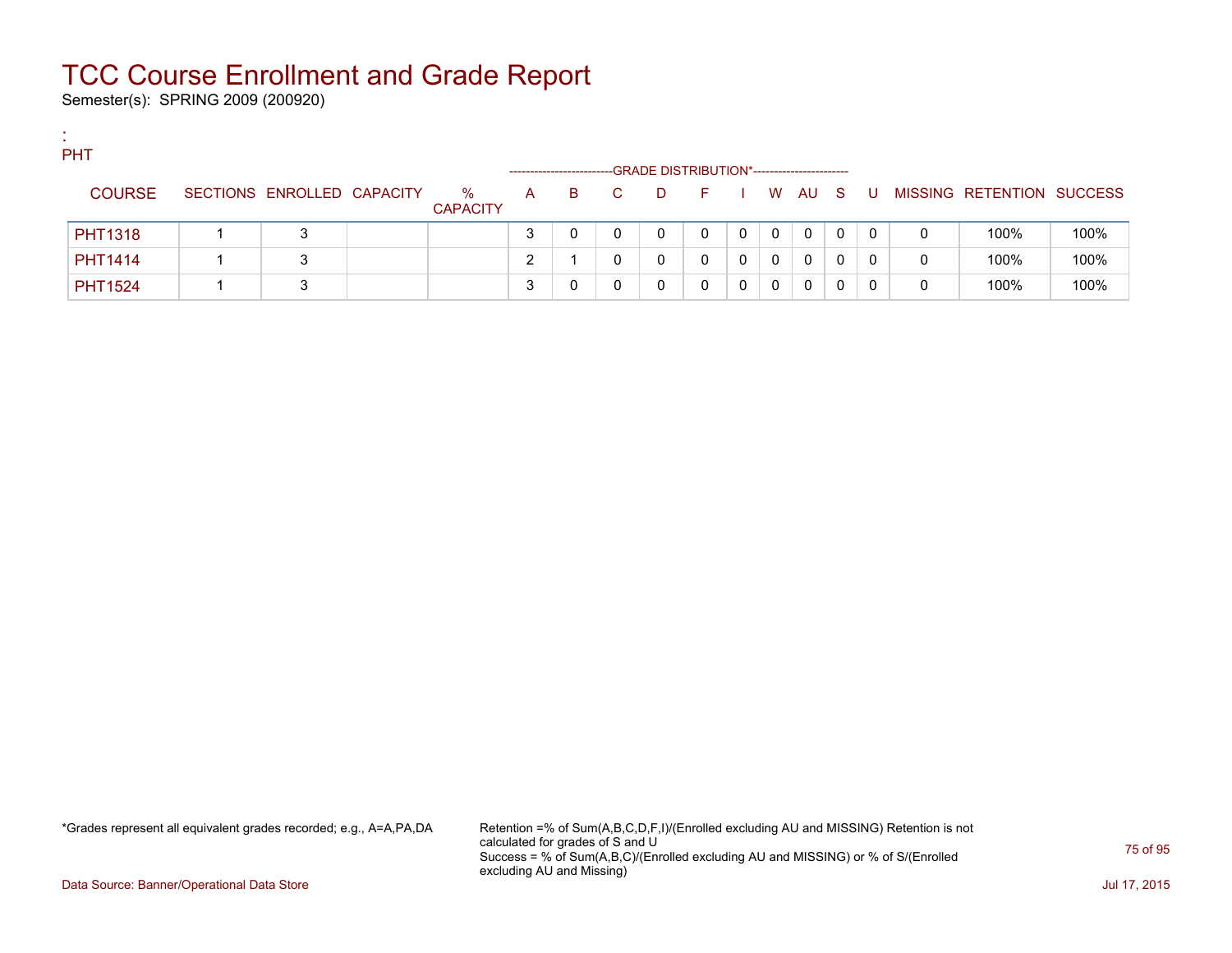Semester(s): SPRING 2009 (200920)

:

| PHY            |    |                            |                         | ------------------ |    |    |   | -GRADE DISTRIBUTION*----------------------- |   |    |          |     |          |              |                                  |     |
|----------------|----|----------------------------|-------------------------|--------------------|----|----|---|---------------------------------------------|---|----|----------|-----|----------|--------------|----------------------------------|-----|
| <b>COURSE</b>  |    | SECTIONS ENROLLED CAPACITY | $\%$<br><b>CAPACITY</b> | A                  | B  | C. | D | F                                           |   | W  | AU       | - S | U        |              | <b>MISSING RETENTION SUCCESS</b> |     |
| PHY1014        |    | 14                         |                         | 3                  | 6  |    | 0 |                                             | 0 | 3  | 0        | 0   | $\Omega$ | $\mathbf{0}$ | 79%                              | 71% |
| <b>PHY1114</b> | 12 | 173                        |                         | 50                 | 47 | 19 | 6 | 12                                          | 0 | 36 | 3        | 0   | $\Omega$ | $\mathbf{0}$ | 79%                              | 68% |
| PHY1214        | 5  | 65                         |                         | 27                 | 15 |    | 5 |                                             | 0 | 10 | $\Omega$ | 0   | $\Omega$ | $\mathbf{0}$ | 85%                              | 75% |
| <b>PHY2034</b> | 3  | 53                         |                         | 16                 | 17 | 9  |   | 0                                           | 0 | 10 | 0        | 0   | $\Omega$ | $\mathbf{0}$ | 81%                              | 79% |
| <b>PHY2124</b> | 2  | 48                         |                         | 11                 | 14 | 12 |   |                                             |   | 9  | 0        | 0   | 0        | 0            | 81%                              | 77% |

\*Grades represent all equivalent grades recorded; e.g., A=A,PA,DA Retention =% of Sum(A,B,C,D,F,I)/(Enrolled excluding AU and MISSING) Retention is not calculated for grades of S and U Success = % of Sum(A,B,C)/(Enrolled excluding AU and MISSING) or % of S/(Enrolled excluding AU and Missing)

Data Source: Banner/Operational Data Store Jul 17, 2015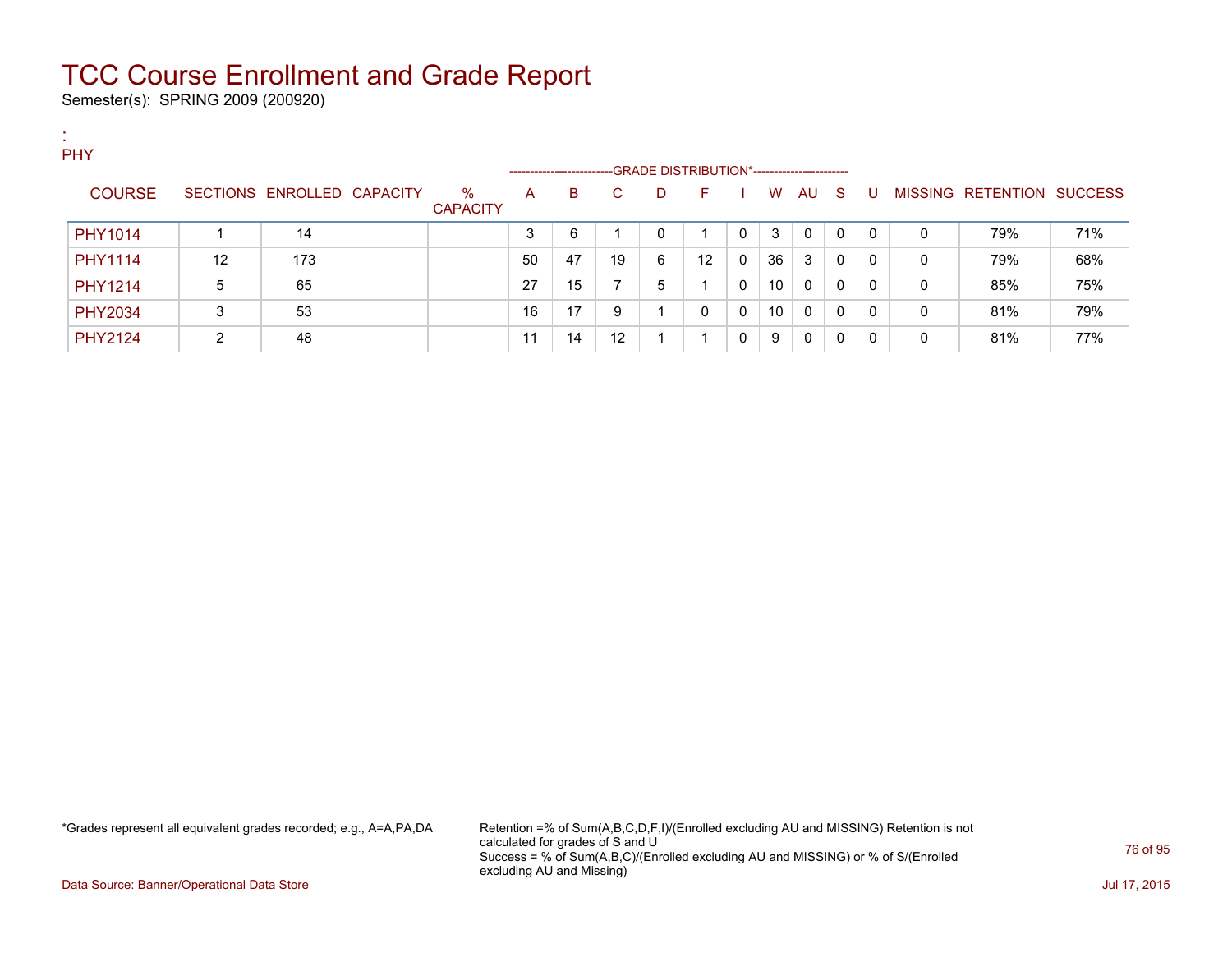Semester(s): SPRING 2009 (200920)

#### : PLG

|                |                |                            |                         |    |   |    |    | -----------------------GRADE DISTRIBUTION*----------------------- |              |                       |              |              |             |                |           |                |
|----------------|----------------|----------------------------|-------------------------|----|---|----|----|-------------------------------------------------------------------|--------------|-----------------------|--------------|--------------|-------------|----------------|-----------|----------------|
| <b>COURSE</b>  |                | SECTIONS ENROLLED CAPACITY | $\%$<br><b>CAPACITY</b> | A  | B | C. | D. | F.                                                                |              | W                     | AU           | S            | U           | <b>MISSING</b> | RETENTION | <b>SUCCESS</b> |
| <b>PLG1213</b> | $\overline{2}$ | 27                         |                         | 8  | 5 |    | 2  | 4                                                                 |              | 4                     | 0            | 0            | $\mathbf 0$ | 0              | 85%       | 59%            |
| <b>PLG1313</b> |                | 17                         |                         | 8  | 4 | 3  | 0  | 0                                                                 | $\mathbf{0}$ | $\mathbf{2}^{\prime}$ | $\mathbf{0}$ | 0            | $\Omega$    | 0              | 88%       | 88%            |
| <b>PLG2303</b> |                | 17                         |                         | 13 | 2 |    | 0  | 0                                                                 | 0            |                       | 0            | 0            | 0           | 0              | 94%       | 94%            |
| <b>PLG2333</b> |                | 16                         |                         | 8  | 6 |    | 0  | 0                                                                 | $\mathbf 0$  | 2                     | $\mathbf{0}$ | 0            | $\Omega$    | 0              | 88%       | 88%            |
| <b>PLG2343</b> |                | 9                          |                         | 4  |   | 2  | 0  | $\overline{2}$                                                    | 0            | $\mathbf{0}$          | $\mathbf{0}$ | 0            | $\Omega$    | 0              | 100%      | 78%            |
| <b>PLG2353</b> |                | 9                          |                         | 6  | 0 |    |    |                                                                   | 0            | $\mathbf{0}$          | $\mathbf{0}$ | 0            | $\Omega$    | 0              | 100%      | 78%            |
| <b>PLG2363</b> |                | 20                         |                         | 9  | 5 | 4  | 0  |                                                                   | $\mathbf 0$  |                       | $\mathbf{0}$ | 0            | $\Omega$    | 0              | 95%       | 90%            |
| <b>PLG2433</b> |                | 8                          |                         | 6  |   |    | 0  |                                                                   | 0            | 0                     | $\mathbf 0$  | $\mathbf{0}$ | $\Omega$    | 0              | 100%      | 88%            |
| <b>PLG2453</b> |                | 11                         |                         | 9  |   |    | 0  | 0                                                                 | 0            | 0                     | 0            | 0            | 0           | 0              | 100%      | 100%           |

\*Grades represent all equivalent grades recorded; e.g., A=A,PA,DA Retention =% of Sum(A,B,C,D,F,I)/(Enrolled excluding AU and MISSING) Retention is not calculated for grades of S and U Success = % of Sum(A,B,C)/(Enrolled excluding AU and MISSING) or % of S/(Enrolled excluding AU and Missing)

Data Source: Banner/Operational Data Store Jul 17, 2015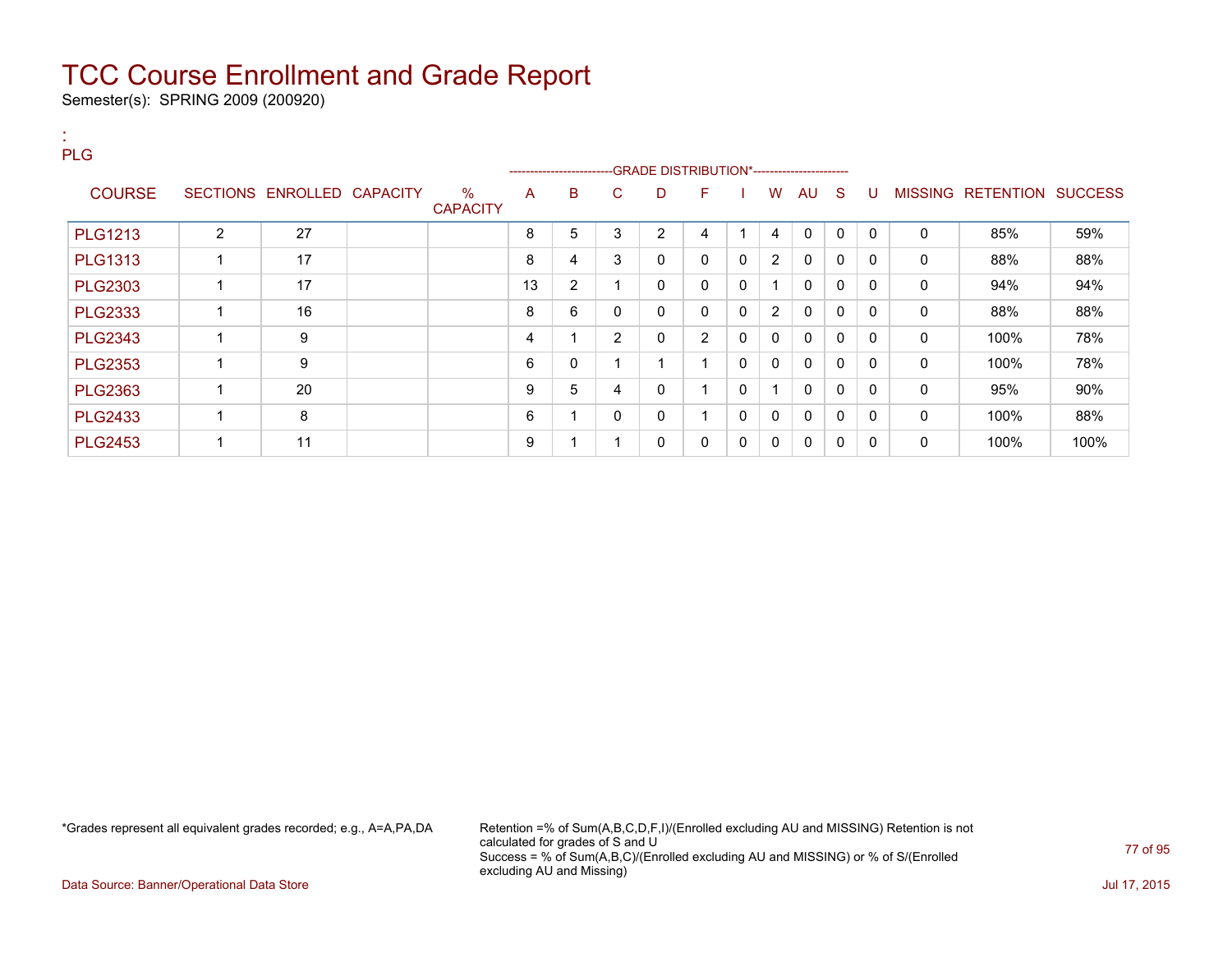Semester(s): SPRING 2009 (200920)

:

| <b>POLS</b>     |  |                 |                                                                    |  |                |       |  |  |                                                                             |     |
|-----------------|--|-----------------|--------------------------------------------------------------------|--|----------------|-------|--|--|-----------------------------------------------------------------------------|-----|
|                 |  |                 | ------------------------GRADE DISTRIBUTION*----------------------- |  |                |       |  |  |                                                                             |     |
| <b>COURSE</b>   |  | <b>CAPACITY</b> |                                                                    |  |                |       |  |  | SECTIONS ENROLLED CAPACITY % A B C D F I W AU S U MISSING RETENTION SUCCESS |     |
| <b>POLS1113</b> |  |                 |                                                                    |  | $\overline{0}$ | $0$ 0 |  |  | 33%                                                                         | 33% |

\*Grades represent all equivalent grades recorded; e.g., A=A,PA,DA Retention =% of Sum(A,B,C,D,F,I)/(Enrolled excluding AU and MISSING) Retention is not calculated for grades of S and U Success = % of Sum(A,B,C)/(Enrolled excluding AU and MISSING) or % of S/(Enrolled excluding AU and Missing)

Data Source: Banner/Operational Data Store Jul 17, 2015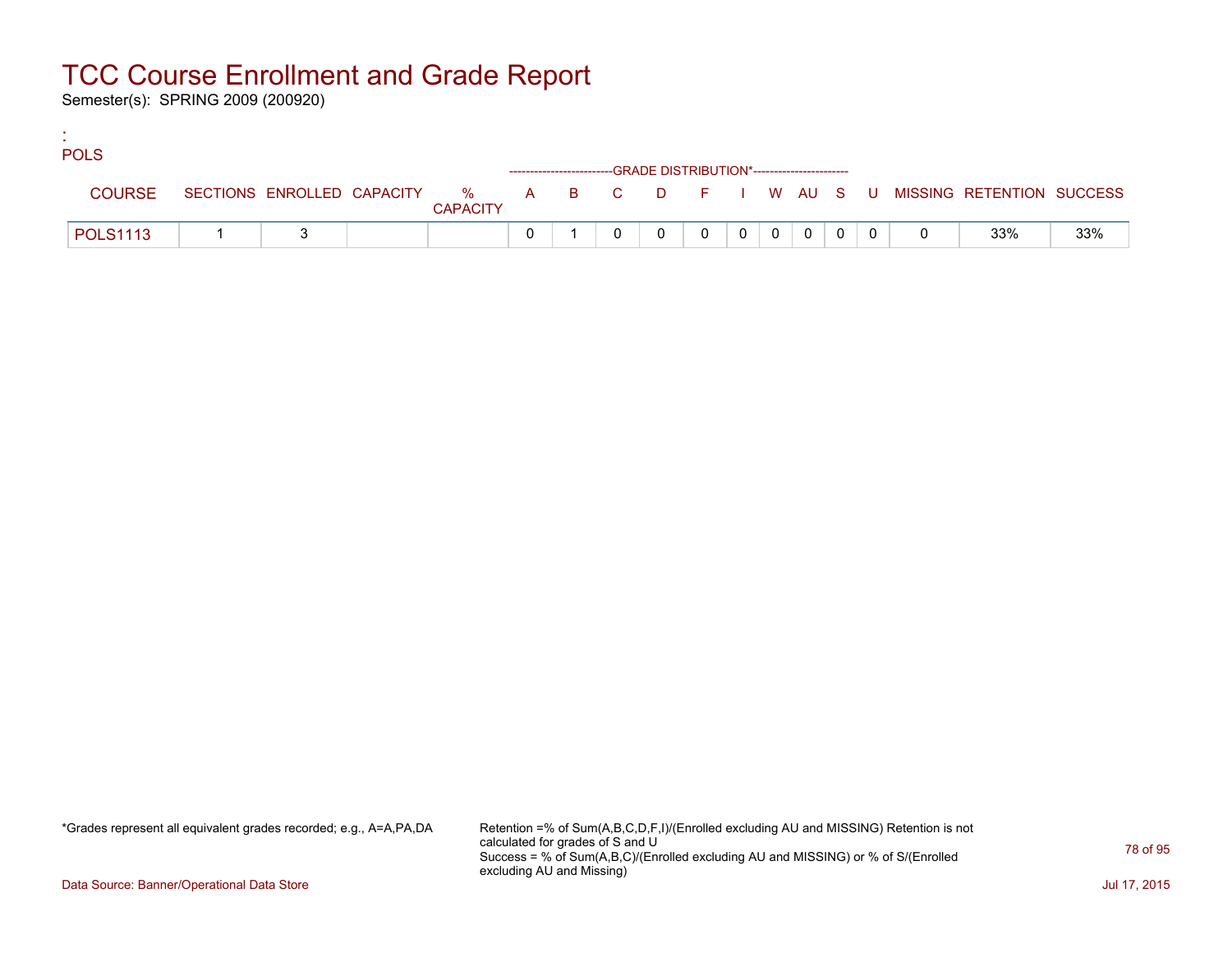Semester(s): SPRING 2009 (200920)

:

| <b>POS</b>    |    |                            |                         |                    |     |     |                                             |     |          |          |              |    |   |   |                   |                |
|---------------|----|----------------------------|-------------------------|--------------------|-----|-----|---------------------------------------------|-----|----------|----------|--------------|----|---|---|-------------------|----------------|
|               |    |                            |                         | ------------------ |     |     | -GRADE DISTRIBUTION*----------------------- |     |          |          |              |    |   |   |                   |                |
| <b>COURSE</b> |    | SECTIONS ENROLLED CAPACITY | $\%$<br><b>CAPACITY</b> | $\mathsf{A}$       | B.  | C.  | D                                           | F.  |          | W        | AU.          | -S | U |   | MISSING RETENTION | <b>SUCCESS</b> |
| POS1113       | 83 | 2,214                      |                         | 681                | 527 | 320 | 140                                         | 276 | 4        | 265      |              | 0  | 0 | 0 | 88%               | 69%            |
| POS2033       | ົ  | 29                         |                         | 13                 | 9   | 2   |                                             | 2   | 0        | 3        | $\Omega$     | 0  | 0 | 0 | 90%               | 83%            |
| POS2103       |    |                            |                         |                    | 0   |     | 0                                           |     | $\Omega$ | $\Omega$ | $\Omega$     | 0  | 0 | 0 | 100%              | 100%           |
| POS2153       | ົ  | 17                         |                         | 6                  | 8   |     |                                             |     | 0        |          | $\mathbf{0}$ | 0  | 0 | 0 | 94%               | 88%            |
| POS2203       | ົ  | 13                         |                         |                    | 5   |     |                                             |     | $\Omega$ |          | $\mathbf{0}$ | 0  |   | 0 | 92%               | 92%            |

\*Grades represent all equivalent grades recorded; e.g., A=A,PA,DA Retention =% of Sum(A,B,C,D,F,I)/(Enrolled excluding AU and MISSING) Retention is not calculated for grades of S and U Success = % of Sum(A,B,C)/(Enrolled excluding AU and MISSING) or % of S/(Enrolled excluding AU and Missing)

Data Source: Banner/Operational Data Store Jul 17, 2015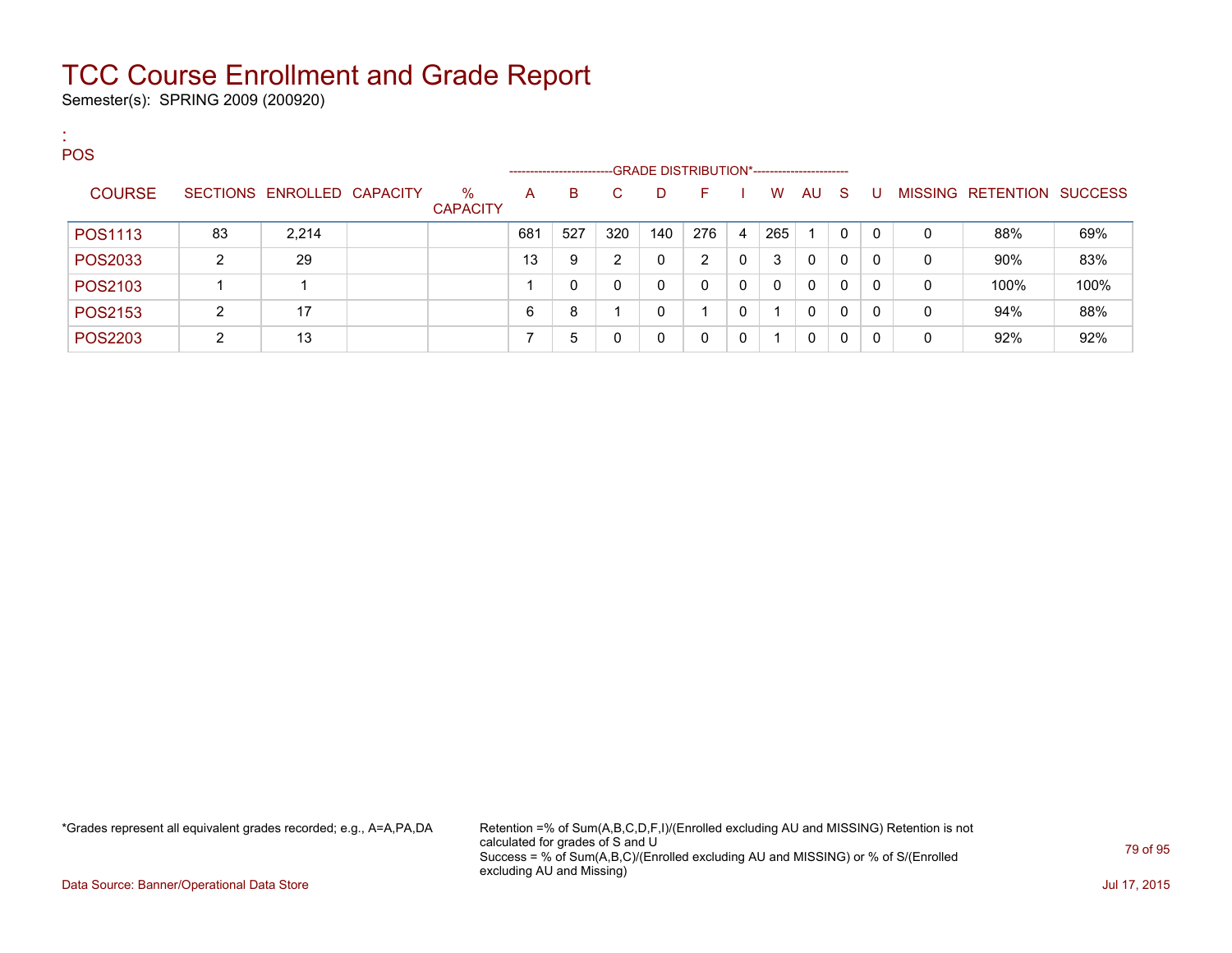Semester(s): SPRING 2009 (200920)

:

| <b>PRT</b>     |                            |                      |  |                    | -GRADE DISTRIBUTION*----------------------- |   |   |              |   |       |                           |     |
|----------------|----------------------------|----------------------|--|--------------------|---------------------------------------------|---|---|--------------|---|-------|---------------------------|-----|
| <b>COURSE</b>  | SECTIONS ENROLLED CAPACITY | %<br><b>CAPACITY</b> |  | A B C D F I W AU S |                                             |   |   |              |   | . U . | MISSING RETENTION SUCCESS |     |
| <b>PRT2134</b> | 18                         |                      |  |                    |                                             | 0 | 2 | $\mathbf{0}$ | 0 |       | 89%                       | 78% |
| <b>PRT2243</b> | 15                         |                      |  |                    |                                             |   |   | 0            |   |       | 93%                       | 87% |

\*Grades represent all equivalent grades recorded; e.g., A=A,PA,DA Retention =% of Sum(A,B,C,D,F,I)/(Enrolled excluding AU and MISSING) Retention is not calculated for grades of S and U Success = % of Sum(A,B,C)/(Enrolled excluding AU and MISSING) or % of S/(Enrolled excluding AU and Missing)

Data Source: Banner/Operational Data Store Jul 17, 2015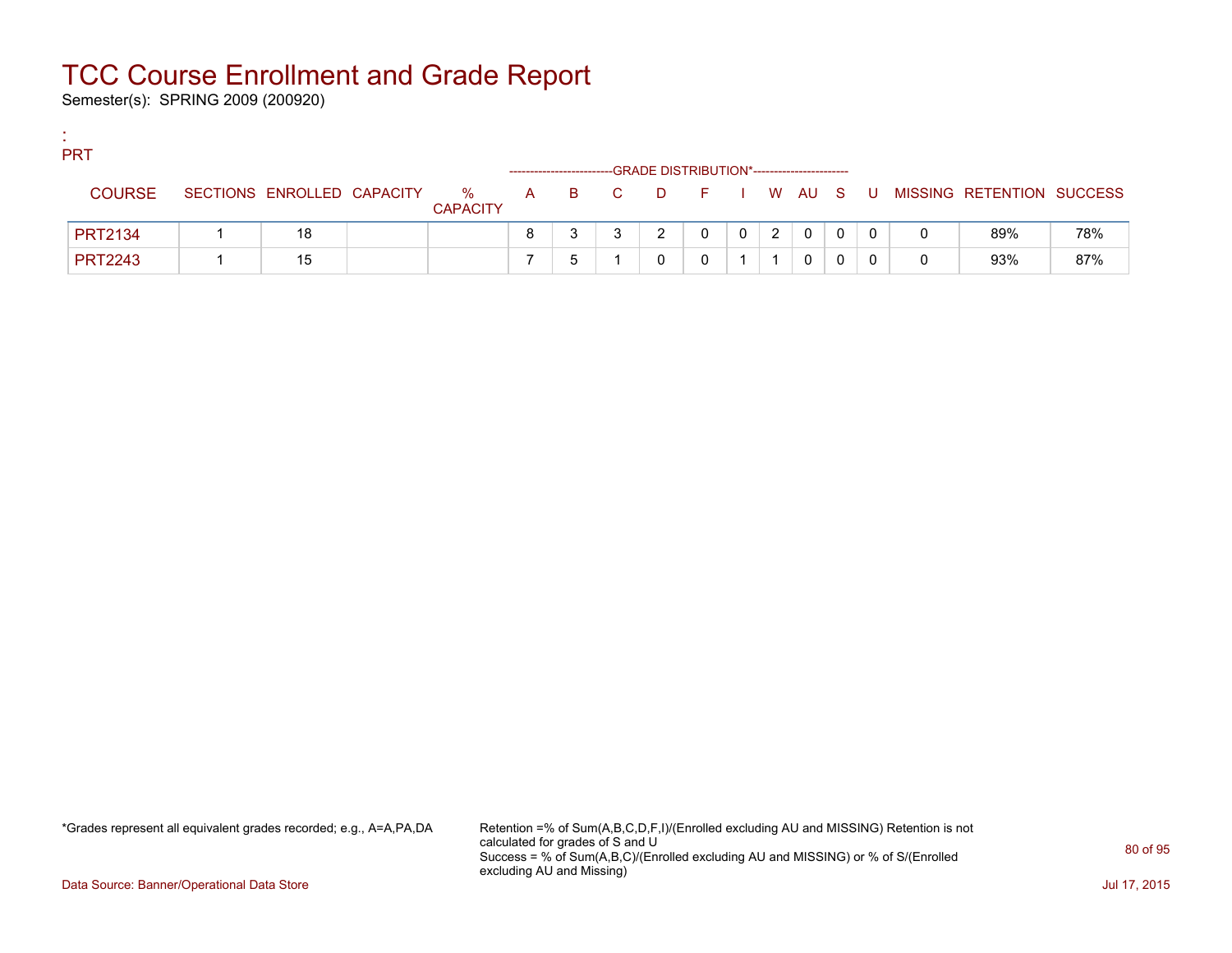Semester(s): SPRING 2009 (200920)

| <b>COL</b><br>$\mathbf{H}^{\prime}$<br><b>PSC</b> |                |                            |                         |    |                                                                    |    |    |    |          |                |              |              |    |              |                           |      |
|---------------------------------------------------|----------------|----------------------------|-------------------------|----|--------------------------------------------------------------------|----|----|----|----------|----------------|--------------|--------------|----|--------------|---------------------------|------|
|                                                   |                |                            |                         |    | ------------------------GRADE DISTRIBUTION*----------------------- |    |    |    |          |                |              |              |    |              |                           |      |
| <b>COURSE</b>                                     |                | SECTIONS ENROLLED CAPACITY | $\%$<br><b>CAPACITY</b> | A  | B.                                                                 | C. | D  | F. |          | W              | AU           | - S          | -0 |              | MISSING RETENTION SUCCESS |      |
| <b>PSC1114</b>                                    | 18             | 287                        |                         | 79 | 91                                                                 | 51 | 12 | 16 | $\Omega$ | 38             | $\mathbf{0}$ | $\mathbf{0}$ | 0  | 0            | 87%                       | 77%  |
| <b>PSC2111</b>                                    | $\overline{2}$ | 19                         |                         | 19 | 0                                                                  | 0  | 0  | 0  | $\Omega$ | $\mathbf{0}$   | $\mathbf{0}$ | 0            | 0  | 0            | 100%                      | 100% |
| <b>PSC2121</b>                                    | $\overline{2}$ | 17                         |                         | 15 | 0                                                                  | 0  | 0  | 0  | $\Omega$ | $\overline{2}$ | $\mathbf{0}$ | 0            | 0  | 0            | 88%                       | 88%  |
| <b>PSC2131</b>                                    | 3              | 28                         |                         | 26 | 0                                                                  | 0  | 0  | 0  | $\Omega$ | $\overline{2}$ | $\mathbf{0}$ | $\mathbf{0}$ | 0  | 0            | 93%                       | 93%  |
| <b>PSC2141</b>                                    |                | 6                          |                         | 6  | 0                                                                  | 0  | 0  | 0  | $\Omega$ | $\mathbf{0}$   | $\mathbf{0}$ | 0            | 0  | 0            | 100%                      | 100% |
| <b>PSC2991</b>                                    |                | 8                          |                         | 8  | 0                                                                  | 0  | 0  | 0  | $\Omega$ | 0              | $\mathbf{0}$ | 0            | 0  | $\mathbf{0}$ | 100%                      | 100% |

\*Grades represent all equivalent grades recorded; e.g., A=A,PA,DA Retention =% of Sum(A,B,C,D,F,I)/(Enrolled excluding AU and MISSING) Retention is not calculated for grades of S and U Success = % of Sum(A,B,C)/(Enrolled excluding AU and MISSING) or % of S/(Enrolled excluding AU and Missing)

Data Source: Banner/Operational Data Store Jul 17, 2015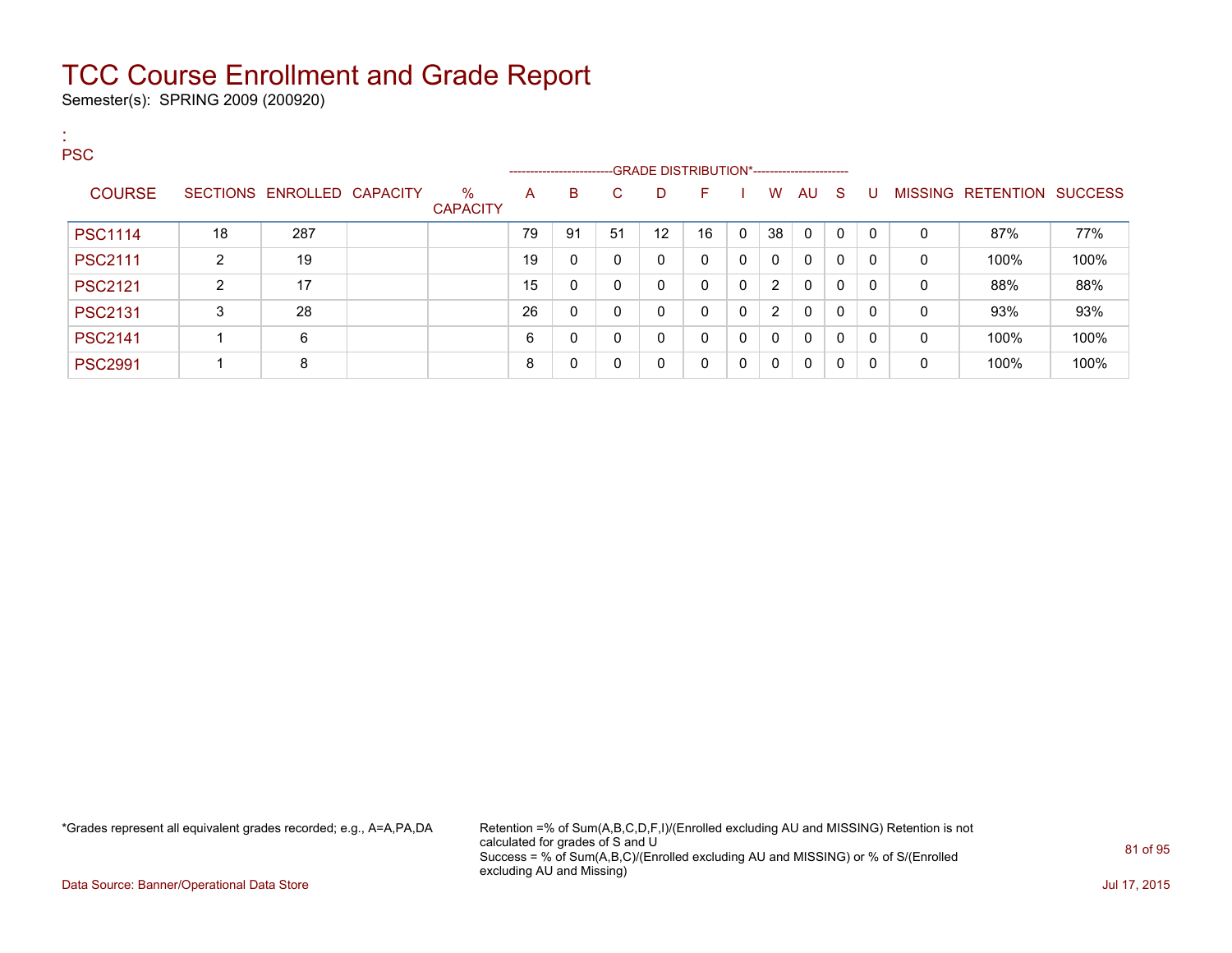Semester(s): SPRING 2009 (200920)

:

| <b>PSY</b>     |                |                            |                         |                |                |                | -------------------------GRADE DISTRIBUTION*---------------------- |          |              |                |                |              |              |              |                           |      |
|----------------|----------------|----------------------------|-------------------------|----------------|----------------|----------------|--------------------------------------------------------------------|----------|--------------|----------------|----------------|--------------|--------------|--------------|---------------------------|------|
| <b>COURSE</b>  |                | SECTIONS ENROLLED CAPACITY | $\%$<br><b>CAPACITY</b> | A              | в              | C              | D                                                                  | F        |              | W              | <b>AU</b>      | <sub>S</sub> | U            |              | MISSING RETENTION SUCCESS |      |
| <b>PSY1113</b> | 69             | 1,634                      |                         | 466            | 358            | 274            | 118                                                                | 144      | $\Omega$     | 272            | $\overline{2}$ | $\mathbf{0}$ | $\mathbf{0}$ | $\mathbf 0$  | 83%                       | 67%  |
| <b>PSY1313</b> | 8              | 154                        |                         | 37             | 32             | 35             | 13                                                                 | 9        | $\Omega$     | 28             | $\Omega$       | $\Omega$     | 0            | $\Omega$     | 82%                       | 68%  |
| <b>PSY2023</b> | 25             | 602                        |                         | 262            | 147            | 75             | 18                                                                 | 20       | 1            | 79             | $\mathbf{0}$   | 0            | 0            | $\mathbf{0}$ | 87%                       | 80%  |
| <b>PSY2053</b> | 5              | 58                         |                         | 17             | 18             |                | 4                                                                  |          | $\mathbf{0}$ | 11             | $\mathbf{0}$   | 0            | 0            | 0            | 81%                       | 72%  |
| <b>PSY2133</b> | 1              | 5                          |                         | 3              | 0              | 0              | 0                                                                  | 0        | 0            | $\overline{2}$ | 0              | 0            | 0            | $\mathbf{0}$ | 60%                       | 60%  |
| <b>PSY2213</b> | 1              | 8                          |                         | $\mathbf{0}$   | 4              | 4              | 0                                                                  | 0        | 0            | 0              | 0              | 0            | 0            | 0            | 100%                      | 100% |
| <b>PSY2223</b> | 1              | 10                         |                         | 4              |                | 4              | 0                                                                  | 0        | 0            |                | $\mathbf{0}$   | 0            | 0            | $\Omega$     | 90%                       | 90%  |
| <b>PSY2323</b> | 1              | 13                         |                         | 10             | 3              | $\Omega$       | 0                                                                  | 0        | $\Omega$     | 0              | $\mathbf{0}$   | 0            | $\Omega$     | $\mathbf{0}$ | 100%                      | 100% |
| <b>PSY2423</b> | 5              | 89                         |                         | 36             | 22             | 12             | 6                                                                  | 5        | $\Omega$     |                | ł              | 0            | 0            | 0            | 92%                       | 80%  |
| <b>PSY2523</b> | 4              | 87                         |                         | 45             | 20             | 8              | $\overline{2}$                                                     | 4        | $\mathbf{0}$ | 8              | $\mathbf{0}$   | 0            | $\Omega$     | 0            | 91%                       | 84%  |
| <b>PSY2533</b> | 3              | 34                         |                         | 19             | 10             | 4              |                                                                    | 0        | $\mathbf{0}$ | 0              | 0              | 0            | 0            | 0            | 100%                      | 97%  |
| <b>PSY2613</b> | $\overline{1}$ | 19                         |                         | 10             | $\overline{7}$ | $\overline{2}$ | 0                                                                  | 0        | 0            | $\mathbf{0}$   | 0              | 0            | 0            | 0            | 100%                      | 100% |
| <b>PSY2633</b> | $\overline{1}$ | 9                          |                         | $\overline{2}$ | 0              | 5              |                                                                    | $\Omega$ | $\Omega$     |                | $\Omega$       | 0            | $\Omega$     | $\mathbf{0}$ | 89%                       | 78%  |
| <b>PSY2813</b> | 3              | 47                         |                         | 15             | 12             | 4              | $\Omega$                                                           | 2        | $\Omega$     | 14             | $\mathbf{0}$   | 0            | $\Omega$     | 0            | 70%                       | 66%  |
| <b>PSY2993</b> | $\overline{2}$ | 17                         |                         | 6              | 9              |                | 0                                                                  | 0        | 0            | 0              |                | 0            | 0            | 0            | 100%                      | 100% |

\*Grades represent all equivalent grades recorded; e.g., A=A,PA,DA Retention =% of Sum(A,B,C,D,F,I)/(Enrolled excluding AU and MISSING) Retention is not calculated for grades of S and U Success = % of Sum(A,B,C)/(Enrolled excluding AU and MISSING) or % of S/(Enrolled excluding AU and Missing)

Data Source: Banner/Operational Data Store Jul 17, 2015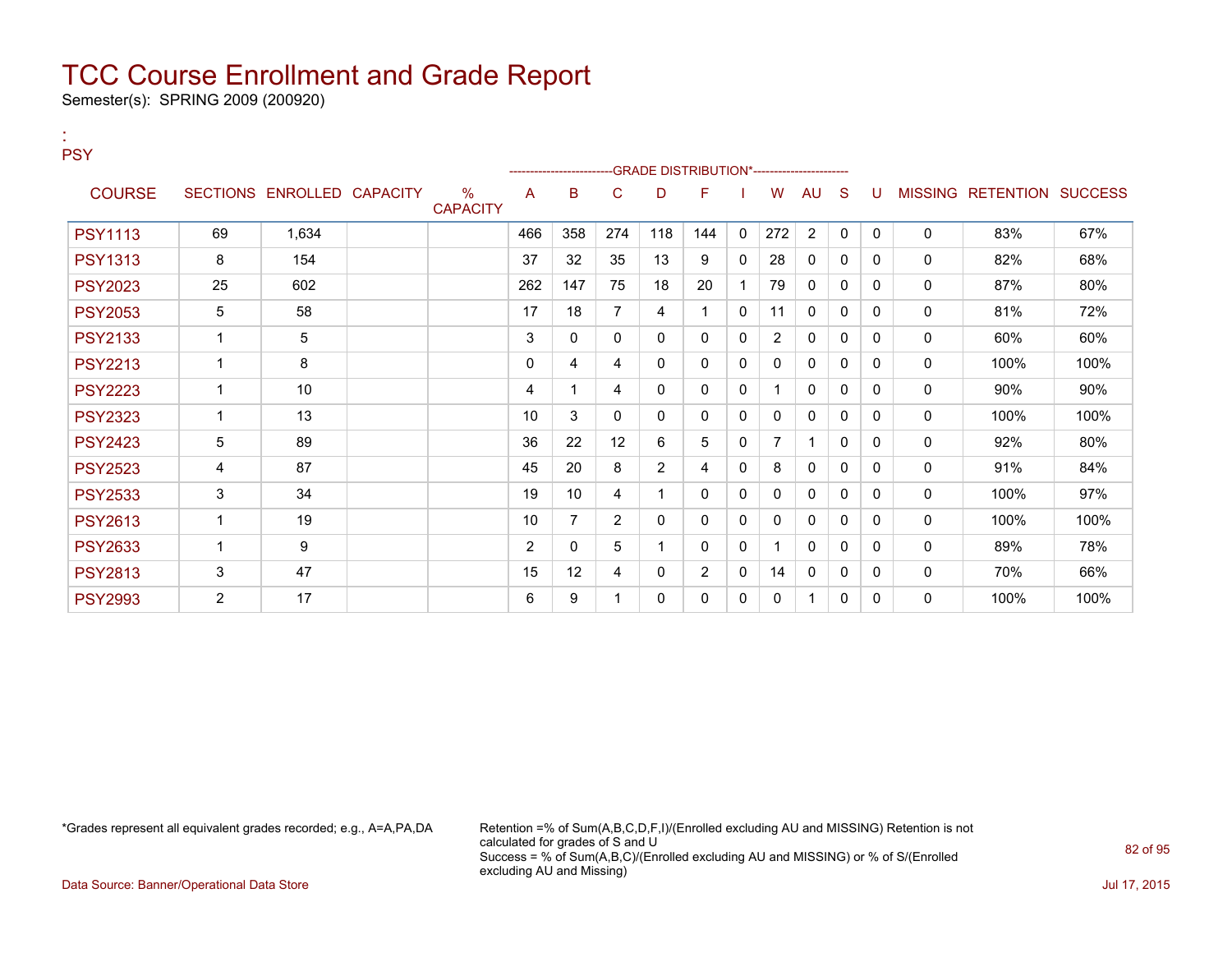Semester(s): SPRING 2009 (200920)

:

| <b>PTA</b>     |   |                            |                         |                          |                          |                |             |              |   |              |              |              |              |                |           |                |
|----------------|---|----------------------------|-------------------------|--------------------------|--------------------------|----------------|-------------|--------------|---|--------------|--------------|--------------|--------------|----------------|-----------|----------------|
|                |   |                            |                         |                          | ------------------------ |                |             |              |   |              |              |              |              |                |           |                |
| <b>COURSE</b>  |   | SECTIONS ENROLLED CAPACITY | $\%$<br><b>CAPACITY</b> | A                        | B                        | C              | D           | F            |   | w            | AU           | S.           | U            | <b>MISSING</b> | RETENTION | <b>SUCCESS</b> |
| <b>PTA1231</b> | 3 | 30                         |                         | 24                       | 6                        | 0              | 0           | 0            | 0 | 0            | 0            | $\Omega$     | $\mathbf{0}$ | 0              | 100%      | 100%           |
| <b>PTA1363</b> | 2 | 30                         |                         | 8                        | 11                       | 10             | 0           | $\mathbf{0}$ | 0 |              | $\mathbf{0}$ | 0            | 0            | 0              | 97%       | 97%            |
| <b>PTA1383</b> |   | 30                         |                         | $\overline{\phantom{a}}$ | 16                       | 6              | -4          | 0            | 0 | 0            | 0            | 0            | $\mathbf{0}$ | 0              | 100%      | 97%            |
| <b>PTA1392</b> | 3 | 30                         |                         | 14                       | 14                       | 2              | 0           | $\mathbf{0}$ | 0 | $\mathbf{0}$ | $\mathbf{0}$ | $\mathbf{0}$ | 0            | 0              | 100%      | 100%           |
| <b>PTA2113</b> | 3 | 23                         |                         | 8                        | 13                       | $\overline{2}$ | 0           | $\mathbf{0}$ | 0 | 0            | 0            | $\mathbf{0}$ | 0            | 0              | 100%      | 100%           |
| <b>PTA2383</b> | 3 | 23                         |                         | 6                        | 10 <sup>°</sup>          | 7              | 0           | $\mathbf{0}$ | 0 | 0            | $\mathbf{0}$ | $\mathbf 0$  | 0            | 0              | 100%      | 100%           |
| <b>PTA2432</b> | 3 | 23                         |                         | 21                       | $\overline{2}$           | 0              | $\mathbf 0$ | $\mathbf{0}$ | 0 | 0            | $\mathbf{0}$ | 0            | $\Omega$     | 0              | 100%      | 100%           |
| <b>PTA2522</b> | 4 | 23                         |                         | 20                       | 2                        |                | 0           | $\mathbf{0}$ | 0 | $\mathbf{0}$ | $\mathbf{0}$ | 0            | 0            | 0              | 100%      | 100%           |
| <b>PTA2551</b> |   | 23                         |                         | 4                        | 12                       |                | 0           | $\mathbf{0}$ | 0 | 0            | 0            | $\mathbf{0}$ | 0            | 0              | 100%      | 100%           |

\*Grades represent all equivalent grades recorded; e.g., A=A,PA,DA Retention =% of Sum(A,B,C,D,F,I)/(Enrolled excluding AU and MISSING) Retention is not calculated for grades of S and U Success = % of Sum(A,B,C)/(Enrolled excluding AU and MISSING) or % of S/(Enrolled excluding AU and Missing)

Data Source: Banner/Operational Data Store Jul 17, 2015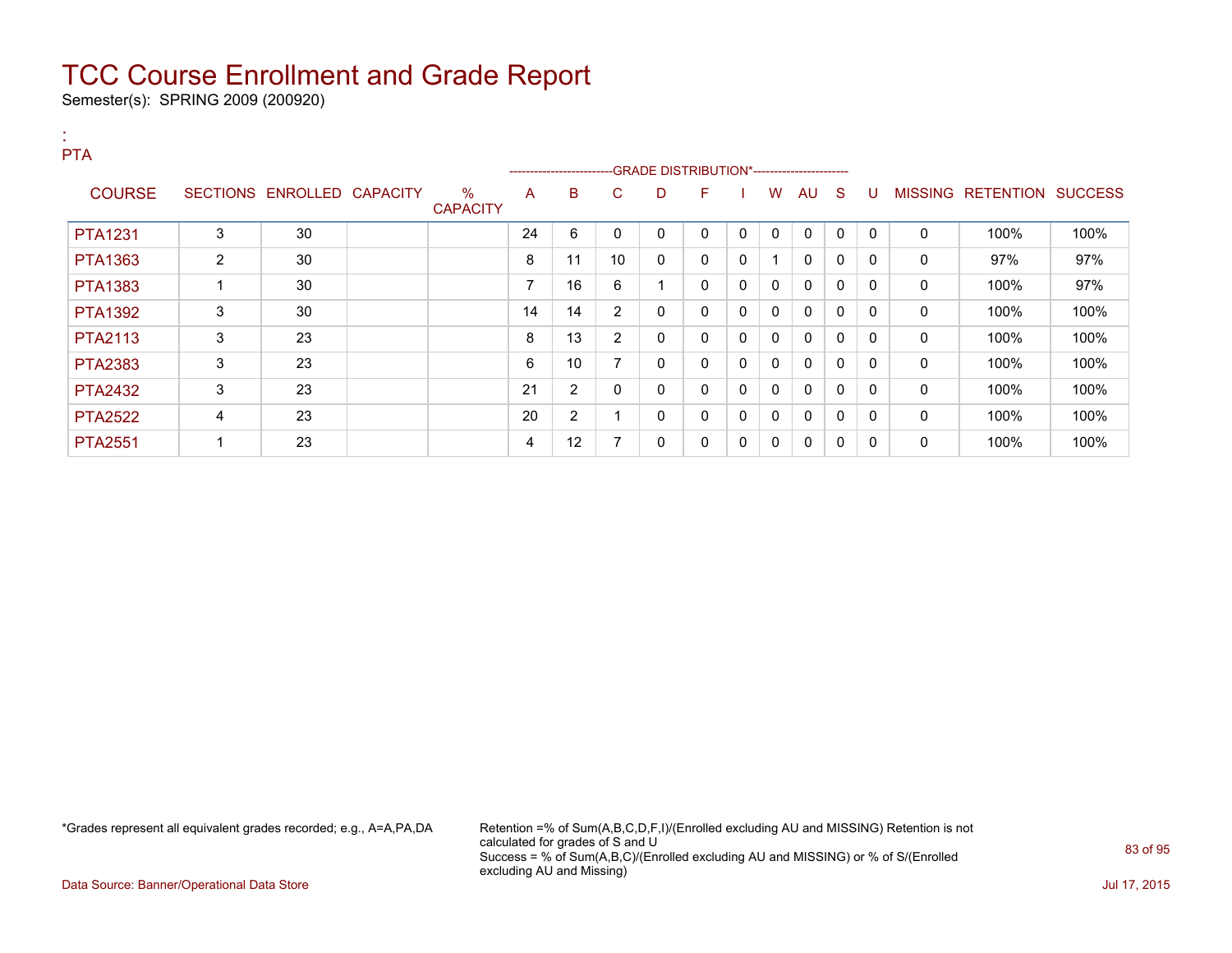Semester(s): SPRING 2009 (200920)

:

| QCT            |   |                            |                         |    | ------------------------GRADE DISTRIBUTION*----------------------- |    |   |              |              |              |              |   |          |   |                           |      |
|----------------|---|----------------------------|-------------------------|----|--------------------------------------------------------------------|----|---|--------------|--------------|--------------|--------------|---|----------|---|---------------------------|------|
| <b>COURSE</b>  |   | SECTIONS ENROLLED CAPACITY | $\%$<br><b>CAPACITY</b> | A  | B                                                                  | C. | D | F.           |              | W            | AU S         |   | - U      |   | MISSING RETENTION SUCCESS |      |
| QCT1223        | 2 | 21                         |                         | 16 | $\overline{2}$                                                     |    | 0 | 0            | $\Omega$     | 2            | $\mathbf{0}$ | 0 | $\Omega$ | 0 | 90%                       | 90%  |
| QCT1313        |   | 14                         |                         | 10 | $\overline{2}$                                                     |    | 0 | $\mathbf{0}$ | $\mathbf{0}$ | 1            | 0            | 0 | 0        | 0 | 93%                       | 93%  |
| <b>QCT1443</b> |   | ⇁                          |                         | 3  | 3                                                                  |    | 0 | 0            | $\Omega$     | $\mathbf{0}$ | $\mathbf{0}$ | 0 | 0        | 0 | 100%                      | 100% |
| QCT2333        |   | 11                         |                         | 8  | 3                                                                  | 0  | 0 | $\mathbf{0}$ | $\Omega$     | $\mathbf{0}$ | $\mathbf{0}$ | 0 | 0        | 0 | 100%                      | 100% |
| QCT2363        |   | 5                          |                         | 5  | 0                                                                  | 0  | 0 | $\mathbf{0}$ | $\Omega$     | $\Omega$     | $\mathbf{0}$ | 0 | 0        | 0 | 100%                      | 100% |
| QCT2413        |   | 5                          |                         | 5  | 0                                                                  | 0  | 0 | $\Omega$     | $\Omega$     | $\Omega$     | $\mathbf{0}$ | 0 | 0        | 0 | 100%                      | 100% |

\*Grades represent all equivalent grades recorded; e.g., A=A,PA,DA Retention =% of Sum(A,B,C,D,F,I)/(Enrolled excluding AU and MISSING) Retention is not calculated for grades of S and U Success = % of Sum(A,B,C)/(Enrolled excluding AU and MISSING) or % of S/(Enrolled excluding AU and Missing)

Data Source: Banner/Operational Data Store Jul 17, 2015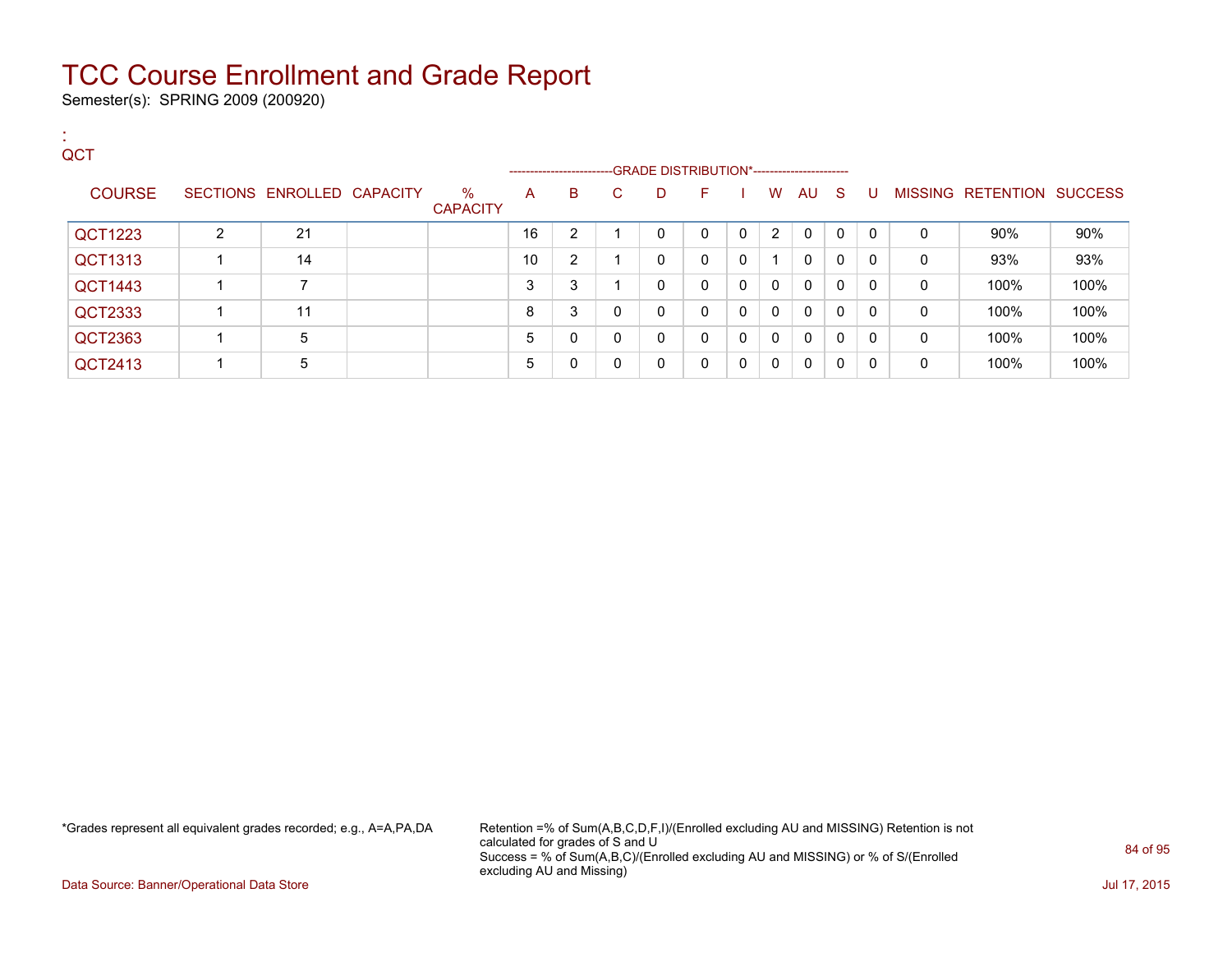Semester(s): SPRING 2009 (200920)

| . н.<br><b>REL</b> |   |                            |                         |    |                               |                |    | --GRADE DISTRIBUTION*----------------------- |              |                |              |              |              |   |                           |     |
|--------------------|---|----------------------------|-------------------------|----|-------------------------------|----------------|----|----------------------------------------------|--------------|----------------|--------------|--------------|--------------|---|---------------------------|-----|
| <b>COURSE</b>      |   | SECTIONS ENROLLED CAPACITY | $\%$<br><b>CAPACITY</b> | A  | ------------------------<br>B | C.             | D  | F.                                           |              | W              | AU S         |              | U            |   | MISSING RETENTION SUCCESS |     |
| <b>REL1113</b>     | 2 | 30                         |                         | 5  | 8                             | 2              |    | 4                                            | $\mathbf{0}$ | 10             | $\mathbf{0}$ | $\mathbf{0}$ | $\Omega$     | 0 | 67%                       | 50% |
| <b>REL1213</b>     | 4 | 41                         |                         | 14 | 6                             | $\overline{2}$ | 0  | $\overline{2}$                               | 0            | 17             | 0            | 0            | $\mathbf{0}$ | 0 | 59%                       | 54% |
| <b>REL1223</b>     | 4 | 23                         |                         | 11 | 4                             | 0              | 0  | 1                                            | 0            | $\overline{7}$ | 0            | $\mathbf{0}$ | $\Omega$     | 0 | 70%                       | 65% |
| <b>REL2113</b>     | 3 | 56                         |                         | 15 | 19                            | 5              | 0  | $\mathbf{0}$                                 | $\mathbf{0}$ | 16             |              | $\mathbf{0}$ | $\mathbf{0}$ | 0 | 71%                       | 71% |
| <b>REL2123</b>     | 3 | 56                         |                         | 14 | 19                            | 6              | 3  | 5                                            | 0            | 9              | $\mathbf{0}$ | $\mathbf{0}$ | $\Omega$     | 0 | 84%                       | 70% |
| <b>REL2233</b>     |   | 20                         |                         | 14 | 5                             | 0              | 0  | $\mathbf{0}$                                 | $\mathbf{0}$ |                | $\mathbf{0}$ | $\mathbf 0$  | $\mathbf{0}$ | 0 | 95%                       | 95% |
| <b>REL2313</b>     |   | 8                          |                         | 3  | 3                             | $\mathbf{0}$   | -1 | 1                                            | $\mathbf{0}$ | 0              | $\mathbf{0}$ | 0            | $\Omega$     | 0 | 100%                      | 75% |

\*Grades represent all equivalent grades recorded; e.g., A=A,PA,DA Retention =% of Sum(A,B,C,D,F,I)/(Enrolled excluding AU and MISSING) Retention is not calculated for grades of S and U Success = % of Sum(A,B,C)/(Enrolled excluding AU and MISSING) or % of S/(Enrolled excluding AU and Missing)

Data Source: Banner/Operational Data Store Jul 17, 2015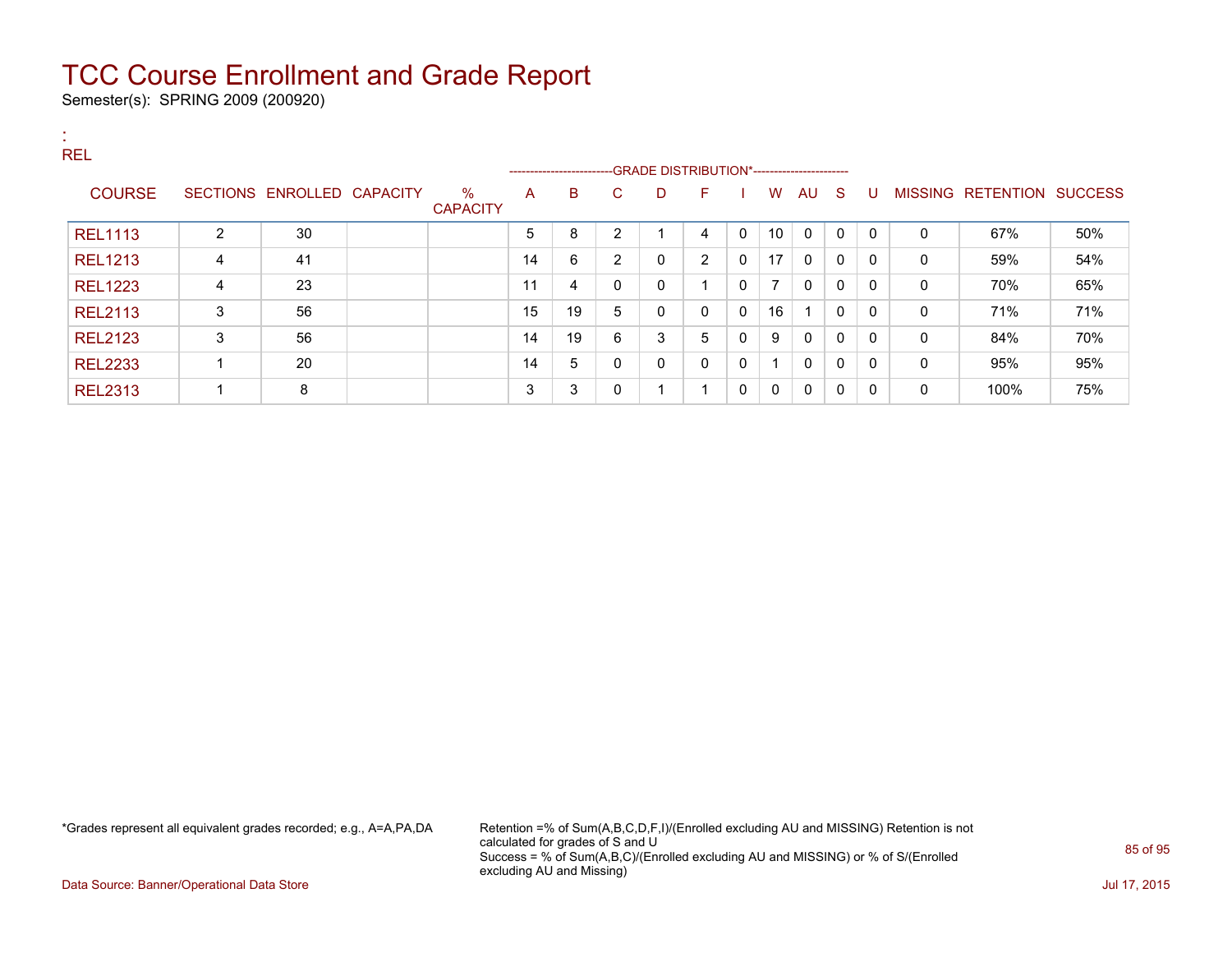Semester(s): SPRING 2009 (200920)

| <b>COL</b><br><b>RES</b> |    |                            |                      |    | ------------------------- |                |             |              |              |              |              |              |              |   |                           |      |
|--------------------------|----|----------------------------|----------------------|----|---------------------------|----------------|-------------|--------------|--------------|--------------|--------------|--------------|--------------|---|---------------------------|------|
| <b>COURSE</b>            |    | SECTIONS ENROLLED CAPACITY | %<br><b>CAPACITY</b> | A  | B                         | C              | D           | F            |              | W            | <b>AU</b>    | -S           | U            |   | MISSING RETENTION SUCCESS |      |
| <b>RES1213</b>           |    | 28                         |                      | 13 | 14                        |                | 0           | $\mathbf{0}$ | $\Omega$     | $\mathbf{0}$ | $\mathbf{0}$ | 0            | $\Omega$     | 0 | 100%                      | 100% |
| <b>RES1403</b>           |    | 22                         |                      | 6  | 9                         | 7              | 0           | $\mathbf{0}$ | $\mathbf{0}$ | $\mathbf{0}$ | $\mathbf{0}$ | $\mathbf{0}$ | 0            | 0 | 100%                      | 100% |
| <b>RES1413</b>           | 10 | 21                         |                      | 16 | 3                         | 2              | $\mathbf 0$ | 0            | $\Omega$     | $\mathbf{0}$ | 0            | $\mathbf{0}$ | 0            | 0 | 100%                      | 100% |
| <b>RES1443</b>           |    | 21                         |                      | 10 | 9                         | $\overline{2}$ | $\mathbf 0$ | 0            | 0            | $\mathbf{0}$ | 0            | 0            | 0            | 0 | 100%                      | 100% |
| <b>RES1492</b>           |    | 21                         |                      | 21 | 0                         | 0              | 0           | 0            | $\Omega$     | $\mathbf{0}$ | $\mathbf{0}$ | 0            | 0            | 0 | 100%                      | 100% |
| <b>RES2352</b>           |    | 21                         |                      | 11 | 7                         | $\overline{2}$ |             | $\mathbf{0}$ | 0            | $\mathbf{0}$ | $\mathbf{0}$ | $\mathbf{0}$ | $\mathbf{0}$ | 0 | 100%                      | 95%  |
| <b>RES2413</b>           | 10 | 27                         |                      | 13 | 6                         | 8              | 0           | $\mathbf{0}$ | $\mathbf{0}$ | $\mathbf{0}$ | $\mathbf{0}$ | 0            | 0            | 0 | 100%                      | 100% |
| <b>RES2493</b>           |    | 27                         |                      | 20 | 7                         | 0              | 0           | 0            | 0            | 0            | 0            | 0            | 0            | 0 | 100%                      | 100% |

\*Grades represent all equivalent grades recorded; e.g., A=A,PA,DA Retention =% of Sum(A,B,C,D,F,I)/(Enrolled excluding AU and MISSING) Retention is not calculated for grades of S and U Success = % of Sum(A,B,C)/(Enrolled excluding AU and MISSING) or % of S/(Enrolled excluding AU and Missing)

Data Source: Banner/Operational Data Store Jul 17, 2015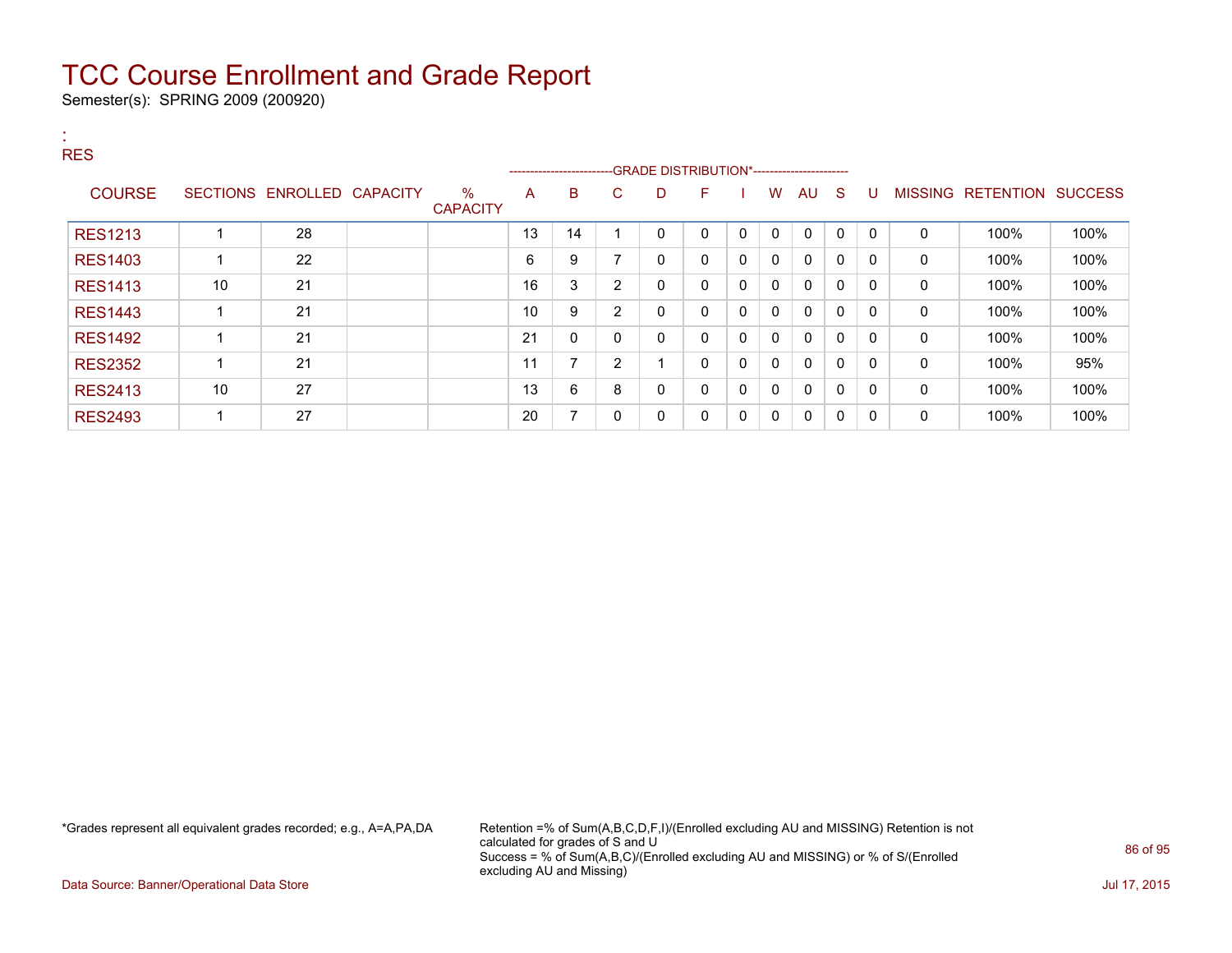Semester(s): SPRING 2009 (200920)

:

| <b>RT</b>     |                |                            |                      |                |                       |                |          | -GRADE DISTRIBUTION*---------------------- |              |                |              |              |          |              |                                  |      |
|---------------|----------------|----------------------------|----------------------|----------------|-----------------------|----------------|----------|--------------------------------------------|--------------|----------------|--------------|--------------|----------|--------------|----------------------------------|------|
| <b>COURSE</b> |                | SECTIONS ENROLLED CAPACITY | %<br><b>CAPACITY</b> | A              | ----------------<br>B | C              | D        | F                                          |              | W              | <b>AU</b>    | S            | U        |              | <b>MISSING RETENTION SUCCESS</b> |      |
| RT1201        | 1              | 28                         |                      | 12             | 5                     | $\mathbf{0}$   | $\Omega$ | $\overline{2}$                             | $\mathbf{0}$ | 9              | $\mathbf{0}$ | $\mathbf{0}$ | $\Omega$ | $\mathbf{0}$ | 68%                              | 61%  |
| RT1212        | 3              | 60                         |                      | 12             | 15                    | 15             | 0        | $\overline{2}$                             | $\mathbf{0}$ | 16             | 0            | 0            | $\Omega$ | $\mathbf 0$  | 73%                              | 70%  |
| <b>RT1224</b> | 1              | 1                          |                      |                | $\mathbf{0}$          | $\mathbf{0}$   | 0        | 0                                          | $\mathbf{0}$ | 0              | 0            | 0            | $\Omega$ | $\mathbf 0$  | 100%                             | 100% |
| RT1313        | 1              | 4                          |                      | 4              | $\Omega$              | $\mathbf{0}$   | 0        | 0                                          | $\mathbf{0}$ | 0              | 0            | 0            | $\Omega$ | $\mathbf 0$  | 100%                             | 100% |
| RT1324        | $\overline{1}$ | -1                         |                      |                | 0                     | 0              | 0        | 0                                          | $\mathbf{0}$ | 0              | 0            | $\mathbf{0}$ | $\Omega$ | 0            | 100%                             | 100% |
| RT1333        | 4              | 33                         |                      | 12             | 14                    | 5              | 0        | 0                                          | $\mathbf{0}$ | $\overline{2}$ | 0            | $\mathbf{0}$ | $\Omega$ | 0            | 94%                              | 94%  |
| RT1344        | 3              | 30                         |                      | 18             | 8                     | $\overline{2}$ | 0        | 0                                          | $\mathbf{0}$ | $\overline{2}$ | 0            | $\mathbf{0}$ | $\Omega$ | 0            | 93%                              | 93%  |
| RT1372        | $\mathbf 1$    | -1                         |                      |                | 0                     | 0              | 0        | 0                                          | 0            | 0              | 0            | 0            | 0        | 0            | 100%                             | 100% |
| RT1382        | 4              | 36                         |                      | 9              | 13                    | 11             | 0        | 0                                          | $\mathbf{0}$ | $\overline{2}$ | 0            | $\mathbf{0}$ | $\Omega$ | $\mathbf 1$  | 94%                              | 94%  |
| RT2301        | $\mathbf 1$    | $\overline{7}$             |                      | $\overline{7}$ | $\mathbf{0}$          | $\mathbf{0}$   | 0        | 0                                          | $\mathbf{0}$ | 0              | 0            | $\mathbf{0}$ | $\Omega$ | 0            | 100%                             | 100% |
| RT2314        | $\mathbf 1$    | -1                         |                      |                | $\Omega$              | $\mathbf{0}$   | 0        | 0                                          | 0            | 0              | 0            | 0            | 0        | 0            | 100%                             | 100% |
| RT2323        | 3              | 26                         |                      | 9              | 11                    | 6              | 0        | 0                                          | 0            | 0              | 0            | 0            | 0        | 0            | 100%                             | 100% |
| RT2336        | $\mathbf 1$    | 1                          |                      |                | $\Omega$              | $\mathbf{0}$   | 0        | 0                                          | 0            | 0              | 0            | 0            | 0        | 0            | 100%                             | 100% |
| RT2343        | 1              | $\overline{7}$             |                      | 7              | 0                     | $\Omega$       | $\Omega$ | 0                                          | 0            | 0              | 0            | $\mathbf{0}$ | $\Omega$ | 0            | 100%                             | 100% |
| RT2356        | 3              | 26                         |                      | 14             | 11                    |                | 0        | 0                                          | 0            | 0              | 0            | $\mathbf{0}$ | $\Omega$ | 0            | 100%                             | 100% |
| RT2383        | 1              | $\overline{7}$             |                      | 7              | $\mathbf{0}$          | 0              | 0        | 0                                          | 0            | 0              | 0            | 0            | 0        | 0            | 100%                             | 100% |
|               |                |                            |                      |                |                       |                |          |                                            |              |                |              |              |          |              |                                  |      |

\*Grades represent all equivalent grades recorded; e.g., A=A,PA,DA Retention =% of Sum(A,B,C,D,F,I)/(Enrolled excluding AU and MISSING) Retention is not calculated for grades of S and U Success = % of Sum(A,B,C)/(Enrolled excluding AU and MISSING) or % of S/(Enrolled excluding AU and Missing)

Data Source: Banner/Operational Data Store Jul 17, 2015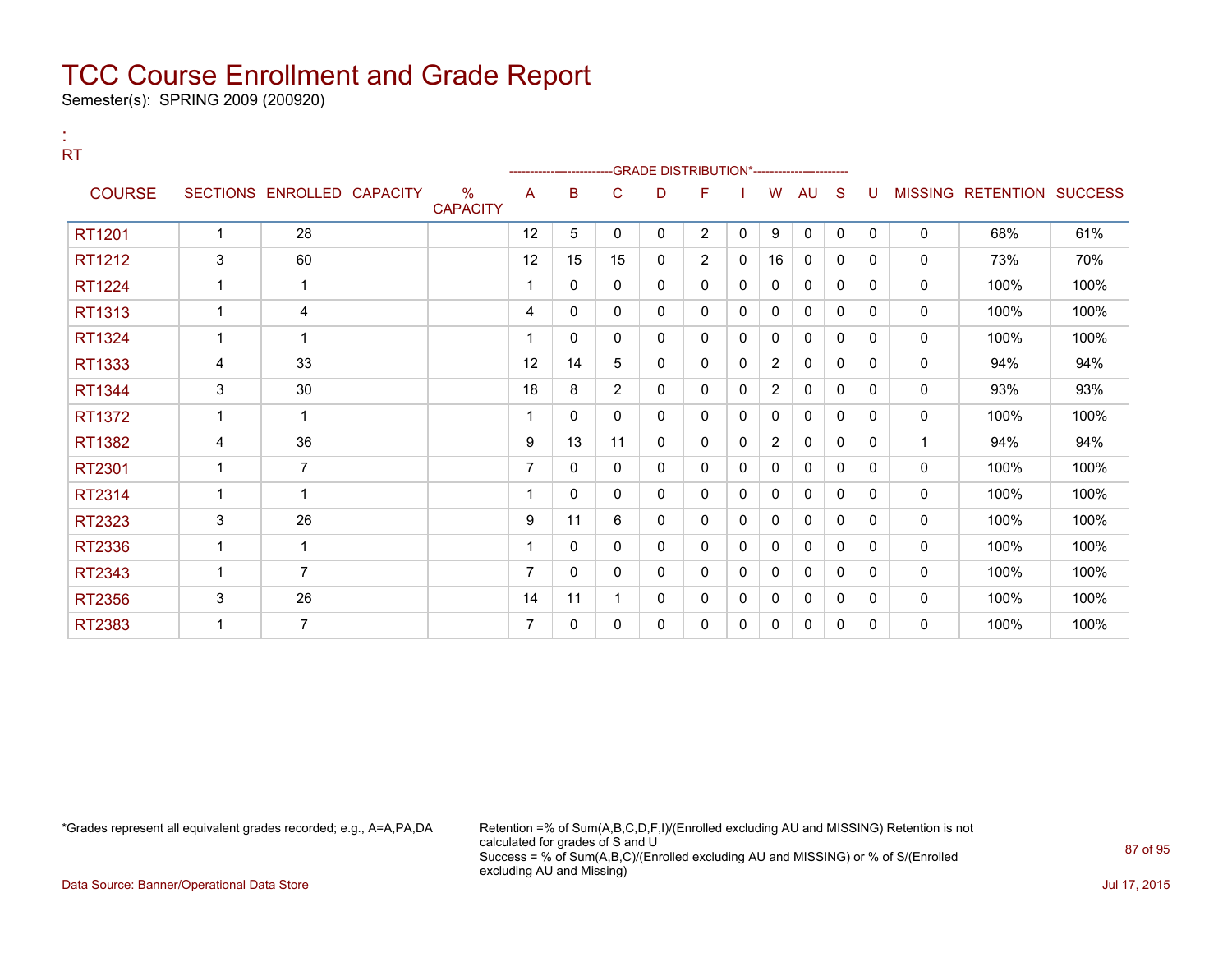Semester(s): SPRING 2009 (200920)

:

| <b>RUS</b>     |                            |                      |              | --------------------- |    |   | -GRADE DISTRIBUTION*----------------------- |              |   |        |   |       |   |                           |     |
|----------------|----------------------------|----------------------|--------------|-----------------------|----|---|---------------------------------------------|--------------|---|--------|---|-------|---|---------------------------|-----|
| <b>COURSE</b>  | SECTIONS ENROLLED CAPACITY | %<br><b>CAPACITY</b> | $\mathsf{A}$ | B.                    | C. | D | E.                                          |              |   | I WAUS |   | - U - |   | MISSING RETENTION SUCCESS |     |
| <b>RUS1103</b> | 9                          |                      |              |                       |    |   | 0                                           | $\mathbf{0}$ | 5 | 0      | 0 | 0     | 0 | 33%                       | 33% |
| <b>RUS1213</b> | 8                          |                      |              |                       |    |   |                                             | $\mathbf{0}$ |   |        |   | 0     | 0 | 86%                       | 86% |
| <b>RUS2143</b> |                            |                      | 4            |                       |    |   |                                             |              | 2 | 0      |   |       | 0 | 71%                       | 71% |

\*Grades represent all equivalent grades recorded; e.g., A=A,PA,DA Retention =% of Sum(A,B,C,D,F,I)/(Enrolled excluding AU and MISSING) Retention is not calculated for grades of S and U Success = % of Sum(A,B,C)/(Enrolled excluding AU and MISSING) or % of S/(Enrolled excluding AU and Missing)

Data Source: Banner/Operational Data Store Jul 17, 2015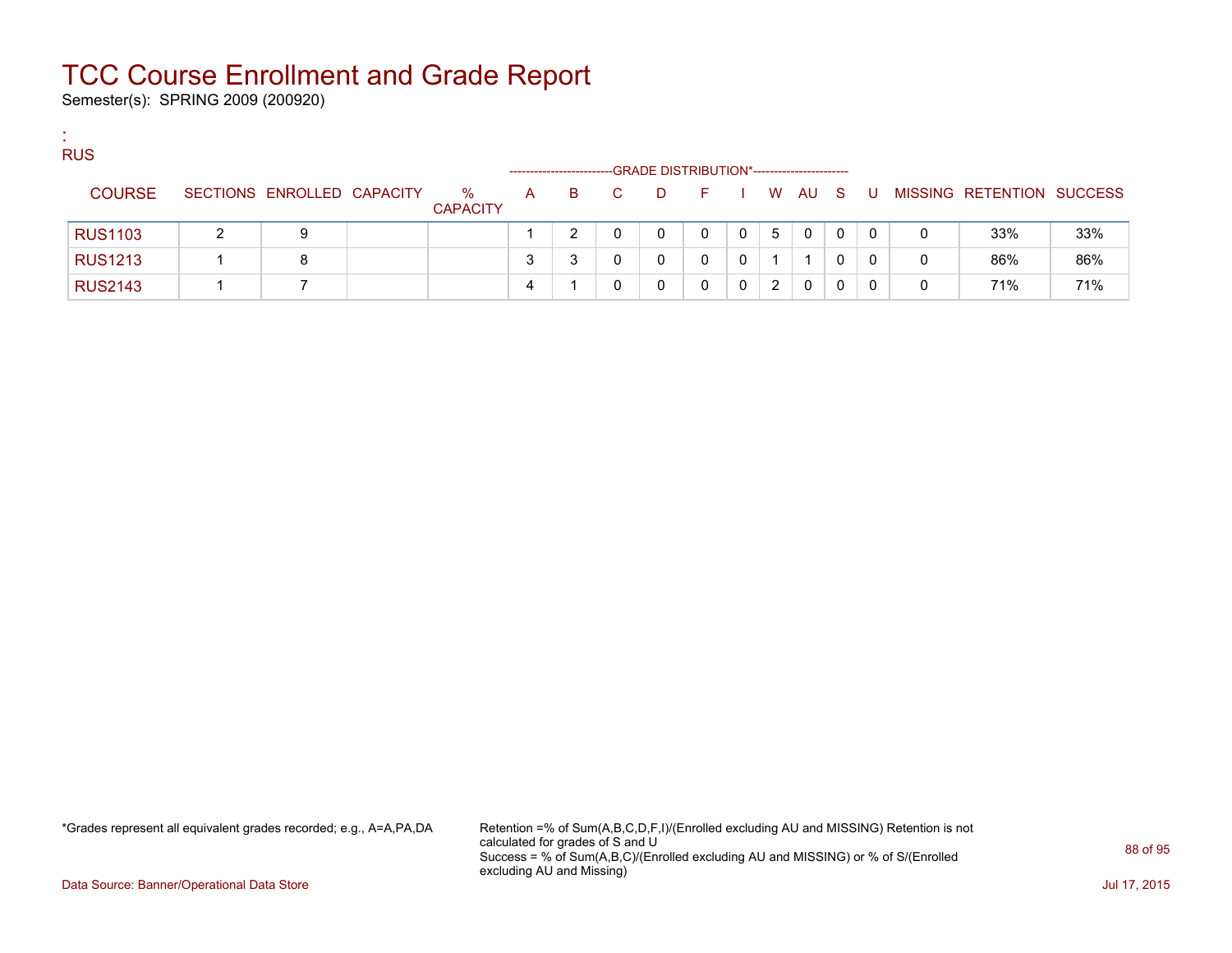Semester(s): SPRING 2009 (200920)

:

#### SOC ---GRADE DISTRIBUTION\*------------------------COURSE SECTIONS ENROLLED CAPACITY % **CAPACITY** A B C D F I W AU S U MISSING RETENTION SUCCESS SOC1113 30 553 213 136 53 19 37 2 93 0 0 0 0 83% 73%  $\text{SOC1133} \hspace{1.5cm} 1 \hspace{1.5cm} 3 \hspace{1.5cm} 1 \hspace{1.5cm} 3 \hspace{1.5cm} 1 \hspace{1.5cm} 3 \hspace{1.5cm} 1 \hspace{1.5cm} 2 \hspace{1.5cm} 3 \hspace{1.5cm} 4 \hspace{1.5cm} 5 \hspace{1.5cm} 5 \hspace{1.5cm} 6 \hspace{1.5cm} 6 \hspace{1.5cm} 6 \hspace{1.5cm} 6 \hspace{1.5cm} 6 \hspace{1.5cm} 6 \hspace{1.5cm} 6 \hs$  $\text{SOC2013} \quad | \quad 2 \quad | \quad 41 \quad | \quad 12 \quad | \quad 3 \quad | \quad 3 \quad | \quad 5 \quad | \quad 5 \quad | \quad 0 \quad | \quad 8 \ | \quad 0 \quad | \quad 0 \quad | \quad 0 \quad | \quad 80\% \quad | \quad 56\%$  $\text{SOC2053} \quad | \quad 5 \quad | \quad 25 \quad | \quad$   $| \quad 9 \quad | \quad 7 \quad | \quad 5 \quad | \quad 0 \quad | \quad 0 \quad | \quad 4 \quad | \quad 0 \quad | \quad 0 \quad | \quad 0 \quad | \quad 84\% \quad | \quad 84\%$  $\text{SOC2113} \hspace{1.3cm} 4 \hspace{1.3cm} 56 \hspace{1.3cm} 18 \hspace{1.3cm} 18 \hspace{1.3cm} 16 \hspace{1.3cm} 4 \hspace{1.3cm} 1 \hspace{1.3cm} 3 \hspace{1.3cm} 0 \hspace{1.3cm} 14 \hspace{1.3cm} 0 \hspace{1.3cm} 0 \hspace{1.3cm} 0 \hspace{1.3cm} 0 \hspace{1.3cm} 0 \hspace{1.3cm} 0 \hspace{1.3cm} 0 \hspace{1.3cm} 0 \hspace{1.3$  $\text{SOC2123} \quad | \quad 1 \quad | \quad 23 \quad | \quad 1 \quad | \quad 5 \quad | \quad 2 \quad | \quad 1 \quad | \quad 5 \quad | \quad 4 \quad | \quad 0 \quad | \quad 6 \quad | \quad 0 \quad | \quad 0 \quad | \quad 0 \quad | \quad 74\% \quad | \quad 35\%$ SOC2143 | 1 | 11 | | | | | | | | 6 | 1 | 1 | 0 | 0 | 0 | 3 | 0 | 0 | 0 | 0 | 23% | 73% | 73%  $\text{SOC2223} \hspace{1.3cm} 1 \hspace{1.3cm} 1 \hspace{1.3cm} 1 \hspace{1.3cm} 1 \hspace{1.3cm} 1 \hspace{1.3cm} 1 \hspace{1.3cm} 1 \hspace{1.3cm} 1 \hspace{1.3cm} 1 \hspace{1.3cm} 1 \hspace{1.3cm} 0 \hspace{1.3cm} 0 \hspace{1.3cm} 0 \hspace{1.3cm} 0 \hspace{1.3cm} 0 \hspace{1.3cm} 0 \hspace{1.3cm} 0 \hspace{1.3cm} 0 \hspace{1.3cm} 0 \hs$  $\text{SOC2243} \hspace{1.5cm} 1 \hspace{1.5cm} 8 \hspace{1.5cm} 1 \hspace{1.5cm} 8 \hspace{1.5cm} 1 \hspace{1.5cm} 0 \hspace{1.5cm} 0 \hspace{1.5cm} 0 \hspace{1.5cm} 0 \hspace{1.5cm} 0 \hspace{1.5cm} 0 \hspace{1.5cm} 0 \hspace{1.5cm} 0 \hspace{1.5cm} 0 \hspace{1.5cm} 0 \hspace{1.5cm} 0 \hspace{1.5cm} 0 \hspace{1.5cm} 0 \hspace{1.5cm} 0 \$  $\text{SOC2813} \quad | \quad 3 \quad | \quad 21 \quad | \quad 1 \quad | \quad 5 \quad | \quad 5 \quad | \quad 4 \quad | \quad 2 \quad | \quad 0 \quad | \quad 0 \quad | \quad 0 \quad | \quad 0 \quad | \quad 80\% \quad | \quad 70\%$  $\text{SOC2993} \hspace{1.5cm} 1 \hspace{1.5cm} 1 \hspace{1.5cm} 1 \hspace{1.5cm} 1 \hspace{1.5cm} 1 \hspace{1.5cm} 1 \hspace{1.5cm} 1 \hspace{1.5cm} 1 \hspace{1.5cm} 0 \hspace{1.5cm} 0 \hspace{1.5cm} 0 \hspace{1.5cm} 0 \hspace{1.5cm} 0 \hspace{1.5cm} 0 \hspace{1.5cm} 0 \hspace{1.5cm} 0 \hspace{1.5cm} 0 \hspace{1.5cm} 0 \hspace{1.5cm} 0 \hs$

\*Grades represent all equivalent grades recorded; e.g., A=A,PA,DA Retention =% of Sum(A,B,C,D,F,I)/(Enrolled excluding AU and MISSING) Retention is not calculated for grades of S and U Success = % of Sum(A,B,C)/(Enrolled excluding AU and MISSING) or % of S/(Enrolled excluding AU and Missing)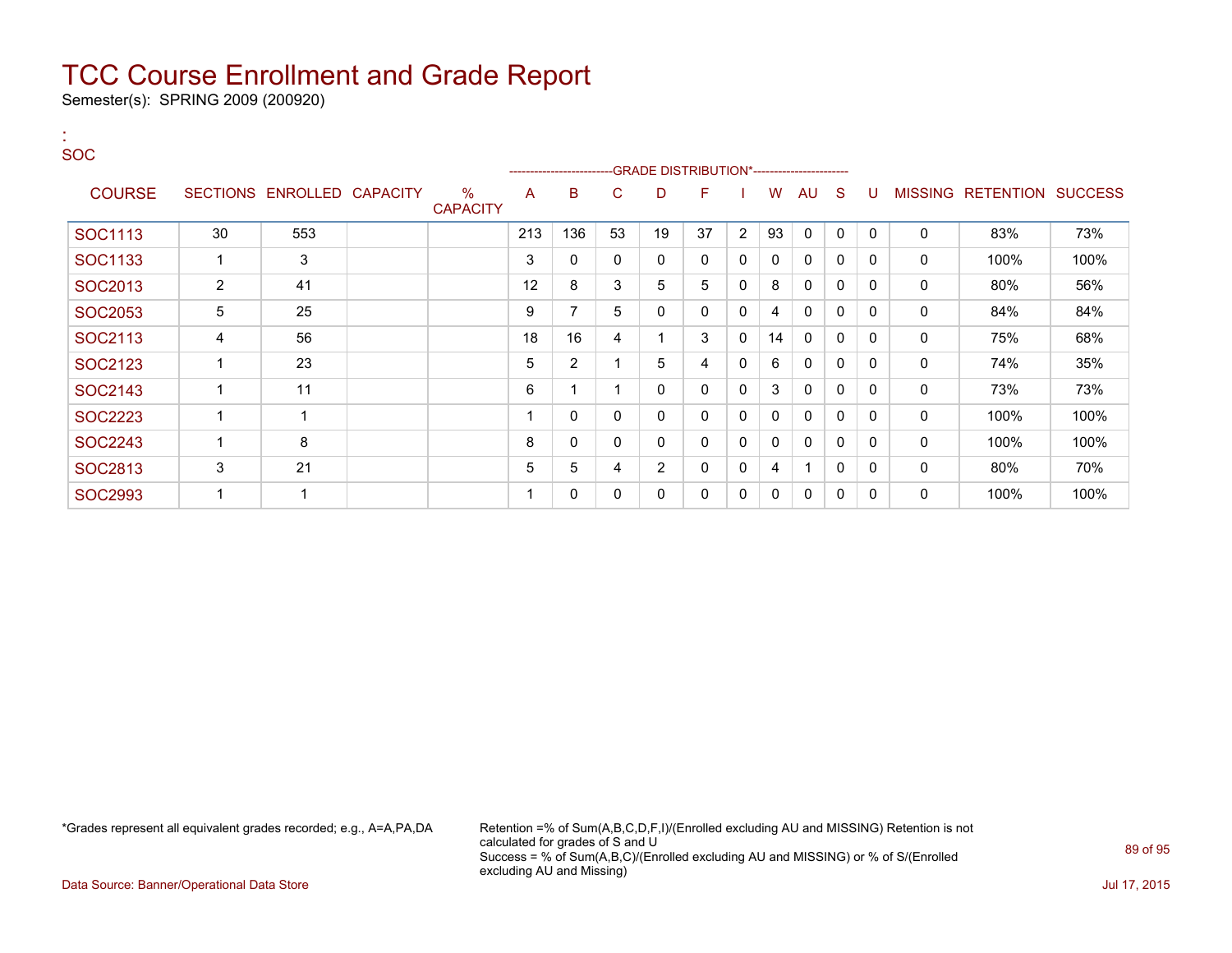Semester(s): SPRING 2009 (200920)

:

| <b>SPA</b>     |                |                            |                         |                |                 |                | -GRADE DISTRIBUTION*----------------------- |              |              |                |              |              |              |             |                           |      |
|----------------|----------------|----------------------------|-------------------------|----------------|-----------------|----------------|---------------------------------------------|--------------|--------------|----------------|--------------|--------------|--------------|-------------|---------------------------|------|
| <b>COURSE</b>  |                | SECTIONS ENROLLED CAPACITY | $\%$<br><b>CAPACITY</b> | A              | B               | С              | D                                           | F            |              | W              | AU           | <sub>S</sub> | -U           |             | MISSING RETENTION SUCCESS |      |
| <b>SPA1001</b> | $\overline{2}$ | 17                         |                         | 13             | $\overline{2}$  | 0              |                                             |              | $\mathbf 0$  | 0              | $\mathbf{0}$ | $\mathbf{0}$ | $\mathbf{0}$ | $\mathbf 0$ | 100%                      | 88%  |
| <b>SPA1103</b> | 20             | 344                        |                         | 158            | 64              | 28             | 12                                          | 20           |              | 59             | 2            | 0            | 0            | 0           | 83%                       | 73%  |
| <b>SPA1201</b> | 1              | 8                          |                         | 6              | 0               | 0              | $\mathbf{1}$                                |              | 0            | 0              | 0            | 0            | $\mathbf{0}$ | 0           | 100%                      | 75%  |
| <b>SPA1213</b> | 15             | 161                        |                         | 52             | 48              | 15             | 4                                           | 13           |              | 27             |              | 0            | $\Omega$     | 0           | 83%                       | 72%  |
| <b>SPA1313</b> | 6              | 74                         |                         | 38             | 12 <sup>°</sup> | 5              | $\mathbf{0}$                                | $\mathbf{0}$ | 0            | 16             | 3            | $\mathbf{0}$ | $\mathbf{0}$ | $\mathbf 0$ | 77%                       | 77%  |
| <b>SPA1413</b> | 4              | 46                         |                         | 32             | 9               |                | 0                                           |              | 0            | 1              | 2            | 0            | $\Omega$     | 0           | 98%                       | 95%  |
| <b>SPA2113</b> | 1              | $\overline{7}$             |                         | $\overline{2}$ | 1               | 3              | $\Omega$                                    | $\mathbf{0}$ | 0            | 0              |              | 0            | $\Omega$     | 0           | 100%                      | 100% |
| <b>SPA2143</b> | 1              | 3                          |                         |                |                 | 0              | 0                                           | $\mathbf{0}$ | 0            |                | 0            | 0            | 0            | 0           | 67%                       | 67%  |
| <b>SPA2213</b> | 1              | 13                         |                         | $\overline{2}$ | 3               | $\overline{2}$ | 3                                           |              | $\mathbf{0}$ | 1              | f            | $\mathbf{0}$ | 0            | 0           | 92%                       | 58%  |
| <b>SPA2413</b> | 1              | 5                          |                         | 5              | 0               | 0              | $\mathbf{0}$                                | $\mathbf{0}$ | 0            | 0              | $\mathbf 0$  | 0            | 0            | 0           | 100%                      | 100% |
| <b>SPA2453</b> | 1              | 13                         |                         | 12             | 0               | 0              | 0                                           | 0            | 0            | 1              | 0            | 0            | $\Omega$     | 0           | 92%                       | 92%  |
| <b>SPA2473</b> | 1              | 13                         |                         | 13             | 0               | 0              | 0                                           | $\mathbf{0}$ | 0            | 0              | $\mathbf{0}$ | 0            | $\Omega$     | 0           | 100%                      | 100% |
| <b>SPA2663</b> | $\mathbf{1}$   | 12                         |                         | 10             | 0               | 0              | 0                                           | 0            | 0            | $\overline{2}$ | 0            | 0            | $\Omega$     | 0           | 83%                       | 83%  |
| <b>SPA2993</b> | $\overline{2}$ | 25                         |                         | 20             | 3               | $\overline{2}$ | $\mathbf{0}$                                | $\mathbf{0}$ | 0            | 0              | $\mathbf{0}$ | 0            | $\Omega$     | 0           | 100%                      | 100% |

\*Grades represent all equivalent grades recorded; e.g., A=A,PA,DA Retention =% of Sum(A,B,C,D,F,I)/(Enrolled excluding AU and MISSING) Retention is not calculated for grades of S and U Success = % of Sum(A,B,C)/(Enrolled excluding AU and MISSING) or % of S/(Enrolled excluding AU and Missing)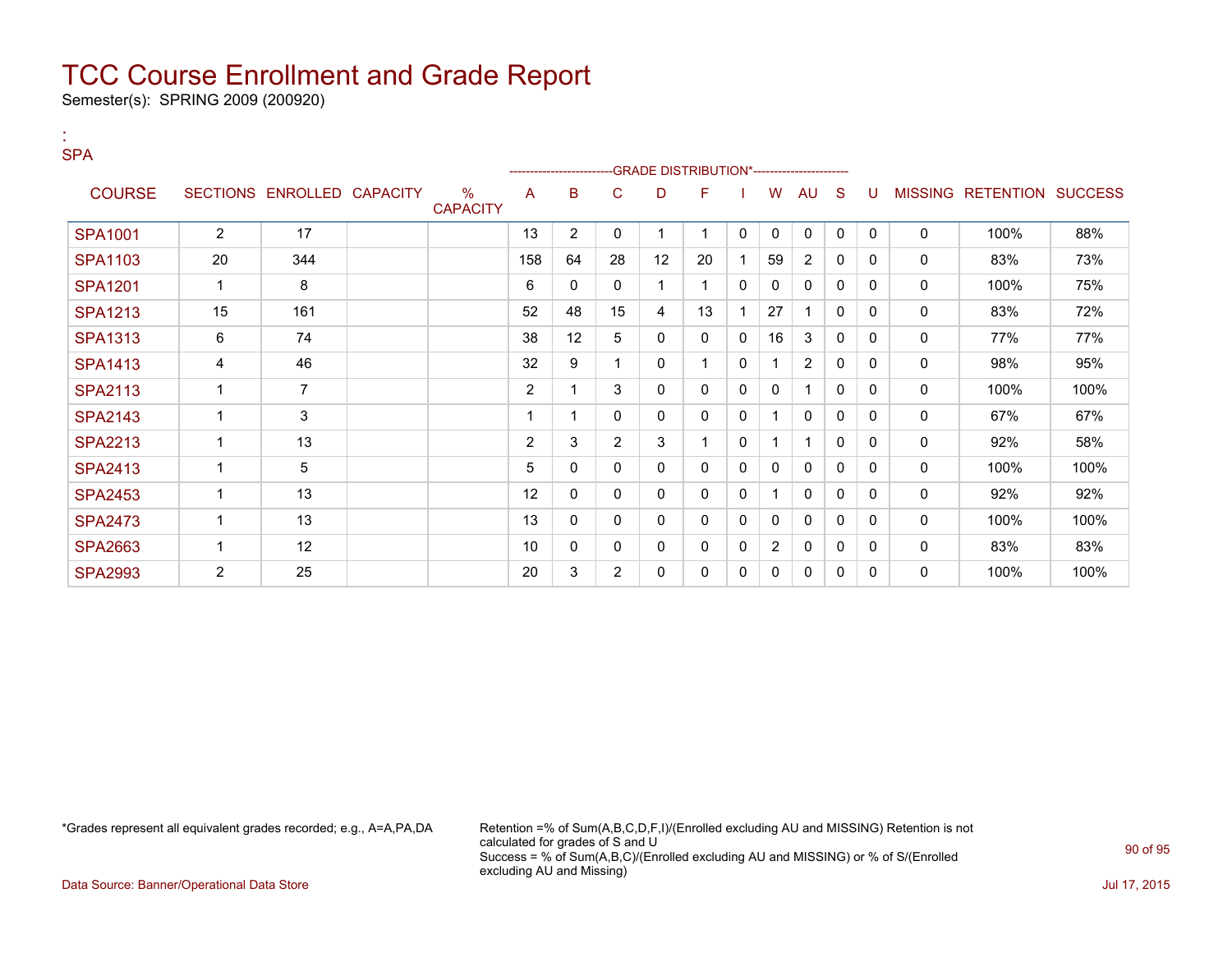Semester(s): SPRING 2009 (200920)

| л.<br><b>A</b><br><b>SPE</b> |                |                            |                         |     | ------------------------- |     |    | -GRADE DISTRIBUTION*----------------------- |              |              |              |              |              |          |                           |      |
|------------------------------|----------------|----------------------------|-------------------------|-----|---------------------------|-----|----|---------------------------------------------|--------------|--------------|--------------|--------------|--------------|----------|---------------------------|------|
| <b>COURSE</b>                |                | SECTIONS ENROLLED CAPACITY | $\%$<br><b>CAPACITY</b> | A   | B                         | С   | D  | F                                           |              | W            | AU S         |              | -U           |          | MISSING RETENTION SUCCESS |      |
| <b>SPE1113</b>               | 48             | 949                        |                         | 347 | 255                       | 103 | 23 | 44                                          | 2            | 175          | $\mathbf{0}$ | $\mathbf{0}$ | $\mathbf{0}$ | $\Omega$ | 82%                       | 74%  |
| <b>SPE2053</b>               | 4              | 43                         |                         | 19  | 3                         |     | 0  | $\overline{\mathbf{A}}$                     | $\mathbf{0}$ | 13           | $\mathbf{0}$ | $\Omega$     | 0            | 0        | 70%                       | 67%  |
| SPE2103                      | 4              | 46                         |                         | 18  | 12                        | 4   |    | 4                                           | 0            | 7            | $\mathbf{0}$ | $\mathbf{0}$ | 0            | $\Omega$ | 85%                       | 74%  |
| <b>SPE2333</b>               | $\overline{2}$ | 5                          |                         | 4   |                           | 0   | 0  | 0                                           | $\mathbf{0}$ | $\mathbf{0}$ | $\mathbf{0}$ | $\Omega$     | 0            | 0        | 100%                      | 100% |
| <b>SPE2343</b>               | 2              | 9                          |                         | 9   | 0                         | 0   | 0  | $\Omega$                                    | $\mathbf{0}$ | $\mathbf{0}$ | $\mathbf{0}$ | $\mathbf{0}$ | 0            | $\Omega$ | 100%                      | 100% |
| <b>SPE2351</b>               |                | $\overline{2}$             |                         | 2   | 0                         | 0   | 0  | $\Omega$                                    | $\mathbf{0}$ | $\mathbf{0}$ | $\mathbf 0$  | $\mathbf{0}$ | 0            | 0        | 100%                      | 100% |
| <b>SPE2993</b>               | 2              | 9                          |                         | 8   |                           | 0   | 0  | $\Omega$                                    | $\mathbf{0}$ | $\mathbf{0}$ | 0            | 0            | 0            | 0        | 100%                      | 100% |

\*Grades represent all equivalent grades recorded; e.g., A=A,PA,DA Retention =% of Sum(A,B,C,D,F,I)/(Enrolled excluding AU and MISSING) Retention is not calculated for grades of S and U Success = % of Sum(A,B,C)/(Enrolled excluding AU and MISSING) or % of S/(Enrolled excluding AU and Missing)

Data Source: Banner/Operational Data Store Jul 17, 2015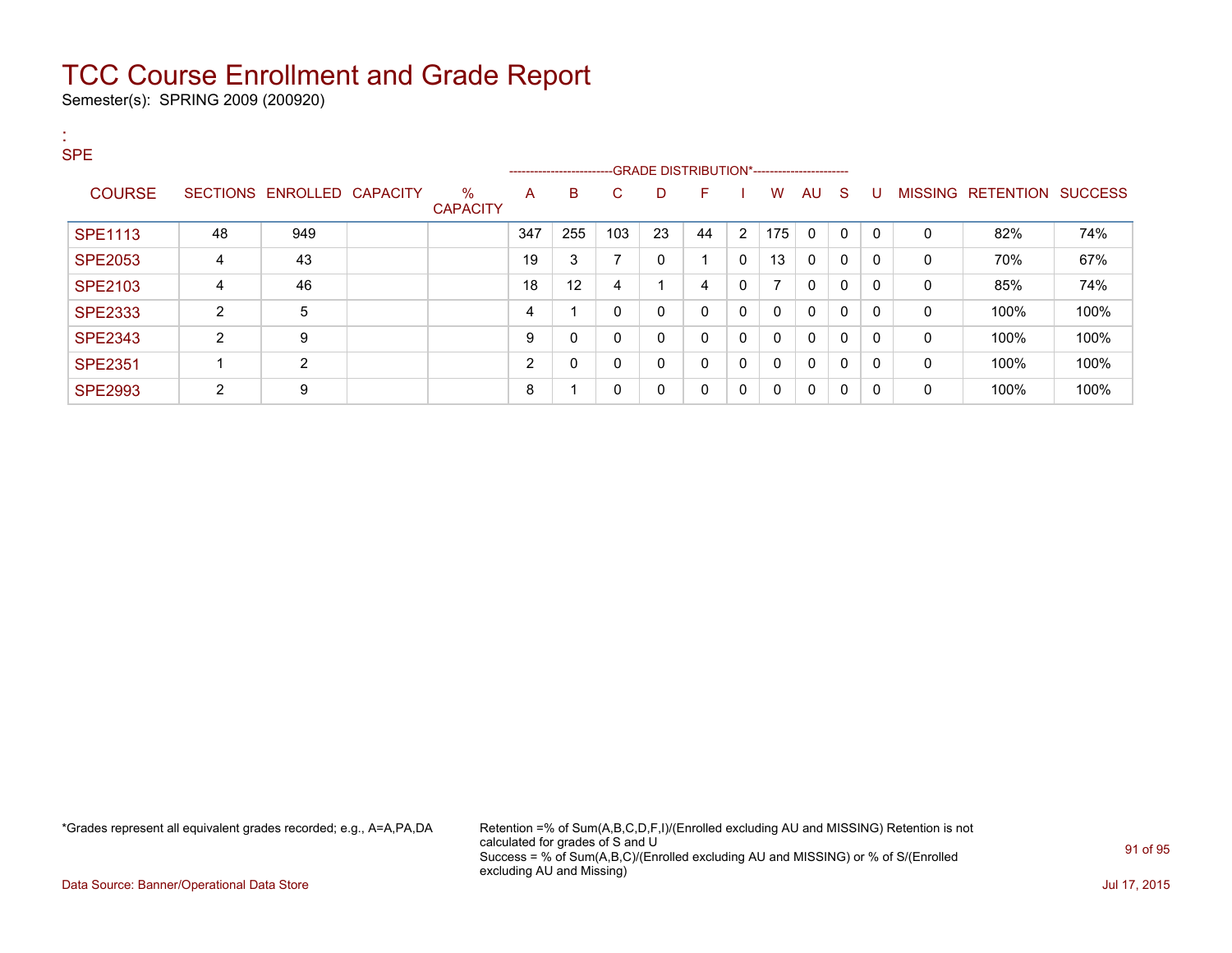Semester(s): SPRING 2009 (200920)

:

| <b>SRT</b>     |                |                            |                         |                |                |                |   | --GRADE DISTRIBUTION*----------------------- |              |              |              |              |              |              |                           |      |
|----------------|----------------|----------------------------|-------------------------|----------------|----------------|----------------|---|----------------------------------------------|--------------|--------------|--------------|--------------|--------------|--------------|---------------------------|------|
| <b>COURSE</b>  |                | SECTIONS ENROLLED CAPACITY | $\%$<br><b>CAPACITY</b> | A              | B              | C              | D | F                                            |              | W            | AU           | S            | U            |              | MISSING RETENTION SUCCESS |      |
| <b>SRT1102</b> | 1              | 12                         |                         | 12             | 0              | 0              | 0 | 0                                            | $\mathbf{0}$ | $\mathbf{0}$ | $\mathbf 0$  | $\mathbf 0$  | $\mathbf{0}$ | $\mathbf 0$  | 100%                      | 100% |
| <b>SRT1112</b> | 1              | 12                         |                         | 8              | 4              | 0              | 0 | 0                                            | 0            | 0            | $\mathbf{0}$ | $\mathbf{0}$ | 0            | 0            | 100%                      | 100% |
| <b>SRT1124</b> | 1              | 9                          |                         | 9              | 0              | 0              | 0 | 0                                            | 0            | 0            | 0            | $\mathbf{0}$ | $\Omega$     | $\mathbf 0$  | 100%                      | 100% |
| <b>SRT1211</b> | $\overline{1}$ | 12                         |                         | 9              | 3              | $\mathbf{0}$   | 0 | 0                                            | $\mathbf{0}$ | 0            | 0            | $\mathbf{0}$ | $\mathbf{0}$ | 0            | 100%                      | 100% |
| <b>SRT1222</b> | $\overline{1}$ | 12                         |                         | 6              | 6              | $\mathbf{0}$   | 0 | 0                                            | $\mathbf{0}$ | $\mathbf{0}$ | $\mathbf{0}$ | $\mathbf{0}$ | $\Omega$     | $\mathbf 0$  | 100%                      | 100% |
| <b>SRT1324</b> | 1              | 12                         |                         | 4              | 6              | $\overline{2}$ | 0 | 0                                            | 0            | 0            | 0            | 0            | 0            | 0            | 100%                      | 100% |
| <b>SRT1333</b> | $\overline{1}$ | 13                         |                         | 6              | 5              | $\overline{2}$ | 0 | 0                                            | 0            | $\Omega$     | $\mathbf{0}$ | $\mathbf{0}$ | $\Omega$     | $\mathbf 0$  | 100%                      | 100% |
| <b>SRT1341</b> |                | 9                          |                         | 9              | 0              | 0              | 0 | 0                                            | 0            | 0            | 0            | $\mathbf{0}$ | $\Omega$     | 0            | 100%                      | 100% |
| <b>SRT2221</b> | 1              | 8                          |                         | $\overline{ }$ |                | $\mathbf{0}$   | 0 | 0                                            | $\mathbf{0}$ | $\Omega$     | $\mathbf{0}$ | $\mathbf{0}$ | 0            | 0            | 100%                      | 100% |
| <b>SRT2312</b> | 1              | 13                         |                         | 8              | 4              |                | 0 | 0                                            | $\mathbf 0$  | 0            | $\mathbf{0}$ | $\mathbf{0}$ | $\Omega$     | $\mathbf 0$  | 100%                      | 100% |
| <b>SRT2323</b> | 1              | 3                          |                         |                | $\overline{2}$ | 0              | 0 | 0                                            | 0            | 0            | 0            | 0            | 0            | 0            | 100%                      | 100% |
| <b>SRT2332</b> | 1              | $\mathsf 3$                |                         | $\overline{c}$ |                | 0              | 0 | 0                                            | 0            | $\mathbf{0}$ | 0            | $\Omega$     | $\Omega$     | 0            | 100%                      | 100% |
| <b>SRT2434</b> | 1              | $\mathsf 3$                |                         | 3              | 0              | 0              | 0 | 0                                            | 0            | $\mathbf{0}$ | 0            | 0            | 0            | 0            | 100%                      | 100% |
| <b>SRT2442</b> | 1              | 3                          |                         |                | $\overline{2}$ | 0              | 0 | 0                                            | 0            | $\Omega$     | $\mathbf{0}$ | $\mathbf{0}$ | 0            | $\mathbf{0}$ | 100%                      | 100% |

\*Grades represent all equivalent grades recorded; e.g., A=A,PA,DA Retention =% of Sum(A,B,C,D,F,I)/(Enrolled excluding AU and MISSING) Retention is not calculated for grades of S and U Success = % of Sum(A,B,C)/(Enrolled excluding AU and MISSING) or % of S/(Enrolled excluding AU and Missing)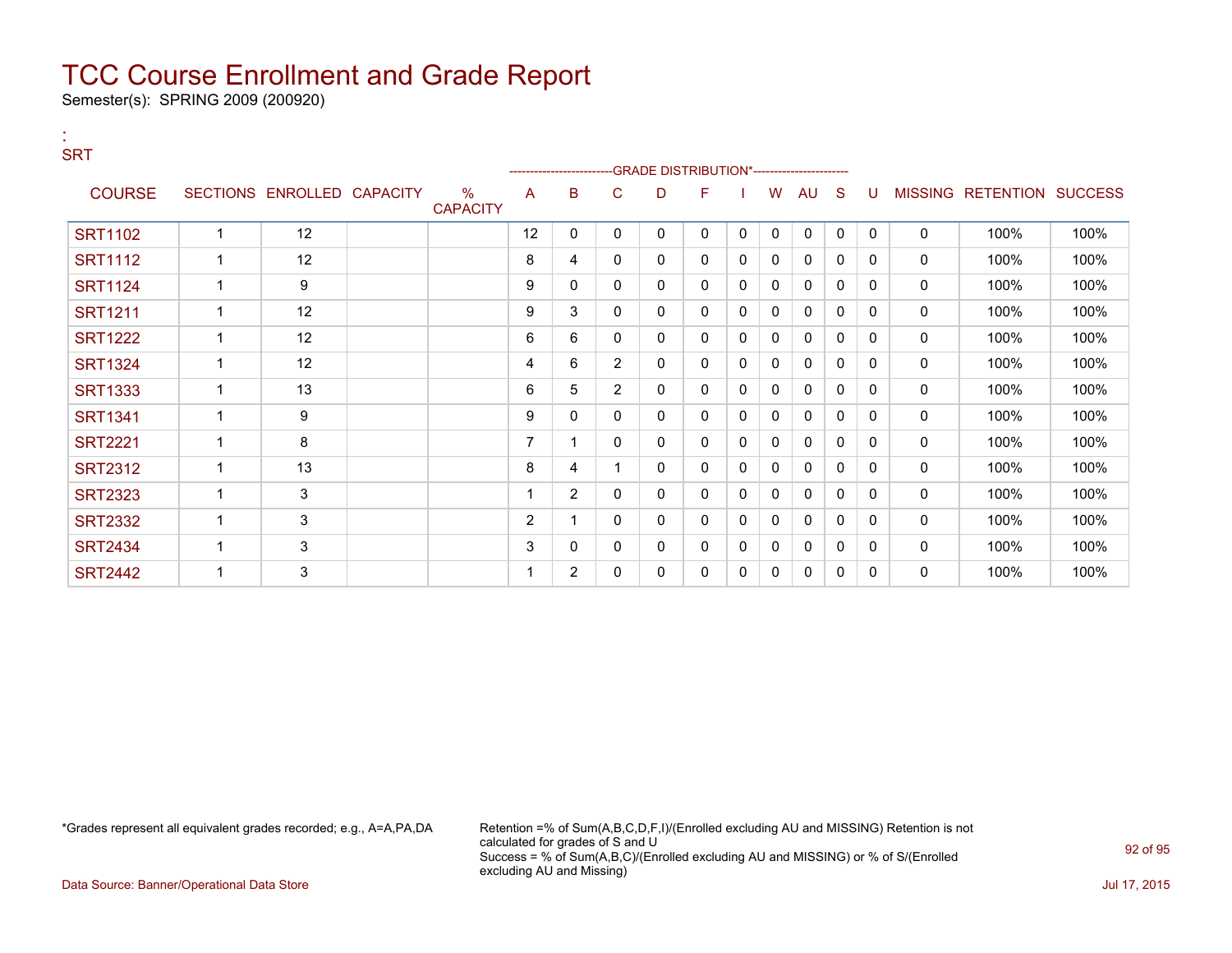Semester(s): SPRING 2009 (200920)

:

| <b>SUR</b>     |                            |                         | ------------------ |   |   |   | -GRADE DISTRIBUTION*----------------------- |   |   |              |    |          |              |                   |                |
|----------------|----------------------------|-------------------------|--------------------|---|---|---|---------------------------------------------|---|---|--------------|----|----------|--------------|-------------------|----------------|
| <b>COURSE</b>  | SECTIONS ENROLLED CAPACITY | $\%$<br><b>CAPACITY</b> | A                  | B |   | D |                                             |   | W | AU.          | S. | -U       |              | MISSING RETENTION | <b>SUCCESS</b> |
| <b>SUR2262</b> | 5                          |                         | ◠                  |   | 0 | 0 | 0                                           | 0 | 2 | $\Omega$     | 0  | $\Omega$ | 0            | 60%               | 60%            |
| <b>SUR2334</b> | 16                         |                         | 12                 | 0 | 0 | 0 | 0                                           | 0 | 4 | $\mathbf{0}$ | 0  | $\Omega$ | $\mathbf{0}$ | 75%               | 75%            |
| <b>SUR2373</b> | 12                         |                         |                    | 5 |   | 0 | 0                                           | 0 | 0 | 0            | 0  | 0        | 0            | 100%              | 100%           |
| <b>SUR2393</b> | 10                         |                         | ⌒                  | ົ | 3 | 0 | 0                                           | 0 | 3 | 0            | 0  | 0        | 0            | 70%               | 70%            |

\*Grades represent all equivalent grades recorded; e.g., A=A,PA,DA Retention =% of Sum(A,B,C,D,F,I)/(Enrolled excluding AU and MISSING) Retention is not calculated for grades of S and U Success = % of Sum(A,B,C)/(Enrolled excluding AU and MISSING) or % of S/(Enrolled excluding AU and Missing)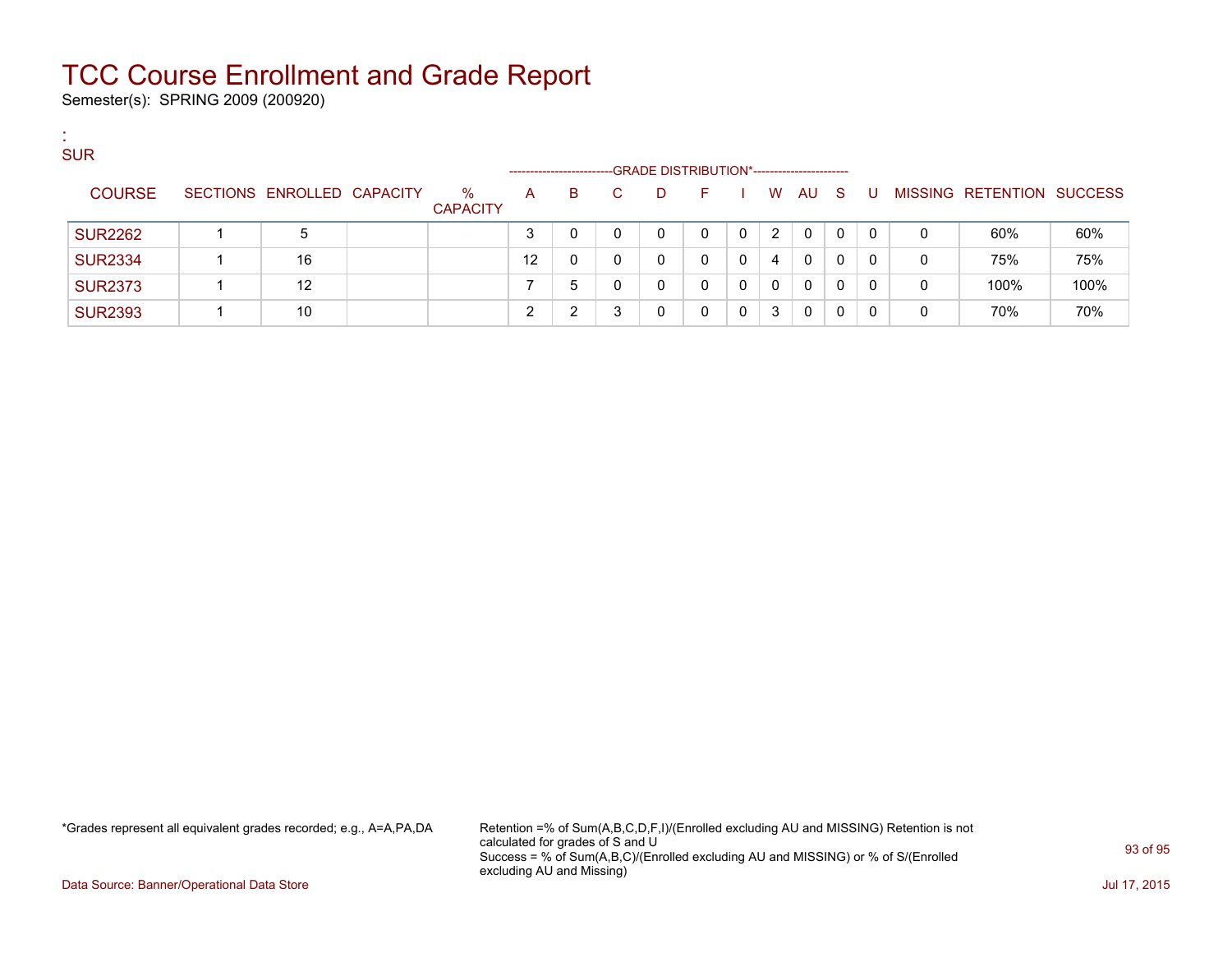Semester(s): SPRING 2009 (200920)

:

| THE            |                |                            |                         |                |              |              |              | -GRADE DISTRIBUTION*-------------------- |              |                |              |              |              |              |                           |      |
|----------------|----------------|----------------------------|-------------------------|----------------|--------------|--------------|--------------|------------------------------------------|--------------|----------------|--------------|--------------|--------------|--------------|---------------------------|------|
| <b>COURSE</b>  |                | SECTIONS ENROLLED CAPACITY | $\%$<br><b>CAPACITY</b> | A              | B            | C            | D            | F.                                       |              | W              | <b>AU</b>    | -S           | U            |              | MISSING RETENTION SUCCESS |      |
| <b>THE1043</b> | $\mathbf{1}$   | 6                          |                         | 3              | $\mathbf 1$  | $\mathbf{1}$ | $\mathbf{0}$ | $\mathbf{0}$                             | $\mathbf 0$  | 1              | 0            | $\mathbf 0$  | $\mathbf{0}$ | $\mathbf{0}$ | 83%                       | 83%  |
| <b>THE1053</b> | $\overline{2}$ | 29                         |                         | 6              | 8            | 3            | 0            | 11                                       | $\mathbf{0}$ | 1              | 0            | $\mathbf{0}$ | $\mathbf{0}$ | 0            | 97%                       | 59%  |
| <b>THE1061</b> | $\mathbf{1}$   | 4                          |                         | 4              | $\Omega$     | $\Omega$     | $\Omega$     | $\Omega$                                 | $\mathbf{0}$ | 0              | $\mathbf{0}$ | $\mathbf{0}$ | $\Omega$     | 0            | 100%                      | 100% |
| <b>THE1081</b> | $\mathbf{1}$   | 3                          |                         | $\overline{2}$ | $\mathbf{0}$ | 0            | $\mathbf{0}$ | 1                                        | $\mathbf{0}$ | 0              | 0            | 0            | $\mathbf{0}$ | 0            | 100%                      | 67%  |
| <b>THE1093</b> | $\overline{2}$ | 22                         |                         | 8              | 3            | 4            | 0            | 4                                        | $\Omega$     | 3              | 0            | $\mathbf{0}$ | $\Omega$     | 0            | 86%                       | 68%  |
| <b>THE1143</b> | $\mathbf{1}$   | 4                          |                         | 3              | $\Omega$     | $\Omega$     | 0            | $\Omega$                                 | $\mathbf{0}$ | 1              | $\mathbf{0}$ | $\mathbf{0}$ | $\Omega$     | 0            | 75%                       | 75%  |
| <b>THE1163</b> | 1              | 3                          |                         | 3              | $\Omega$     | $\Omega$     | $\mathbf{0}$ | $\mathbf{0}$                             | $\mathbf{0}$ | $\Omega$       | $\mathbf{0}$ | $\mathbf{0}$ | $\mathbf{0}$ | 0            | 100%                      | 100% |
| <b>THE1242</b> | 1              | 4                          |                         | $\overline{4}$ | $\mathbf{0}$ | $\mathbf{0}$ | $\mathbf{0}$ | $\mathbf{0}$                             | $\mathbf{0}$ | $\mathbf{0}$   | 0            | $\mathbf{0}$ | $\mathbf{0}$ | 0            | 100%                      | 100% |
| <b>THE1431</b> | 1              | 5                          |                         | $\overline{4}$ | $\Omega$     | $\Omega$     | 0            | $\mathbf{0}$                             | $\mathbf{0}$ | 1              | 0            | $\mathbf{0}$ | $\mathbf{0}$ | 0            | 80%                       | 80%  |
| <b>THE1562</b> | $\mathbf 1$    | 8                          |                         | 7              | $\mathbf{0}$ | 0            | 0            | 0                                        | $\mathbf{0}$ | 1              | 0            | 0            | 0            | 0            | 88%                       | 88%  |
| <b>THE2073</b> | 1              | 4                          |                         | 3              | $\Omega$     | $\Omega$     | $\mathbf{0}$ | $\Omega$                                 | $\mathbf{0}$ | 1              | $\mathbf{0}$ | $\mathbf{0}$ | $\Omega$     | 0            | 75%                       | 75%  |
| <b>THE2081</b> | $\mathbf{1}$   | $\mathbf{1}$               |                         | 1              | $\mathbf{0}$ | $\mathbf{0}$ | 0            | 0                                        | $\mathbf{0}$ | 0              | 0            | 0            | $\Omega$     | 0            | 100%                      | 100% |
| <b>THE2093</b> | $\mathbf{1}$   | 6                          |                         | 3              | 2            | $\Omega$     | 0            | 1                                        | $\Omega$     | $\mathbf{0}$   | $\mathbf{0}$ | $\mathbf{0}$ | $\mathbf{0}$ | 0            | 100%                      | 83%  |
| <b>THE2143</b> | 1              | 4                          |                         | 4              | $\mathbf{0}$ | $\mathbf{0}$ | 0            | 0                                        | $\mathbf{0}$ | 0              | $\mathbf{0}$ | $\mathbf 0$  | $\mathbf{0}$ | 0            | 100%                      | 100% |
| <b>THE2233</b> | $\mathbf{1}$   | 6                          |                         | 3              | $\Omega$     | 1            | $\mathbf{0}$ | $\mathbf{0}$                             | $\mathbf{0}$ | $\overline{2}$ | 0            | $\mathbf{0}$ | $\Omega$     | $\mathbf{0}$ | 67%                       | 67%  |
| <b>THE2273</b> | 1              | 2                          |                         | $\overline{2}$ | $\mathbf{0}$ | $\mathbf{0}$ | 0            | $\mathbf{0}$                             | $\mathbf{0}$ | $\mathbf{0}$   | 0            | $\mathbf{0}$ | $\mathbf{0}$ | 0            | 100%                      | 100% |
| <b>THE2323</b> | 1              | 6                          |                         | $\overline{2}$ | 3            | $\mathbf{0}$ | 0            | 0                                        | $\mathbf{0}$ | 1              | 0            | $\mathbf{0}$ | 0            | 0            | 83%                       | 83%  |
| <b>THE2333</b> | 1              | 16                         |                         | 9              | 4            | 1            | 0            | 1                                        | $\mathbf{0}$ | 1              | $\mathbf{0}$ | $\mathbf{0}$ | $\mathbf{0}$ | 0            | 94%                       | 88%  |
| <b>THE2343</b> | 1              | $\overline{7}$             |                         | $\overline{4}$ | $\mathbf{0}$ | $\mathbf{1}$ | 0            | $\overline{2}$                           | $\mathbf{0}$ | 0              | 0            | $\mathbf{0}$ | $\Omega$     | 0            | 100%                      | 71%  |
| <b>THE2453</b> | $\mathbf{1}$   | 5                          |                         | 3              | $\mathbf{0}$ | $\mathbf{0}$ | 0            | $\mathbf{0}$                             | $\mathbf{0}$ | $\overline{2}$ | 0            | $\mathbf{0}$ | $\Omega$     | 0            | 60%                       | 60%  |
| <b>THE2993</b> | 1              | 3                          |                         | 3              | $\mathbf{0}$ | $\mathbf{0}$ | 0            | $\mathbf{0}$                             | $\mathbf{0}$ | 0              | 0            | 0            | $\Omega$     | 0            | 100%                      | 100% |

\*Grades represent all equivalent grades recorded; e.g., A=A,PA,DA Retention =% of Sum(A,B,C,D,F,I)/(Enrolled excluding AU and MISSING) Retention is not calculated for grades of S and U Success = % of Sum(A,B,C)/(Enrolled excluding AU and MISSING) or % of S/(Enrolled excluding AU and Missing) Data Source: Banner/Operational Data Store Jul 17, 2015